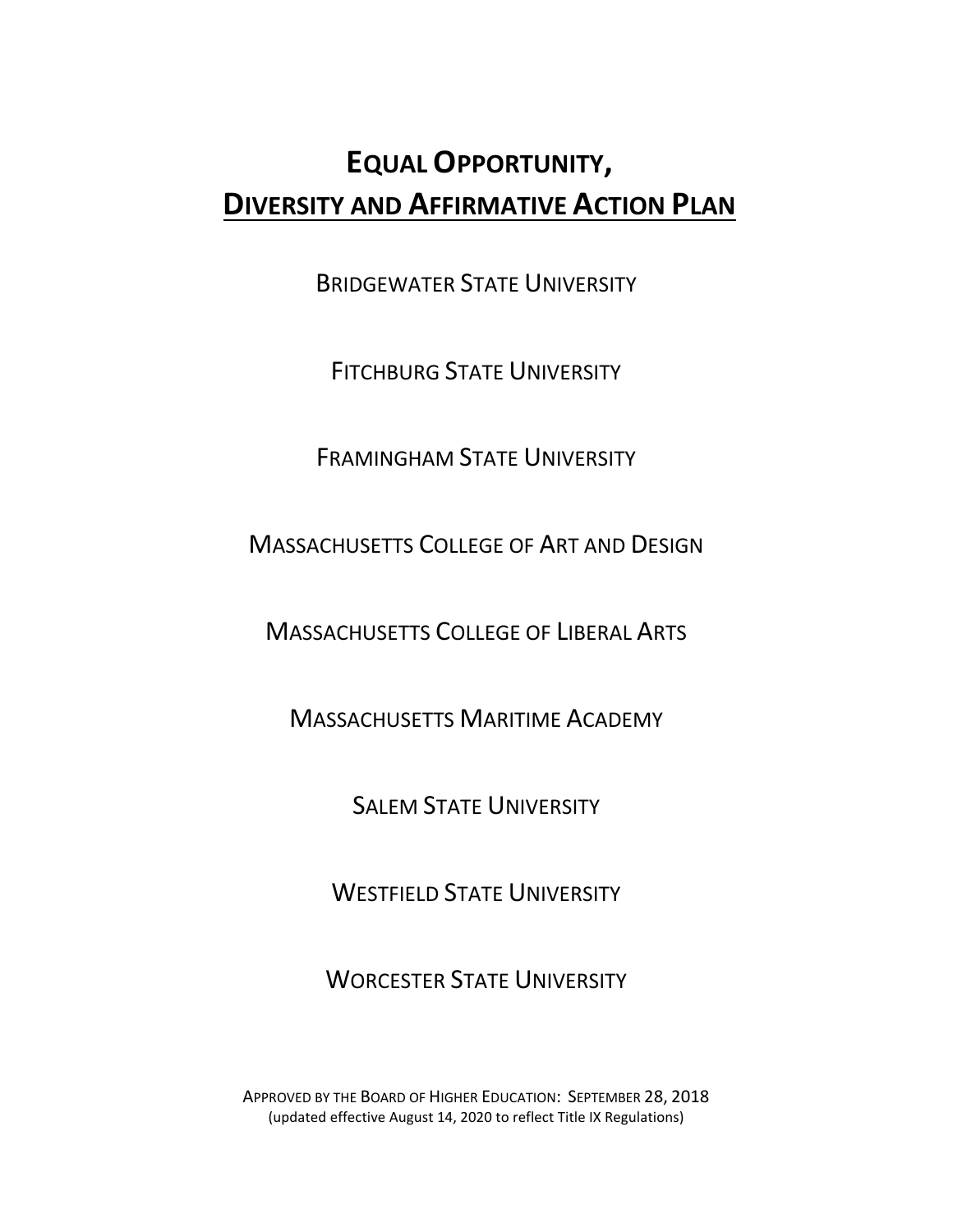# Table of Contents

| V. Policy Against Discrimination, Discriminatory Harassment and Retaliation                      |  |
|--------------------------------------------------------------------------------------------------|--|
|                                                                                                  |  |
| VII. Policies For Reasonable Accommodations For Persons with Disabilities46                      |  |
| VIII. Policy Against Discrimination in Employment Based on Pregnancy and Pregnancy-Related       |  |
|                                                                                                  |  |
|                                                                                                  |  |
|                                                                                                  |  |
|                                                                                                  |  |
| XIII. Responsibility for the Implementation of The Equal Opportunity Diversity and Affirmative   |  |
|                                                                                                  |  |
|                                                                                                  |  |
|                                                                                                  |  |
|                                                                                                  |  |
|                                                                                                  |  |
|                                                                                                  |  |
| Appendix 5: Guidelines for Campus Policies Against Discrimination, Discriminatory Harassment and |  |
| Appendix 6: Advisory Committee For Equal Opportunity, Diversity and Affirmative Action75         |  |
|                                                                                                  |  |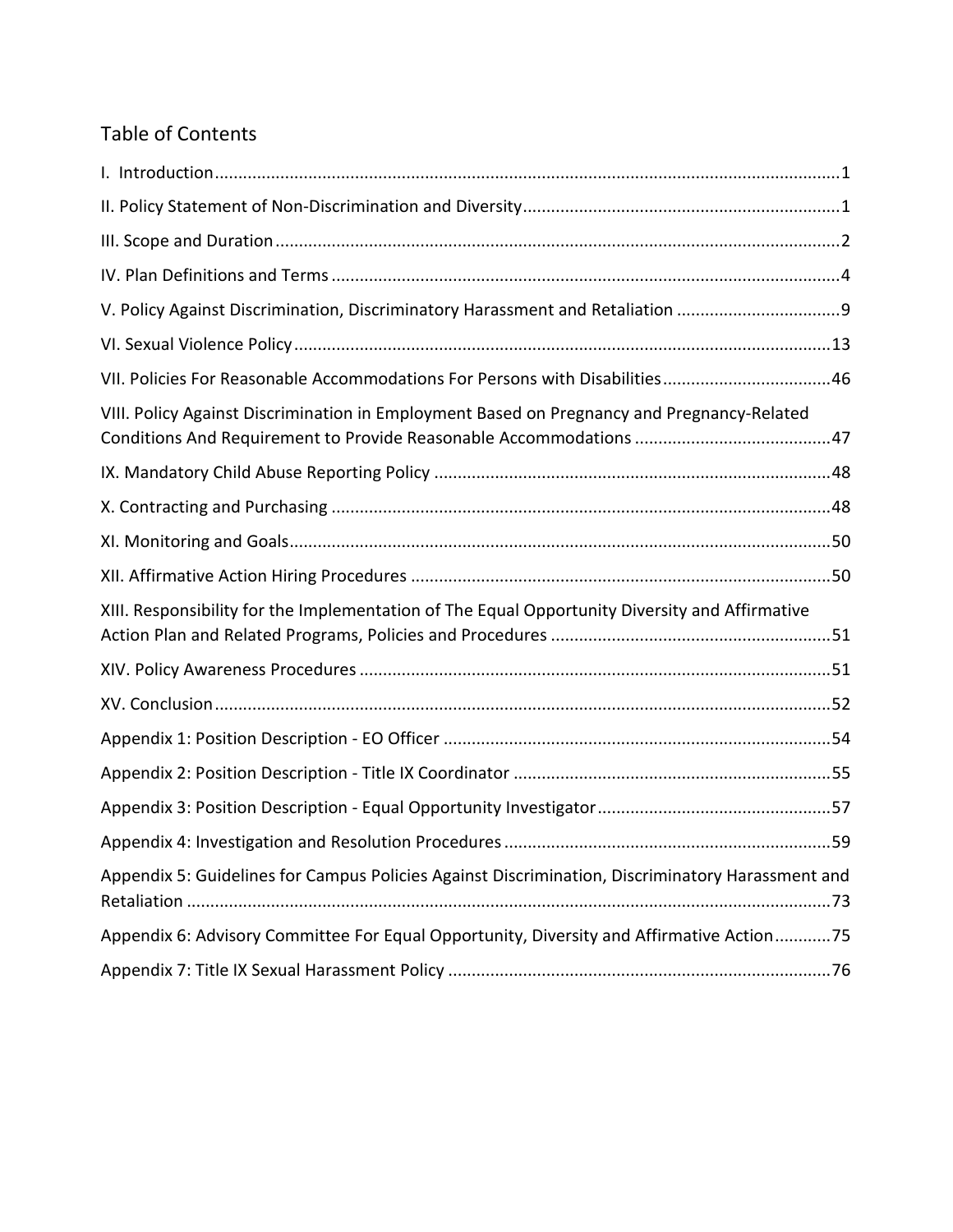# <span id="page-2-0"></span>**I. INTRODUCTION**

Together, Bridgewater State University, Fitchburg State University, Framingham State University, Massachusetts College of Art and Design, Massachusetts College of Liberal Arts, Massachusetts Maritime Academy, Salem State University, Westfield State University and Worcester State University (collectively, "the Universities") have carefully developed the major elements of this Equal Opportunity, Diversity and Affirmative Action Plan with the understanding that a successful plan requires more than knowledge of the laws, regulations and current government requirements.

This Equal Opportunity, Diversity and Affirmative Action Plan ("the Plan") demands vision to fully comprehend what challenges the Universities face in preparing our students for their postcommencement lives. With this Plan*,* the Universities continue to take a step beyond and, both collectively and individually, commit themselves to the valuing of human dignity, and to the appreciation of the necessity of providing all members of the University community an experience that equips them to relate to all persons and groups in the increasingly global and diverse world in which we all live and work.

### **PURPOSES**

Pursuant to M.G.L. Chapter 15A, the Commonwealth of Massachusetts' Board of Higher Education ("BHE") is responsible for the overall governance of the Universities*.* Together with the BHE, the Universities' Boards of Trustees maintain and promote a policy of non-discrimination on the basis of race, color, religion, national origin, age, disability, gender, sexual orientation, gender identity, gender expression, genetic information, marital or parental status, or veteran status. A primary purpose of this Plan is to inform the campuses of: (1) the Universities' prohibition of all forms of discrimination, discriminatory harassment, sexual violence, sexual and gender-based harassment, domestic violence, dating violence, stalking and retaliation; (2) the Universities' efforts to prevent such behaviors; and (3) the manner in which the Universities will respond to such behaviors, including the prompt, impartial, fair and thorough investigation and resolution of complaints.

Through this Plan, the Universities also seek to responsibly recognize and, when possible, resolve the effects of past societal discrimination and the impact that discrimination has had. To those ends, the State Universities commit to an ongoing examination of all policies and procedures to ensure that they do not operate to the detriment of any person on any discriminatory basis. Finally, the Universities commit to a pro-active affirmative action posture with respect to the recruitment, selection and promotion of students and employees.

# <span id="page-2-1"></span>**II. POLICY STATEMENT OF NON-DISCRIMINATION AND DIVERSITY**

The Universities are committed to a policy of non-discrimination, equal opportunity, diversity and affirmative action, and dedicated to providing educational, working and living environments that value the diverse backgrounds of all people.

The Universities do not discriminate in admission or access to, or treatment or employment in, its educational programs and activities on the basis of race, color, religion, national origin, age, disability, gender, sexual orientation, gender identity, gender expression, genetic information, marital or parental status, or veteran status. The Universities prohibit discrimination or discriminatory harassment on all of those bases. Such behaviors violate the Universities' Policy Against Discrimination, Discriminatory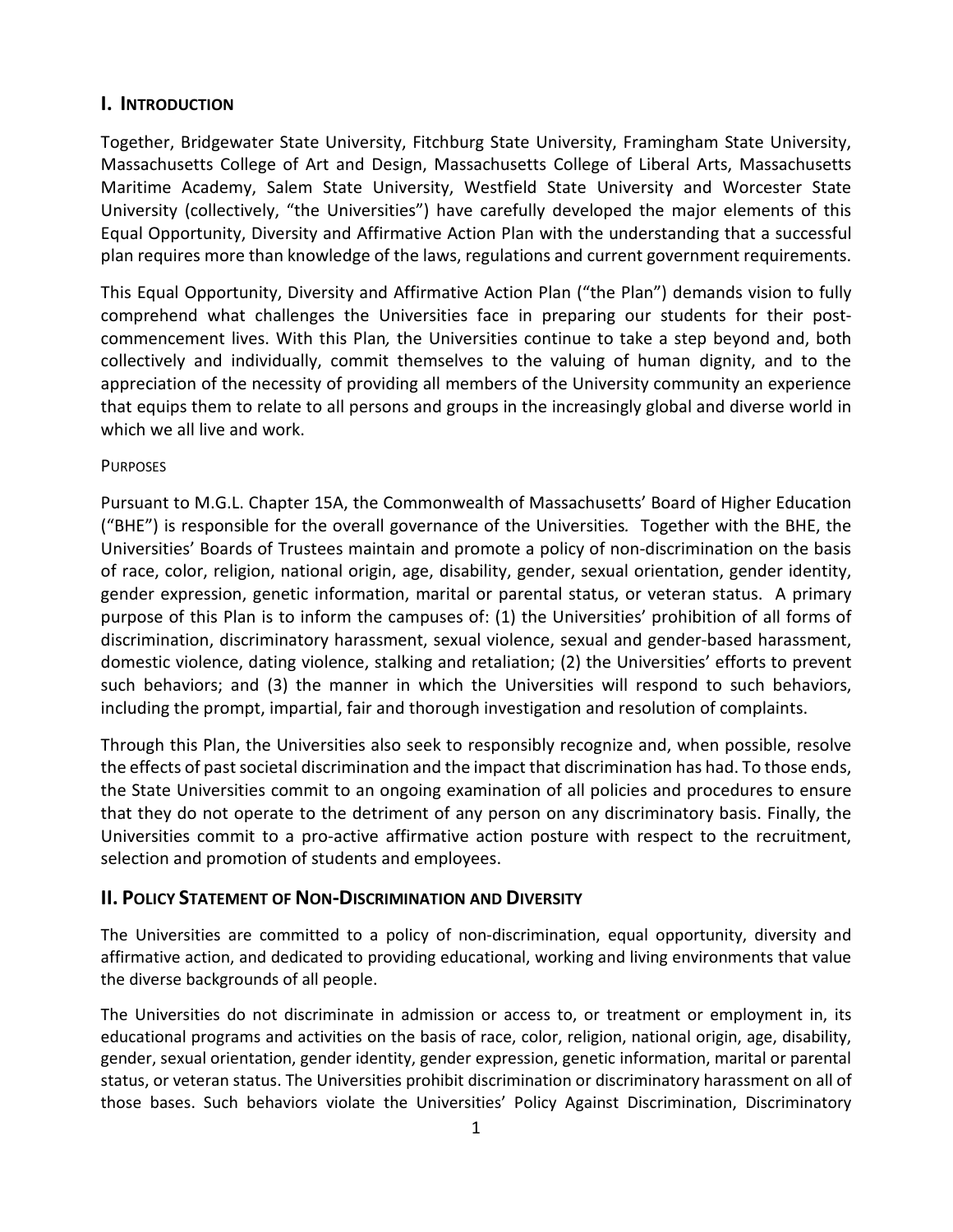Harassment and Retaliation, will not be tolerated, and may result in disciplinary action up to and including termination or expulsion.

It is also the Universities' policy to provide each student, employee, and other person having dealings with the institutions an environment free from sexual violence and all forms of misconduct on the basis of gender. The Universities prohibit rape, statutory rape, sexual assault, sexual exploitation, incest, sexual harassment, gender-based harassment, domestic violence, dating violence and stalking, and retaliation. These behaviors violate the Universities' Sexual Violence Policy, will not be tolerated, and may result in disciplinary action, up to and including termination or expulsion.

The Universities' Non-Discrimination, Discriminatory Harassment and Retaliation Policy and Sexual Violence Policy apply in all University programs and activities, including, but not limited to, athletics, instruction, grading, housing, and employment. They apply to all members of the campus communities, including, but not limited to, students, faculty, librarians, staff, visitors, contractors and applicants for employment or admission. They also apply to off-campus conduct that negatively affects a community member's experience in the University environment.

Each University has appointed an Equal Opportunity Officer ("EO Officer") to oversee its compliance with this Plan, as well as the state and federal non-discrimination and equal opportunity laws. Details regarding the EO Officer's specific duties and responsibilities can be found at Appendix 1. Anyone with questions, concerns or complaints regarding discrimination, discriminatory harassment or retaliation may contact the EO Officer.

Any person with questions or concerns about any form of sexual violence, sexual harassment, genderbased harassment, domestic violence, dating violence and stalking and/or retaliation may also contact:

The U.S. Department of Education, Office for Civil Rights 33 Arch Street, 9<sup>th</sup> Floor, Boston, MA 02119-1424 (617) 289-0111/Fax (617) 289-0150, TDD (877) 521-2172 [OCR.Boston@ed.gov](mailto:OCR.Boston@ed.gov)

or

the University's Title IX Coordinator

The Title IX Coordinator at each University is responsible for the University's compliance with Title IX and the administration of the Universities' Sexual Violence Policy. Details regarding the Title IX Coordinator's specific duties and responsibilities can be found at Appendix 2.

### <span id="page-3-0"></span>**III. SCOPE AND DURATION**

Equal opportunity, diversity and affirmative action programs are an integral part of the mission of the Universities. This Plan, by its very nature, shall affect and impact not only personnel and admissions policies, but also the procedures and practices that contribute to the academic and educational experiences of our students, and the employment opportunities throughout the Universities.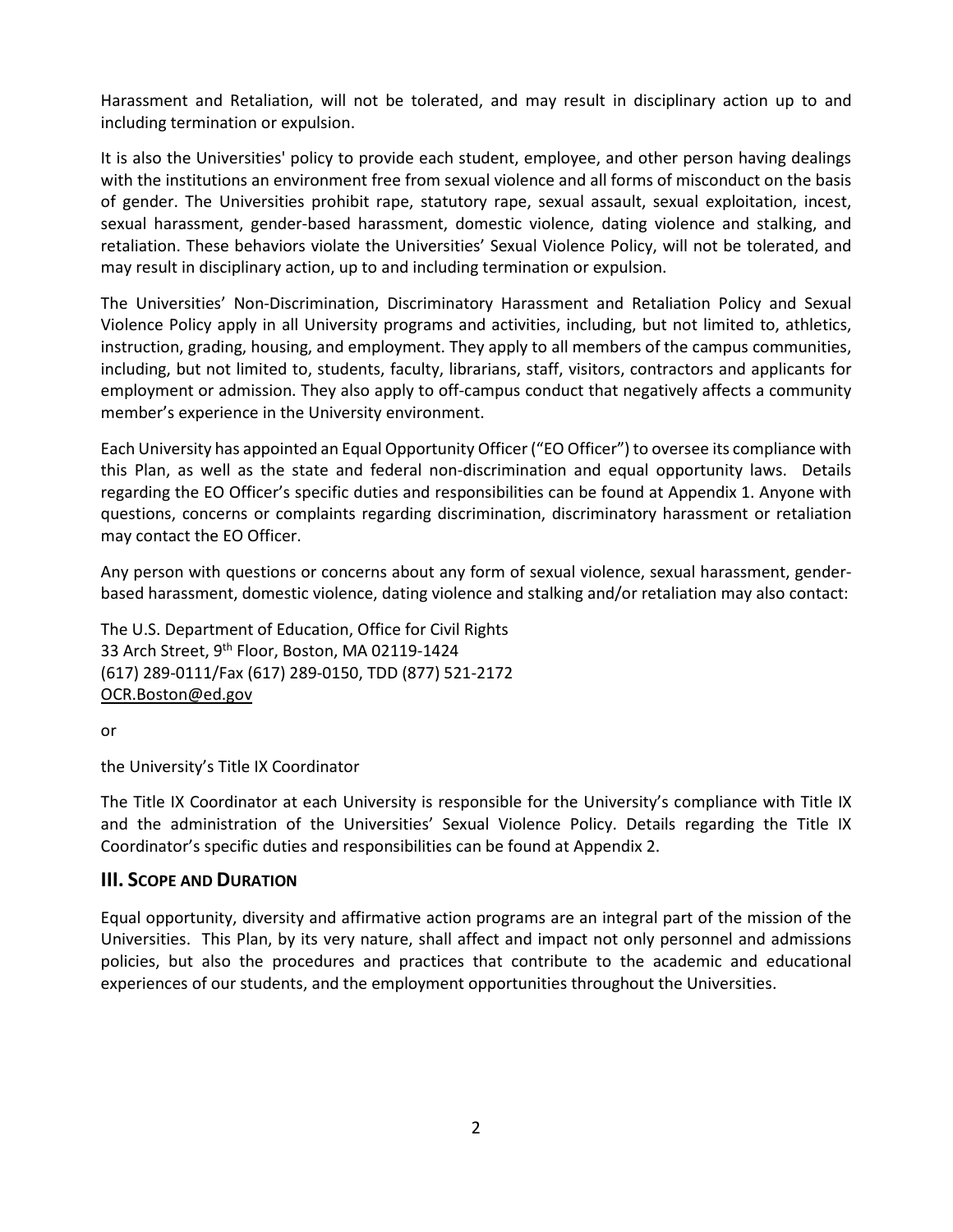The provisions of this Plan, in compliance with applicable laws<sup>[1](#page-4-0),[2](#page-4-1)</sup> and collective bargaining agreements, apply to every educational, employment and co-curricular activity at the Universities. All benefits, services and opportunities pertaining to the Universities' educational programs, employment and services are available to all applicants, students, employees and others having dealings with the Universities regardless of race, color, religion, national origin, age, disability, gender, sexual orientation, gender identity, gender expression, genetic information, marital or parental status, or veteran status. No provision of this Plan is intended, and should not be used, to discriminate against any applicant, employee or student on any prohibited basis.

Pursuant to this Plan, the actions of persons responsible in matters of employment and education, including all supervisors and faculty, must be non-discriminatory. Should one of the Universities discover discrimination in any employment, educational or service decision, action, inaction or practice, all appropriate corrective and/or disciplinary actions shall be taken under the direction of the President of the University, subject to any applicable collective bargaining agreement or other policy or procedure of the University.

This Plan shall take effect as soon as it is approved by the BHE and the Universities' Boards of Trustees, and shall remain in effect for the period determined by those Boards.

#### CONTINUING REVIEW

The Universities will continually review this Policy and the Complaint Investigation and Resolution Procedures at Appendix 4 to ensure compliance with the requirements of federal and state law and regulations.

#### **APPLICATION**

 $\overline{a}$ 

The Plan applies to all members of the campus communities, including, but not limited to, students, faculty, librarians, staff, visitors, contractors and applicants for employment or admission. The Plan also

<span id="page-4-0"></span> $1$  This EO Plan incorporates by reference, and where applicable, the requirements of: Titles VI and VII of the Civil Rights Act of 1964; Title VI of the Civil Rights Act of 1968; Titles I and II of the Civil Rights Act of 1991; Title IX of the Education Amendments of 1972 and its regulations found at 34 C.F.R. part 106; the Equal Pay Act of 1963; Civil Rights Restoration Act of 1988; Sections 503 and 504 of the Rehabilitation Act of 1973; the Americans with Disabilities Act of 1990, as amended; Section 402 of the Vietnam-era Veterans Readjustment Act of 1974, Uniformed Services Employment and Reemployment Rights Act; the Age Discrimination Act of 1975; the Age Discrimination in Employment Act of 1967, as amended; the Family and Medical Leave Act of 1993; the Genetic Information Nondiscrimination Act of 2008; the reauthorized Violence Against Women Act, Pub. Law No. 113-4 (2013); the Jeanne Clery Disclosure of Campus Security Policy and Campus Crime Statistics Act; the Higher Education Act of 1965, as amended; Federal Executive Order 11246 of 1965, as amended by Executive Order 11375 of 1967; Federal Executive Order 12900 of 1994; Federal Executive Order 13145 of 2000; Federal Executive Order 13160 of 2000; Federal Executive Order 13166 of 2000; Massachusetts Civil Rights Act; Massachusetts General Laws Chapters 151B, 151C, and Chapter 149; St.2011, c. 199 (H3810), An Act Relative to Gender Identity; directives of the BHE, the Universities' Boards of Trustees and the Commonwealth; and other applicable local, state and federal constitutions, statutes, regulations and executive orders.

<span id="page-4-1"></span><sup>&</sup>lt;sup>2</sup> Section 106.13 of the Title IX regulations provides: "This part does not apply to an educational institution whose primary purpose is the training of individuals for a military service of the United States or for the merchant marine." 34 C.F.R. § 106.13. Massachusetts Maritime Academy voluntarily complies with the provisions of this EO Plan that incorporate the requirements of, or make reference to compliance with, Title IX.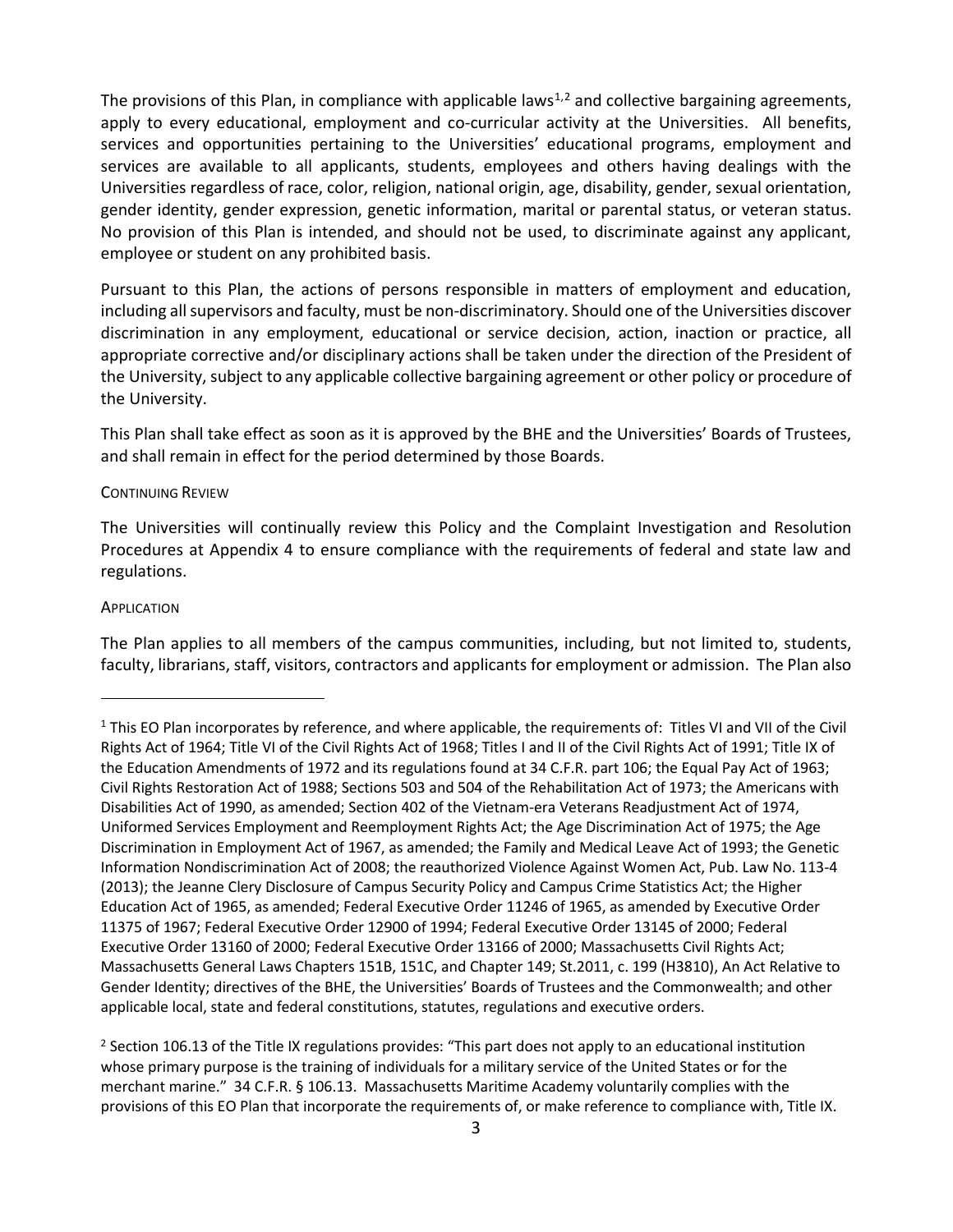applies to off-campus conduct that negatively affects a community member's experience in the University environment.

# <span id="page-5-0"></span>**IV. PLAN DEFINITIONS AND TERMS**

For the purposes of this Plan, the following terms are defined as follows:

Equal Opportunity. The Universities' effort to ensure that all employment and academic decisions, programs and policies are formulated and conducted in a manner to ensure equal access for all people and to prevent discrimination. As part of this effort, the Universities will ensure that employment and academic decisions, programs and policies will be based solely on the individual eligibility, merit or fitness of applicants, employees and students without regard to race, color, religion, national origin, age, disability, gender, sexual orientation, gender identity, gender expression, genetic information, marital or parental status, or veteran status.

Equal Opportunity Officer or "EO Officer". A University official charged with the responsibility for the University's administration of this Plan, and the state and federal non-discrimination and equal opportunity laws. The EO Officer may also serve as the University's Title IX Coordinator. If the positions are held by different individuals, the EO Officer and Title IX Coordinator may collaborate on the enforcement of any part of this Plan. The identity and contact information for the EO Officer shall be published and widely distributed on each campus, including on the website of each campus. See also Appendix 1.

Protected Classes. Characteristics or groups of persons protected from discrimination by law, including:

1. Race. Discrimination laws do not contain a definition of "race," but are interpreted to prohibit discrimination on the basis of ancestry or physical or cultural characteristics associated with a certain race, such as skin color, hair texture or styles, or certain facial features, and on the basis of stereotypes and assumptions about abilities, traits, or the performance of individuals of certain racial groups. All individuals, including persons of more than one race and the following racial classifications, are protected from discrimination:

*Black*: All persons having origins in any of the Black racial groups of Africa including, but not limited to, African-Americans, and all persons having origins in any of the original peoples of the Cape Verdean Islands.

*White* (not of Hispanic origin): Persons having origins in any of the original peoples of Europe, North Africa, or the Middle East.

*Hispanic*/*Latino*: All persons of Mexican, Puerto Rican, Cuban, Central, Latin or South American or other Spanish culture or origin, regardless of race.

*Asian or Pacific Islander*: All persons having origins in any of the original peoples of the Far East, Southeast Asia, the Indian Subcontinent or the Pacific Islands, including, for example, the areas of China, India, Japan, Korea, the Philippine Islands and Samoa.

*American Indian or Alaskan Native*: All persons having origins in any of the original peoples of North America, and who maintain cultural identification through tribal affiliation or community recognition.

2. Color. Variations in skin tone among persons of the same race.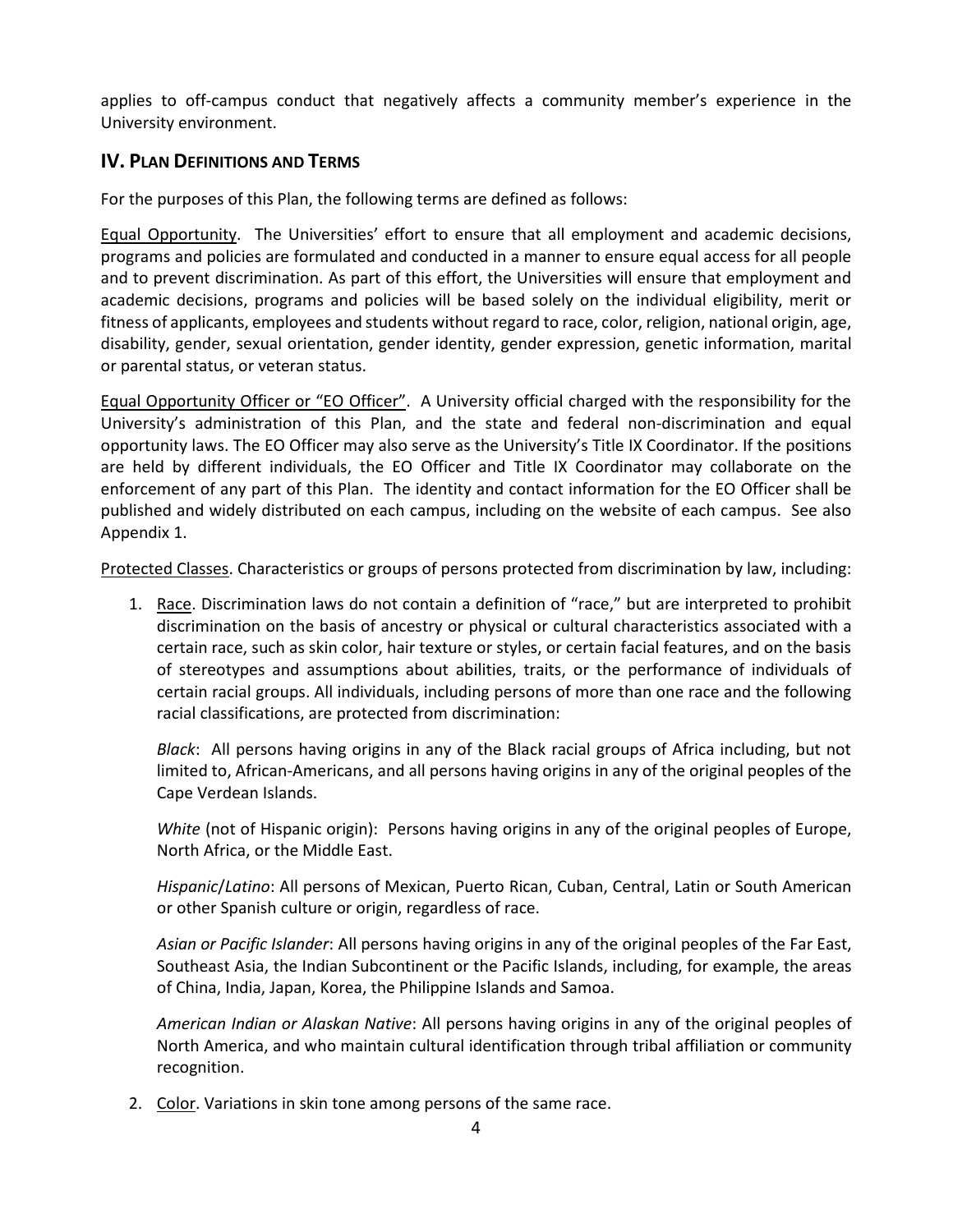- 3. Religion. "Religion" and "creed" have the same or equivalent meaning: all religious and spiritual observances, practices, and sincerely held beliefs.
- 4. National Origin. A "national origin group" or "ethnic group" is a group sharing a common language, culture, ancestry, and/or other similar social characteristics.
- 5. Persons of Color. Members of the following racial classifications: Black, American Indian/Native Alaskan, Asian/Pacific Islander, and Hispanic/Latino.
- 6. Age. For employment purposes, persons 40 years of age or older. For the purposes of access to and participation in University programs and services, all persons of all ages are protected on the basis of age.
- 7. Disability. A person with a disability is one who has a physical or mental impairment that substantially limits one or more major life activities, has a record of such impairment, or is regarded as having such impairment.
- 8. Gender. A person's sex (female or male). "Gender" and "sex" may be used interchangeably for the purposes of the EO Plan.
- 9. Gender Identity. Gender identity is a person's internal view of the person's gender. "Gender identity" covers a multitude of sexual identities including, but not limited to, male, female, and transgender or gender-nonconforming individuals, who are persons whose gender identity or gender presentation falls outside of stereotypical gender norms.
- 10. Gender Expression. Gender expression is a term that refers to the ways in which individuals manifest or express masculinity or femininity. It refers to all of the external characteristics and behaviors that are socially defined as either masculine or feminine, such as dress, grooming, mannerisms, speech patterns and social interactions.
- 11. Sexual Orientation. Actual or perceived heterosexuality, homosexuality or bisexuality, either by orientation or by practice.
- 12. Genetic Information. Any written, recorded individually identifiable result of a genetic test or explanation of such a result or family history pertaining to the presence, absence, variation, alteration, or modification of a human gene or genes.
- 13. Marital/Parental Status. A person's status as single, married, parent or non-parent, where discrimination on these bases has disparately impacted against those of different protected classes, including gender and sexual orientation.
- 14. Veteran Status. A person who is a member of, has served in, applies to perform or is obligated to perform service in, a uniformed military service of the U.S., including the National Guard.

Discrimination. An intentional or unintentional act that adversely affects employment and/or educational opportunities because of a person's membership in a protected class or association with a member(s) of a protected class. Discrimination may be classified as either disparate impact (facially neutral practices that fall more harshly on one group than another and cannot be justified by business necessity) or disparate treatment (treatment of an individual that is less favorable than treatment of others based on discriminatory reasons). A single act of discrimination may be based on more than one protected class status. For example, discrimination based on anti-Semitism may relate to religion,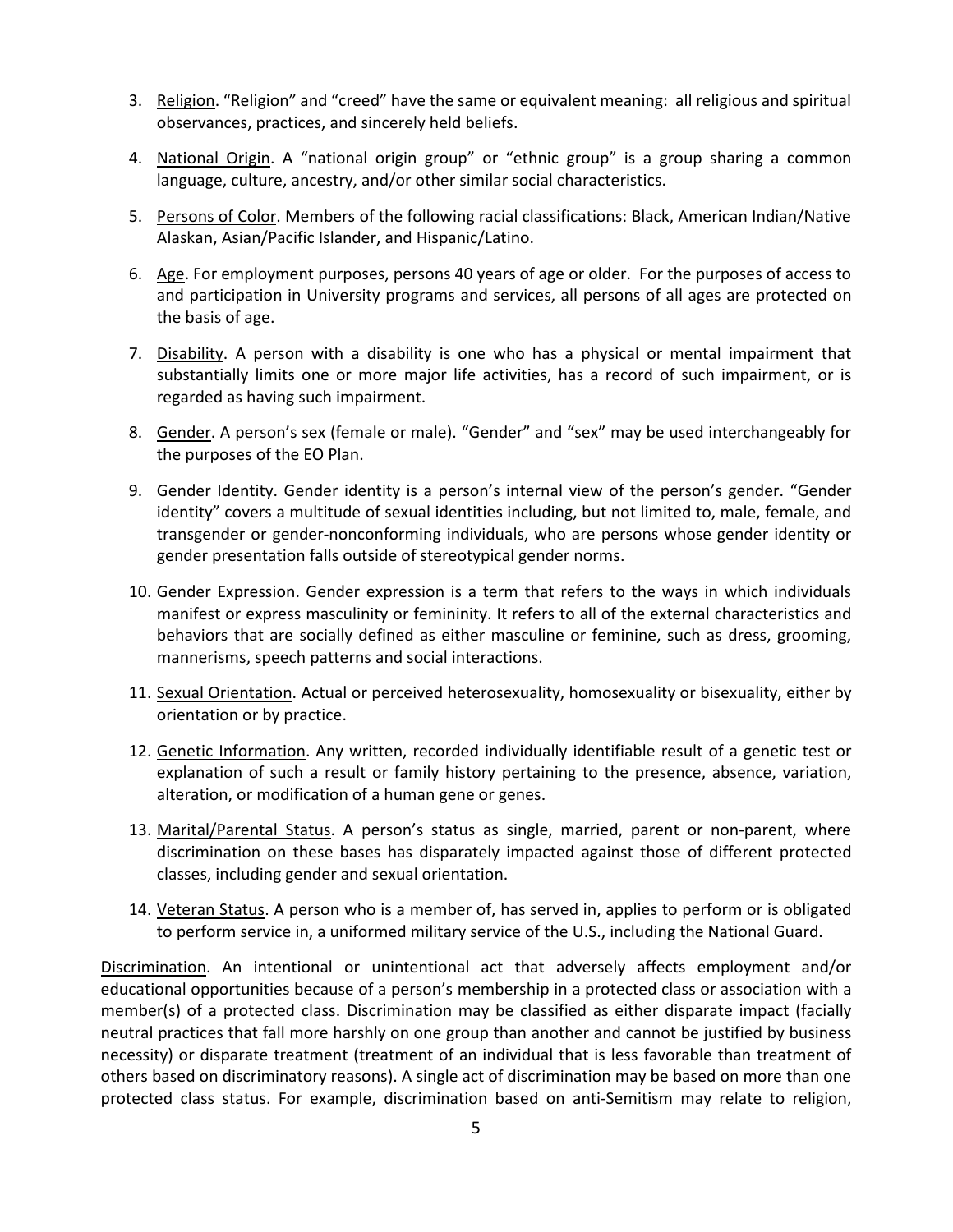national origin, or both; discrimination against a pregnant woman might be based on sex, marital or parental status, or both; discrimination against a transgender individual might be based on sex or sexual orientation.

Discriminatory harassment. A form of discrimination including verbal and/or physical conduct based on legally protected characteristics and/or membership in a protected class that:

- 1. has the purpose or effect of creating an objectively intimidating or hostile work or educational environment;
- 2. has the purpose or effect of unreasonably interfering with an individual's work or educational opportunities; or
- 3. otherwise unreasonably adversely affects an individual's employment or educational opportunities.

Reasonable directions or warnings by authorized University personnel as to the time, place and manner in which employees perform their assigned responsibilities, students carry out their educational assignments or program participants engage in sponsored activities do not constitute evidence of discriminatory harassment under this Policy.

For purposes of this Plan, unwelcome conduct constitutes hostile environment harassment when:

• it is targeted against a person on the basis of his/her membership in a protected class;

### **AND**

- it is sufficiently severe or pervasive that it alters the conditions of education or employment and creates an environment that a reasonable person would find intimidating or hostile; **OR**
- submission to such conduct is made either explicitly or implicitly a term or condition of an individual's employment or education; **OR**
- submission to, or rejection of, such conduct by an individual is used as a basis for academic or employment decisions affecting that individual.

The determination of whether an environment is "hostile" is based on the totality of the circumstances. These circumstances could include the frequency of the conduct, its severity, and whether it is threatening or humiliating. Simple teasing, offhand comments and isolated incidents (unless extremely serious) will not amount to hostile environment harassment under this Plan.

For emphasis, conduct that is not based on a person's membership in a protected class is not considered hostile under this Plan.

Retaliation. Taking adverse employment or educational action against a person who: (a) files claims, complaints or charges under this Plan, or under applicable local, state or federal statute; (2) is suspected of having filed such claims, complaints or charges; (3) has assisted or participated in an investigation or resolution of such claims, complaints or charges; or, (4) has protested practices alleged to be violative of the non-discrimination policies of the University, the BHE, or local, state or federal regulation or statute. Retaliation, even in the absence of provable discrimination in the original complaint or charge,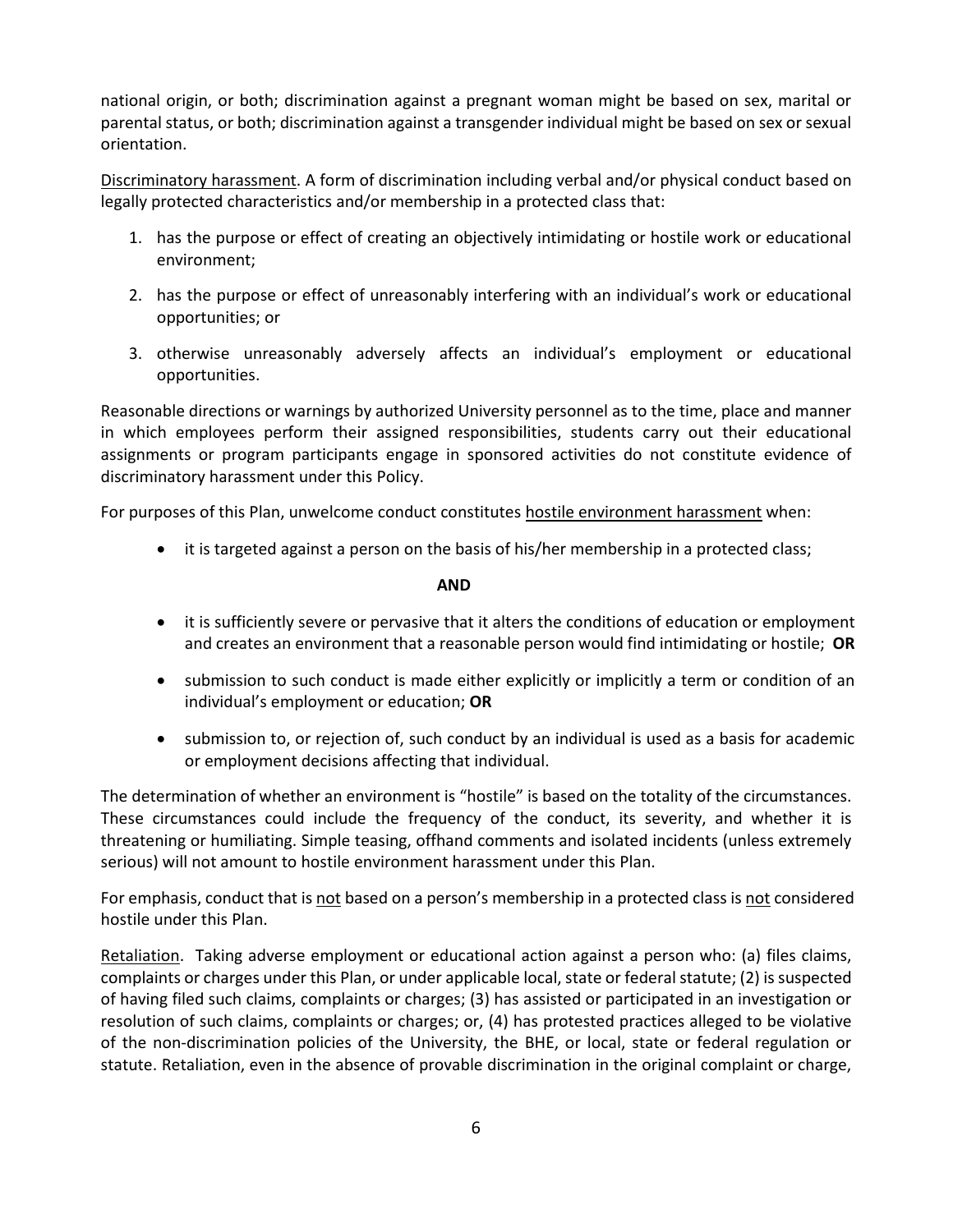constitutes as serious a violation of this Plan as proved discrimination under the original claim, complaint or charge.

Title IX Coordinator. A University official charged with the University's overall compliance with Title IX of the Education Amendments of 1972. Among other duties, the Title IX Coordinator is responsible for the enforcement of this Plan regarding all issues pertaining to sexual violence, sexual and gender-based harassment, domestic violence, dating violence, stalking and retaliation. A campus may have Deputy Title IX Coordinators. The Title IX Coordinator may also serve as the University's EO Officer. If the positions are held by different individuals, the Title IX Coordinator and the EO Officer may collaborate on the enforcement of any part of this Plan. The identities and contact information for all Title IX Coordinators and Deputy Title IX Coordinators shall be published and widely distributed on each campus, including on the website of each campus. See also Appendix 2.

Sexual Violence. As defined by the U.S. Department of Education's Office for Civil Rights and this Plan, sexual violence "refers to physical sexual acts perpetrated against a person's will or where a person is incapable of giving consent (*e.g.*, due to the [person's] age or use of drugs or alcohol, or because an intellectual or other disability prevents the [person] from having the capacity to give consent)." All forms of sexual violence are prohibited by the Universities and Title IX.

Title II/504 Coordinator. A University official charged with the responsibility for the University's compliance with Title II of the Americans with Disabilities Act of 1990, as amended, Section 504 of the Rehabilitation Act of 1973, the University's Policies for Reasonable Accommodations for Persons with Disabilities, and this Plan with regard to issues of disability discrimination. The Title II/504 Coordinator may also serve as the University's EO Officer. If the positions are held by different individuals, the Title II/504 Coordinator and the EO Officer may collaborate on the enforcement of any part of this Plan. The identity and contact information for the Title II/504 Coordinator shall be published and widely distributed on each campus, including on the website of each campus.

Individual with a Disability. A person who has a physical or mental impairment that substantially limits one or more major life activities, has a record of impairment, or is regarded as having an impairment. Examples of disabilities include, but are not limited to: alcoholism; asthma; blindness or other visual impairments; cancer; cerebral palsy; depression; diabetes; epilepsy; hearing or speech impairments; heart disease; migraine headaches; multiple sclerosis; muscular dystrophy; orthopedic impairments; paralysis; thyroid gland disorders; tuberculosis; loss of body parts.

Qualified Individual with a Disability. An employee or applicant who satisfies the skill, experience, education, and other job-related requirements of the position held or desired, and who, with or without reasonable accommodation, can perform the essential functions of that position; a student who meets the academic and technical standards requisite for admission or participation in the institution's educational program or activity.

Reasonable Accommodation. Modifications or adjustments to an application process, job, work environment, academic program or activity, or a course of study, that permit a qualified individual with a disability to perform the essential functions of a position or to enjoy the benefits and privileges of employment or education equally with persons without disabilities.

Undue Hardship. The Universities are required to make reasonable accommodations to qualified individuals with disabilities unless doing so would impose an undue hardship on the operation of the Universities' business. Undue hardship means an action that requires significant difficulty or expense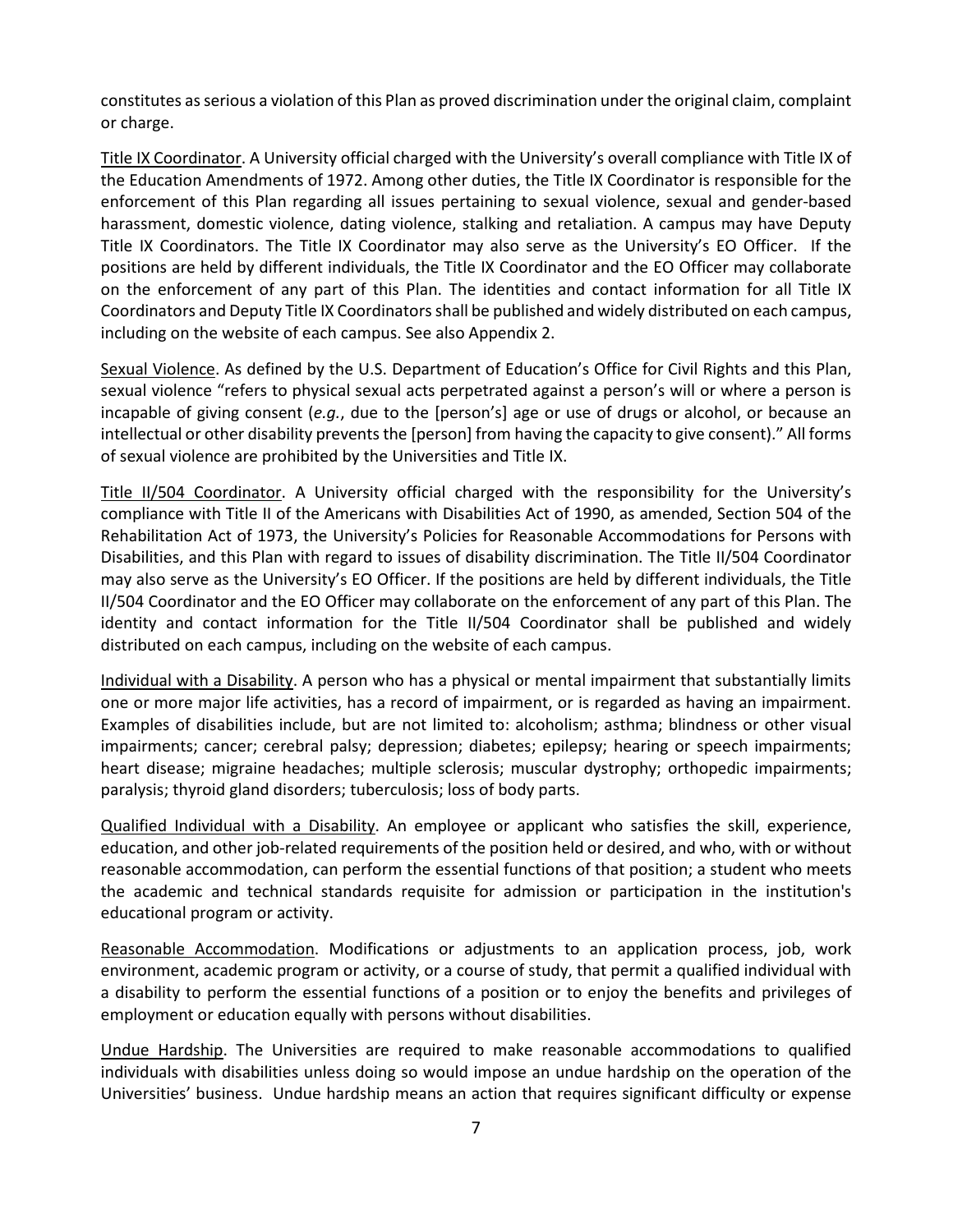when considered in relation to factors such as the University's overall size, financial resources, and the nature and structure of its operation.

Interactive Process. An on-going communication between the University and an individual with a documented disability in an effort to provide reasonable accommodation, auxiliary aids, or academic adjustments.

Complainant. An individual who makes a complaint under the Complaint Investigation and Resolution Procedures at Appendix 4 of the EO Plan. The Complainant may also be the University under certain circumstances.

Respondent. An individual who is accused of violating the EO Plan.

Day. As used in the Complaint Investigation and Resolution Procedures at Appendix 4 of the EO Plan, a day shall mean a calendar day, except where otherwise noted.

Timeframes. While the Universities encourage prompt reporting of incidents of discrimination, discriminatory harassment, sexual violence, sexual or gender-based harassment, domestic violence, dating violence, stalking and retaliation, they do not limit the timeframe for filing a complaint under this Plan.

Complaints may be filed at any time, but the University's ability to take action may be limited by the matriculation or employment status of respondents or witnesses. A prompt report will enable the University to most effectively respond to a complaint.

The process for resolving a complaint consists of three major stages: the investigation, the administrative review, and a possible appeal. Every effort will be made to investigate a complaint within sixty (60) calendar days after its receipt. Extenuating circumstances, including the complexity or severity of a complaint, breaks in the academic calendar or exam periods, may require that the investigation process be extended beyond 60 days. Every effort will be made to conclude the administrative review within fourteen (14) calendar days after the receipt of the investigation report and, where practicable, the appeal process will be concluded within thirty (30) days of receipt of the appeal.

In the event that good cause prevents the investigation and resolution process from being concluded in this time frame, the University will notify in writing all parties of the need for additional time and best efforts will be made to complete the process as expeditiously as possible. As a matter of course, parties can expect to receive status updates at reasonable intervals until the matter is resolved.

Standard of Review. All complaints pursued under the Complaint Investigation and Resolution Procedures will be evaluated under a "preponderance of the evidence" standard. Under this standard, conclusions must be "more likely than not." Accordingly, the fact-finder must find that it is more likely than not that the respondent violated the University's EO Plan, Student Code of Conduct or other relevant University policy.

Advisors. Each party to an investigation initiated under the Complaint Investigation and Resolution Procedures is entitled to have an advisor present during any meetings regarding the process (other than meetings between a party and University officials regarding accommodations or protective interim measures). Except as otherwise required by law, the advisor may observe, but may not participate in any way whatsoever, including, without limitation, by asking questions or speaking during the meeting or proceeding. The advisor's role is to provide support and/or advice to the party. During meetings and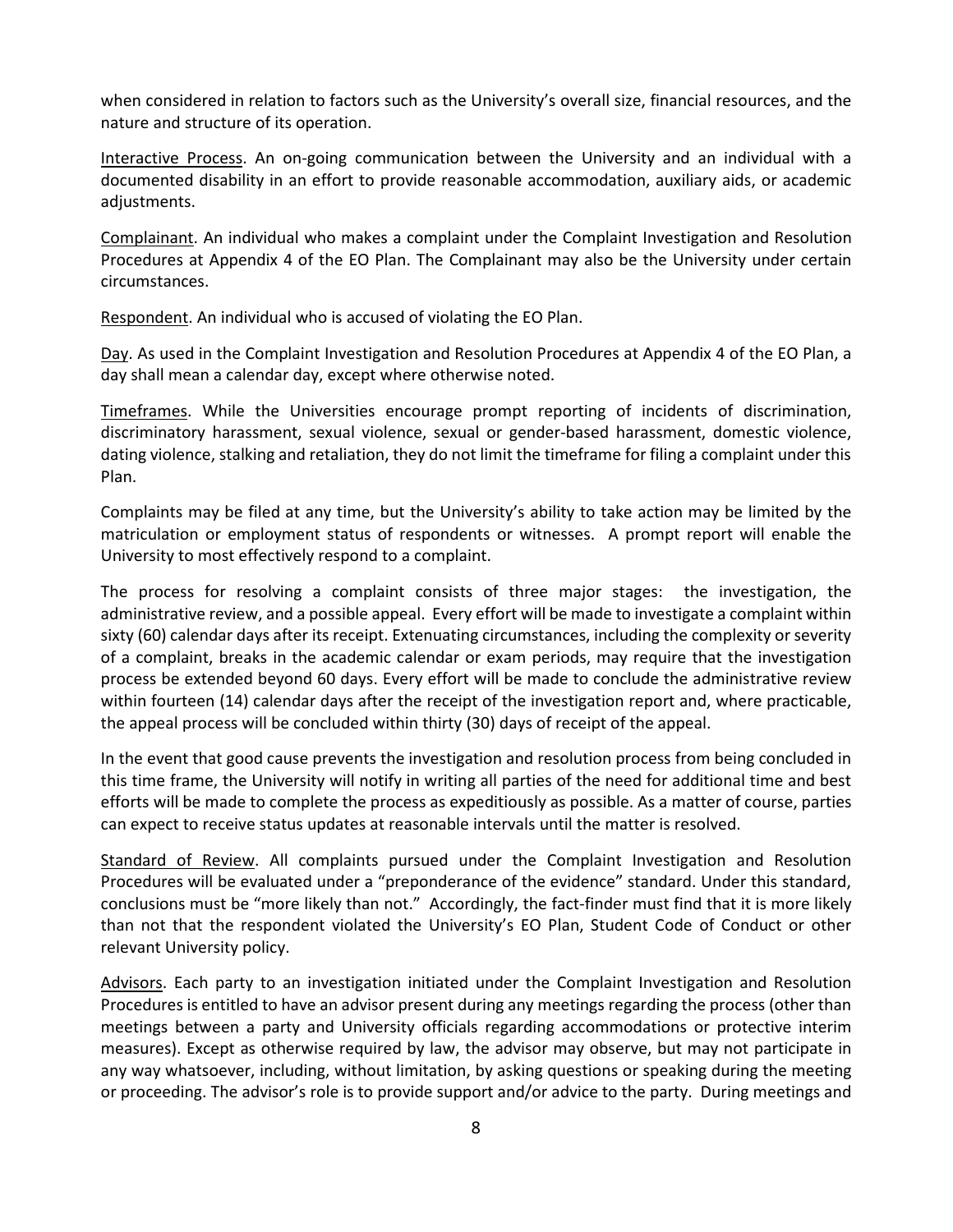proceedings, the advisor may speak with the party or pass notes in a non-disruptive manner. The Universities reserve the right to remove from the meeting or proceeding any advisor who disrupts the process, or who does not abide by the restrictions on their participation. In addition, please note that the University does not need to cancel or delay a meeting or proceeding simply because an advisor cannot be present. Further, the advisor is not permitted to attend a meeting or proceeding without the advisee.

The personal advisor for a complainant, a student respondent or a non-unit employee respondent can be any person, including an attorney.

Respondents who are unit members may elect to have a union representative (or other University employee) present during any meeting that the unit member reasonably believes may result in discipline pursuant to the unit member's Weingarten rights. A respondent unit member who invokes their Weingarten right to a union representative or other University employee is not also permitted an advisor.

If a party's advisor is an attorney, the University's legal counsel may also attend the meeting or proceeding.

Discipline or Sanctions. For the purposes of the investigation and resolution procedures, the terms may be used interchangeably.

# <span id="page-10-0"></span>**V. POLICY AGAINST DISCRIMINATION, DISCRIMINATORY HARASSMENT AND RETALIATION**

### PROHIBITED CONDUCT

The Policy prohibits all conditions and all actions or omissions, including all acts of discrimination, discriminatory harassment and retaliation, which deny or have the effect of denying to any person their rights to equity and security on the basis of their membership in or association with a member(s) of any protected class. This Policy reaffirms the values of civility, pluralism and pre-eminence of individual human dignity as preconditions to the achievement of an academic community, which recognizes and utilizes the resources of all people.

The prohibited conduct contained in this Policy shall apply to and be enforced against all members of the University community, including, but not limited to, faculty, librarians, administrators, staff, students, vendors, contractors and all others having dealings with the institution.

Examples of discrimination, all of which are prohibited by this Policy, include, but are not limited to:

- Differences in terms, conditions and privileges of employment (including, but not limited to hiring, promotion, reassignment, termination, salary, salary increases, discipline, granting of tenure, selection for awards, etc.) on a prohibited basis.
- Disparity of treatment in educational programs and related support services on the basis of membership in a protected class.
- Differences in salaries or other benefits that are paid to one or more men or women if the differences are not based on a bona fide occupational qualification.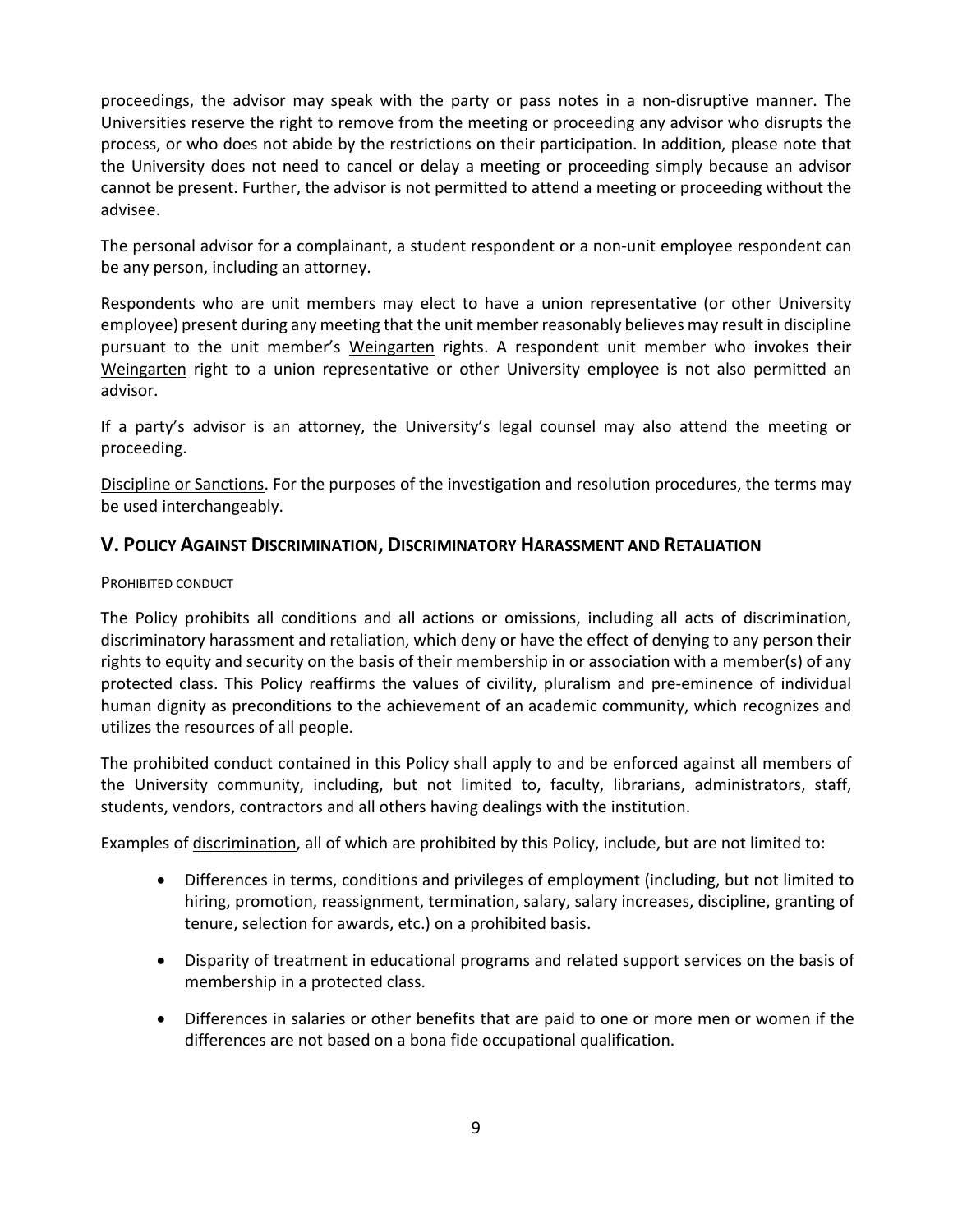- Developing position descriptions or qualifications, which, without lawful justification, are so specific as to have a disparate exclusionary impact on a group of individuals because of their membership in a protected class.
- Limiting access to housing, or participation in athletic, social, cultural or other activities to students because of membership in a protected class not based on a bona fide requirement or distinction.
- Failing or refusing to hire or promote a person because of their age.
- Classifying a position or positions as unsuitable for persons of certain religions.
- Excluding members of a certain race or national origin from a category of positions or from a department or division.
- Restricting the number of veterans or qualified persons with disabilities in a category of positions or in a department or division.
- Using information on marital or parental status for employment decisions where the use of such information has a disparate impact on persons of one gender or sexual orientation.
- Advising students of similar interests and backgrounds differently because of their gender or gender identity.
- Forcing female students to sit in the back of the class on the stereotyped assumption that each of them has a lower aptitude for learning that particular subject than male students.
- Placing unreasonable expectations upon students of particular races or national origins based on stereotyped assumptions that members of those protected classes have a better aptitude for certain academic subjects than students not of those protected classes.

Examples of discriminatory harassment, all of which are prohibited by this Policy, include, but are not limited to:

- Physically harassing another individual or group because of that person's or persons' membership in a protected class by assaulting, touching, patting, pinching, grabbing, staring, leering at them, making lewd gestures, invading their personal space, blocking their normal movement, or other physical interference.
- Encouraging others to physically or verbally abuse an individual (or group of individuals) because of that person or persons' membership in a protected class.
- Threatening to harm an individual or group because of that person or persons' membership in a protected class.
- Directing epithets, slurs, derogatory comments, unwelcome jokes or stories at an individual or group because of that person or persons' membership in a protected class.
- Displaying hostile, derogatory and/or intimidating symbols/objects, such as posters, cartoons, bulletins, drawings, photographs, magazines, written articles or stories, screen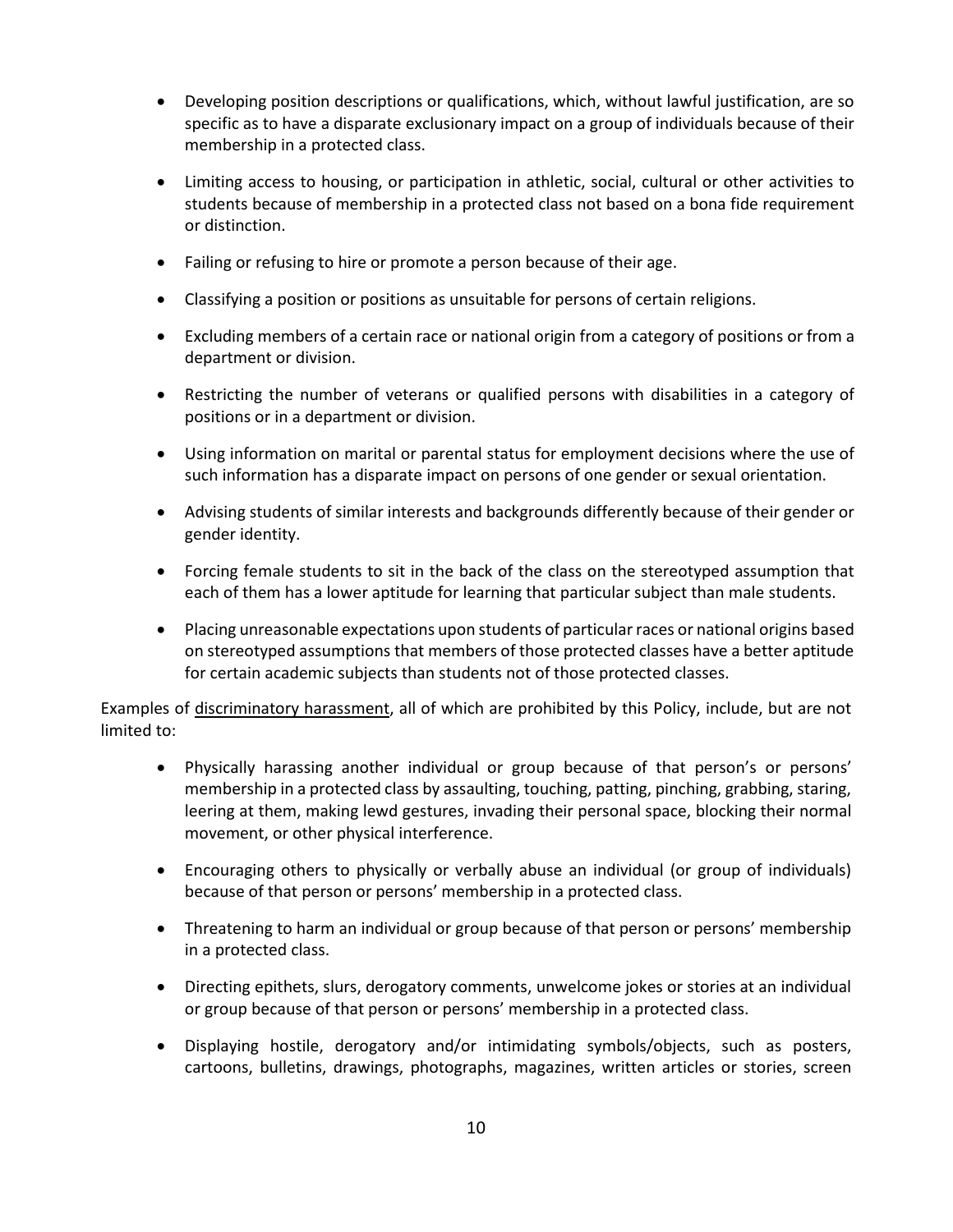savers, or electronic communications, to an individual or group because of that person or persons' membership in a protected class.

Examples of retaliation, all of which are prohibited by this Policy, include, but are not limited to:

- Terminating an employee for stating an intention to file a complaint of discrimination or for assisting another employee in filing a discrimination complaint.
- Refusing to hire an employee because the employee pursued an age discrimination charge against a former employer.
- Denying a promotion to an employee for complaining about alleged sexual orientation harassment.
- Refusing tenure to a faculty member for filing a complaint of sexual harassment pursuant to the Complaint Investigation and Resolution Procedures.
- Issuing an unjustified negative evaluation to an employee for testifying in a legal proceeding concerning a complaint of discrimination or harassment.
- Assigning a student an unearned poor grade for requesting a reasonable academic accommodation based on religion.
- Assigning a student an unearned failing grade for cooperating with an internal investigation of alleged discriminatory practices or a complaint of discrimination or harassment.
- Refusing to admit a student for requesting a reasonable accommodation based on disability in the admission process.

Members of the academic community should not assume that any of the forms of speech described above are protected by the principles of academic freedom or the First Amendment to the United States Constitution.

### CONDUCT THAT IS NOT PROHIBITED

The Universities are committed to protecting, maintaining and encouraging both freedom of expression and full academic freedom of inquiry, teaching, service, and research. Nothing in this Policy shall be construed to penalize a member of the University community for expressing an opinion, theory, or idea in the process of responsible teaching and learning. Accordingly, any form of speech or conduct that is protected by the principles of academic freedom or the First Amendment to the United States Constitution is not subject to this Policy.

### COMPLAINT INVESTIGATION AND RESOLUTION PROCEDURES

The Universities have established specific Complaint Investigation and Resolution Procedures to review and resolve allegations of discrimination, discriminatory harassment and retaliation on their campuses. Any member of the University community or any applicant for admission or employment who believes that he or she has been a victim of such conduct in violation of this Plan may initiate a complaint as outlined in these procedures, which are set forth at Appendix 4.

Further advice or information about Universities' Complaint Investigation and Resolution Procedures may be obtained by contacting the EO Officer on each campus.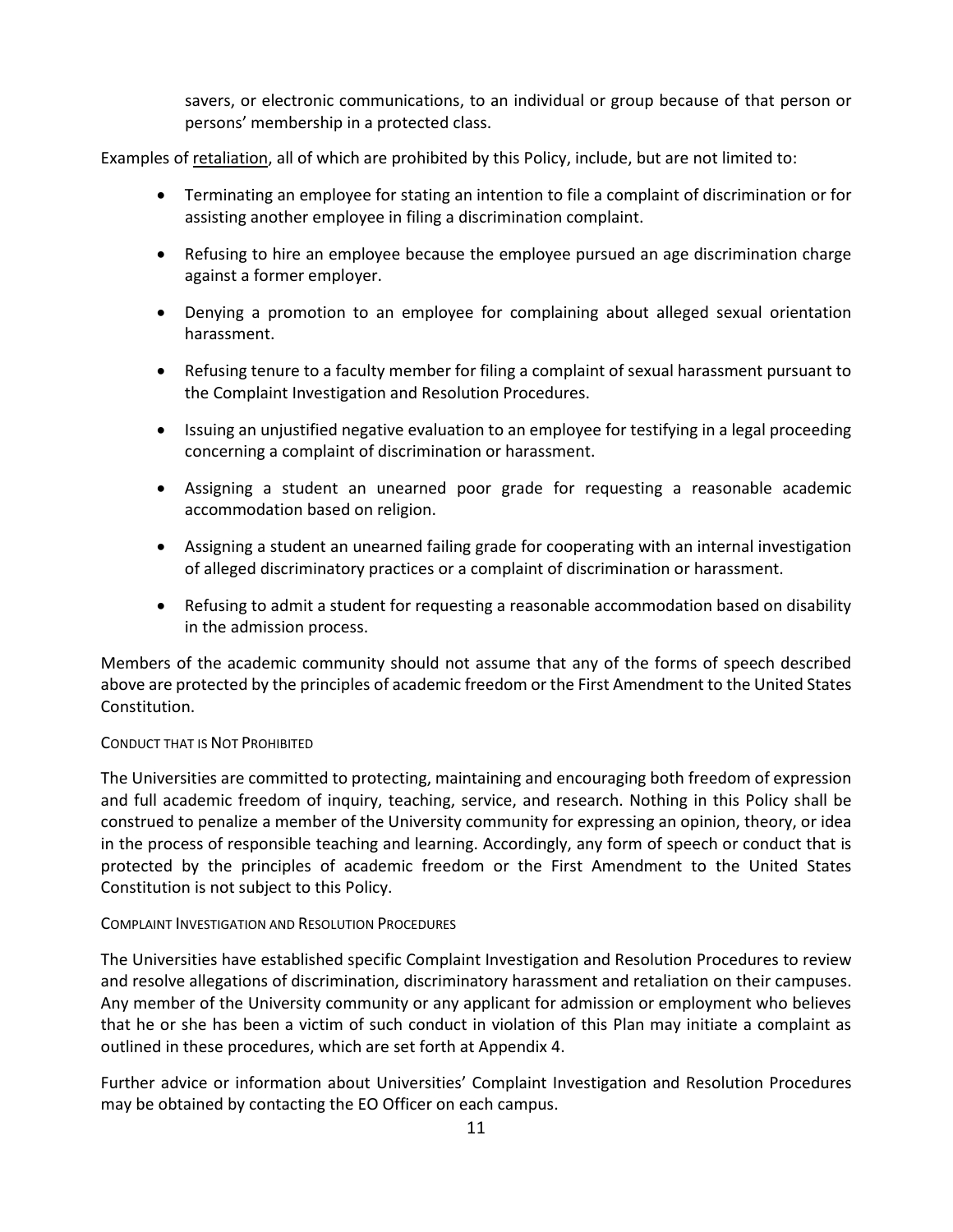### DUTY TO COOPERATE

Every faculty member, librarian, administrator, staff member and University employee has a duty to cooperate fully and unconditionally in an investigation conducted pursuant to the Complaint Investigation and Resolution Procedures, subject to the provisions of any relevant collective bargaining agreements. This duty includes, among other things, speaking with the EO Officer, Administrative Investigator, reviewing or appellate body, and voluntarily providing all documentation that relates to the claim being investigated. The failure and/or refusal of any employee, other than an employee subject to criminal charges or who invokes a Fifth Amendment privilege, to cooperate in an investigation may result in a separate disciplinary action up to and including termination.

DUTY TO REPORT DISCRIMINATION, DISCRIMINATORY HARASSMENT OR RETALIATION

No member of the University community, including a faculty member, can ignore a report of discrimination, discriminatory harassment or retaliation.<sup>[3](#page-13-0)</sup> He or she should provide the reporter as much assistance in bringing it to the attention of the EO Officer as is reasonably appropriate given his or her position at the University and relationship with the reporter.

In terms of reports of discrimination, discriminatory harassment or retaliation, any trustee, administrator, department chair, program coordinator, manager or supervisor who receives such a complaint from a student or other member of the University community is obligated to report the complaint to the EO Officer as soon as he or she becomes aware of it. Likewise, any member of the campus community is encouraged to report to the EO Officer any conduct of which they have direct knowledge and which they in good faith believe constitutes discrimination, discriminatory harassment or retaliation in violation of this Policy.

Any member of the University community who has a question about his or her responsibilities under this Policy Against Discrimination, Discriminatory Harassment and Retaliation should contact the EO Officer.

### FALSE CHARGES

 $\overline{a}$ 

Filing a false charge of discrimination, discriminatory harassment or retaliation is a serious offense. If an investigation reveals that a person knowingly filed false charges, the University shall take appropriate actions and issue sanctions, up to and including termination or expulsion, pursuant to other applicable University policies, including any applicable collective bargaining agreement. The imposition of such sanctions does not constitute retaliation under this Plan.

<span id="page-13-0"></span><sup>&</sup>lt;sup>3</sup> In terms of reports of complaints of sexual violence, sexual or gender-based harassment, domestic or dating violence, or stalking, those community members designated as Responsible Employees for the purposes of Title IX or Campus Security Authorities for the purposes of the Clery Act must act in accordance with their specific reporting obligations. All other community members are encouraged, in accordance with the level of confidentiality requested by the complainant, to report reliable knowledge of an incident(s) of such conduct to the Title IX Coordinator. See the Sexual Violence Policy at Section E for more information on employees' duty to report conduct prohibited by that Policy.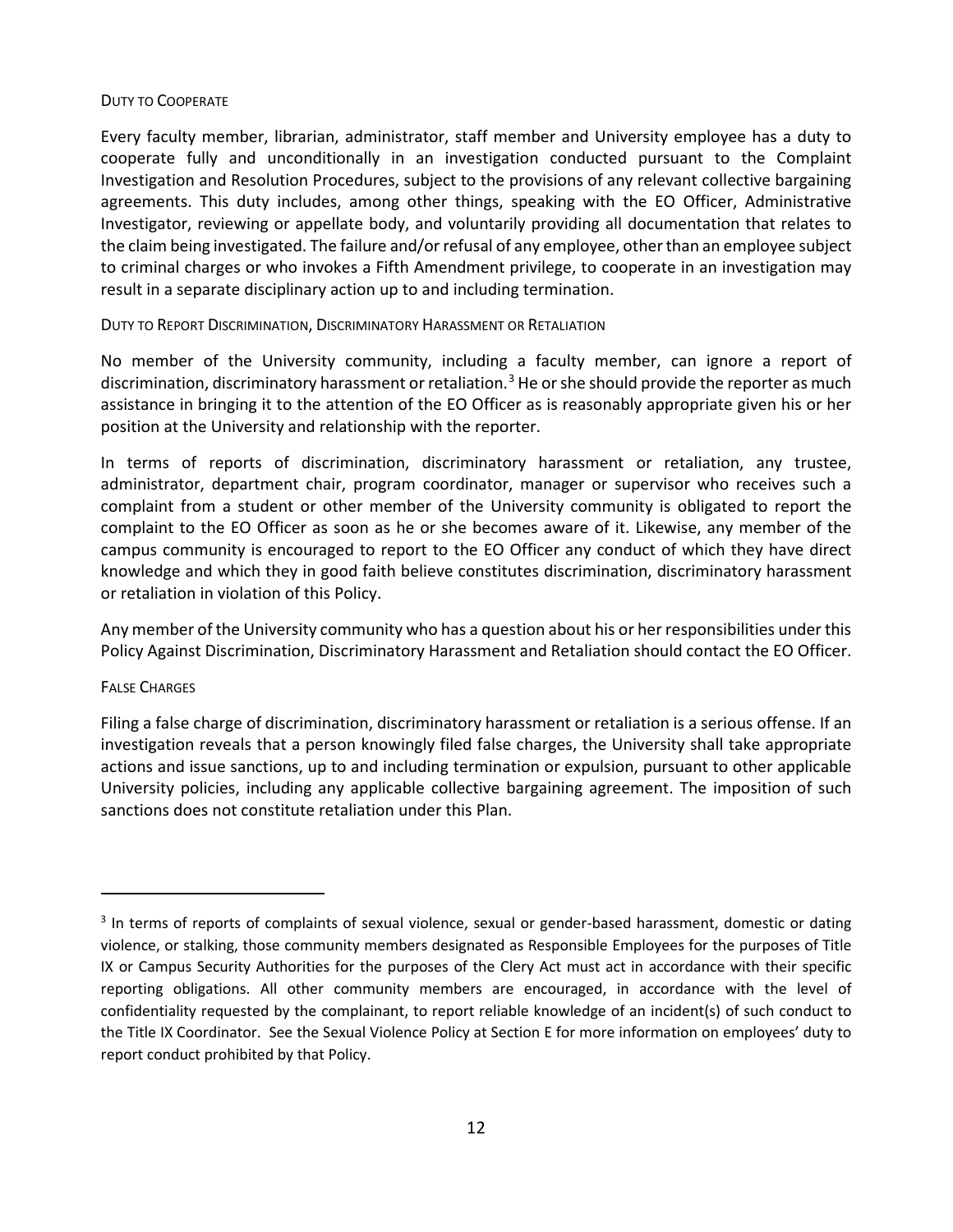# <span id="page-14-0"></span>**VI. SEXUAL VIOLENCE POLICY**

Numbered pages 13-45, formerly the Sexual Violence Policy, have been removed from this document without change to page numbering in other sections. Appendix 7: Title IX Sexual Harassment Policy, replaces and supersedes the previous Sexual Violence Policy and can be found at the end of this EO Plan.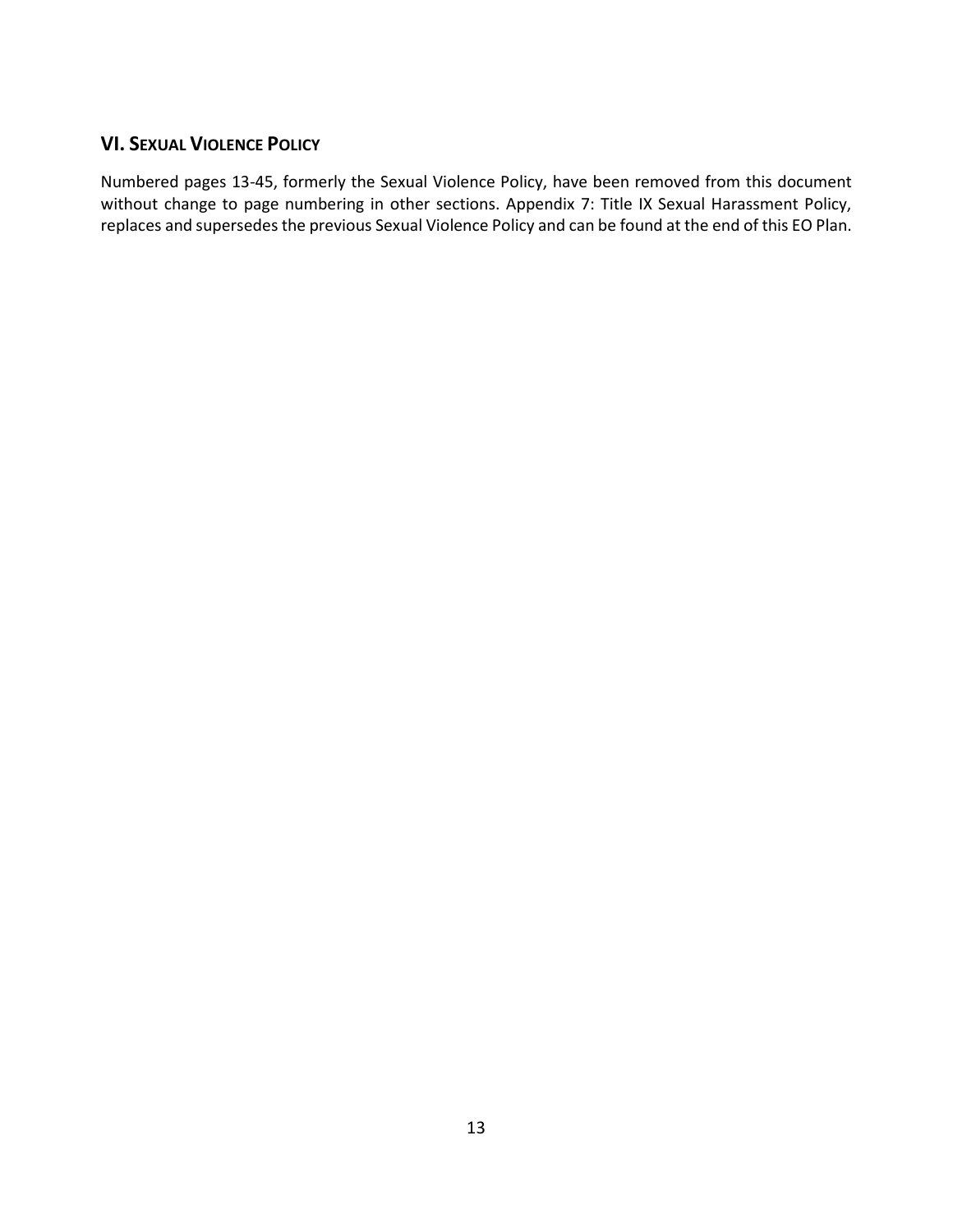# <span id="page-15-0"></span>**VII. POLICIES FOR REASONABLE ACCOMMODATIONS FOR PERSONS WITH DISABILITIES**

The Universities are committed to providing equal access to otherwise qualified persons with disabilities. The Universities recognize that individuals with disabilities may need reasonable accommodations to have equally effective opportunities to participate in or benefit from educational programs, services, activities and employment.

### EDUCATION OF PERSONS WITH DISABILITIES

The Universities will examine all existing admissions, student support and other student life policies, practices and facilities to assure that they do not disparately treat or impact otherwise qualified persons with disabilities. Where such disparity is found, it will be corrected as quickly and completely as is reasonable under existing financial constraints.

In accordance with state and federal requirements, the Universities will provide necessary reasonable accommodations, auxiliary aids and academic adjustments (including support services) to otherwise qualified students with disabilities to assure equal access to its programs, facilities and services. Reasonable accommodations will also be afforded to applicants for admission who have disabilities to enable them to adequately pursue all opportunities for enrollment in the programs of study.

### EMPLOYMENT OF PERSONS WITH DISABILITIES

The Universities will examine all existing employment policies, practices and facilities to assure that they do not disparately treat or adversely impact otherwise qualified persons with disabilities. Where such disparity is found, it will be corrected as quickly and completely as is reasonable under existing operational constraints.

In accordance with the requirements of state and federal law, and through the interactive process, the Universities will afford reasonable accommodations to any otherwise qualified employee with a disability to enable the employee to perform the essential functions of the job. Reasonable accommodations will also be afforded to applicants for employment who have disabilities to enable them to adequately pursue a candidacy for any available positions.

### PROCESS BY WHICH TO REQUEST ACCOMMODATIONS

Any member of the University community who seeks reasonable accommodation for a disability may contact the EO Officer and/or the Title II/Section 504 Coordinator for more information. Similarly, any applicant for employment or admission who seeks assistance in the application process may contact the EO Officer and/or the Title II/Section 504 Coordinator.

Additionally, a student seeking reasonable accommodations, auxiliary aids and/or academic adjustments for a disability must contact the appropriate Office of Disability Services on the student's campus to obtain such services.

### COMPLAINT INVESTIGATION AND RESOLUTION PROCEDURES

Any member of the University community or any applicant for admission or employment who believes that he or she has been a victim of disability discrimination or harassment, or who alleges that the University has failed to provide reasonable accommodations, appropriate auxiliary aids and/or academic adjustments, may initiate a claim as outlined in the Universities' Complaint Investigation and Resolution Procedures located at Appendix 4.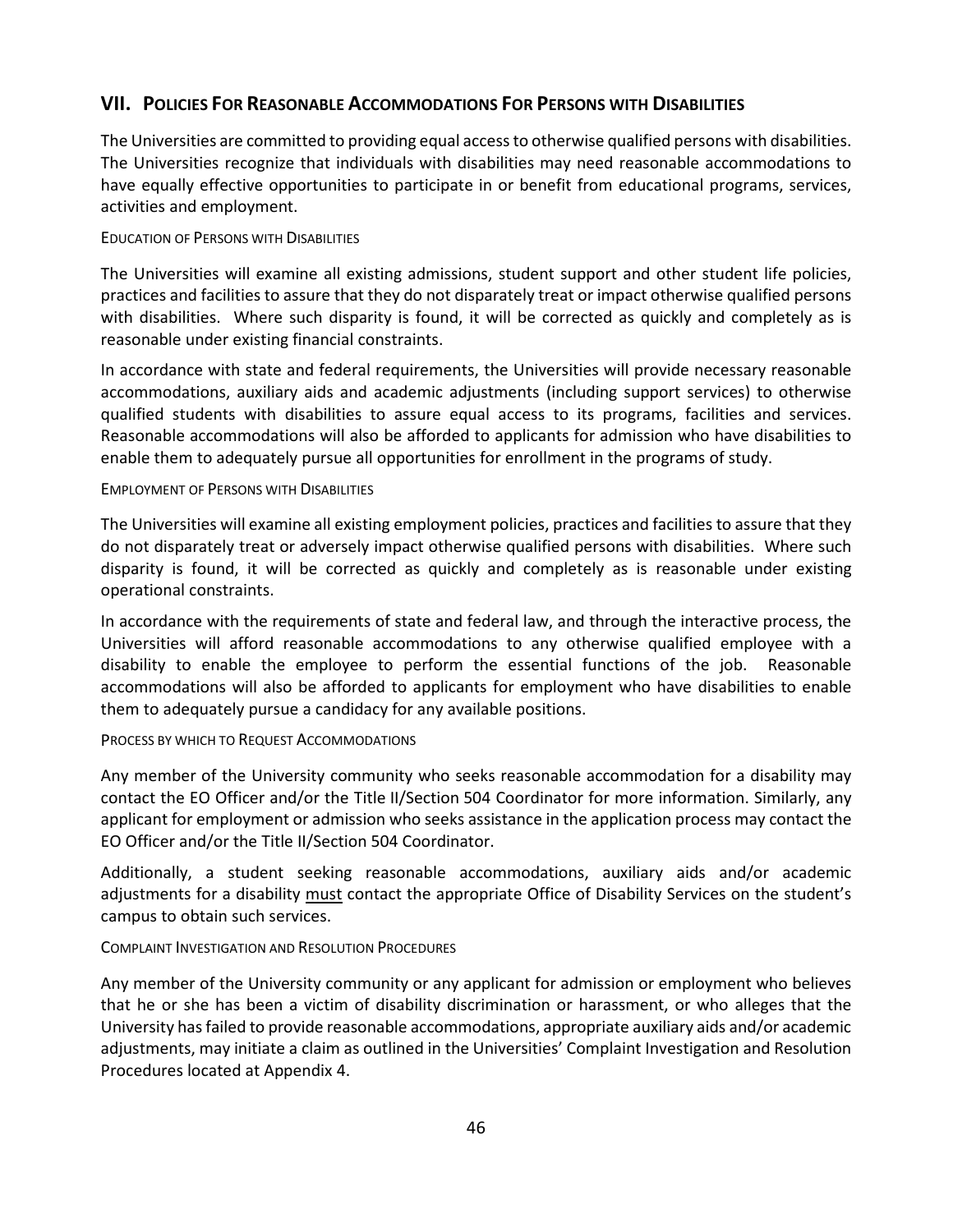Further advice or information may be obtained by contacting the EO Officer and/or the Title II/Section 504 Coordinator of each University.

# <span id="page-16-0"></span>**VIII. POLICY AGAINST DISCRIMINATION IN EMPLOYMENT BASED ON PREGNANCY AND PREGNANCY-RELATED CONDITIONS AND REQUIREMENT TO PROVIDE REASONABLE ACCOMMODATIONS**

The Universities are committed to providing equal access to employment for all current and prospective employees. The Universities recognize that employees and job applicants may not be treated less favorably because of pregnancy or pregnancy-related conditions and that employees and job applicants may need reasonable accommodations for pregnancy or pregnancy-related conditions to allow them to have effective opportunities to participate in or benefit from employment.

In accordance with the requirements of state law, and through the interactive process, the Universities will provide necessary, reasonable accommodations that will allow an employee to perform the essential functions of the job while pregnant or experiencing pregnancy-related conditions that exist during and/or after pregnancy (*e.g.*, morning sickness, lactation, or the need to express milk), unless doing so would impose an undue hardship on the University. The Universities recognize that they cannot make an employee accept a particular accommodation if another reasonable accommodation would allow the employee to perform the essential functions of the job, or require an employee to take a leave if another reasonable accommodation may be provided without an undue hardship.

Reasonable accommodations may include, but are not limited to, the following:

- more frequent or longer paid or unpaid breaks;
- time off to attend to a pregnancy complication or recover from childbirth with or without pay;
- acquisition or modification of equipment or seating;
- temporary transfer to a less strenuous or hazardous position;
- job restructuring;
- light duty;
- private non-bathroom space for expressing breast milk;
- assistance with manual labor; and/or
- modified work schedule.

Upon the request from the employee or prospective employee, the Universities will engage in a timely, good faith and interactive process to determine an effective, reasonable accommodation to enable the employee to perform the essential functions of the position.

The Universities recognize that they may require documentation regarding the need for an accommodation from a healthcare professional that explains what accommodation(s) the employee needs, but that they cannot require documentation for the following accommodations: (1) more frequent restroom, food, or water breaks; (2) seating; (3) limits on lifting more than 20 pounds; and (4) private, non-bathroom space for expressing breast milk.

PROCESS BY WHICH TO REQUEST ACCOMMODATIONS

University employees who seek an accommodation for pregnancy or a pregnancy-related condition may contact the EO Officer and/or the Title II/Section 504 Coordinator for more information.

COMPLAINT INVESTIGATION AND RESOLUTION PROCEDURES

Employees or job applicants who believe that they have been a victim of discrimination as a result of pregnancy or a pregnancy-related condition, or who allege that the University has failed to provide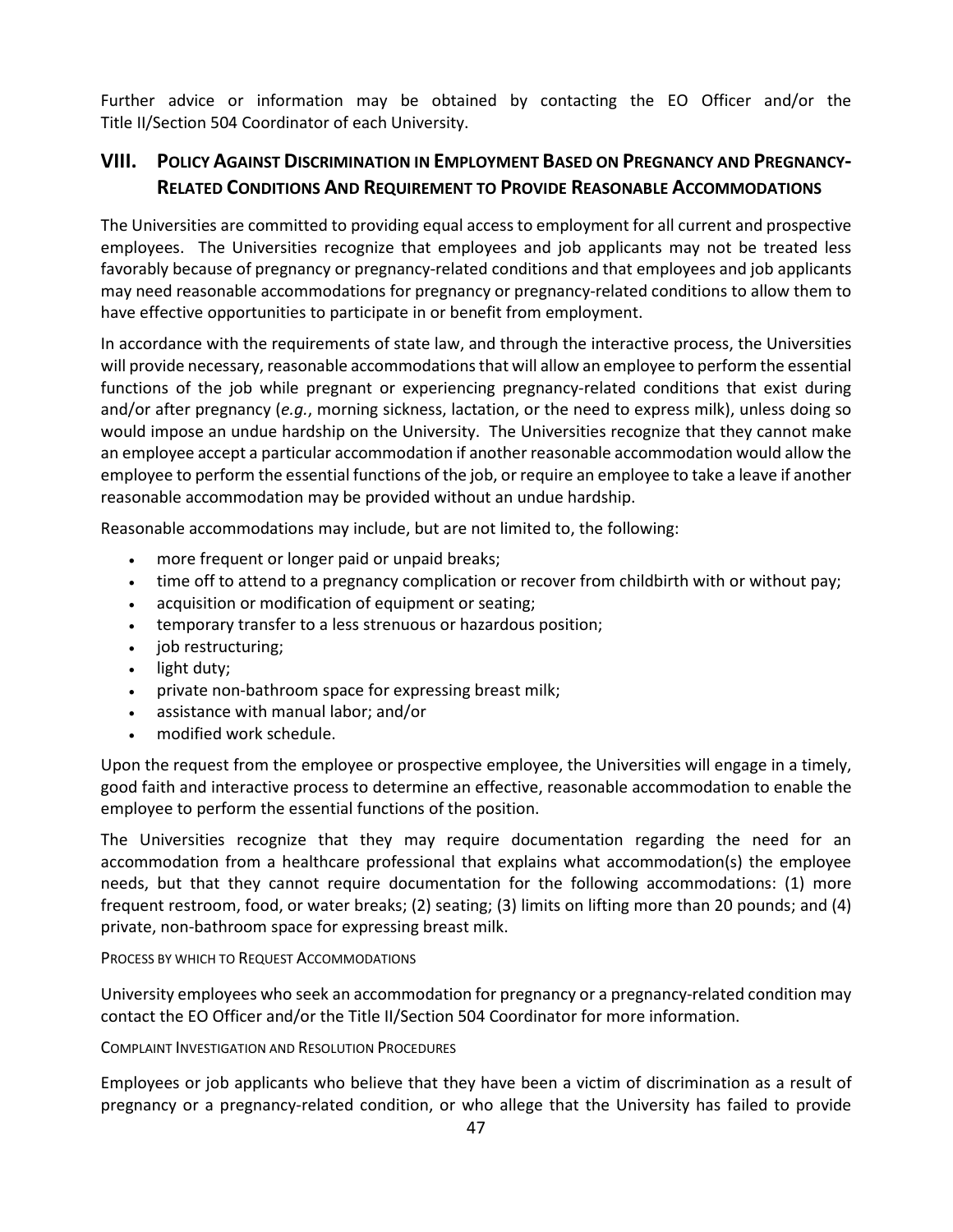reasonable accommodations, may initiate a claim as outlined in the Universities' Complaint Investigation and Resolution procedures located in Appendix 4.

Further advice or information may be obtained by contacting the EO Officer and/or the Title II/Section 504 Coordinator at each University.

# <span id="page-17-0"></span>**IX. MANDATORY CHILD ABUSE REPORTING POLICY**

Persons under 18 may be students or may be engaged in activities sponsored by the Universities or by third parties utilizing University facilities. Where an employee has reasonable cause to believe that a child is suffering injury from sexual abuse on campus or on University owned or controlled property, the employee and/or the University *may* be obligated to comply with the mandatory child abuse reporting requirements established at M.G.L. c. 119, §§ 51A-E. In such cases, the employee must immediately report the matter to Campus Police, who, in consultation with other officials, shall contact the Department of Children and Families ("DCF") and/or outside law enforcement. An employee may also directly contact law enforcement or DCF in cases of suspected abuse or neglect. Massachusetts law also has mandatory reporting requirements for certain occupations where elderly and disabled abuse or neglect is suspected. For more information, please contact the Campus Police.

# <span id="page-17-1"></span>**X. CONTRACTING AND PURCHASING**

### EQUAL OPPORTUNITY VENDORS

When selecting contractors, suppliers, and vendors of goods and services, including goods and services secured in connection with construction projects, the Universities will offer equal opportunity to all qualified persons and entities and will not discriminate on the basis of race, color, religion, national origin, age, disability, gender, sexual orientation, gender identity, gender expression, genetic information, marital or parental status, or veteran status.

The Universities shall seek to locate and shall encourage the use of minority and female contractors, subcontractors, vendors, and suppliers. The Universities will identify businesses primarily operated by members of such protected classes with the help of agencies such as the State Office of Minority Business Assistance in order to encourage bids and proposals from potential contractors, vendors and suppliers.

### EQUAL EMPLOYMENT OPPORTUNITY

The Universities require that all persons and entities with which they contract for the provision of goods and services shall provide equal opportunity for all persons without regard to race, color, religion, national origin, age, disability, gender, sexual orientation, gender identity, gender expression, genetic information, marital or parental status, or veteran status.

### CONTRACTOR COMPLIANCE

Prior to the awarding of any contract, the Universities shall require that the contractor provide written assurance of its compliance with applicable state and federal laws and regulations, including the provisions of this Policy, prohibiting discrimination in employment.

The Universities shall require that every contract made on or after July 1, 1996, for the purchase of goods and services contain the following provisions.

"During the performance of this Agreement, the Contractor agrees as follows: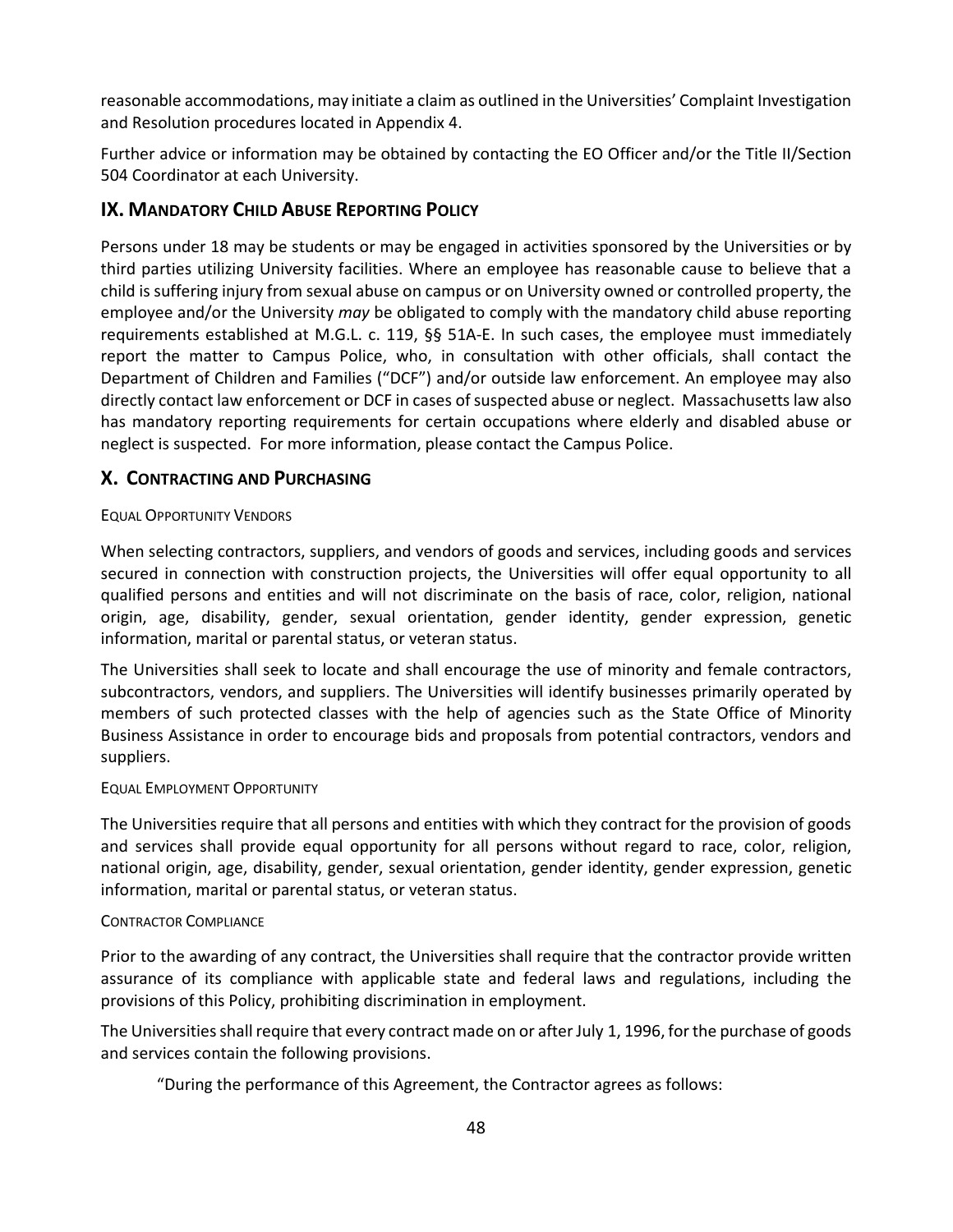- 1. The Contractor shall not discriminate against any employee or applicant for employment because of race, color, religion, national origin, age, disability, gender, sexual orientation, gender identity, gender expression, genetic information, marital or parental status, or veteran status.
- 2. The Contractor will comply with the provisions of the Governor's Code of Fair Practices, with Chapter 151B of the General Laws of Massachusetts, with the Americans with Disabilities Act and with all other applicable state and federal laws barring discrimination in employment, and with Section IV of the Massachusetts State Universities' Equal Opportunity, Diversity and Affirmative Action Plan.
- 3. In the performance of this Agreement, the Contractor shall take affirmative action to employ minority and female subcontractors, vendors and suppliers.
- 4. The University may at any time require the Contractor to supply it with such data, as it shall reasonably require for purposes of determining whether the Contractor is adhering to the above-described prohibitions against discrimination in employment.
- 5. In the event that the Contractor shall have failed to comply with the requirements contained in any of foregoing clauses 1, 2, 3 and 4, the University may enforce such compliance by withholding part or all of any payment then due until such time as the Contractor complies with any such requirement, and/or by cancelling, terminating or suspending the whole or any part of this Agreement. Nothing herein contained shall bar the University from pursuing such other lawful recourse as it may have to enforce compliance with the abovedescribed requirements and to recover damages for their breach."

The Universities reserve the right to disqualify as a contractor any person or entity that fails to adhere to the prohibitions against the discrimination, discriminatory harassment and retaliation in employment that are contained in Section IV of this Plan.

### CONTRACTOR CONDUCT

All contractors, vendors, consultants and suppliers of goods and services shall be required, during any period when they or their agents or employees are present at the Universities, to adhere to standards of conduct that are consistent with this Policy, and all such contractors, vendors and suppliers, their agents and employees shall refrain from acts or conduct that constitute harassment of any person by reason of such person's race, color, religion, national origin, age, disability, gender, sexual orientation, gender identity, gender expression, genetic information, marital or parental status, or veteran status. The Universities shall require every contractor, vendor, consultant, and supplier to instruct its agents and employees concerning the requirements of this paragraph, and to take actions including disciplinary actions, to correct any violation thereof.

#### COMPLAINT INVESTIGATION AND RESOLUTION PROCEDURES

Any member or the University community or any applicant for employment or admission who believes that he or she has been a victim of discrimination, discriminatory harassment, sexual violence, sexual harassment, gender-based harassment, domestic violence, dating violence, stalking or retaliation by a vendor or contractor may initiate a complaint pursuant to the Universities' Complaint Investigation and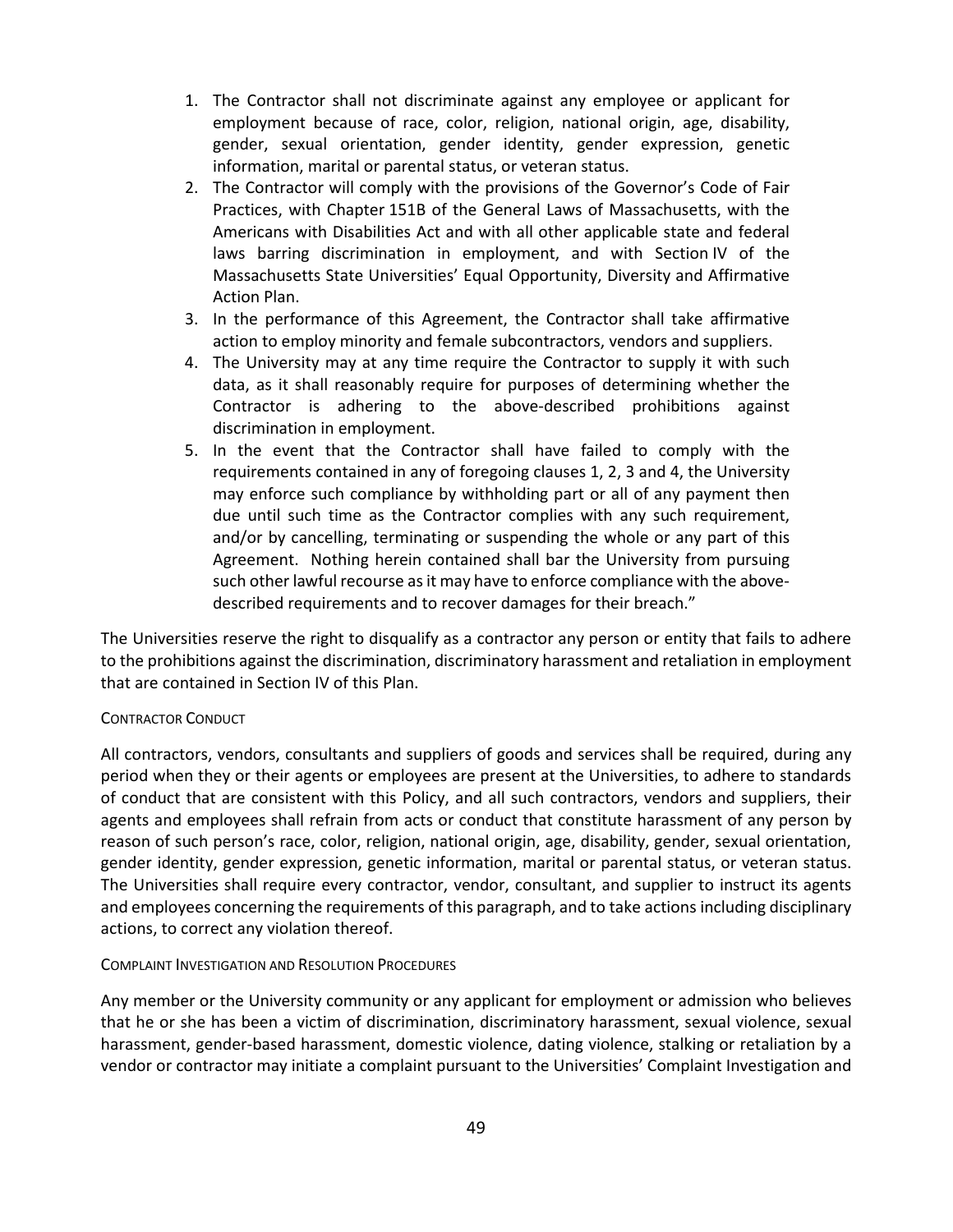Resolution Procedures located at Appendix 4. Further advice or information may be obtained by contacting the EO Officer and/or Title IX Coordinator on each University campus.

# <span id="page-19-0"></span>**XI. MONITORING AND GOALS**

By and through this Plan, the Universities commit themselves to a policy of equal opportunity, diversity, affirmative action and non-discrimination in all aspects of campus life.

The Universities shall endeavor to increase the representation of qualified women, veterans, persons with disabilities and minorities in their workforces. To this end, the Universities shall continually examine and monitor their affirmative action and equal opportunity policies, procedures and practices for the purpose of determining the degree to which their workforces are reflective of the demographics of the Commonwealth's labor market. To the extent that this review reveals areas of deficiency or shortcomings, the Universities will make reasonable and good faith efforts, consistent with requirements of the law, to address and improve such deficiencies or shortcomings.

The Universities realize that the development and implementation of specific policy and programmatic efforts is essential to the establishment of a pro-active, system-wide Plan. The Universities further realize, however, that policies and programs of equal opportunity, diversity, affirmative action and nondiscrimination are only as effective as the commitment to them at the local level. Accordingly, each University shall determine and implement for itself the projects, programs, defined strategies, structured activities or other tactical steps to achieve the equal opportunity, diversity, affirmative action and non-discrimination goals of this Plan on its individual campus.

On an annual basis, each University will review the progress being made toward the achievement of its compliance with this Plan and its equal opportunity, diversity, affirmative action and non-discrimination goals.

# <span id="page-19-1"></span>**XII. AFFIRMATIVE ACTION HIRING PROCEDURES**

The procedures set forth in this Plan take into consideration both organizational limitations and opportunities with respect to current and future employees. The Plan calls upon all staff to engage in a major effort in order to fulfill the objectives of equal opportunity for all persons at all levels of employment, in compliance with all applicable collective bargaining agreements. Each EO Officer will monitor the employment policies of the University with respect to the areas of recruitment and appointment to vacant positions to assure compliance with the objectives of this Plan. The areas to be monitored should include, but not be limited to, pre-recruitment procedures, recruitment, selection, appointments (permanent, acting, emergency and temporary), salary and benefits, and shall include employees of continuing education, grant funded programs and other appropriate areas.

### COMPLAINT INVESTIGATION AND RESOLUTION PROCEDURES

The Universities have established specific internal Complaint Investigation and Resolution Procedures to help resolve claims and complaints of discrimination, discriminatory harassment and retaliation on their campuses. The Universities' Complaint Investigation and Resolution Procedures also serve as a system of review and resolution for claims of discrimination in hiring. Any applicant for employment who believes that he or she has been a victim of discrimination in hiring may initiate a claim as outlined in the Universities' Complaint Investigation and Resolution Procedures located at Appendix 4. Further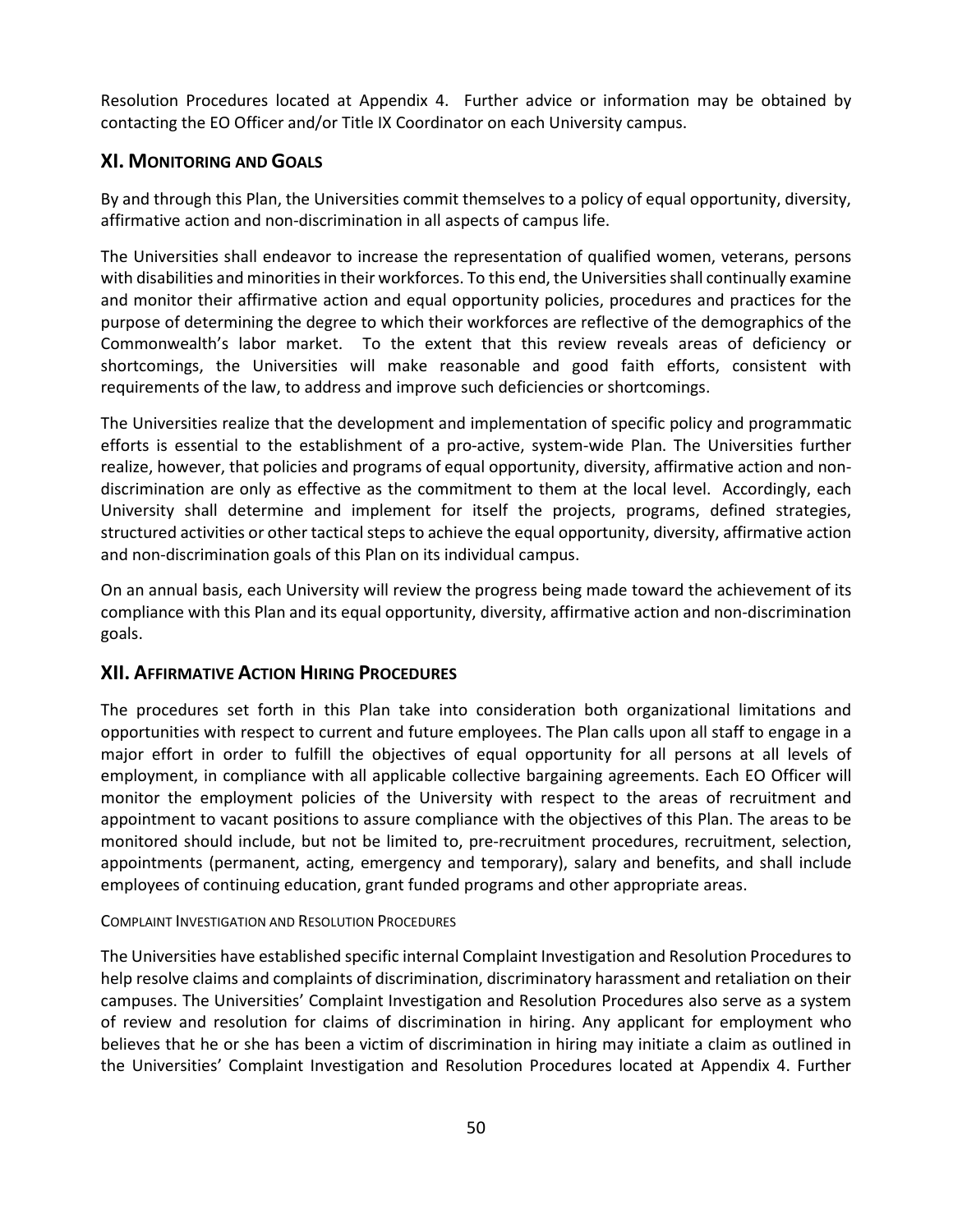advice or information regarding these complaint procedures may be obtained by contacting the EO Officer of any University.

# <span id="page-20-0"></span>**XIII. RESPONSIBILITY FOR THE IMPLEMENTATION OF THE EQUAL OPPORTUNITY DIVERSITY AND AFFIRMATIVE ACTION PLAN AND RELATED PROGRAMS, POLICIES AND PROCEDURES**

The final authority and ultimate responsibility for the implementation of this Plan rests with the Presidents of the State Universities. The EO Officer on each campus, however, has the responsibility for the overall development, administration and monitoring of all policies, procedures and programs pertinent to the implementation of this Plan. The EO Officer commonly reports to the President and bears the responsibility for the preparation and execution of all affirmative action policies and programs. Details regarding the EO Officer's specific duties and responsibilities can be found at Appendix 1.

All Vice Presidents, Deans, Directors, Program Coordinators, Department Chairs, and other supervisory personnel will be accountable for ensuring that equal opportunity, non-discrimination, diversity and affirmative action are integrally tied to all actions and decisions for which they are responsible and which fall within the scope of the Plan. A statement concerning such accountability will be added to all appropriate position descriptions. It shall be considered a regular function of faculty, librarians, administrators and supervisory staff that they are aware of goals and consult with the EO Officer prior to and in the course of those actions that may have an impact on the implementation of this Plan. In the event that a supervisor and/or the EO Officer identify problem areas that are impeding a University's efforts to meet its goals, they shall develop an action plan designed to move the University toward successful attainment of it objectives.

# <span id="page-20-1"></span>**XIV. POLICY AWARENESS PROCEDURES**

# **DISSEMINATION**

At the commencement of each academic year, all policy statements regarding equal opportunity, nondiscrimination, diversity and affirmative action at the State Universities will be distributed, either electronically or in hard copy or in both formats, as follows:

- to every office at each University, including the Human Resources Office and the Office of the Equal Opportunity Officer;
- to each University's Library;
- to all students, either in the relevant Student Handbook, Course Catalog or by e-mail;
- to all employees, either in a relevant publication or by e-mail;
- posted to all relevant sections of the Universities' websites;
- copies will be made available to the campus community and to the public upon request; and
- copies will also be made available in accessible formats upon request.

Periodic meetings and workshops will be held with various segments of the campus community to assist their understanding of the Universities' commitment to equal opportunity, non-discrimination, diversity and affirmative action.

Copies of all policy statements regarding equal opportunity, non-discrimination, diversity and affirmative action will also be provided to students who enroll mid-year and to all new employees upon their hire.

POSTING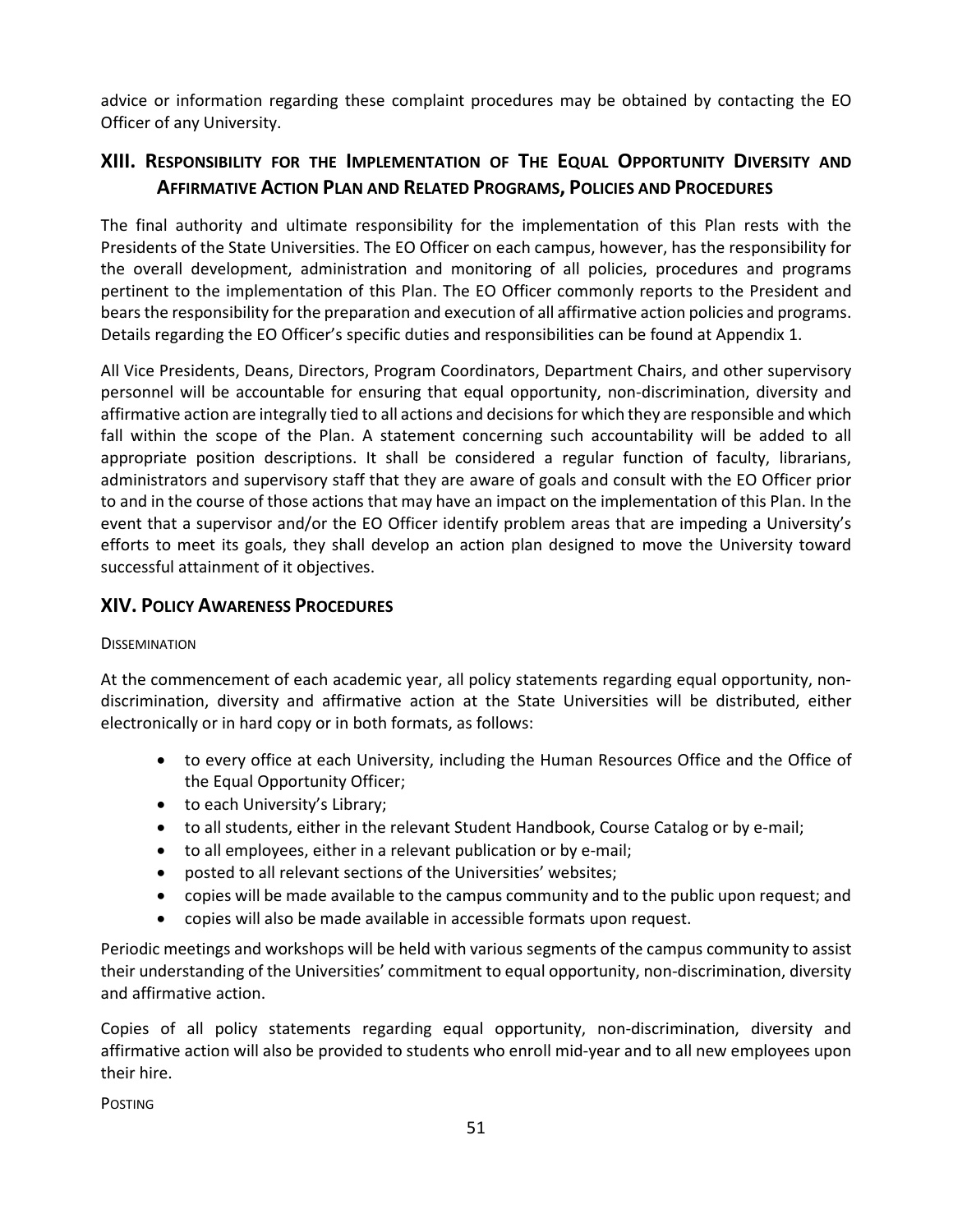The Universities' Policy Statement on Non-Discrimination, Diversity and Affirmative Action will be posted in areas customarily used for public announcements and on the Universities' websites*.* Prospective employees and applicants for admission will be informed of this Policy Statement in all advertisements posted both on and off campus.

### **RECRUITING**

All employment recruiting sources used by the Universities will be informed of their commitment to equal opportunity, non-discrimination, diversity and affirmative action. Listings of current openings will be sent on a regular basis to appropriate sources for the recruitment and referral of applicants who are persons of color, women, veterans, persons with disabilities, and persons of diverse religions and national origins.

In addition, notices of position openings will be posted on campus and on the Human Resources sections of the Universities' individual websites, so that all current employees are aware of opportunities for promotion or transfer.

### CONTRACTORS AND VENDORS

The Universities will notify all contractors, sub-contractors and vendors of the Universities' responsibilities and commitments to equal opportunity, non-discrimination, diversity and affirmative action.

### **ADVERTISING**

Selection for and participation in the State Universities' employment is without regard to race, color, religion, national origin, age, disability, gender, sexual orientation, gender identity, gender expression, genetic information, marital or parental status, or veteran status. An Affirmative Action, Equal Opportunity and Non-Discrimination/Diversity statement will be placed in all appropriate University operational publications and advertisements.

### COMMUNITY RELATIONS

The State Universities will cooperate and work with local, state and federal government agencies and community groups, as well as national minority, multicultural, multiracial, disability, women's and veteran's organizations and other national groups that have equal employment opportunity objectives, for the purpose of developing significant access to equal opportunity for persons of color, women, veterans, persons with disabilities, and persons of diverse religions and national origins.

# <span id="page-21-0"></span>**XV. CONCLUSION**

In developing and presenting this Plan for approval to the BHE, the State Universities have committed themselves to institutional change in order to provide maximum access to a university education and university experience that equips all of our students to live and work in our diverse world. The State Universities believe that access to affordable higher education is an integral part of their mission.

With this Plan, the State Universities commit themselves not only to providing each student and employee a safe, yet exciting academic and living environment, where each member of the community is valued as an individual, whose racial, cultural, religious, gender, orientation, age, disability or socioeconomic status make her or him a valued member of a diverse community of pluralism, but in doing so, to fully prepare our students for the great diversity of the larger world. If this Plan is fully implemented, we will have moved beyond merely prohibiting the violation of human dignity and civility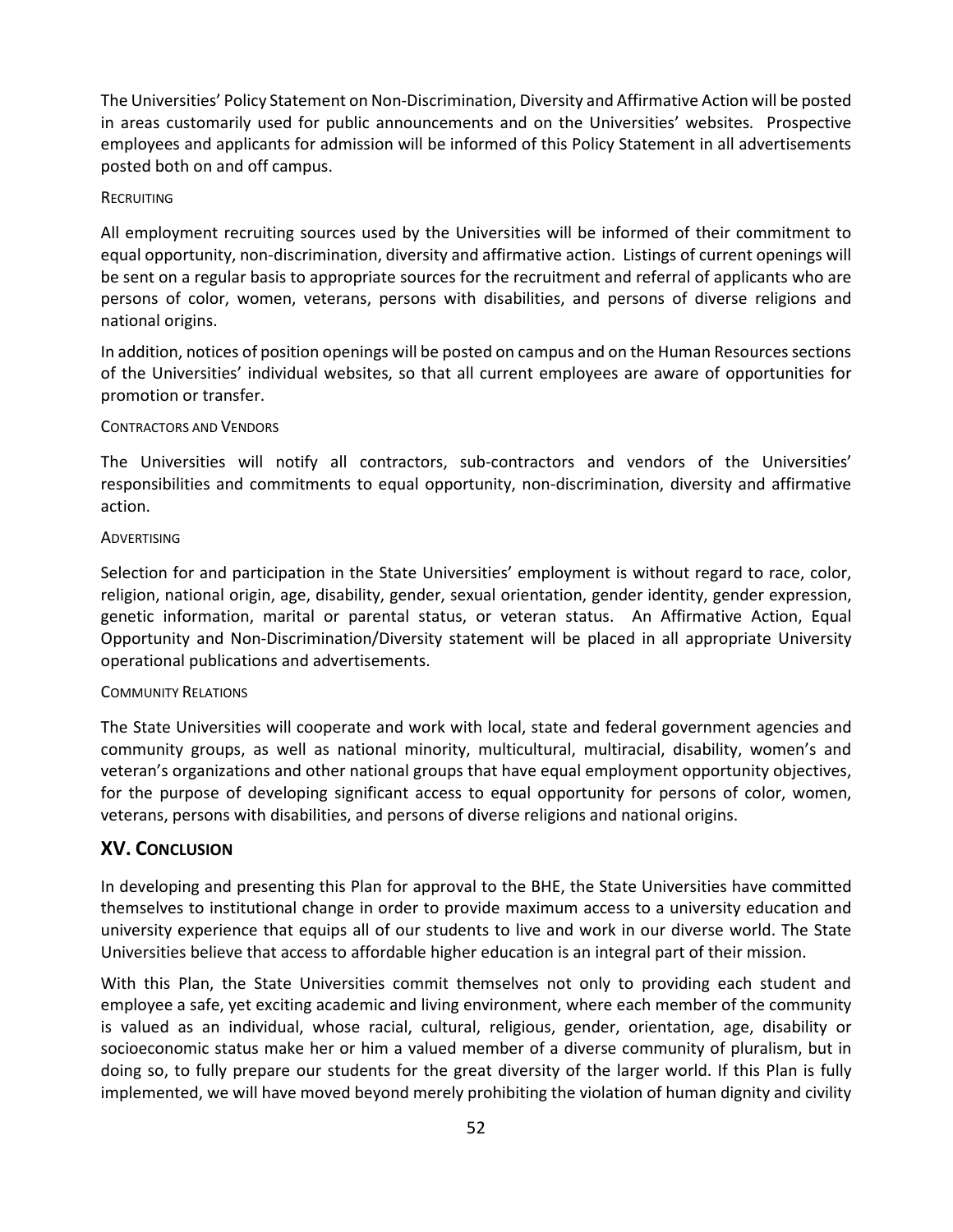to the fulfillment of our mission of providing accessible higher education to the increasingly diverse population of the Commonwealth.

We commit ourselves to this effort.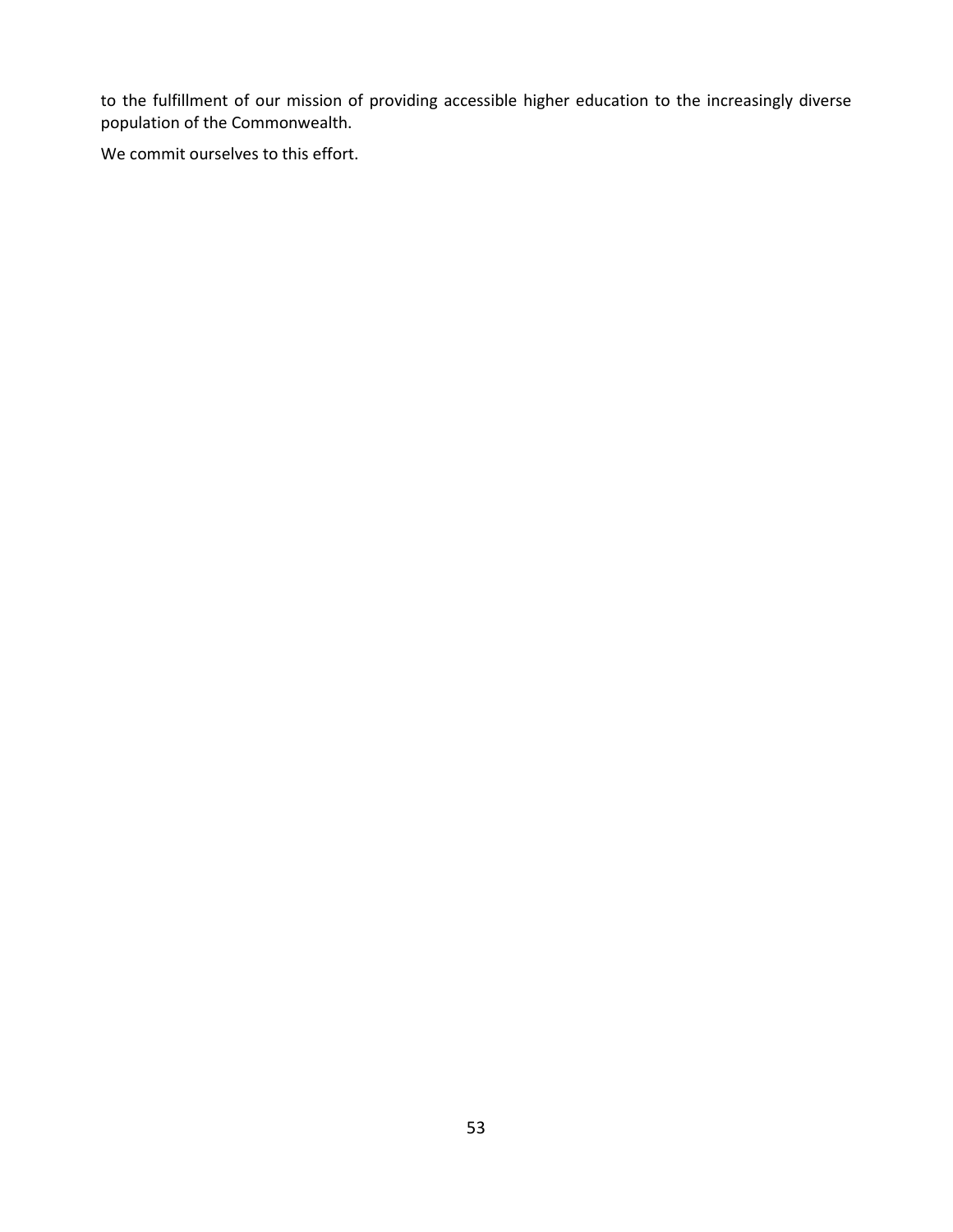# <span id="page-23-0"></span>**APPENDIX 1: POSITION DESCRIPTION - EO OFFICER**

The Equal Opportunity Officer ("EO Officer") provides campus-wide leadership to promote equal opportunity, diversity and affirmative action on campus. The EO Officer works closely with the President, Vice Presidents, Department Chairs, Program Coordinators and Directors in the implementation, monitoring and evaluation of the Universities' Equal Opportunity, Diversity and Affirmative Action Plan. The EO Officer works with faculty and student organizations to introduce a variety of multicultural issues across the curriculum and across the campus. The EO Officer is the ombudsman for all issues of discrimination, including discriminatory harassment, and retaliation.

The EO Officer may also serve as the Title II/Section 504 Coordinator. Similarly, the EO Officer may be the primary Title IX Coordinator for each University, although the individual campuses may designate one or more additional Deputy Coordinators to assist with Title IX compliance.

SUPERVISION: Reports directly to the President or the President's designee.

SUPERVISION EXERCISED: Over assigned professional and non-professional staff.

DUTIES AND RESPONSIBILITIES: Include, without limitation:

- Provides leadership in planning and organizing events and programs to increase the awareness of diversity on campus.
- Develops plans and policies to recruit and employ members of protected classes through affirmative action and equal employment opportunity programs.
- Responsible for monitoring, implementing and evaluating recruitment to insure a policy of nondiscrimination, affirmative action, equal employment/educational opportunity and diversity.
- Serves as an ex-officio member of faculty hiring committees.
- Works closely with the Vice Presidents, Directors, Program Coordinators and Department Heads to develop and implement program initiatives designed to increase diversity among faculty, staff and students.
- Plans and develops policies and procedures regarding the implementation of the ADA and the Rehabilitation Act.
- Responsible for overseeing investigations of all complaints of discrimination, discriminatory harassment, and retaliation filed pursuant to the Universities' Discrimination Complaint Investigation and Resolution Procedures. Responsible for communicating all relevant information to appropriate persons on campus regarding the investigation process.
- May act as a representative of the University on claims presented to state/federal agencies.
- Reviews all University policies for potential discriminatory impact.
- Communicates information on laws, regulations and policies on affirmative action and equal opportunity to members of the University community.
- Exercises sign-off authority on all personnel actions.
- Assumes additional support duties assigned by the President.

\*This Position Description is illustrative and not necessarily exhaustive.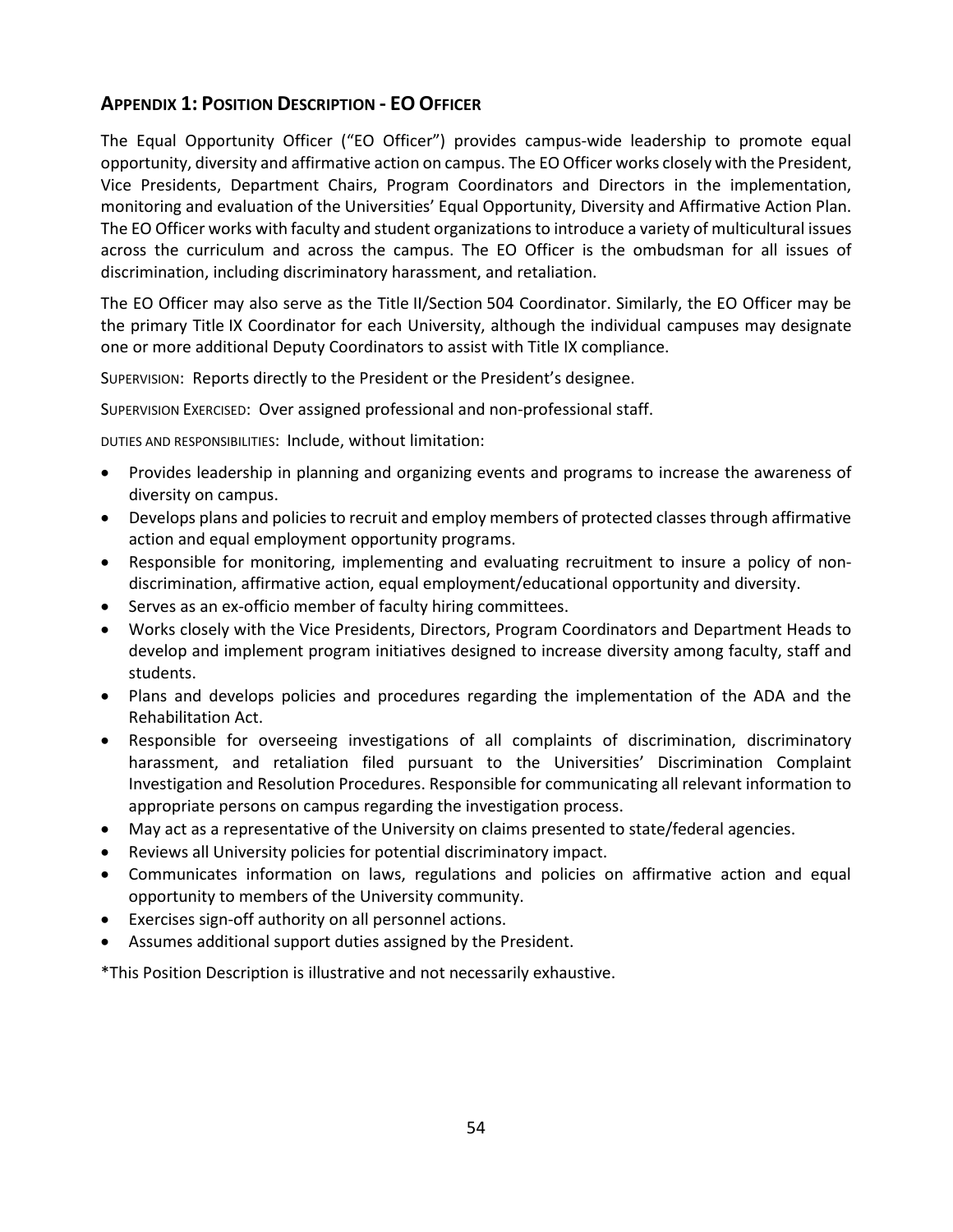# <span id="page-24-0"></span>**APPENDIX 2: POSITION DESCRIPTION - TITLE IX COORDINATOR**

The Title IX Coordinator has primary responsibility for managing the day-to-day responsibilities associated with the University's compliance obligations pursuant to Title IX.

The Title IX Coordinator may also serve as the EO Officer and/or the Title II/Section 504 Coordinator. Additionally, the individual Universities may designate one or more additional Deputy Coordinators to assist the lead Title IX Coordinator with Title IX compliance.

SUPERVISION: Reports directly to the President or the President's designee.

SUPERVISION EXERCISED: Over assigned professional and non-professional staff.

DUTIES AND RESPONSIBILITIES: Include, without limitation:

- Serving as the University's central resource on issues related to sexual violence, sexual and genderbased harassment, domestic and dating violence, stalking and retaliation.
- Implementing and managing the University's Sexual Violence Policy.
- Ensuring that community members know their options and resources concerning the reporting of sexual violence, sexual and gender-based harassment, domestic and dating violence, stalking and retaliation.
- Evaluating and implementing of requests for accommodations or interim protective measures.
- Overseeing the receipt, investigation and resolution of complaints of sexual violence, sexual and gender-based harassment, domestic and dating violence, stalking and retaliation by employees, students and others protected under state/federal laws/regulations and/or the University EO Plan. Where appropriate, conducting complaint investigations.
- Maintaining investigation files; maintaining a University-wide reporting system for complaints and investigation findings; identifying patterns and making recommendations.
- Developing and implementing long-term goals for programming, services, education and assessment of Title IX compliance efforts, including but not limited to sexual violence, sexual and gender-based harassment, domestic and dating violence, stalking and retaliation; providing leadership for University-wide initiatives to increase gender equity on campus.
- Overseeing education, training, and outreach programming concerning awareness and prevention of sexual violence, sexual and gender-based harassment, domestic and dating violence, stalking and retaliation.
- Providing or recommending training to Deputy Title IX Coordinators, complaint Mediators and Administrative Investigators, and other campus officials with Title IX responsibilities.
- Maintaining current knowledge of the laws, policies, procedures and best practices with regard to sexual violence, sexual and gender-based harassment, domestic and dating violence, stalking and retaliation; attending trainings, workshops, conferences to augment knowledge.

ACTING AS THE UNIVERSITY'S REPRESENTATIVE WHEN ATTENDING CONFERENCES AND COMMUNICATING WITH GOVERNMENT COMPLIANCE OR INVESTIGATION OFFICERS; PROCESSING INQUIRIES FROM THIRD PARTIES. ASSUMING ADDITIONAL SUPPORT DUTIES ASSIGNED BY THE PRESIDENT.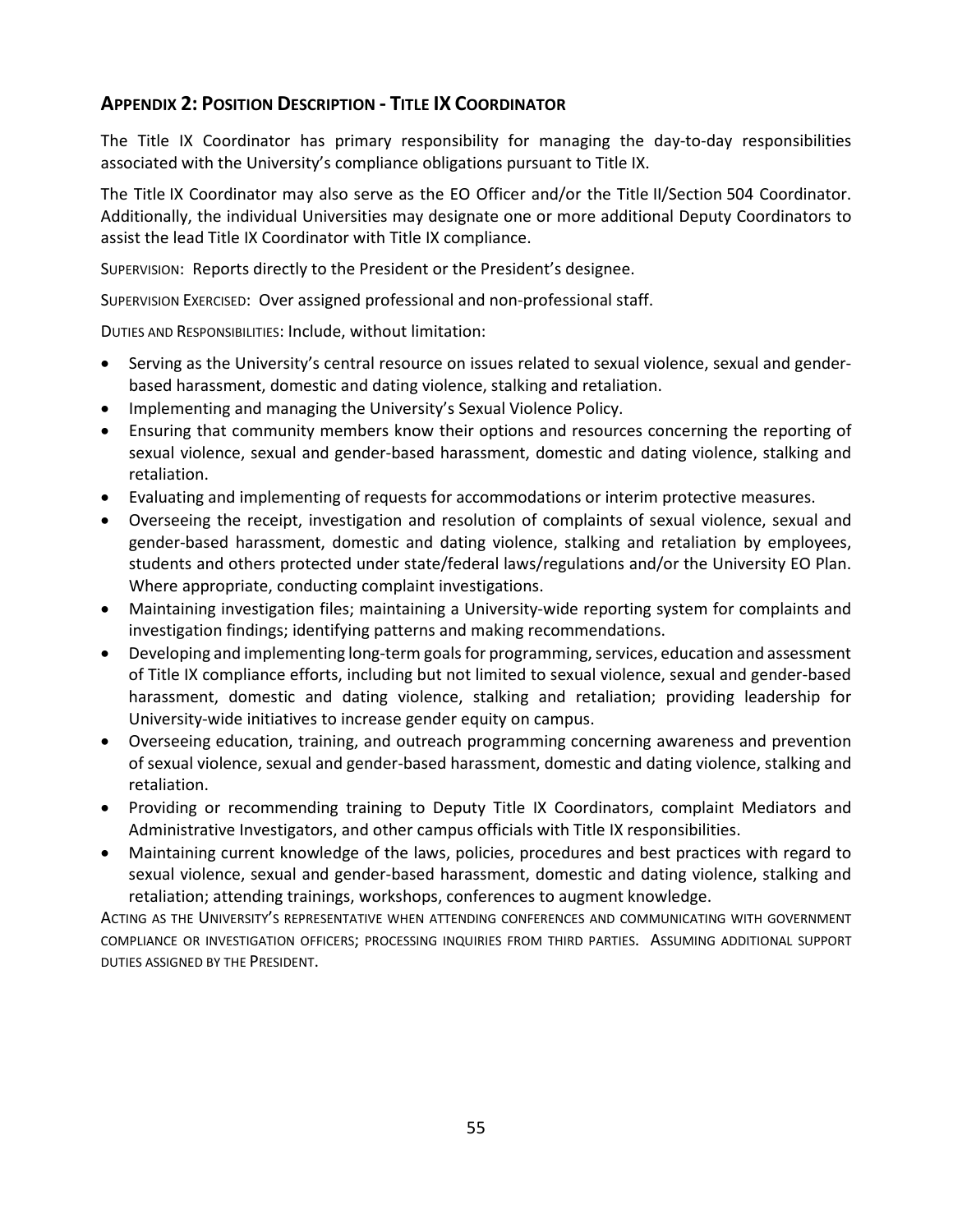MINIMUM QUALIFICATIONS:

- 1. J.D. with at least one year of coordinator's experience OR Master's Degree with at least 3 year's coordinator's experience.
- 2. Demonstrated knowledge of and ability to interpret federal and state discrimination, harassment and equal opportunity laws, including Title IX, Title VII, VAWA and Clery.
- 3. Exceptional communication, organizational and interpersonal skills.
- 4. Demonstrated ability to maintain a high level of collegiality with different campus constituencies.
- 5. Experience with sexual violence prevention programming and training.
- 6. Experience designing and implementing training for difference campus constituencies.
- 7. Experience with reporting software and databases.

PREFERRED QUALIFICATIONS:

- 1. At least 3 years' experience conducting Title IX investigations in higher education.
- 2. At least 3 years' experience interpreting federal and state discrimination, harassment and equal opportunity laws.
- 3. Experience participating in administrative hearings and proceedings.
- 4. Experience with and understanding of mental health/counseling issues in higher education.

\*This Position Description is illustrative and not necessarily exhaustive.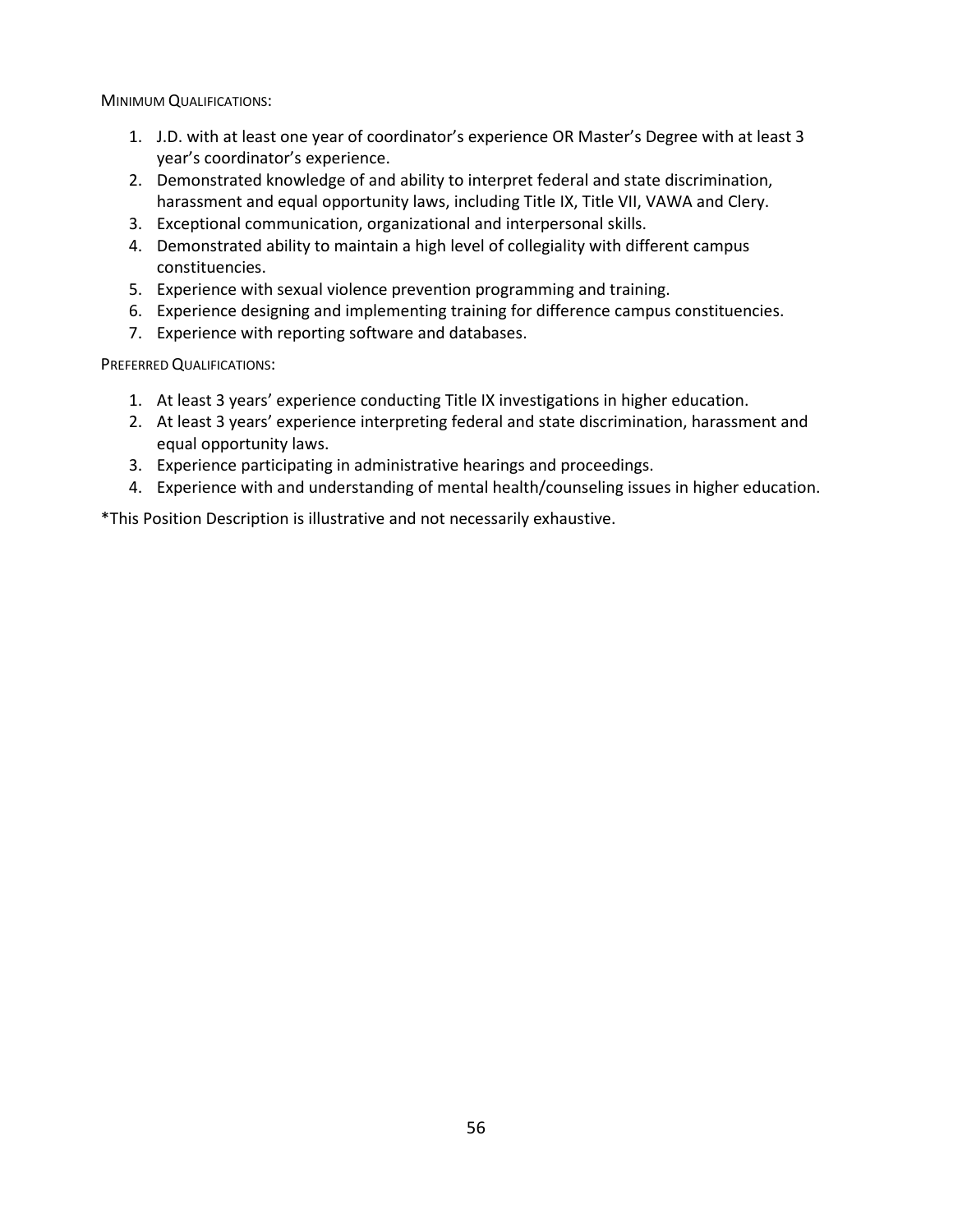# <span id="page-26-0"></span>**APPENDIX 3: POSITION DESCRIPTION - EQUAL OPPORTUNITY INVESTIGATOR**

The EO Investigator is responsible for investigating alleged incidents of discrimination, harassment, retaliation and sexual violence, including domestic/dating violence and stalking, as defined in the University's Equal Opportunity, Diversity and Affirmative Plan ("EO Plan"). The EO Investigator is responsible for gathering, preserving and analyzing evidence/information to determine the outcome of the investigation and recommended corrective action and/or resolution.

SUPERVISION: Reports directly to the EO Officer.

SUPERVISION EXERCISED: Over assigned professional and non-professional staff.

DUTIES AND RESPONSIBILITIES: Include, without limitation:

- Conduct investigations of complaints of discrimination, harassment, retaliation and sexual violence in a timely, fair, impartial and thorough manner.
- Prepare comprehensive investigation reports, including factual findings, conclusions, and recommendations for discipline and/or other corrective action.
- Serve as the contact for all parties to an investigation and manage communications regarding the investigation process.
- Assist the EO Officer and/or Title IX Coordinator in the evaluation and implementation of requests for accommodations or interim protective measures.
- Assist the EO Officer and/or Title IX Coordinator in the development of training programs for faculty, staff and students on equal opportunity, discrimination, harassment, retaliation, sexual violence, Title IX, and other related topics.
- Provide information to the campus community regarding the EO Plan and the Complaint Investigation and Resolution Procedures.
- Remain abreast of University, state and federal policies, statutes, regulations and guidance documents in the areas of discrimination, harassment, retaliation and sexual violence. Participate in professional forums, conferences, training and/or seminars. Continuously identify and integrate best practices in the equal opportunity investigation field into knowledge base and practice.
- Identify systemic problems in the investigation process and make recommendations to the EO Officer and/or Title IX Coordinator concerning appropriate changes to the EO Plan and/or the Complaint Investigation and Resolution Procedures.
- Perform other duties as required or assigned which are reasonably within the scope of the duties enumerated above.

MINIMUM QUALIFICATIONS:

- 1. Master's Degree, OR Bachelor's Degree in related field with equivalent combination of relevant education and experience (degrees in psychology, counseling, social work and criminal justice are favored).
- 2. At least 3 years' experience investigating complaints and/or grievance investigation and resolution.
- 3. Knowledge of state and federal laws regarding discrimination, harassment, retaliation and equal opportunity.
- 4. Exceptional communication and organizational skills.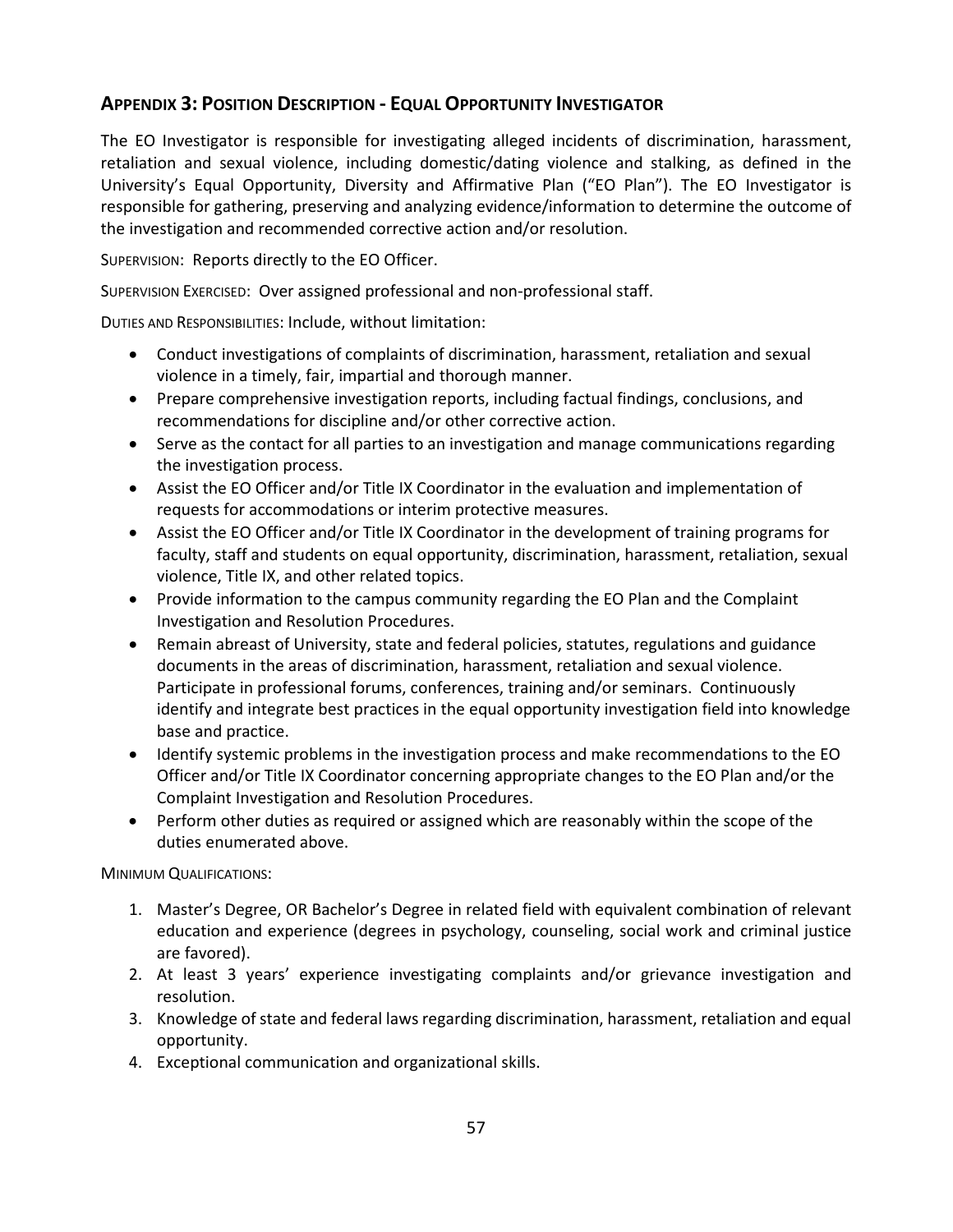- 5. Demonstrated ability and to project neutrality and to appropriately handle confidential and sensitive information.
- 6. Demonstrated ability to maintain a high level of collegiality with different campus constituencies.

PREFERRED QUALIFICATIONS:

- 1. J.D. or Master's Degree.
- 2. Experience in higher education.
- 3. Experience and training in human resources, student conduct, civil rights and/or diversity programming.
- 4. Knowledge of investigation techniques and best practices.
- 5. Experience with Title IX, VAWA, Clery Act and Title VII.

\*This Position Description applies to a dedicated EO Investigator position; it is illustrative and not necessarily exhaustive.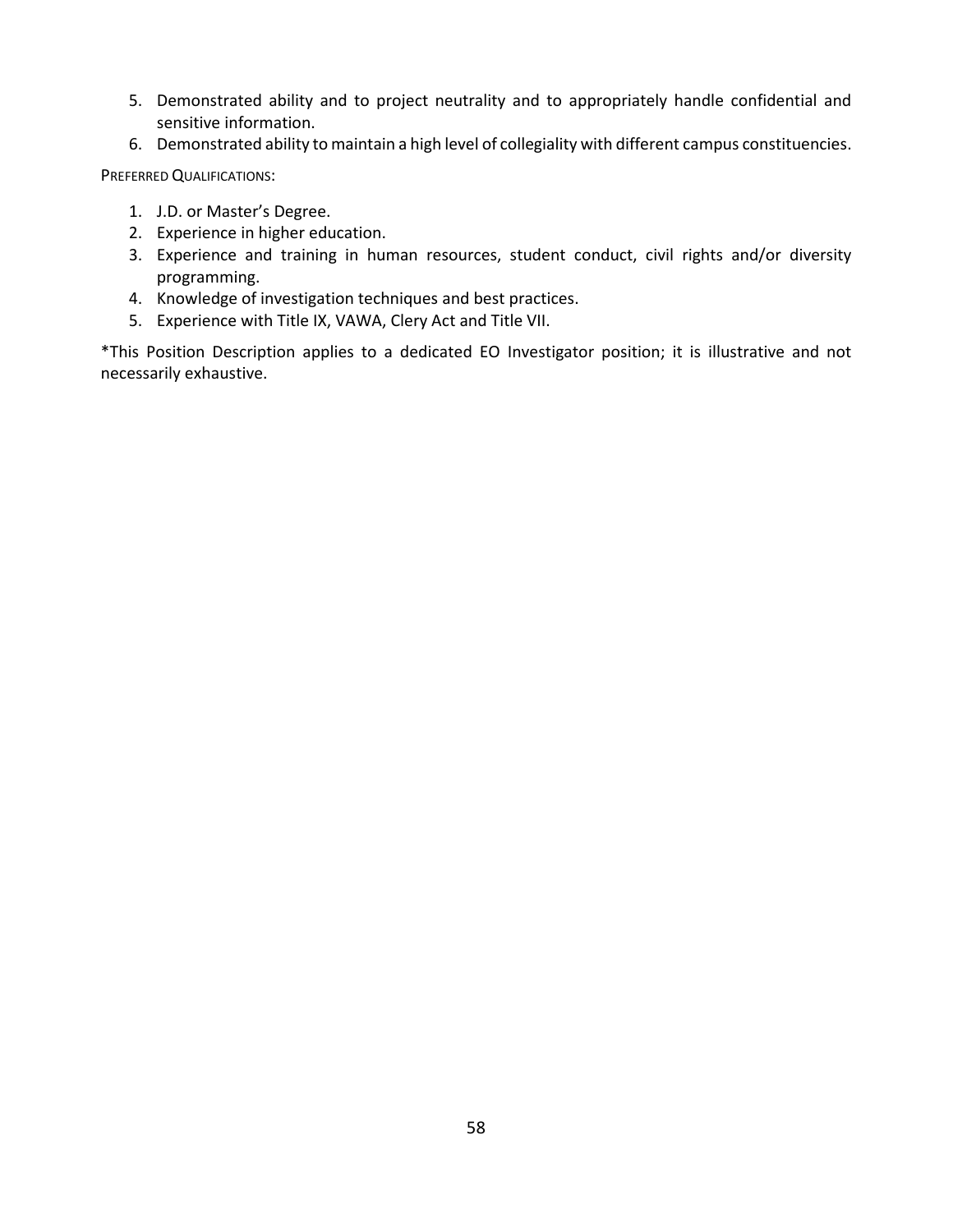# <span id="page-28-0"></span>**APPENDIX 4: INVESTIGATION AND RESOLUTION PROCEDURES**

# FOR COMPLAINTS OF DISCRIMINATION, DISCRIMINATORY HARASSMENT, SEXUAL VIOLENCE, SEXUAL HARASSMENT, GENDER-BASED HARASSMENT, DOMESTIC VIOLENCE, DATING VIOLENCE, STALKING AND RETALIATION

### I. INTRODUCTION AND APPLICATION

It is the policy of the Universities to provide each student, employee, and other person having dealings with the institutions an environment free from all forms of discrimination, discriminatory harassment, sexual violence, sexual and gender-based harassment, domestic and dating violence, stalking and retaliation as defined in the Universities' Equal Opportunity, Diversity and Affirmative Action Plan ("EO Plan") and/or each University's Student Code of Conduct.

These Procedures are intended to provide a mechanism to investigate and resolve complaints of discrimination, discriminatory harassment, sexual violence, sexual harassment, gender-based harassment, domestic violence, dating violence, stalking and retaliation. These Procedures are available and applicable to all students, faculty, librarians, staff, visitors, contractors, applicants for employment or admission, and others having dealings with the Universities.

No community member may retaliate, harass, intimidate, threaten, coerce or otherwise discriminate against any individual for filing a complaint under these Procedures or for otherwise exercising his or her rights or responsibilities under the EO Plan or the Student Code of Conduct.

Complaints of the following prohibited behaviors may be made under these Procedures:

### **Discrimination or discriminatory harassment on the basis of**:

- race
- color
- religion
- national origin
- age
- disability/failure to accommodate
- sex/gender
- sexual orientation
- gender identity
- gender expression
- genetic information
- marital/parental status
- veteran status

### **Any form of the following prohibited conduct**:

- sexual violence
	- o rape
	- o sexual assault
	- o sexual exploitation
	- o incest
	- o statutory rape
	- o aiding in the commission of sexual violence
- sexual harassment
- gender-based harassment
- domestic violence
- dating violence
- stalking

# II. INVESTIGATION AND RESOLUTION PROCEDURES

Investigations of complaints are necessary to determine:

- whether a complaint alleges a violation of the EO Plan or the Student Code of Conduct;
- whether prohibited conduct has occurred;
- whether there is an ongoing risk of harm for further prohibited conduct and, if so, what steps must be taken to prevent its recurrence;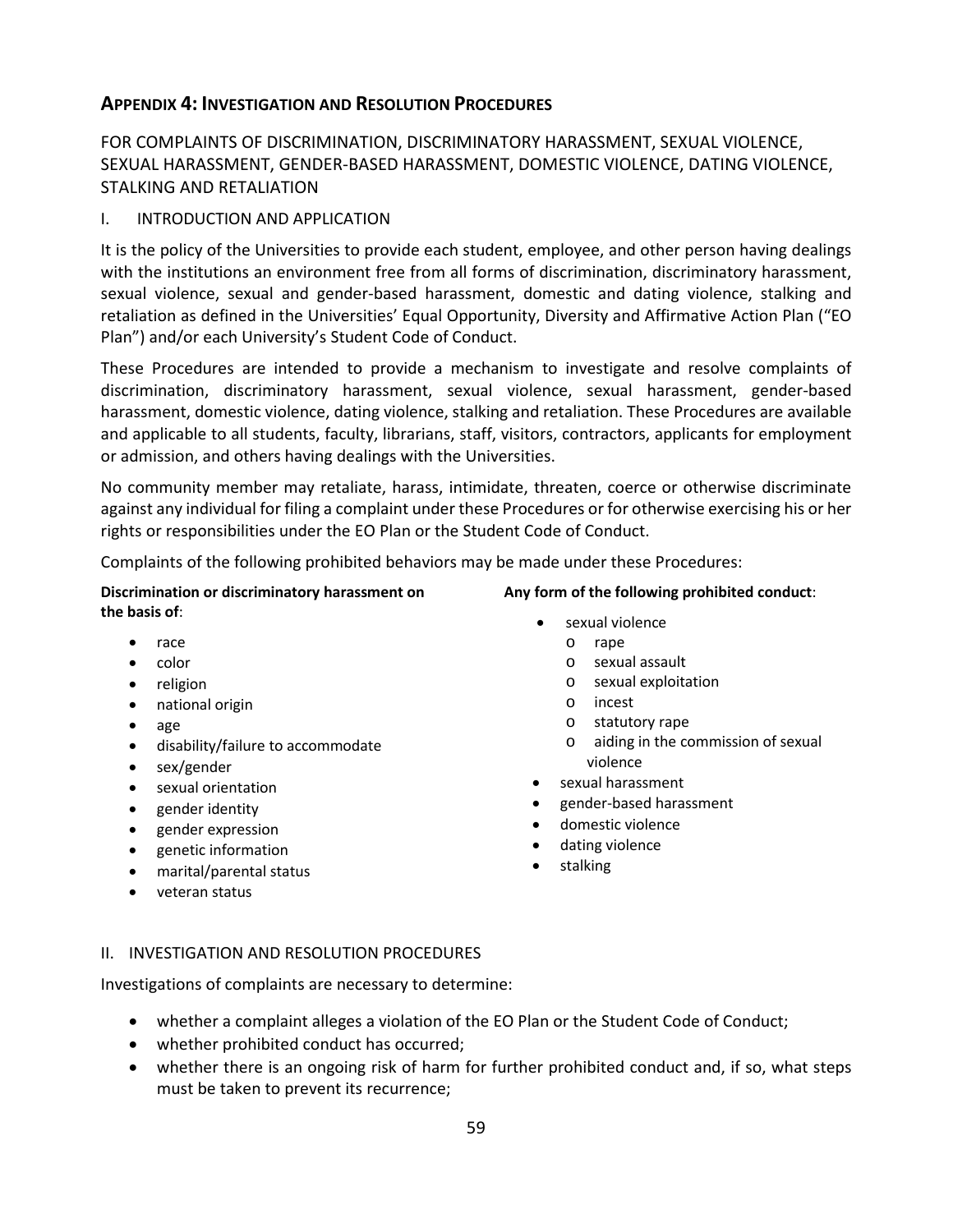- whether interim protective measures should be in place for the safety of the complainant or the community, or to redress the effects of prohibited conduct;
- whether the conduct warrants disciplinary action; and
- whether local or system-wide changes to policies, practices or training should be considered and implemented by the Universities.

These Procedures have been designed to provide prompt, thorough, fair and impartial processes from investigation to final result. The proceedings pursuant to these Procedures will be conducted transparently and consistently with the Universities' policies. The formal rules of process or evidence, such as those applied in criminal or civil courts, are not used under these Procedures.

All investigations of alleged sexual harassment, sexual violence, dating violence, domestic violence and stalking under these Procedures will be conducted using a trauma-informed approach to support complainants, while ensuring that appropriate support and due process protections are provided to all parties.

The trauma-informed approach is based on scientific evidence that a person who is subjected to a traumatic situation experiences a change in brain function that can materially affect the person's response to the situation and how memories of the event may be stored and recalled. A traumainformed approach acknowledges that a complainant in a sexual harassment, sexual violence, dating violence, domestic violence or stalking case may have suffered a traumatic incident that may affect their participation during an investigation. A trauma-informed approach is also consistent with the provision of a fair and equitable process for the respondent.

The complaint investigation and resolution process is comprised of two processes, the **Informal Resolution Procedure** and the **Formal Investigation Procedure**, which are detailed below.

Deviations from the Informal Resolution Procedure or Formal Investigation Procedure shall not necessarily invalidate a decision, unless significant prejudice may result to a party or the University.

Note: While these Procedures identify certain University officers and employees who have particular roles and duties, the Universities may designate other officers or employees to perform specific roles and/or duties set forth in these Procedures.

# A. **Informal Resolution Procedure**

After full disclosure of the allegations and the parties' option for formal resolution, and if the University determines that a particular complaint is appropriate for such process, the parties to a dispute may attempt to reach an informal resolution of the potential violation. The Universities encourage involved parties to request the intervention of the University to assist in an informal resolution by contacting the EO Officer.

In conference with the Title IX Coordinator and/or others as necessary, the EO Officer or the EO Officer's designee will assess the request for informal resolution against the severity of allegations and the potential risk of a hostile environment or safety concern for other campus community members. If an informal resolution is appropriate, the EO Officer will notify the parties. The University will not ask a complainant to resolve a problem with a respondent without the involvement of the EO Officer or designee.

The EO Officer or designee will facilitate a dialogue with the parties in an attempt to reach a resolution.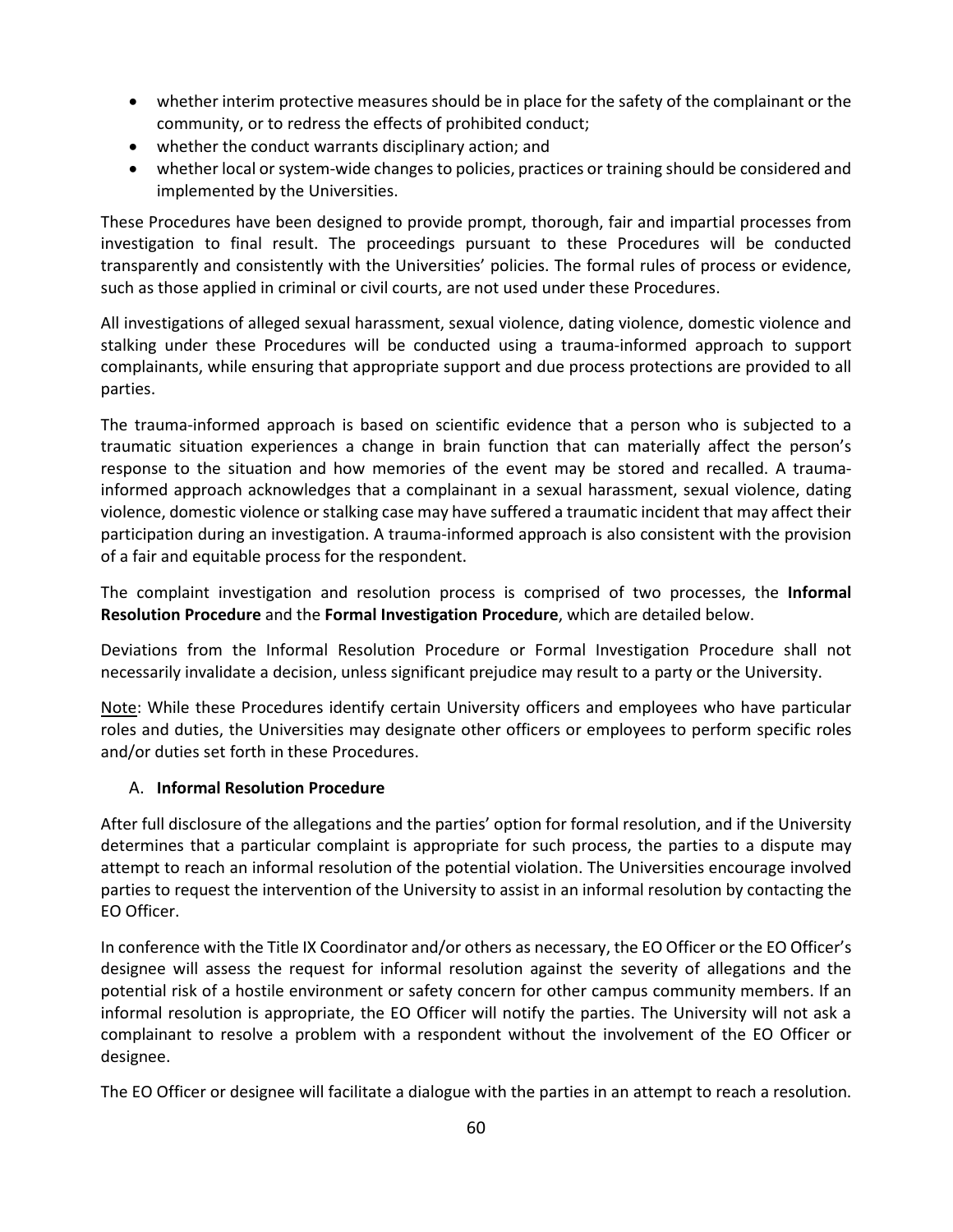At no time prior to the resolution of the matter shall either party question or confront the other, or engage a third party to do so, outside the presence of the EO Officer or designee.

The matter will be deemed resolved when all parties expressly agree to an outcome that is acceptable to them and to the University. Every attempt will be made to conclude the Informal Resolution Process within sixty (60) days of the date of the complainant's request.

A complainant is not required to use the Informal Resolution Procedure before initiating the Formal Investigation Procedure. A party may withdraw from the Informal Resolution Procedure and initiate the Formal Investigation Procedure at any time.

# B. **Formal Investigation Procedure**

### Submission of Complaint and Initial Review

When a person believes that s/he has been harassed, discriminated or retaliated against, stalked or subjected to violence in violation of the EO Plan and/or the Student Code of Conduct, s/he may file a written complaint, preferably using the Complaint Form attached to these Procedures.<sup>[4](#page-30-0)</sup> Individuals are encouraged to file complaints directly with the EO Officer, but complaints may also be filed with other offices, such as the Title IX Coordinator, Student Conduct, Human Resources, Residence Life or Campus Police. Any complaint that is initially filed with other offices will be reported to the EO Officer.

In certain circumstances, the University may initiate the Complaint Investigation and Resolution Procedures without the filing of a written complaint or the active participation of a complainant. Complaints may be generated upon receipt of a report by a complainant or by a third-party reporter, such as, but not limited to, a friend, spouse, family member, advisor, parent or coworker.

A complaint must be filed by the complainant or a University official, and the complaint must be in the words of the complainant or the University official. Complaints should contain all known facts pertaining to the alleged violation, the names of any known witnesses and others with knowledge of the allegations, and an identification of any documents or other evidence.

The EO Officer or designee will determine if the complaint falls within the jurisdiction of these Procedures. When complaints allege sexual violence, sexual harassment, gender-based harassment, domestic violence, dating violence, stalking and/or retaliation, the EO Officer or designee will refer them to the Title IX Coordinator for jurisdictional evaluation and review. At this point, the University will implement any necessary and/or appropriate interim protective measures, or monitor and/or revise any measures already in place. If the University determines that the complaint is not properly filed pursuant to these Procedures, it will provide written notice to the complainant (or third party reporter).

### Investigation Process

 $\overline{a}$ 

1. Complaints and the Respondent's Response

<span id="page-30-0"></span><sup>4</sup> Individuals who believe they have been subjected to conduct prohibited by the Sexual Violence Policy also have options to report such incidents confidentially; victims are encouraged, but not required, to file complaints pursuant to these Procedures. Please see Section E of the Sexual Violence Policy for more information on reporting options.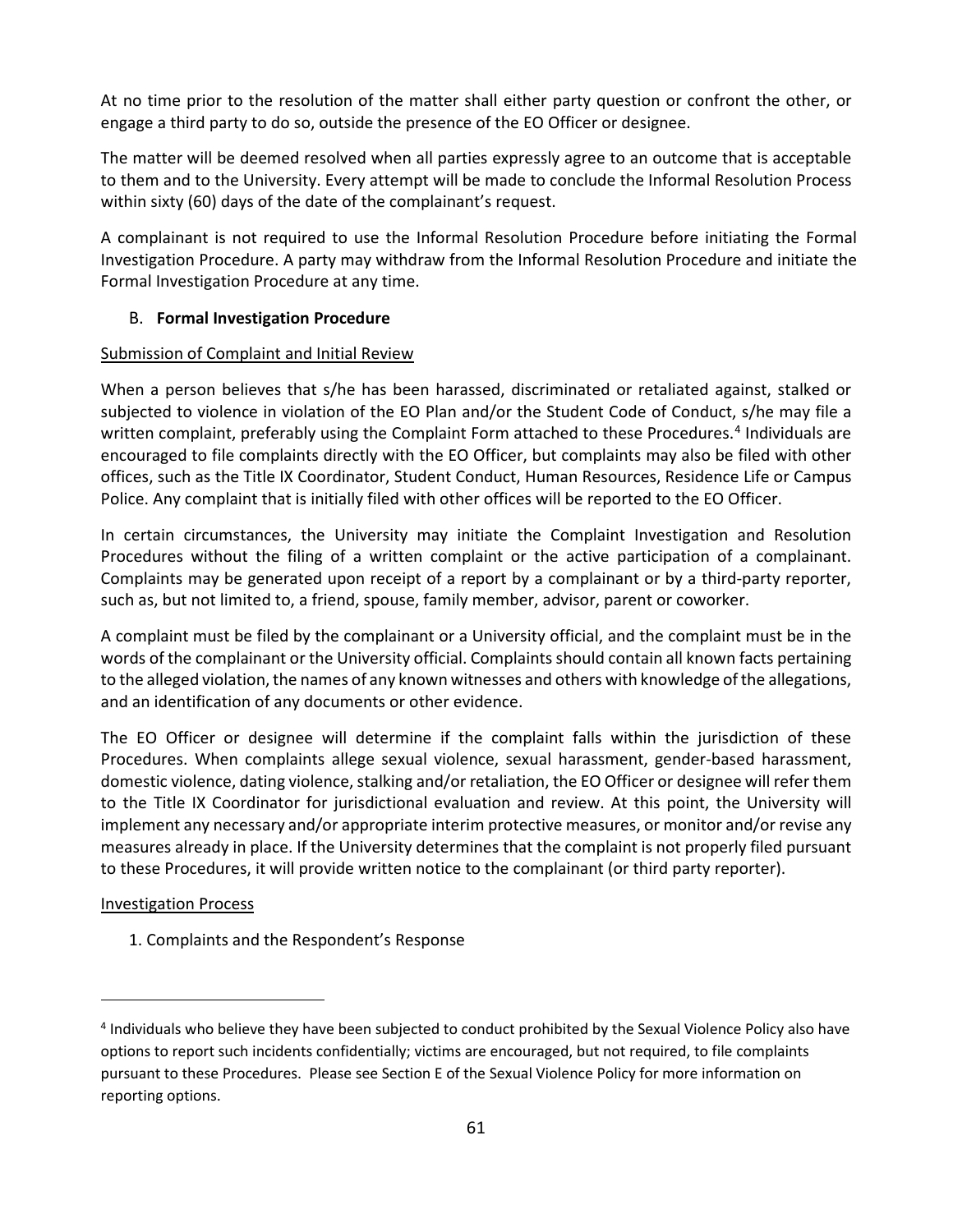If a complaint has been properly filed, or the University otherwise determines that an investigation is necessary, the University will assign the matter to an Administrative Investigator. The University may also designate other trained and knowledgeable University officials to assist with the investigation. Under circumstances where the University deems it necessary or appropriate, the University may also appoint an external investigator.

The Administrative Investigator will notify the respondent of the complaint, provide him or her with a copy of the complaint, and invite the respondent to submit a written response. See the model Notice to Respondent attached to these Procedures. If the respondent does not respond, or otherwise fails to participate in the investigation, the Administrative Investigator will complete the investigation on the basis of the other information obtained.

Where a complaint is brought by a third party reporter, the Administrative Investigator shall attempt to meet with the potential complainant to discuss his/her participation in the investigation, and to gain additional information.

2. Counterclaims

At times a Respondent may assert a counterclaim against the Complainant in which the Respondent alleges that the Complainant has engaged in conduct that violates the EO Plan. Such counterclaims are treated as separate complaints under the EO Plan.

Under such circumstances, the Investigator will notify and/or provide a copy of the Respondent's complaint to the Complainant for his or her response in the same manner that the initial complaint is provided to the Respondent.

The University has the discretion to consolidate into one investigation all complaints between a Complainant and a Respondent (or among multiple parties), if the evidence related to each incident would be relevant and probative in reaching a determination on the other incident(s).

Any complaint by a Respondent against a Complainant that is frivolous, knowingly false, or asserted in bad faith will be considered retaliation against the Complainant who filed the original complaint, and will become a separate violation of the EO Plan for which the Respondent may be subject to potential sanctions.

3. Investigation

The investigation shall include, but is not limited to: an analysis of the allegations and defenses presented using the preponderance of the evidence (more likely than not) standard; consideration of all relevant documents, including written statements and other materials presented by the parties; interviews of the parties and other individuals and/or witnesses; and/or reviewing certain documents or materials in the possession of either party that the Administrative Investigator has deemed relevant. The Administrative Investigator may also review any available campus police investigation reports or the investigation reports of local law enforcement authorities.

In regards to complaints alleging sexual violence, domestic violence, dating violence or stalking, questions, statements, or information about the sexual activity of alleged victim with any person other than the other party(ies) to the investigation is not relevant and will not be considered. Parties to such complaints are permitted to submit questions for the Administrative Investigator to ask of the other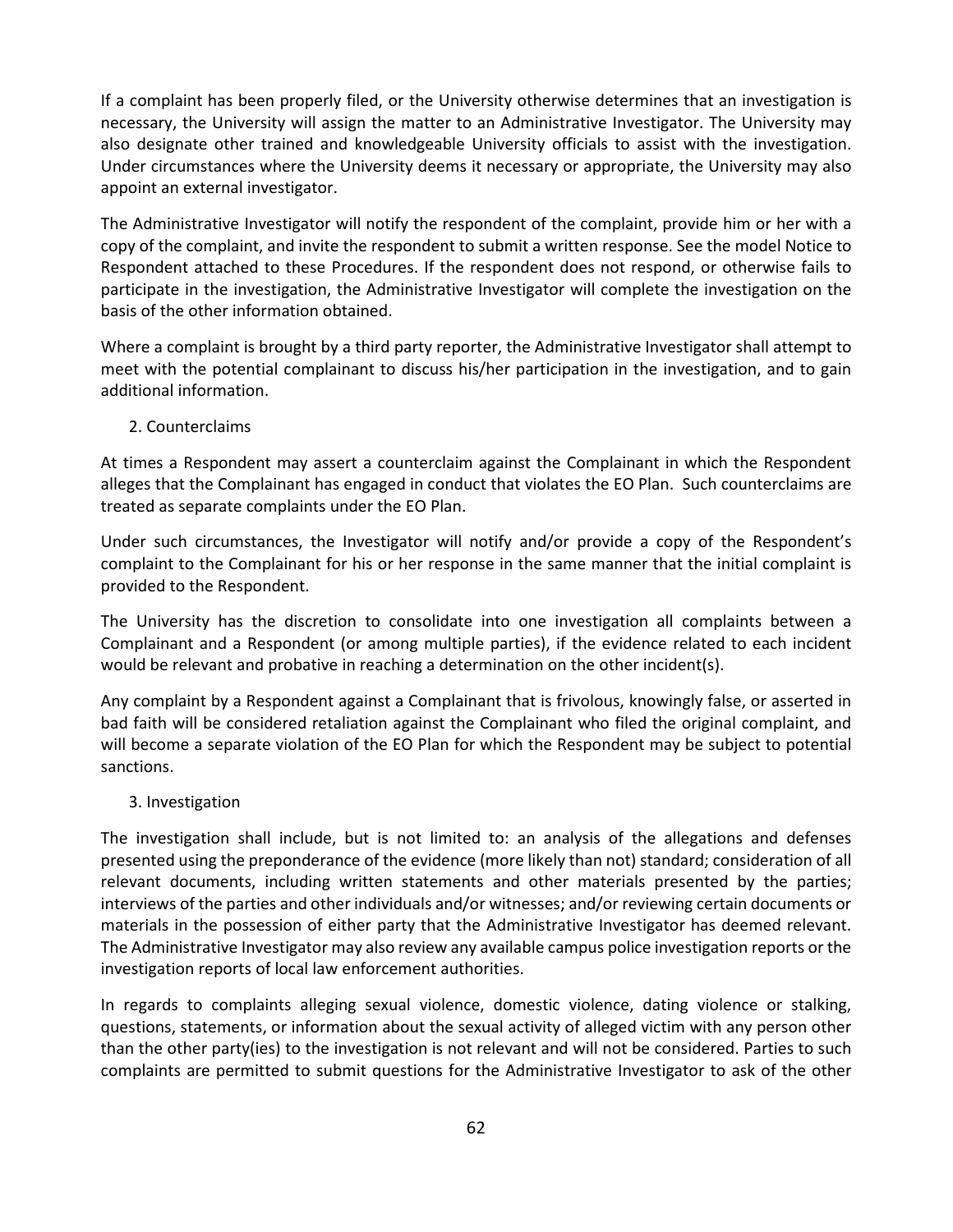parties and witnesses, but the questions must be specifically about the allegations of the present complaint.

At the conclusion of the investigation of the complaint, the Administrative Investigator shall prepare an Investigation Report for an administrative review. The Investigation Report shall: outline the investigatory steps undertaken; summarize the factual findings; state whether any policy violations have occurred based on the preponderance of the evidence; explain the rationale for each violation determination; and, if applicable, recommend a sanction(s).

Both parties shall be provided with an opportunity to review the Investigation Report and an opportunity to respond in writing in advance of a decision of responsibility and before the Investigation Report is submitted for administrative review.

In providing both parties with the opportunity to review the Investigation Report before a decision of responsibility is made, both parties should be afforded the opportunity to come to campus with his/her advisor (or, if a respondent is a unit member, a Weingarten representative) to review the Investigative Report. To minimize the risk of compromising the investigation and to protect the sensitivity of the information contained in the Investigation Report, the parties should be given as much time as they need to review the Investigative Report, but should not be provided with a hard or electronic copy of the Investigative Report to take with them. Both parties shall then be afforded seven (7) to ten (10) business days to respond in writing to the Investigative Report. The Investigator should follow-up on any material comments made by either party that have not already been given appropriate consideration. Subsequently, the Investigative Report should be finalized by the Investigator to include a decision of responsibility and then submitted for administrative review.

A person making a complaint of sexual violence, domestic violence, dating violence or stalking may submit an impact statement during the Investigation Process. A respondent to such a complaint may submit a statement of mitigation or extenuation during the Investigation Process. At any point during the investigation, a respondent to any complaint may agree to the allegations and the recommended sanction.

### Administrative Review

The EO Officer, Title IX Coordinator or other designated University official(s) (the "reviewing body") will conduct an administrative review of the Investigation. The purpose of the administrative review is to determine whether the investigation is prompt, fair, impartial and thorough. If the reviewing body determines the investigation is deficient, the reviewing body shall remand the matter back to an Administrative Investigator for further investigation.

If the reviewing body determines that the investigation is prompt, fair, impartial and thorough, the reviewing body will then consider whether the recommended discipline or sanction for each violation is consistent with University policy and practice. In determining discipline, the Administrative Investigator and the reviewing body may consider the disciplinary history, if one exists, of the party found responsible. The Administrative Investigator and/or reviewing body may discuss sanctions with other University personnel as necessary, such as Human Resources, Student Conduct or upper-level administrators.

At any point during the administrative review, a respondent to any complaint may agree to the allegations and the recommended sanction.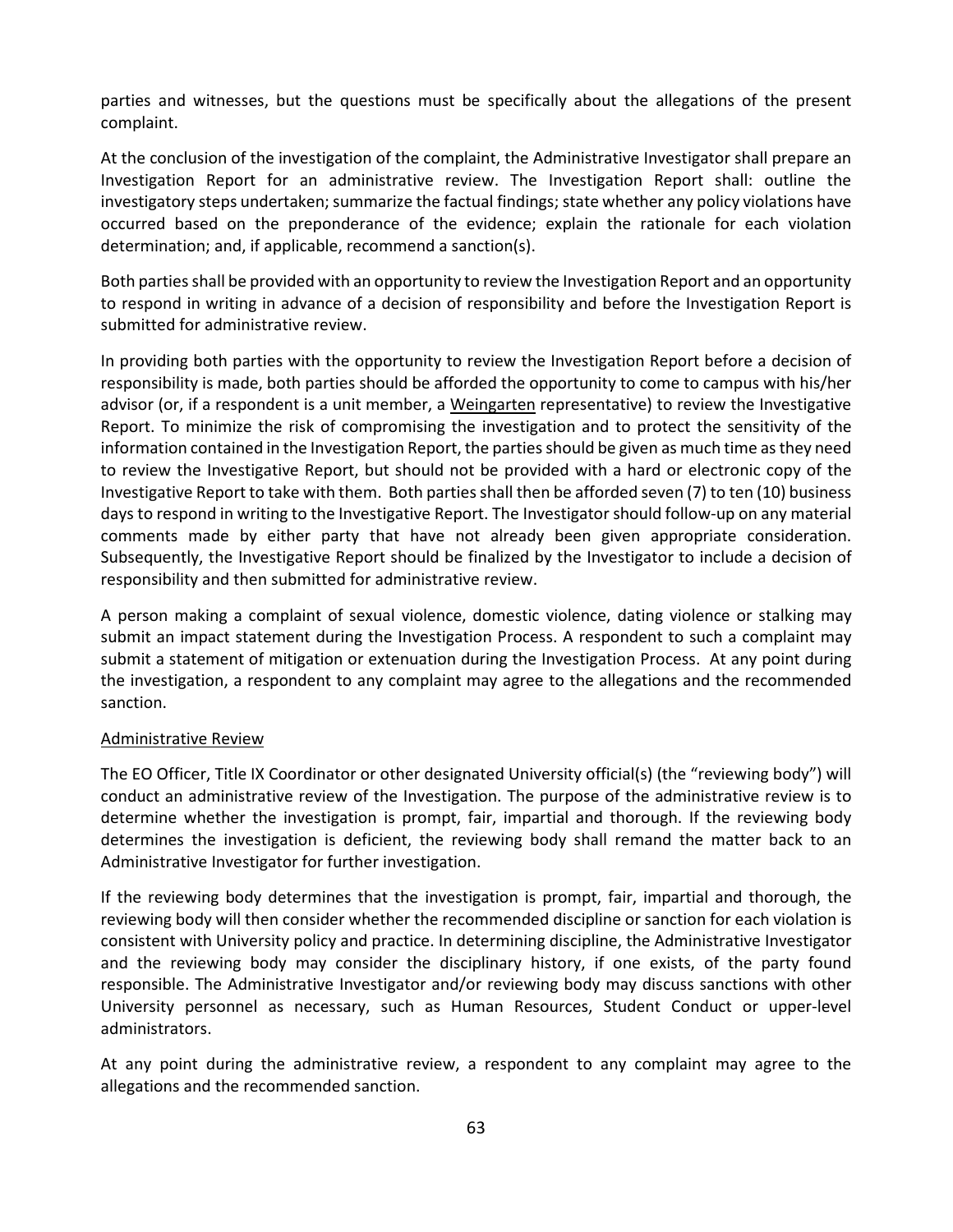### Notice of Outcome

At the completion of the administrative review, the University will notify the party found responsible of all sanctions imposed. If the sanctions imposed include a separation from the residence halls or the University, and, in the opinion of the Administrative Investigator and/or reviewing body, the party poses a continued threat to the safety of the campus community, the sanctions may take effect immediately, and while an appeal is pending.

At the completion of the administrative review, the University will also contemporaneously issue a written Notice of Outcome to all parties. The Notice of Outcome shall include the following:

- 1. the factual findings of the investigation;
- 2. the policy violation determination and the rationale for the determination;
- 3. all sanctions that result from an allegation of sexual violence or other crime of violence;
- 4. the sanctions that directly relate to the complaining party that arise from an allegation of discrimination, discriminatory harassment, non-violent sexual or gender-based harassment, and/or retaliation; and
- 5. the parties' appeal rights.

If no appeal is filed by either party within ten (10) business days of their receipt of the Notice of Outcome, the results will become final and the University will proceed with the imposition of the recommended sanction(s).

### Option for Mediation of Formal Complaints

During a formal investigation, at any time prior to the issuance of the Notice of Outcome, either party may request mediation of the complaint by contacting the EO Officer or Title IX Coordinator. All parties must agree to mediation for this option to be used.

The purpose of mediation is to resolve the dispute to the satisfaction of all parties. When mediation is appropriate, the EO Officer shall designate an impartial Mediator, who shall be mutually agreed upon and not unreasonably refused by the parties, and inform the parties in writing of the mediation process and schedule. Where practicable, a mediation session shall be conducted no later than thirty (30) days after agreed to by the parties. The timelines presented under these Complaint Investigation and Resolution Procedures shall be tolled pending the outcome of mediation. If successful in resolving the complaint, the Mediator shall reduce to writing the terms of the mediated resolution, which shall be signed by the parties. If mediation does not result in a resolution, all mediation discussions shall remain confidential and may not be used or introduced in this process or any other forum.

# Timeframe

The University will make every attempt to investigate a complaint within sixty (60) days of the date of its submission. If, for good cause, an investigation cannot be completed within 60 days, the University will provide the parties status updates at reasonable intervals until the investigation is completed. The University will make every effort to conclude the administrative review within fourteen (14) calendar days of receipt of the Investigation Report.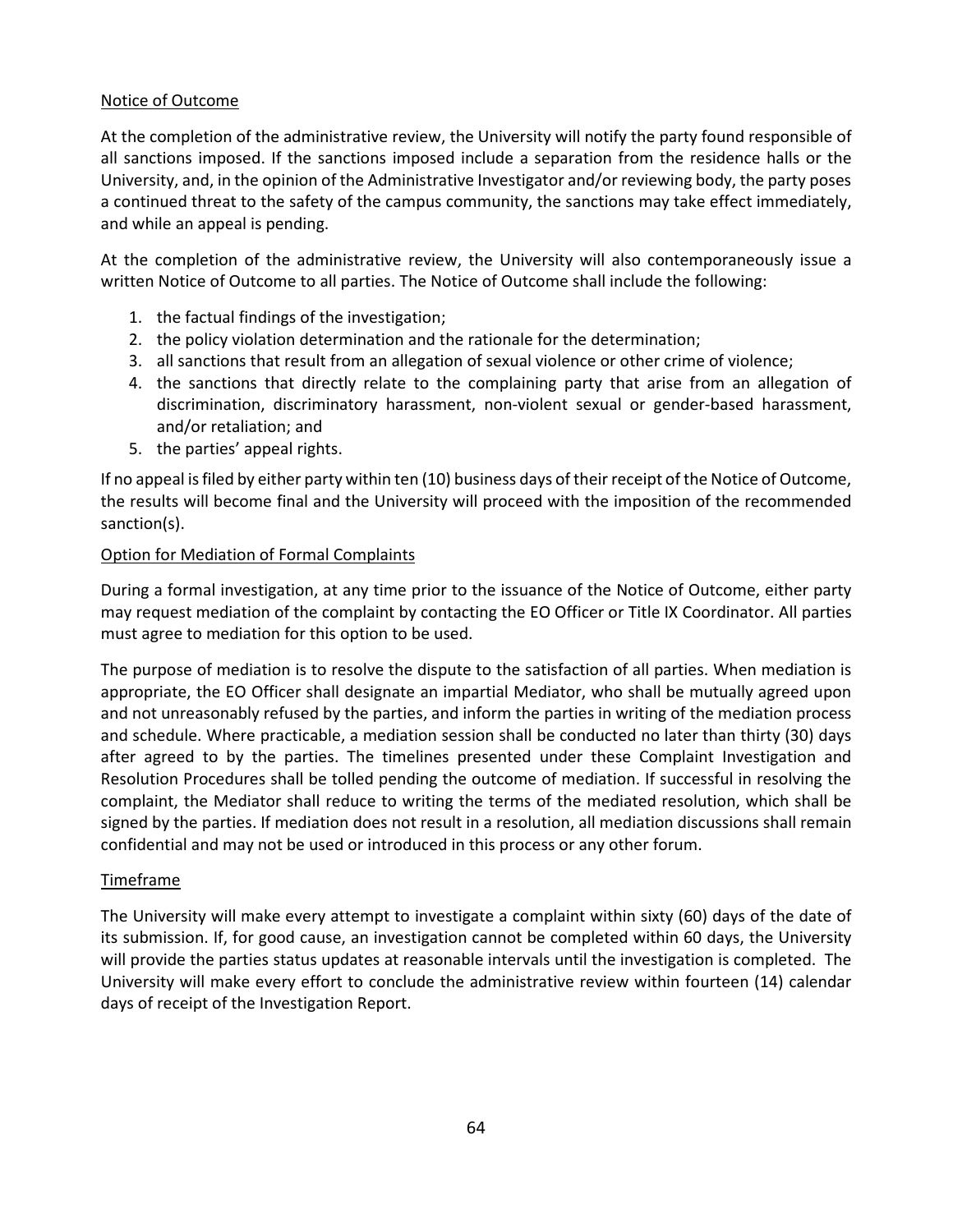# C. **Appeals**

Either party may appeal the results of an investigation under these Procedures by submitting a written letter of appeal to the EO Officer or designee within ten (10) business days of the party's receipt of the Notice of Outcome. An appeal may be transmitted electronically to the EO Officer or designee. Appeals may be submitted on the following grounds:

- 1. to allege a material procedural error within the investigation and resolution process that would substantially change the outcome; or
- 2. to consider new evidence that was not known at the time of the investigation that would substantially change the outcome.

Appeals will not be considered on any other basis.

Upon timely receipt of the appeal letter, the EO Officer shall transmit the Investigation Report and the appeal letter to the appropriate appellate officer or body for review. If the appealing party has presented an appeal on the basis of the grounds set forth above, the appellate officer or body, who shall not have participated in the investigation or administrative review, will review the appeal and make a determination to uphold, reverse or modify the decision. When necessary, the appellate officer or body may seek additional information and/or refer the matter back to the Administrative Investigator, prior to making an appellate determination.

Where practicable, within thirty (30) days of receiving the appeal, the appellate officer or body shall contemporaneously issue a written decision to the parties in which it may uphold, reverse or modify the decision. All appellate decisions are final, provided that any corrective action and/or discipline imposed upon a unit member is subject to applicable collective bargaining agreements.

Under limited, exceptional circumstances, and in compliance with the principles of due process, the University reserves the right to correct, amend, supplement or modify a finding, conclusion or sanction to ensure that an investigation has been prompt, fair, impartial and thorough.

# D. **Possible Sanctions And Additional Remedies**

For Employee Respondents. Disciplinary action taken against an employee shall be regarded as an administrative action, up to and including termination, subject to all provisions of applicable collective bargaining agreements or personnel policies.

Additional disciplinary action, subject to all provisions of applicable collective bargaining agreements or personnel policies, shall also be taken against an employee who violates a sanction or sanctions imposed pursuant to this Plan.

For Student Respondents. A student who has been found to have violated the EO Plan and/or Student Code of Conduct may be subject to sanctions including, but not limited to:

- reprimand
- warning
- disciplinary probation
- loss of privileges
- relocation of residence
- restriction from facilities or activities
- temporary or permanent residence hall suspension
- fines and/or restitution
- disciplinary hold
- assessment
- educational program or project
- revocation of admission or degree
- withholding of degree
- suspension
- expulsion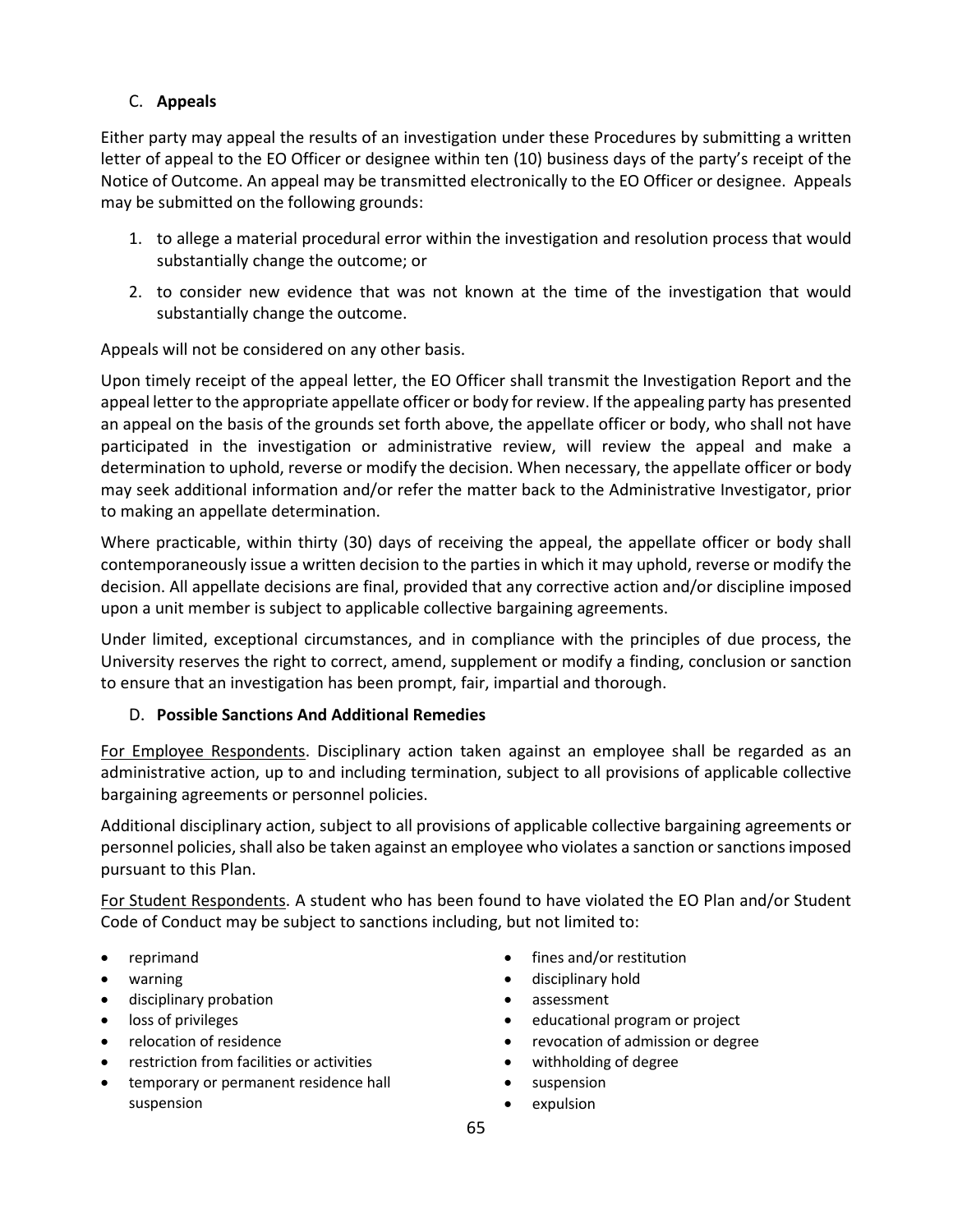In general, the sanction typically imposed for students for rape or non-consensual sexual intercourse is expulsion. The sanction typically imposed for students for non-consensual sexual contact, sexual exploitation, domestic violence, dating violence and stalking is suspension or expulsion. All student sanctions, however, are determined on a case-by-case basis in consideration of: the seriousness of the violation; sanctions typically imposed for similar violations; prior disciplinary history; and any other circumstances indicating that the sanction should be more or less severe.

Additional disciplinary action shall also be taken against a student who violates a sanction or sanctions imposed pursuant to this Plan. Depending on the nature of the violation, such discipline may be imposed pursuant to the provisions of this Plan or pursuant to the applicable provision of the Student Code of Conduct. Additional Remedies Following Finding of a Violation.

Where necessary, the Universities will provide additional measures to remedy the effects of a violation. These remedies are separate from, and in addition to, any protective interim measures that may have been provided or sanctions that have been imposed. If the complainant declined or did not take advantage of a specific service or resource previously offered as a protective interim measure, such as counseling, the University will re-offer those services to the complainant as applicable or necessary.

In addition, the University will consider broader remedial action for the campus community, such as increased monitoring, supervision, or security at locations where the incidents occurred, increased or targeted education and prevention efforts, climate assessments/victimization surveys, and/or revisiting its policies and Procedures.

### III. RELATED INFORMATION AND DEFINITIONS

For the purposes of these Procedures, the following terms are defined and used as follows:

Complainant. An individual who makes a complaint under these Procedures. The Complainant may also be the University under certain circumstances.

Respondent. An individual who is accused of violating the EO Plan.

Day. A day shall mean a calendar day, unless otherwise specified herein.

Discipline or Sanctions. The terms may be used interchangeably.

### Advisors.

Each party to an investigation initiated under the Complaint Investigation and Resolution Procedures is entitled to have an advisor present during any meetings regarding the process (other than meetings between a party and University officials regarding accommodations or protective interim measures). Except as otherwise required by law, the advisor may observe, but may not participate in any way whatsoever, including, without limitation, by asking questions or speaking during the meeting or proceeding. The advisor's role is to provide support and/or advice to the party. During meetings and proceedings, the advisor may speak with the party or pass notes in a non-disruptive manner. The Universities reserve the right to remove from the meeting or proceeding any advisor who disrupts process, or who does not abide by the restrictions on their participation. In addition, please note that the University does not need to cancel or delay a meeting or proceeding simply because an advisor cannot be present. Further, the advisor is not permitted to attend a meeting or proceeding without the advisee.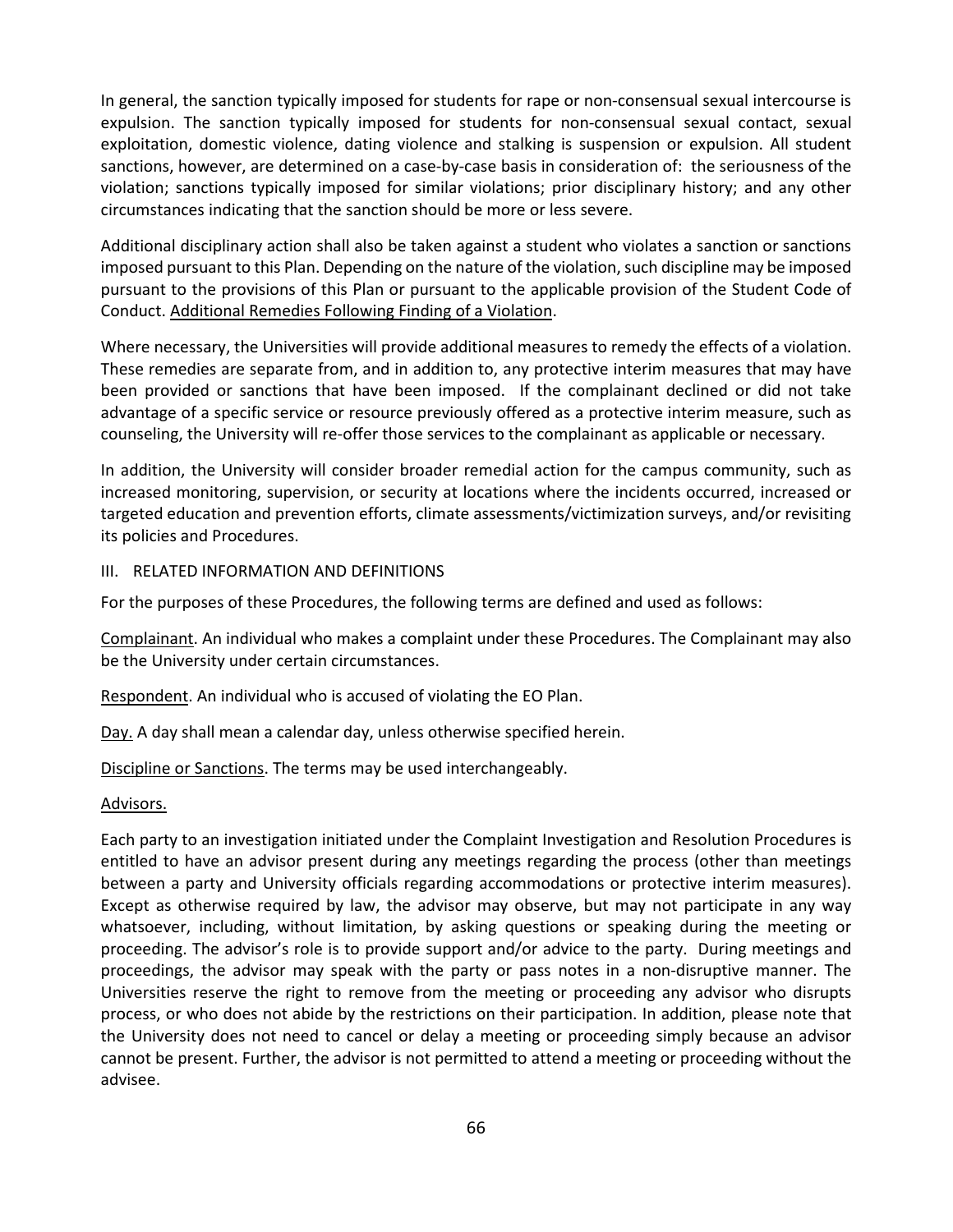The personal advisor for a complainant, a student respondent or a non-unit employee respondent can be any person, including an attorney.

Respondents who are unit members may elect to have a union representative (or other University employee) present during any meeting which the unit member reasonably believes may result in discipline pursuant to the unit member's Weingarten rights A respondent unit member who invokes their Weingarten right to a union representative or other University employee is not also permitted an advisor.

If a party's advisor is an attorney, the University's legal counsel may also attend the meeting or proceeding.

Referrals to Title IX Coordinator. Complaints of sexual violence, sexual harassment, gender-based harassment, domestic violence, dating violence, stalking and retaliation will be referred to the Title IX Coordinator for evaluation. Before starting an administrative investigation, the Title IX Coordinator or his/her designee will determine whether the reported facts, if true, would violate the Sexual Violence Policy and/or the Student Code of Conduct, and may consult with the complainant to obtain more information and discuss his/her options.

Interim Protective Measures. Upon review of a complaint, the University may determine that interim protective measures are necessary or appropriate for either party, making every effort to avoid depriving any student of access to the student's education. The Universities will implement interim measures on a case-by-case as described in Section H of the Sexual Violence Policy. Interim measures may also be instituted and/or modified at any point during the investigation and resolution process.

Off Campus Behavior. The Universities may investigate off-campus conduct alleged to violate the EO Plan and/or Student Code of Conduct when such conduct involves behavior by or toward a community member, which (1) occurs during University-sponsored events or the events of organizations affiliated with the University, including study abroad and outside internships; (2) negatively impacts an alleged victim's access to education programs and activities; (3) adversely affects or disrupts the campus community; and/or (4) poses a threat of harm to the campus community.

Grade Disputes. While grade changes must generally be pursued through the academic grade change procedure, a complaint may proceed under these Procedures when a student alleges that a grade was improper because of discrimination, discriminatory harassment, sexual violence, sexual or genderharassment, domestic or dating violence, stalking or retaliation. The remedy for policy violations in cases pursued under these Procedures may be determined and/or implemented in conjunction with Academic Affairs.

Amnesty. Students may be hesitant to report sexual violence, sexual or gender-harassment, domestic or dating violence, stalking or retaliation out of concern that they, or witnesses, might be charged with violations of the Universities' drug/alcohol policies. While the Universities do not condone such behavior, they place a priority on the need to address sexual violence and other conduct prohibited by the Sexual Violence Policy. Accordingly, a University may elect not to pursue discipline against a student who, in good faith, reports, witnesses, or participates in an investigation of sexual violence, sexual or gender-harassment, domestic or dating violence, stalking or retaliation.

Conflicts of Interest. If any University official involved in the investigation, resolution or appeal process believes there is a potential or actual conflict of interest regarding their role, they must disclose this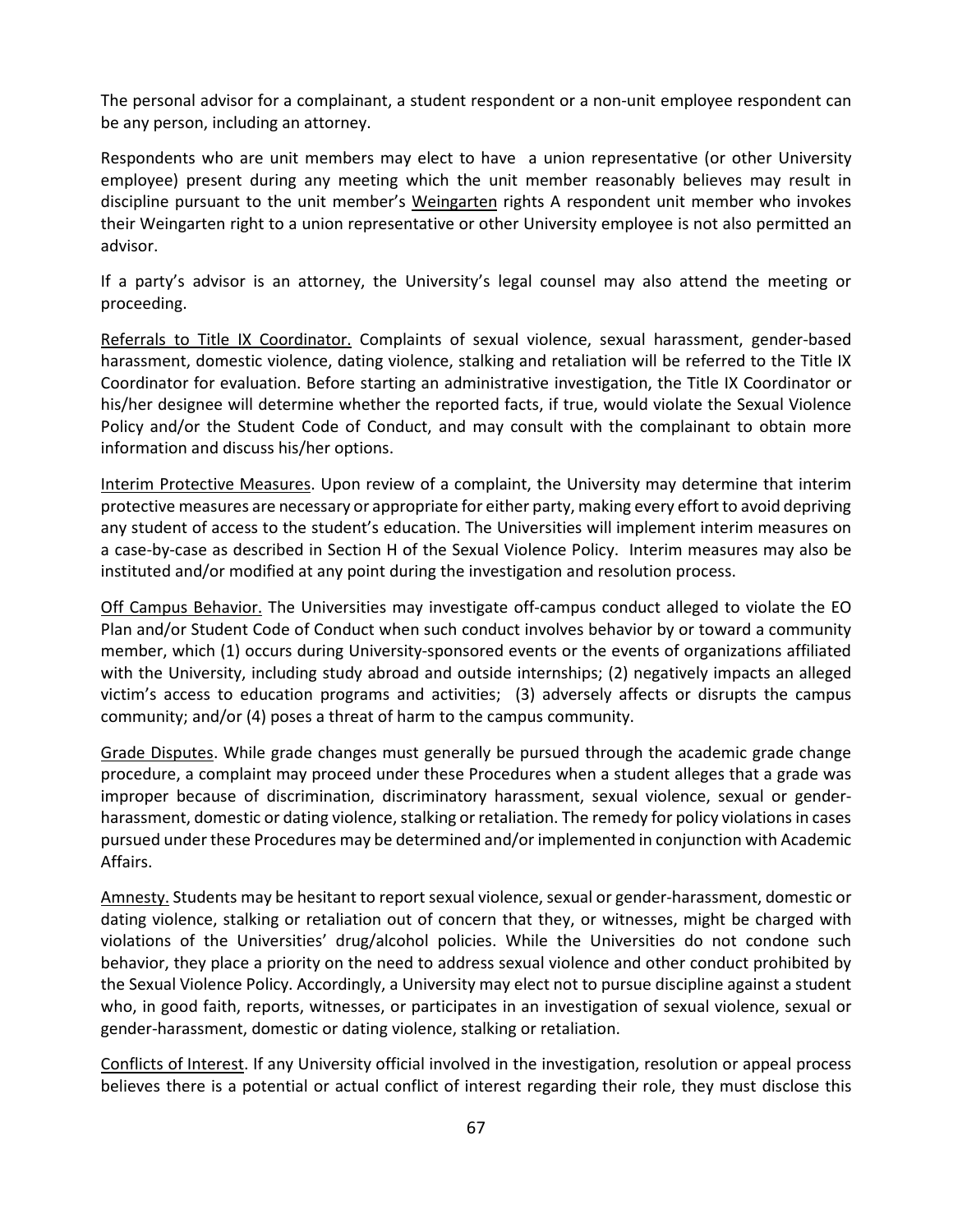conflict in advance to the EO Officer, Title IX Coordinator (where applicable) or designee. Likewise, if a complainant or respondent believes there is a conflict of interest present regarding any University official involved in the investigation, resolution or appeal process, s/he must disclose the conflict in advance to the EO Officer, Title IX Coordinator (where applicable) or designee. If a valid conflict of interest exists, the University will take steps to remedy or eliminate the conflict.

Confidentiality of Process. These Procedures will be conducted as confidentially as reasonably possible to protect the privacy of all involved. The Universities may share information about the allegations with parties, witnesses or others on a need-to-know basis, and shall share information with union representatives pursuant to M.G.L. Chapter 150E, or as otherwise required by law. All with whom information is shared shall be advised of the confidential nature of the information and directed not to discuss it with anyone except an advisor or union representative. See Section VI of the Sexual Violence Policy for more information about confidential reporting options.

Joint Investigation. In some circumstances, a respondent's conduct may constitute a potential violation of other University conduct policies in addition to the EO Plan and/or the Student Code of Conduct. To avoid duplicative efforts, the University may undertake a joint investigation of the conduct under these Procedures. Based on the findings of the joint investigation, the respondent may be subject to disciplinary action for violations of the EO Plan and/or the Student Code of Conduct, as well as other policy violations.

Preponderance of the Evidence. The standard of review used to evaluate all complaints. Under this standard, conclusions must be "more likely than not." Accordingly, the fact-finder must find that it is more likely than not that the respondent violated the University's EO Plan, Student Code of Conduct or other relevant University policy.

Notice of Meetings and Access to Information. Each party to an investigation will be provided timely notice of meetings at which such party or both parties may be present. The parties will be afforded the same and timely access to any information that the University is aware will be used at any meeting or hearing. Where appropriate or required by law, the University may redact the complainant's name and other identifying information from any information provided to the respondent, including the specific charge and the complaint or related materials.

Training of Officials Who Participate in the Investigation and Resolution Process. Proceedings pursuant to these Procedures are conducted by officials who receive annual training on the issues of discrimination, discriminatory harassment and retaliation. Officials also receive training specific to matters of sexual and gender-based harassment, domestic violence, dating violence, stalking, as well as how to conduct an investigation that protects the safety of complainants, promotes accountability, and provides all parties with the same opportunities to be accompanied to meetings or proceedings by an advisor of their choice.

Refusal of Participation. In cases where a complainant or respondent (or both) refuses or fails to participate in the investigation and resolution process, the University may continue the process without the complainant and/or respondent's participation. The failure of the respondent to participate in the investigation and resolution process will not prevent the University from imposing discipline or other sanctions when a violation is found.

Right to File an Outside Complaint. Individuals have the right to file charges of discrimination, discriminatory harassment, sexual violence, sexual or gender-harassment, domestic or dating violence,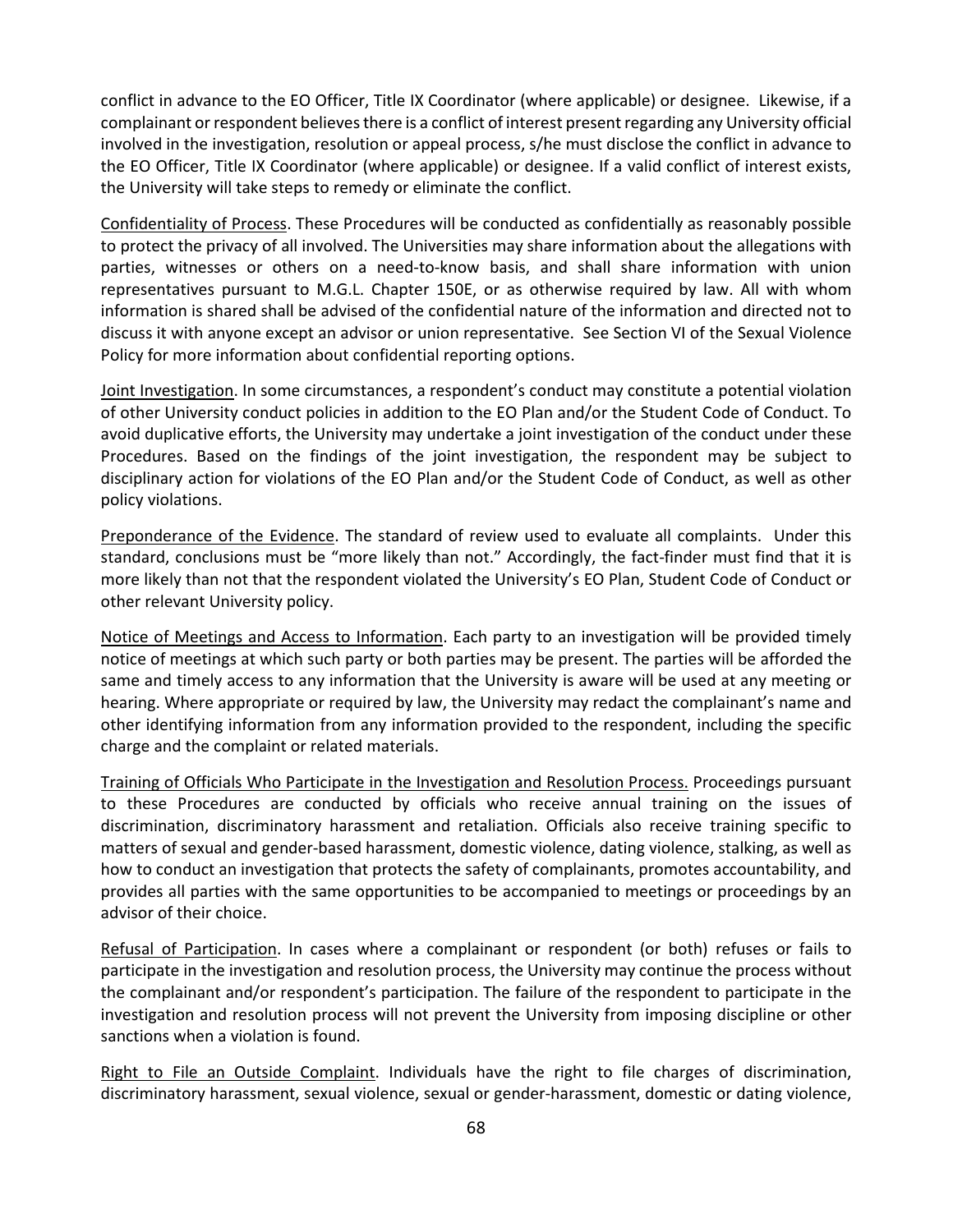stalking or retaliation at any time with the appropriate government agency, with or without utilizing these Procedures. More information about filing an outside complaint can be found in the Non-Discrimination and Harassment Policy and the Sexual Violence Policy, both of which are contained in the EO Plan.

Concurrent Criminal or Civil Proceedings. Persons may be accountable to both the Universities and the state for conduct that constitutes potential violations of the EO Plan and/or Student Code of Conduct and state or federal law. University investigations may be conducted before, after or simultaneously with civil or criminal proceedings, and University investigations are not subject to challenge on the grounds that civil or criminal charges involving the same conduct have been dismissed or reduced. When a person has been charged with a crime or a violation of civil law, the Universities will neither request nor agree to special consideration for the individual solely because of his/her student status. Persons subject to parallel criminal charges shall be instructed that their statements and/or other information supplied by them may be subject to subpoena.

When a criminal investigation of an incident of sexual violence, sexual or gender-based harassment, domestic or dating violence, stalking or retaliation is also occurring, the University will not delay its investigation due to the criminal investigation, unless law enforcement requests to gather evidence. When law enforcement makes such a request, the University will typically resume its investigation within three to ten days.

Withdrawal of Complaint. The complainant may withdraw a complaint at any point during the investigation. The EO Officer, Title IX Coordinator, or designee, however, may determine, in their discretion, that the allegations raised in the complaint warrant further investigation despite the complainant's desire to withdraw the complaint. See Section VII(A) of the Sexual Violence Policy for more information on the circumstances under which the University may elect to proceed with an investigation of alleged sexual violence, sexual harassment, gender-based harassment, domestic violence, dating violence, stalking or retaliation.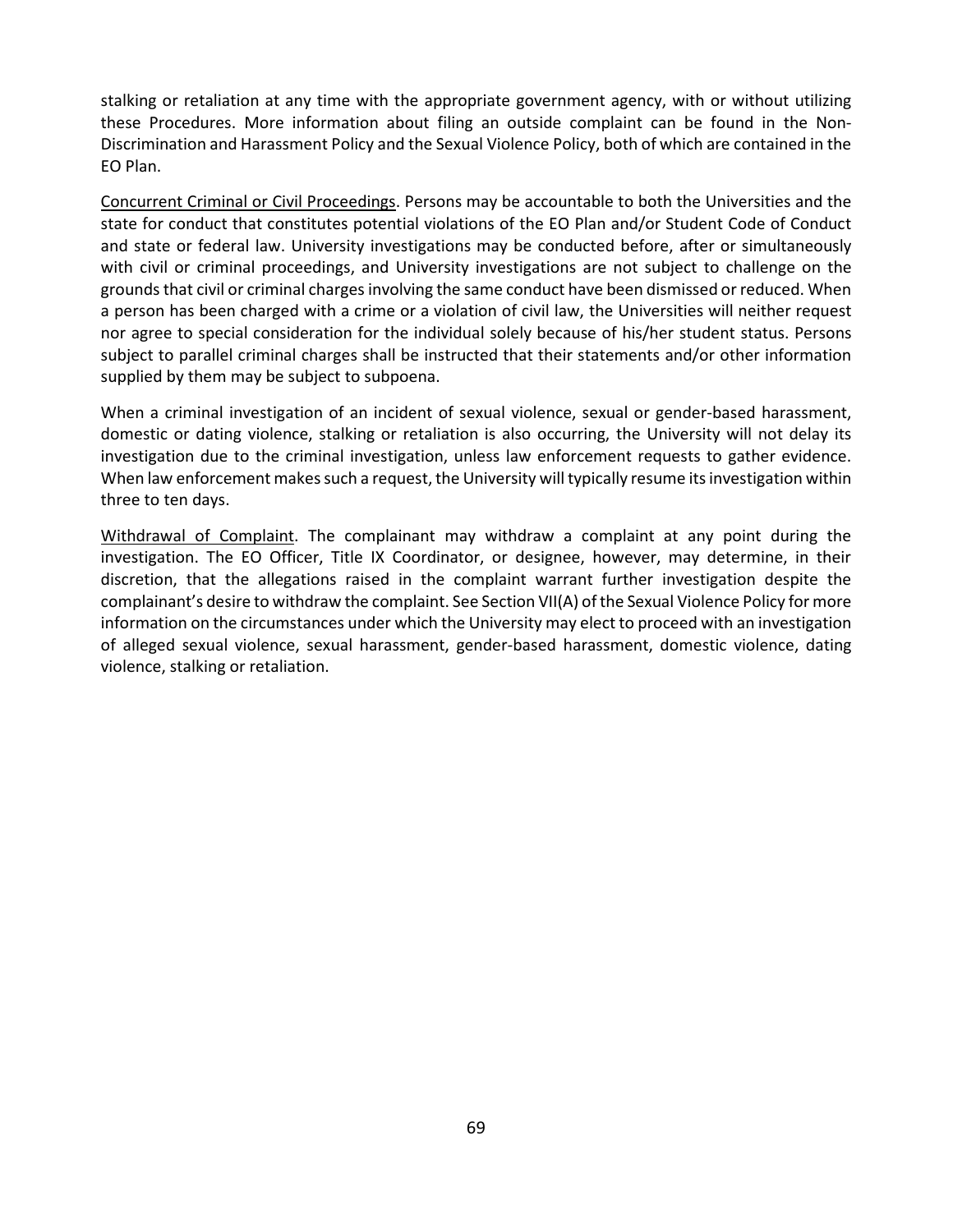#### IV. MODEL COMPLAINT FORM

#### **COMPLAINT FORM**

This form is used to report information necessary to initiate an investigation of alleged discrimination, harassment, sexual or gender-harassment, domestic or dating violence, stalking or retaliation pursuant to the Universities' Equal Opportunity, Diversity and Affirmative Action Plan ("EO Plan") and/or the Student Code of Conduct. All reasonable efforts will be made to maintain the involved parties' confidentiality during the investigation and resolution procedure.

It is a violation of University Policy to retaliate against a student, employee or any other person affiliated with the University for filing a complaint or for cooperating in an investigation of a complaint.

All parties to a complaint may have a personal advisor assist them throughout the process, in accordance with Sexual Violence Policy, Student Code of Conduct and applicable collective bargaining agreements. Pursuant to Weingarten, respondents who are unit members may have a union representative or other University employee present at any meeting which the unit member reasonably believes may result in discipline.

|    | A. Name (Print): 2008 2010 2020 2020 2020 2021 2021 2022 2021 2022 2021 2022 2022 2022 2022 2022 2022 2022 20 |                                      |                                       |  |  |  |  |
|----|---------------------------------------------------------------------------------------------------------------|--------------------------------------|---------------------------------------|--|--|--|--|
| В. | Check One: Student: __________ Employee: __________                                                           |                                      |                                       |  |  |  |  |
|    |                                                                                                               |                                      | (describe relationship to University) |  |  |  |  |
| C. | Type of alleged discrimination or discriminatory harassment:                                                  |                                      |                                       |  |  |  |  |
|    | Race                                                                                                          | Color                                | Religion                              |  |  |  |  |
|    | National Origin                                                                                               | Age                                  | Disability                            |  |  |  |  |
|    | Sex/Gender                                                                                                    | $\bigcirc$ Sexual Orientation        | Gender Identity                       |  |  |  |  |
|    | <b>Gender Expression</b>                                                                                      | $\bigcap$ Marital Status             | $\bigcirc$ Veteran Status             |  |  |  |  |
|    |                                                                                                               | Genetic Information ( Other:         |                                       |  |  |  |  |
| D. | Type of alleged sexual violence or other prohibited conduct:                                                  |                                      |                                       |  |  |  |  |
|    | $\bigcirc$ Rape                                                                                               | Sexual Exploitation                  | Incest                                |  |  |  |  |
|    | <b>Statutory Rape</b>                                                                                         | Aiding in the Violence               | Stalking                              |  |  |  |  |
|    | Sexual Assault                                                                                                | <b>Domestic Violence</b><br>( )      | ◯ Dating Violence                     |  |  |  |  |
|    | Sexual Harassment                                                                                             | $\bigcap$<br>Gender-Based Harassment |                                       |  |  |  |  |
|    |                                                                                                               |                                      |                                       |  |  |  |  |
| Ε. | ◯Retaliation                                                                                                  |                                      |                                       |  |  |  |  |
| F. | Name of individual(s) you believe harassed you, discriminated or retaliated against you, or engaged in        |                                      |                                       |  |  |  |  |
|    |                                                                                                               |                                      |                                       |  |  |  |  |
|    |                                                                                                               |                                      |                                       |  |  |  |  |
|    |                                                                                                               |                                      |                                       |  |  |  |  |
|    |                                                                                                               |                                      |                                       |  |  |  |  |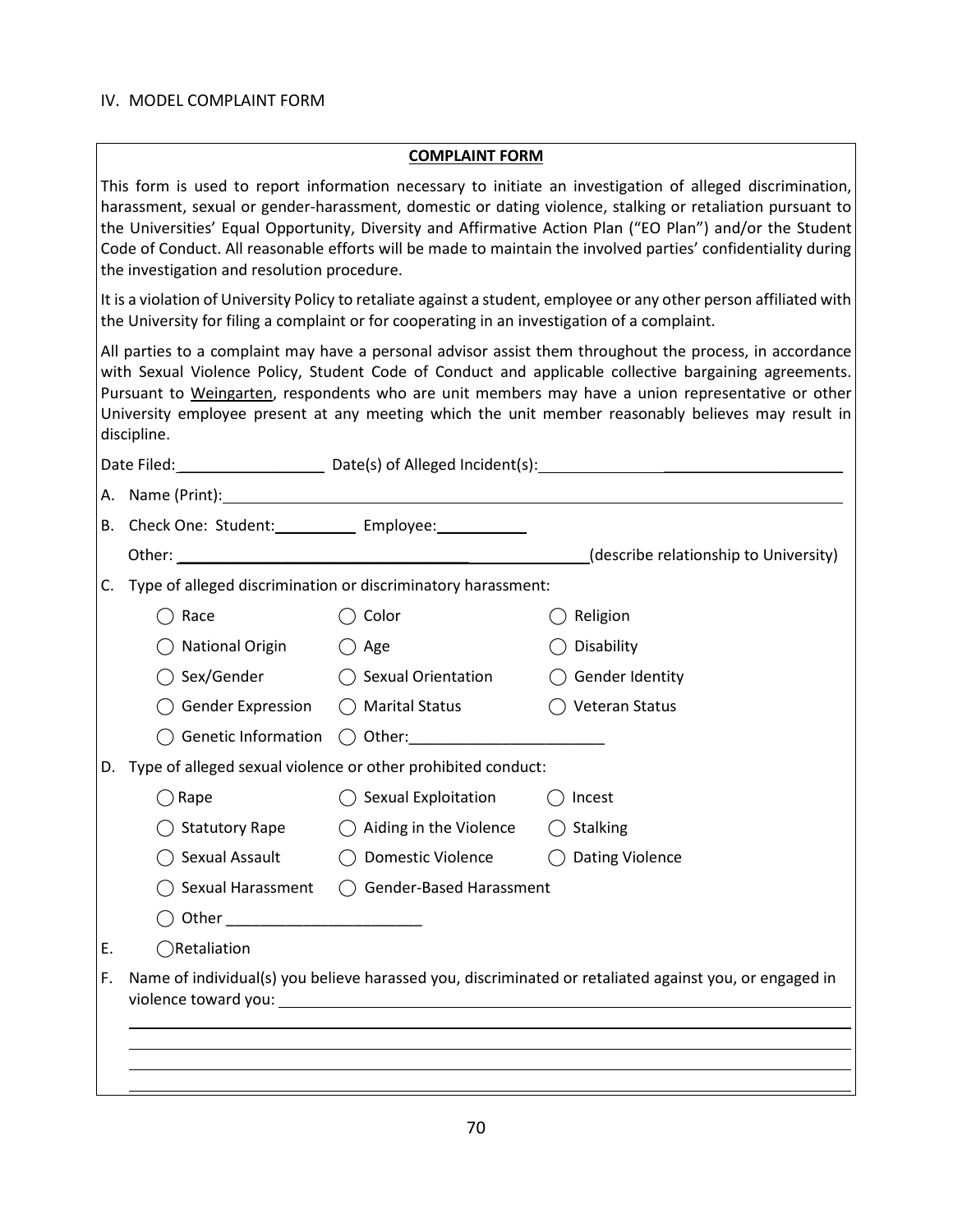#### **COMPLAINT FORM – PAGE 2**

G. List any witnesses:

H. List any others with knowledge of the incident(s): 1. The manuscription of the incident of the manuscription

I. Description of Complaint - please list the sequence of events, including dates, if possible, and any relevant facts, statements and/or evidence currently known to you:

(If additional writing space is needed, please attach additional sheets)

\_\_\_\_\_\_\_\_\_\_\_\_\_\_\_\_\_\_\_\_\_\_\_\_\_\_\_\_\_\_\_\_\_\_\_\_\_\_\_\_\_

**To the best of my knowledge and belief, the above information is complete, true and accurate and not a "false charge" as defined under the EO Plan, and I hereby submit this complaint under the University's Complaint Investigation and Resolution Procedure.**

Signature of Complainant

Received by \_\_\_\_\_\_\_\_\_\_\_\_\_\_\_\_\_\_\_\_\_\_\_\_\_\_\_on: \_\_\_\_\_\_\_\_\_\_\_\_\_\_\_\_\_\_\_\_\_\_\_\_\_\_\_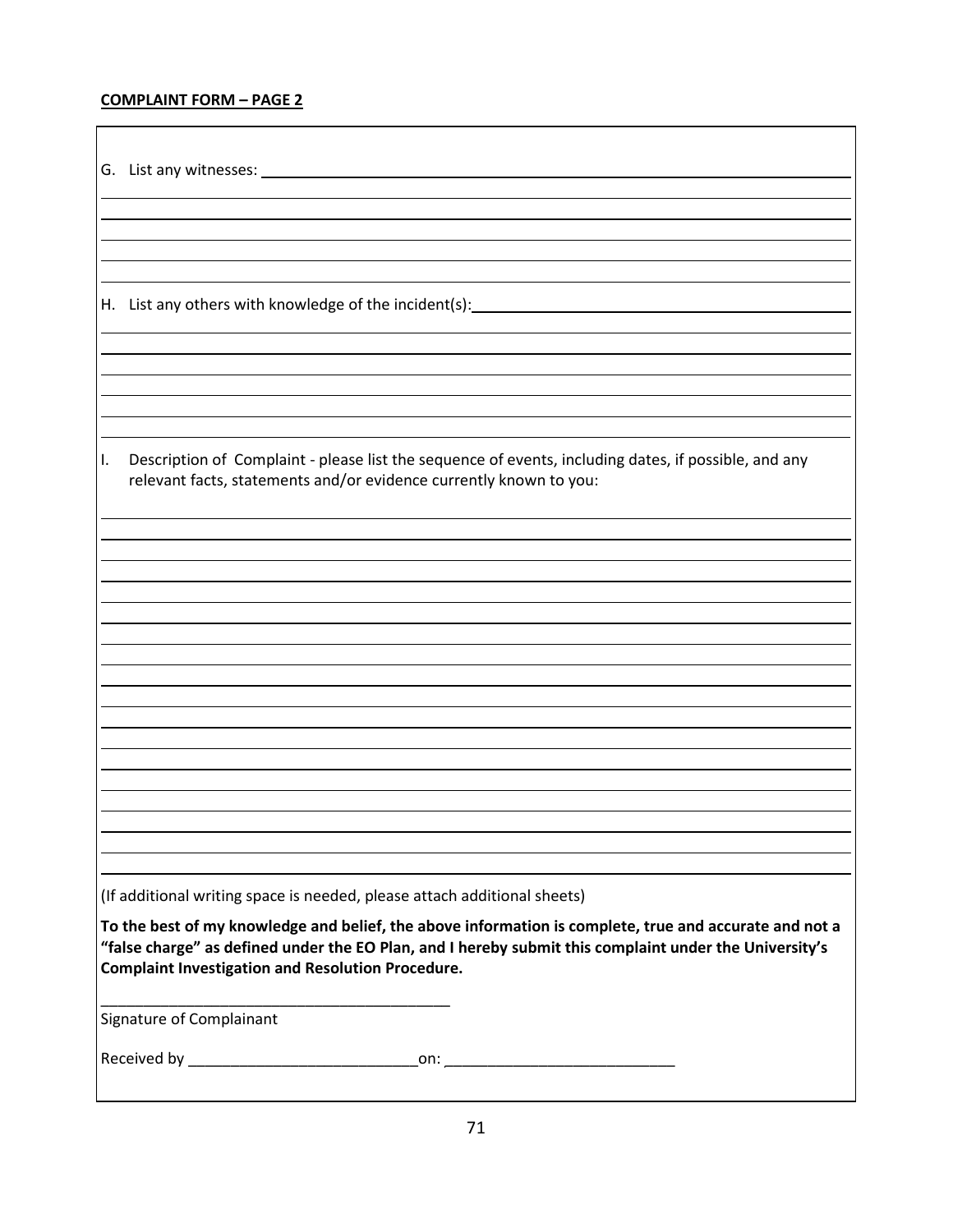#### V. MODEL NOTICE TO RESPONDENT

| Date:                                                                                                                                                                                                                                                                                                                                                                                                                                               |  |  |  |  |  |
|-----------------------------------------------------------------------------------------------------------------------------------------------------------------------------------------------------------------------------------------------------------------------------------------------------------------------------------------------------------------------------------------------------------------------------------------------------|--|--|--|--|--|
| Sure Barty Responding Party<br>To:                                                                                                                                                                                                                                                                                                                                                                                                                  |  |  |  |  |  |
| From:<br>SAdministrative Investigator                                                                                                                                                                                                                                                                                                                                                                                                               |  |  |  |  |  |
| Subject: Complaint of Discrimination, Discriminatory Harassment, Sexual Violence, Sexual<br>Harassment, Gender-Based Harassment, Domestic Violence, Dating Violence, Stalking<br>and/or Retaliation                                                                                                                                                                                                                                                 |  |  |  |  |  |
| Equal Opportunity, Diversity and Affirmative Action Plan ("EO Plan") and/or the Student Code of<br>Conduct was filed against you with the University. A copy of the complaint is attached, as is a copy<br>of the complaint investigation and resolution procedure. Please submit to me a written response<br>to the complaint.                                                                                                                     |  |  |  |  |  |
| An Administrative Investigator will be contacting you to schedule an appointment to discuss this<br>matter. Please be advised that it is a violation of University Policy to retaliate against a student,<br>employee or any other person for filing a complaint or for cooperating in an investigation related<br>thereto.                                                                                                                         |  |  |  |  |  |
| All reasonable efforts will be made to maintain confidentiality during the complaint procedure.                                                                                                                                                                                                                                                                                                                                                     |  |  |  |  |  |
| If you are an employee, any disciplinary sanctions imposed as a result of this investigation shall be<br>regarded as an administrative action subject to all terms and conditions of applicable collective<br>bargaining agreements or personnel policies.                                                                                                                                                                                          |  |  |  |  |  |
| All questions concerning this matter should be addressed to the Equal Opportunity Officer, Title IX<br>Coordinator or Administrative Investigator at ______________________.                                                                                                                                                                                                                                                                        |  |  |  |  |  |
| Finally, all parties to a complaint may have a personal advisor assist them throughout the process,<br>in accordance with Sexual Violence Policy, Student Code of Conduct and applicable collective<br>bargaining agreements. Pursuant to Weingarten, respondents who are unit members may have a<br>union representative or other University employee present at any meeting that the unit member<br>reasonably believes may result in discipline. |  |  |  |  |  |
|                                                                                                                                                                                                                                                                                                                                                                                                                                                     |  |  |  |  |  |

# **NOTICE TO RESPONDENT**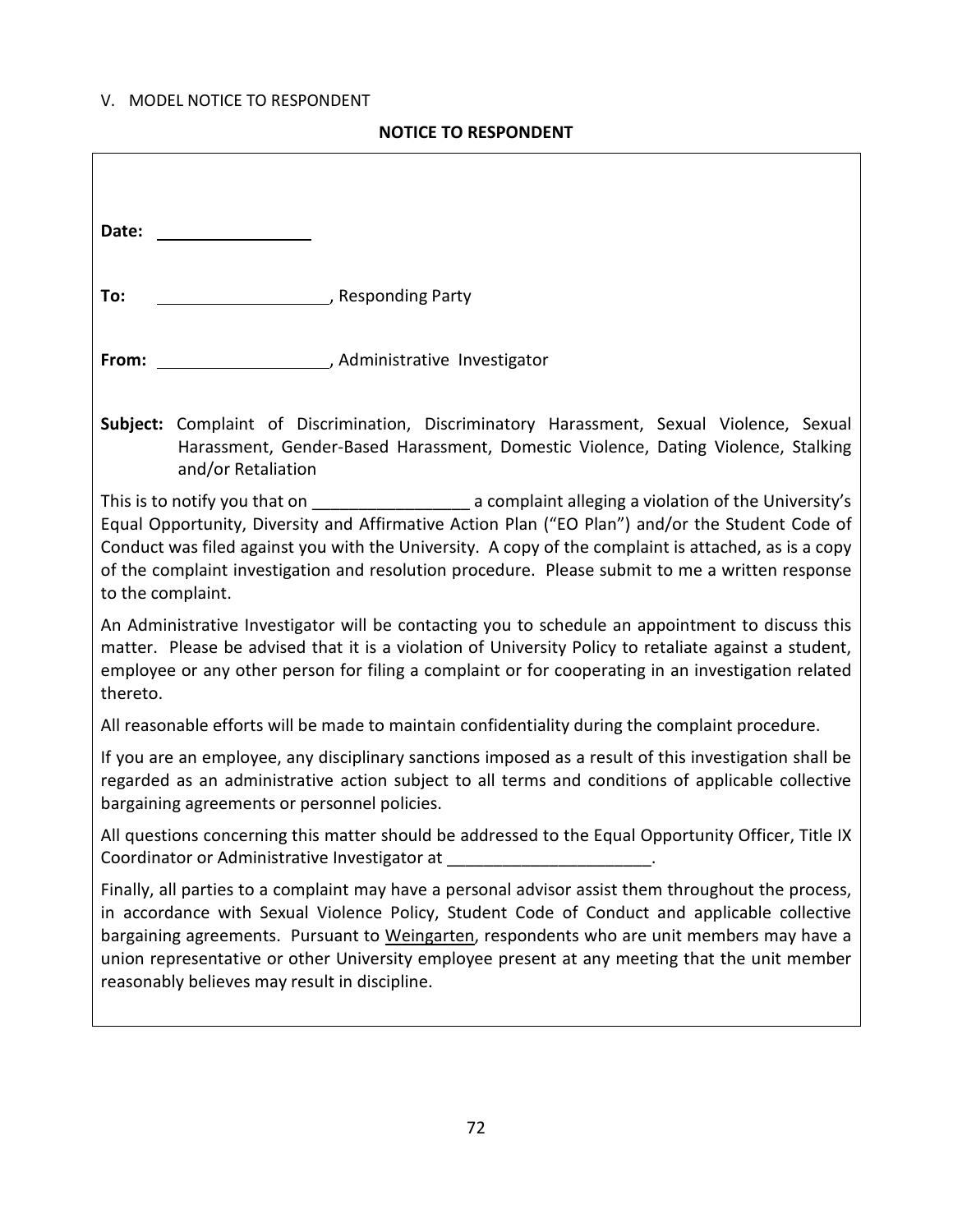# **APPENDIX 5: GUIDELINES FOR CAMPUS POLICIES AGAINST DISCRIMINATION, DISCRIMINATORY HARASSMENT AND RETALIATION**

The State Universities have promulgated a policy prohibiting discrimination and harassment based on race, color, religion, national origin, age, disability, gender, sexual orientation, gender identity, gender expression, genetic information, marital or parental status, or veteran status, and affirming their collective commitment to a diverse learning and living environment where intolerance and bigotry are looked upon with disfavor. With this Policy, the Universities call upon the individual campuses to develop environments that embrace the accords of civility and human dignity as preconditions to the establishment of a community and that achieve optimum utilization of its human and intellectual resources.

These Guidelines are established in order to provide guidance to the individual campuses in their effort to develop and implement a campus policy consistent with the State Universities' policy. The Guidelines consist of two components, required elements and suggested activities.

#### REQUIRED ELEMENTS

All individual University policies against discrimination and discriminatory harassment on the basis of membership in a protected class, particularly including those policies addressing discrimination and/or discriminatory harassment based on race, religion, and national origin, must contain certain elements, including:

- 1. A firm, unequivocal statement condemning discrimination and embracing multicultural/multiracial pluralism.
- 2. Procedures for the periodic and wide dissemination and publicity of the written policy.
- 3. A program of educational activities designed to enlighten faculty, librarians, administrators, staff and students with regard to:
	- developing an appreciation for diversity and pluralism;
	- developing greater awareness of the multiple ways in which racial, religious or cultural insensitivity and hostility may be manifested;
	- understanding ways in which the dominant society manifests and perpetuates racism; and
	- learning ways in which to prevent and combat racial, religious and cultural insensitivity and intolerance.
- 4. Determination of strategies and efforts to be undertaken for the purpose of institutional analysis to reveal institutional factors which give rise to racism and other forms of intolerance, insensitivity and discriminatory actions against members of protected classes. Remedial actions will be developed for all revealed institutional factors.
- 5. Incorporation of the spirit of this Policy into the official campus code of conduct for students.
- 6. Specific procedures of recording reported incidents of racial, cultural or religious harassment or violence, events and related confrontations. Confidentiality will be afforded to any reporting individual wishing to remain anonymous, but will be offered only insofar as it does not violate the rights of the respondents or charged parties.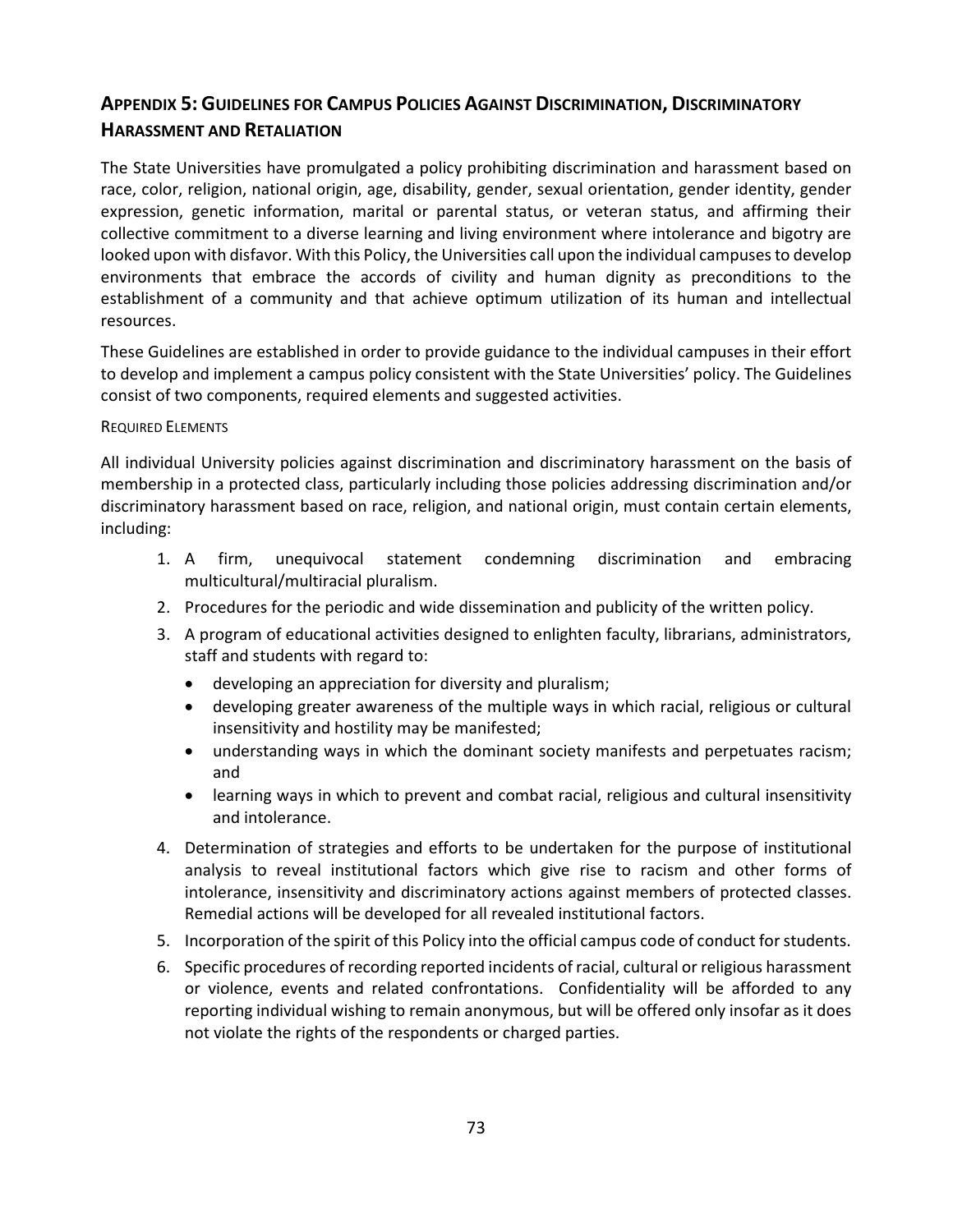#### SUGGESTED ACTIVITIES

Each University must determine the specific programs and activities it will carry out in the process of implementing the policy objectives. These activities should include those that would address deterrence, education, institutional analysis, monitoring, resource development, counseling, and sanctions for prohibited behavior. What follows below represents many suggested activities, which the Universities might consider undertaking in addition to those required above. This list is not intended to represent an exhaustive set of activities.

- 1. Develop approaches to incorporate racial and cultural sensitivity training as a component of staff and faculty development efforts;
- 2. Apprise incoming students of the policy and expected standards of behavior during orientation sessions;
- 3. Include a synopsis of the policy with all letters of acceptance sent to students;
- 4. Incorporate information on the policy during all student and employee recruitment efforts these activities help make a college more attractive to students and employees interested in a safe environment;
- 5. Encourage and support research and scholarly activity which examines cultural diversity, racism, and strategies for combating racism;
- 6. Develop residential unit programs for promoting living and learning environments that foster interracial and intercultural awareness and sensitivity - films, speakers, workshops and forums within the dormitories help facilitate these promotions; and
- 7. Develop mechanisms to assist the institution in monitoring the racial climate at the University and identify areas needing remedial attention.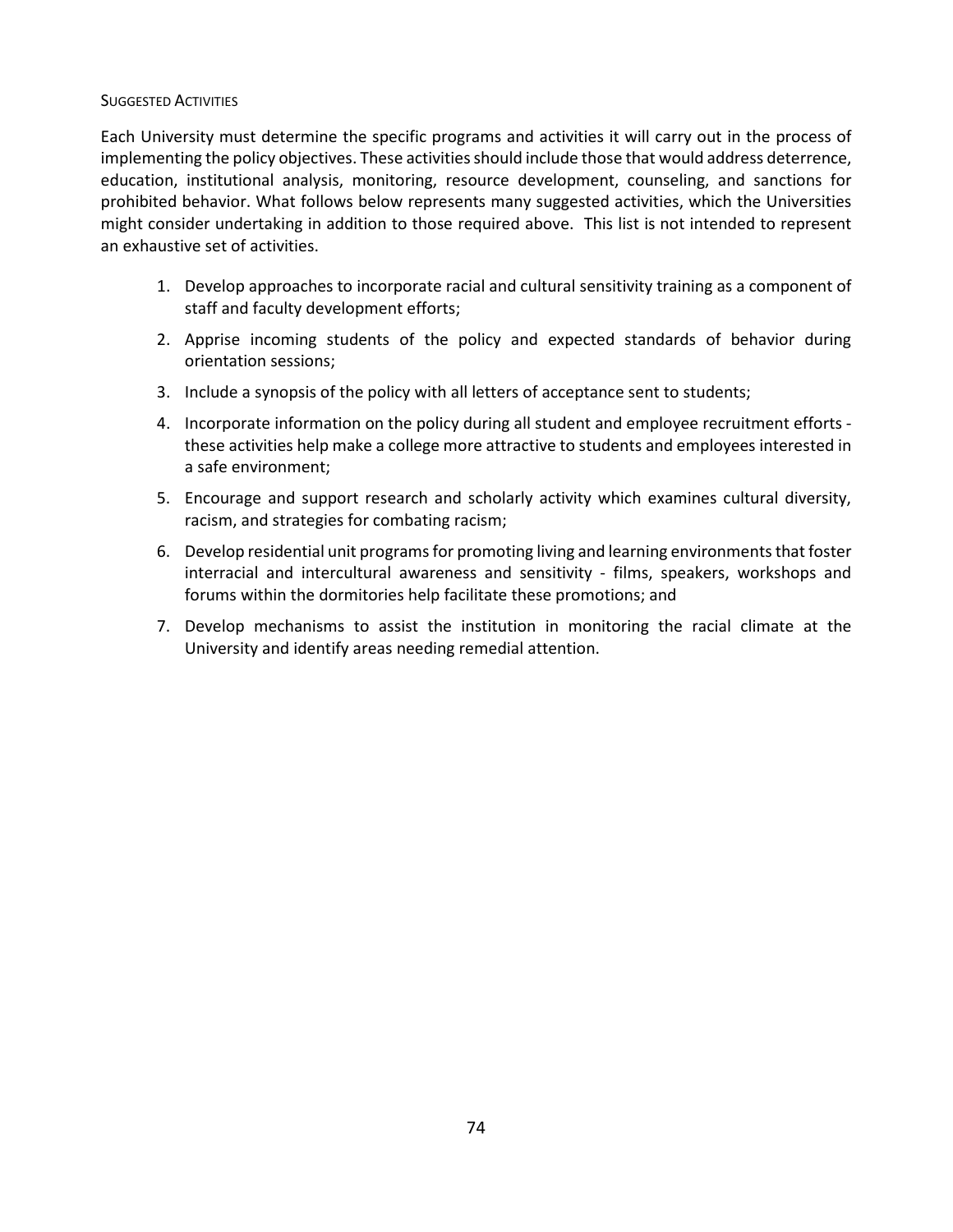# **APPENDIX 6: ADVISORY COMMITTEE FOR EQUAL OPPORTUNITY, DIVERSITY AND AFFIRMATIVE ACTION**

The President of each University shall appoint an Equal Opportunity, Diversity and Affirmative Action Advisory Committee. This Committee shall consist of members representing the respective campus constituencies of administration, faculty and librarians, and staff, and should attempt to include student(s). The Committee shall include appropriate representation of persons of color, women and persons with disabilities. Each President shall consult with his or her EO Officer with respect to these appointments. The EO Officer of each University shall be an ex-officio member of the Committee.

#### PURPOSE

The purposes of the Advisory Committee are:

- 1. to serve as an advisory group to the President;
- 2. to make recommendations to the President as well as to respective campus and governance committees concerning effective implementation of the Universities' Equal Opportunity, Diversity and Affirmative Action Plan;
- 3. to evaluate institutional compliance with respect to all equal opportunity, diversity, and affirmative action programs and to recommend appropriate strategies to the President; and
- 4. to keep informed as to federal and state laws and regulations as well as institutional policies impacting equal opportunity, diversity, and affirmative action.

#### **RESPONSIBILITIES**

The responsibilities of the Advisory Committee include, but are not limited to, the following:

- 1. to establish its own rules of order with respect to election of officers, meeting times, quorum restrictions, etc.;
- 2. to furnish a report of its activities and recommendations to the President upon her/his request, but at least annually;
- 3. if the EO Officer deems it appropriate, to appoint a member to sit on a search committee as a non-voting member to assure that the search committee complies with affirmative action/equal opportunity policies and regulations; and
- 4. each University will develop its own policies with respect to additional functions or tasks which may be assigned to this Committee and with respect to Committee members sitting on search committees.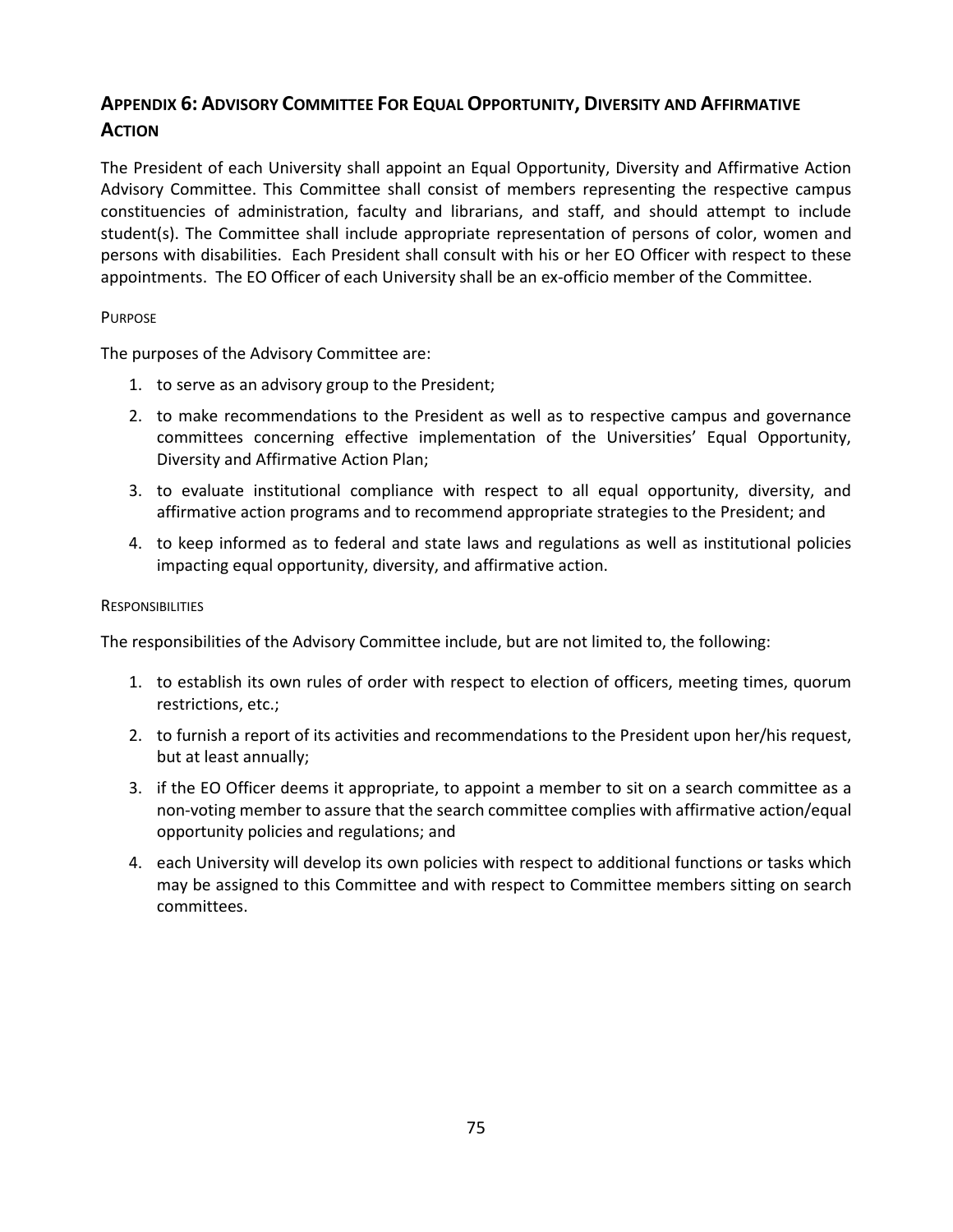**POLICY APPLICATION NOTE:** The Massachusetts State Universities have established the practice of applying the sexual harassment policies and procedures in effect on the date of alleged incident and not the date that a report or formal complaint is made to the University. Where alleged prohibited behaviors occurred over multiple dates, the latest date shall be used to determine policy application. For copies of past policies and procedures, please contact the Title IX Coordinator at your institution.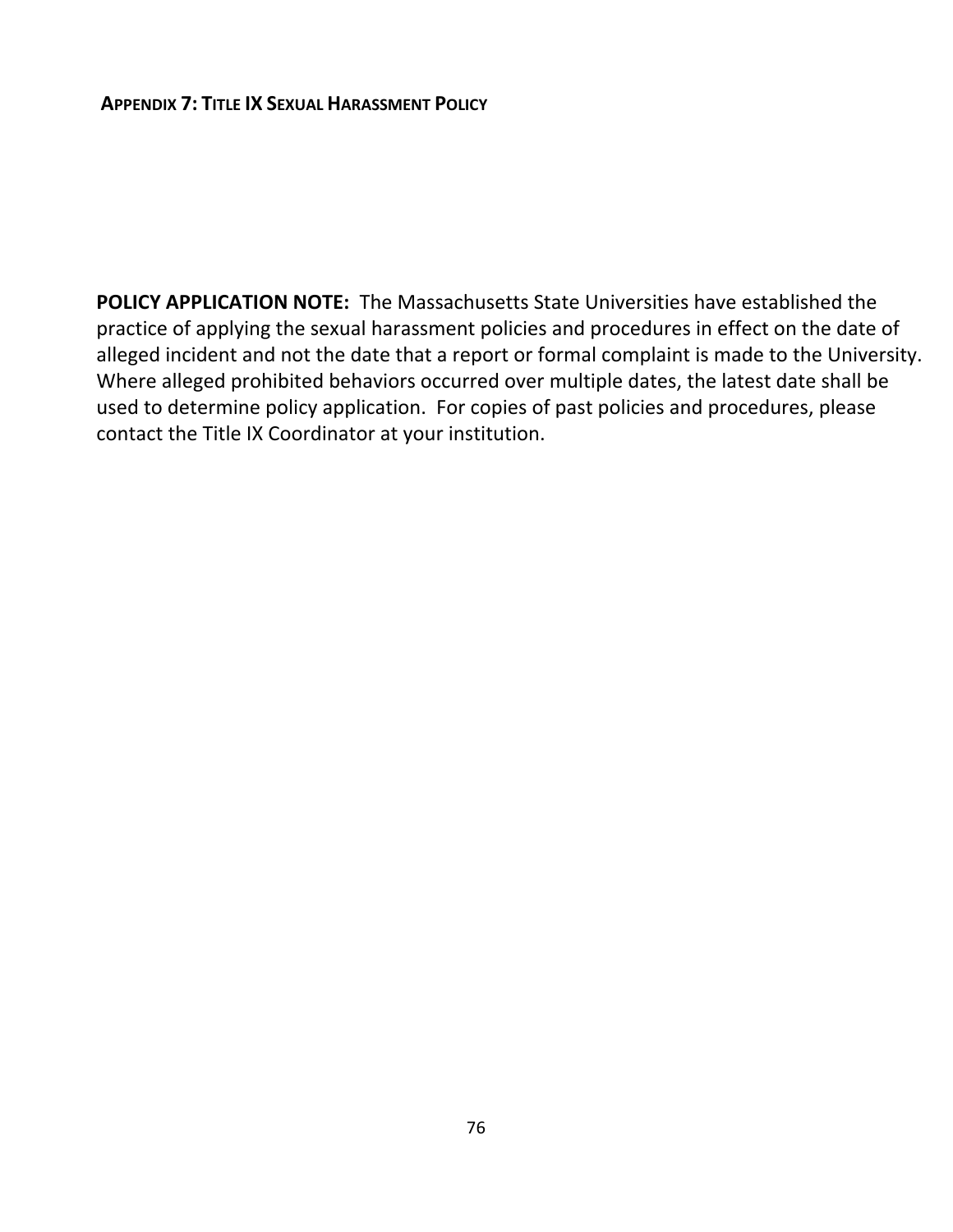# MA State Universities Title IX Sexual Harassment Policy

BRIDGEWATER STATE UNIVERSITY FITCHBURG STATE UNIVERSITY FRAMINGHAM STATE UNIVERSITY MASSACHUSETTS COLLEGE OF ART AND DESIGN MASSACHUSETTS COLLEGE OF LIBERAL ARTS MASSACHUSETTS MARITIME ACADEMY SALEM STATE UNIVERSITY WESTFIELD STATE UNIVERSITY WORCESTER STATE UNIVERSITY

Effective Date: August 14, 2020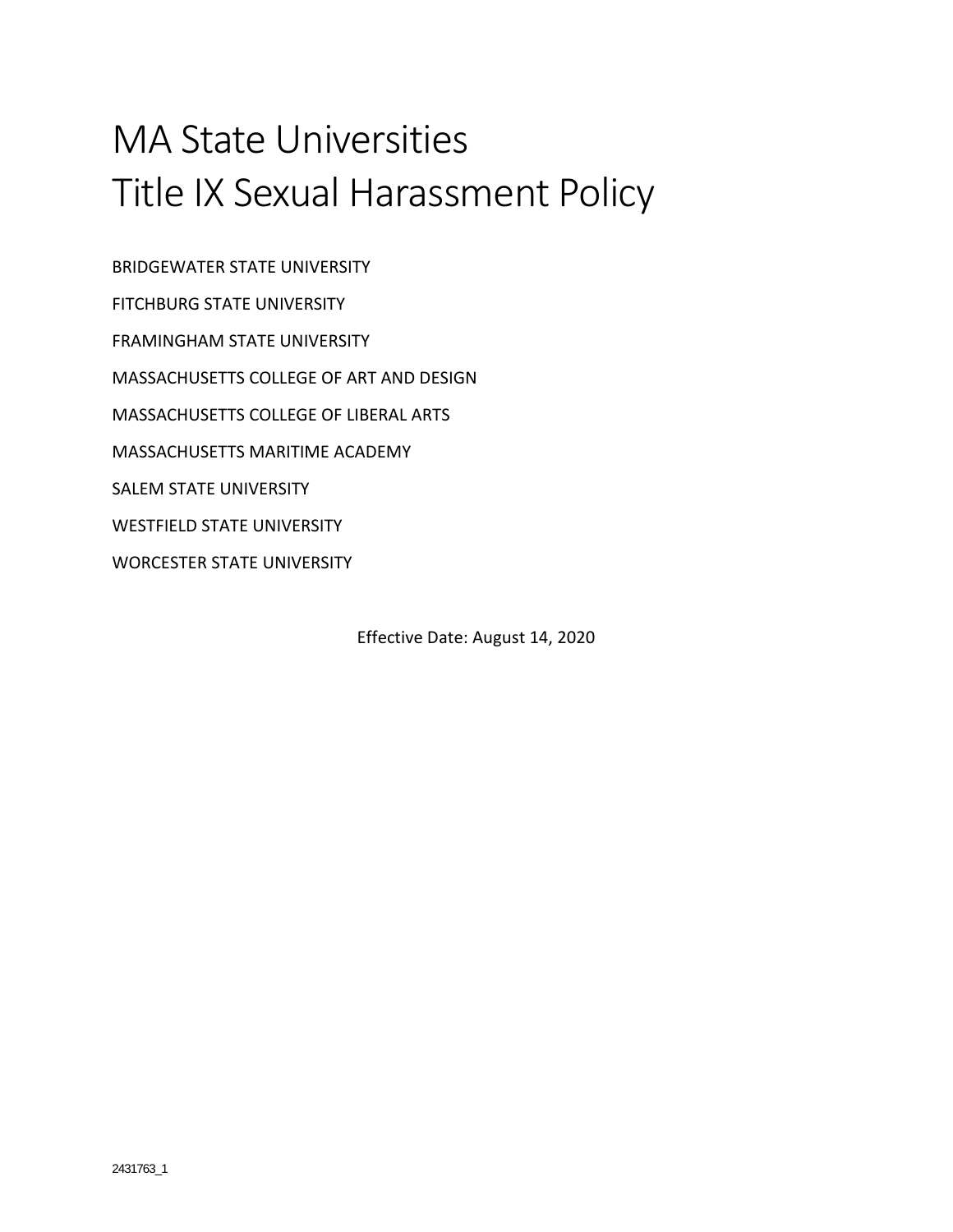# **Contents**

| Article I.                  |                                                                          |  |  |  |  |
|-----------------------------|--------------------------------------------------------------------------|--|--|--|--|
| Article II.                 |                                                                          |  |  |  |  |
| Article III.                |                                                                          |  |  |  |  |
| Article IV.                 |                                                                          |  |  |  |  |
| Article V.                  |                                                                          |  |  |  |  |
| Section V.1                 |                                                                          |  |  |  |  |
| Section V.2                 |                                                                          |  |  |  |  |
| Section V.3                 |                                                                          |  |  |  |  |
| Article VI.                 |                                                                          |  |  |  |  |
| Section VI.1                | Faculty/Administrator/Staff Member Relationships with Students  11       |  |  |  |  |
| Section VI.2                | Relationships Between Supervisors and Subordinates or Between Co-Workers |  |  |  |  |
|                             |                                                                          |  |  |  |  |
| Article VII.                |                                                                          |  |  |  |  |
| Section VII.1               |                                                                          |  |  |  |  |
| Section VII.2               |                                                                          |  |  |  |  |
| Section VII.3               |                                                                          |  |  |  |  |
| Article VIII.               |                                                                          |  |  |  |  |
| Section VIII.1              |                                                                          |  |  |  |  |
| Section VIII.2              |                                                                          |  |  |  |  |
| Section VIII.3              |                                                                          |  |  |  |  |
| Section VIII.4              |                                                                          |  |  |  |  |
| Article IX.                 |                                                                          |  |  |  |  |
| Section IX.1                |                                                                          |  |  |  |  |
| Section IX.2<br>Retaliation | Employees' Duty to Report Discrimination, Discriminatory Harassment, and |  |  |  |  |
| Section IX.3                | Mandatory Reports Involving Minors and Vulnerable Adult Populations 19   |  |  |  |  |
| Article X.                  |                                                                          |  |  |  |  |
| Article XI.                 |                                                                          |  |  |  |  |
| Article XII.                |                                                                          |  |  |  |  |
| Article XIII.               |                                                                          |  |  |  |  |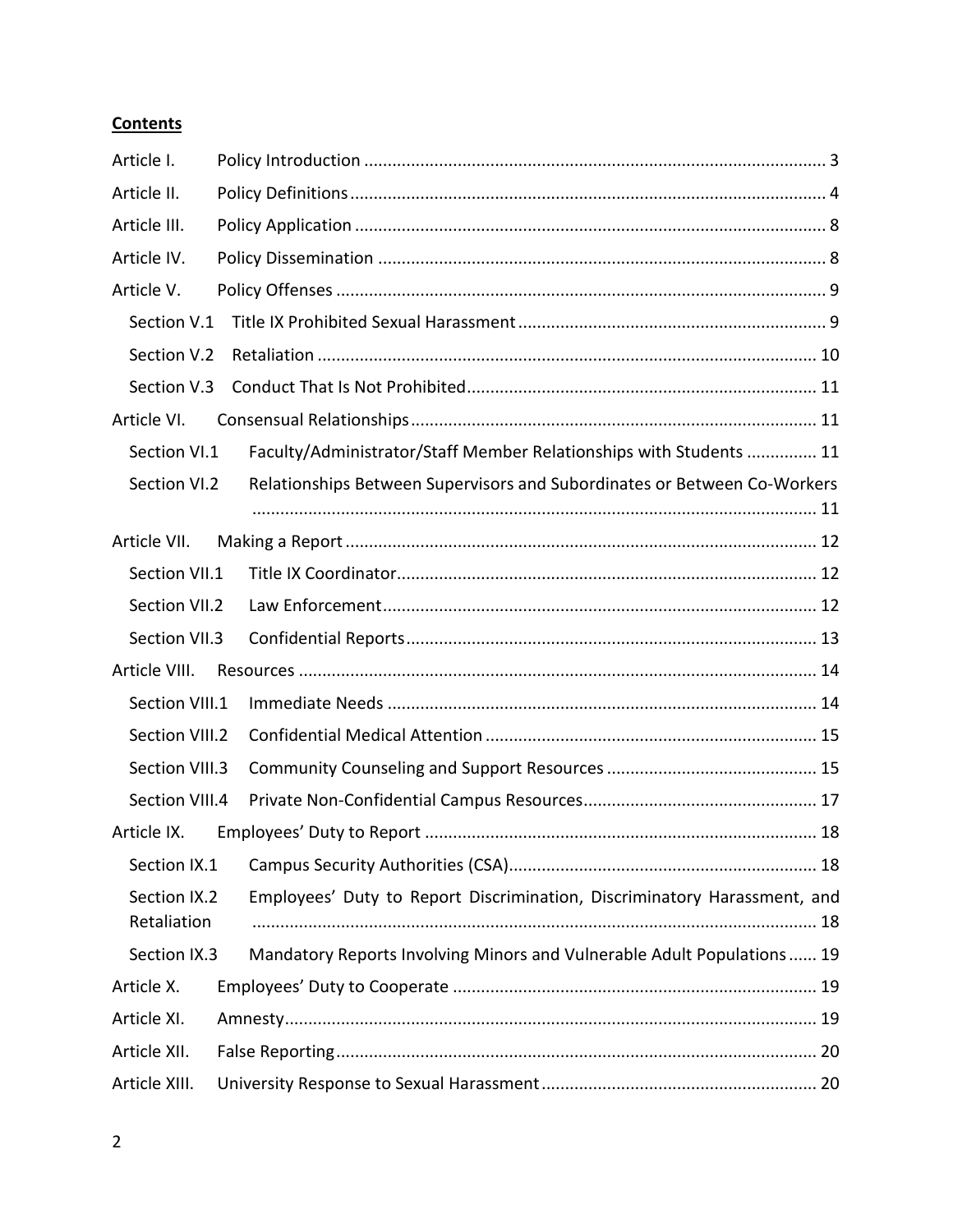| Section XIII.1 |  |                                                                   |  |
|----------------|--|-------------------------------------------------------------------|--|
| Section XIII.2 |  |                                                                   |  |
| Section XIII.3 |  |                                                                   |  |
| Article XIV.   |  |                                                                   |  |
| Article XV.    |  |                                                                   |  |
| Article XVI.   |  |                                                                   |  |
| Article XVII.  |  | Statistical Reporting and Timely Warnings under The Clery Act  25 |  |
| Article XVIII. |  |                                                                   |  |
| Article XIX.   |  |                                                                   |  |
| Section XIX.1  |  |                                                                   |  |
| Section XIX.2  |  |                                                                   |  |
| Section XIX.3  |  |                                                                   |  |
| Section XIX.4  |  |                                                                   |  |
| Section XIX.5  |  |                                                                   |  |
| Section XIX.6  |  |                                                                   |  |
| Section XIX.7  |  |                                                                   |  |

# <span id="page-48-0"></span>Article I. Policy Introduction

Together, Bridgewater State University, Fitchburg State University, Framingham State University, Massachusetts College of Art and Design, Massachusetts College of Liberal Arts, Massachusetts Maritime Academy, Salem State University, Westfield State University, and Worcester State University (collectively, "the Universities") are committed to maintaining safe and healthy learning, living, and working environments that are free from all forms of discrimination and harassment.

Consistent with their commitment, the Universities do not discriminate on the basis of sex in the education program or activity that they operate, and are required by Title IX of the Education Amendments of 1972 ("Title IX") to not discriminate in such a manner. The requirement not to discriminate in the education program or activity extends to admission and employment. Inquiries about the application of Title IX to the Universities may be referred to each respective institution's Title IX Coordinator, to the Assistant Secretary of the Office for Civil Rights, or both.

This Title IX Sexual Harassment Policy ("Policy") prohibits sexual harassment, sexual assault, dating violence, domestic violence, stalking, and retaliation as defined under Title IX and outlines the procedures for resolution of reports of these behaviors. The Universities provide educational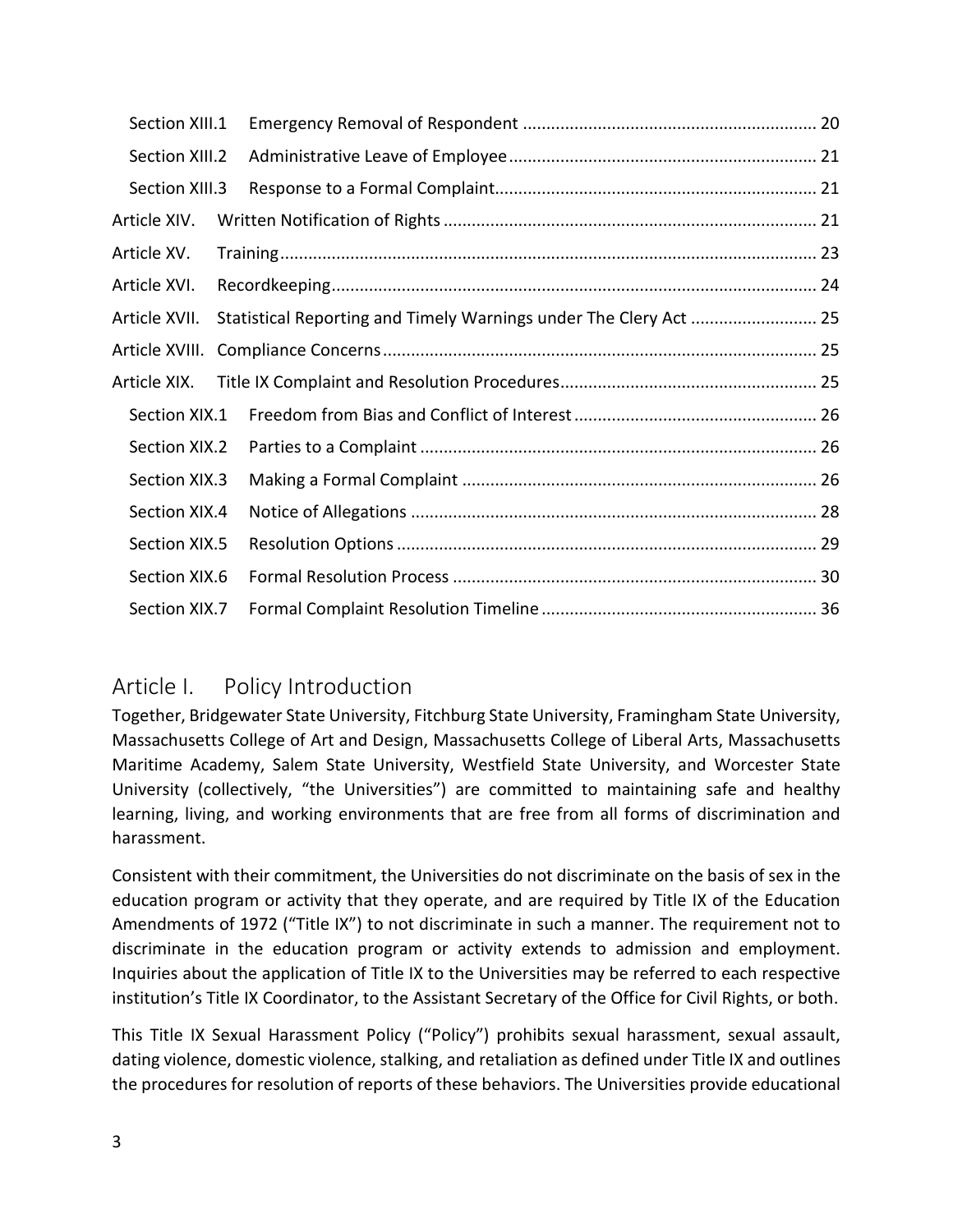and prevention programs, services for individuals who have been affected by discrimination and harassment on the basis of sex, and accessible, timely and equitable methods of investigation and resolution of complaints.

Previously known as the "Sexual Violence Policy," the Title IX Sexual Harassment Policy has been amended, and renamed, to be consistent with the Title IX Regulations that became effective August 14, 2020. Additionally, this policy is intended to comply with the reauthorized Violence Against Women Reauthorized Act of 2018 ("VAWA"), including the Campus SaVE Act, and the Jeanne Clery Disclosure of Campus Security Policy and Campus Crime Statistics Act ("Clery Act"). The Title IX Sexual Harassment Policy replaces and supersedes the "Sexual Violence Policy" previously contained on pages 13-45 of the Equal Opportunity, Diversity and Affirmative Action Plan ("EO Plan").

The Universities prohibit all forms of discrimination, harassment, and sexual misconduct. These behaviors are antithetical to the mission of the Universities and, if not covered by this Policy, the Universities ensure that such conduct is prohibited and addressed through the Policy Against Discrimination, Discriminatory Harassment, and Retaliation contained in the EO Plan, Student Code of Conduct and/or employee handbooks and collective bargaining agreements.

# <span id="page-49-0"></span>Article II. Policy Definitions

# **Actual Knowledge**

Notice of sexual harassment or allegations of sexual harassment to the University's Title IX Coordinator or any official of the University who has authority to institute corrective measures on behalf of the University. The mere ability or obligation to report sexual harassment or to inform a student about how to report sexual harassment, or having been trained to do so, does not qualify an individual as one who has authority to institute corrective measures on behalf of the University. Imputation of knowledge based solely on vicarious liability or constructive notice is insufficient to constitute actual knowledge. This standard is not met when the only official of the University with actual knowledge is the Respondent.

### **Administrative Investigator**

The Administrative Investigator is an impartial fact finder who investigates alleged violations of this Policy by interviewing parties and witnesses, collecting and reviewing statements and other relevant evidence, and providing a detailed, unbiased report regarding the findings of the investigation.

### **Advisor**

A single person of the party's choice, who may be, but is not required to be, an attorney, who may be present in any meeting or grievance proceeding, and who may inspect and review evidence. It is the advisor's responsibility to conduct cross-examination during the live hearing.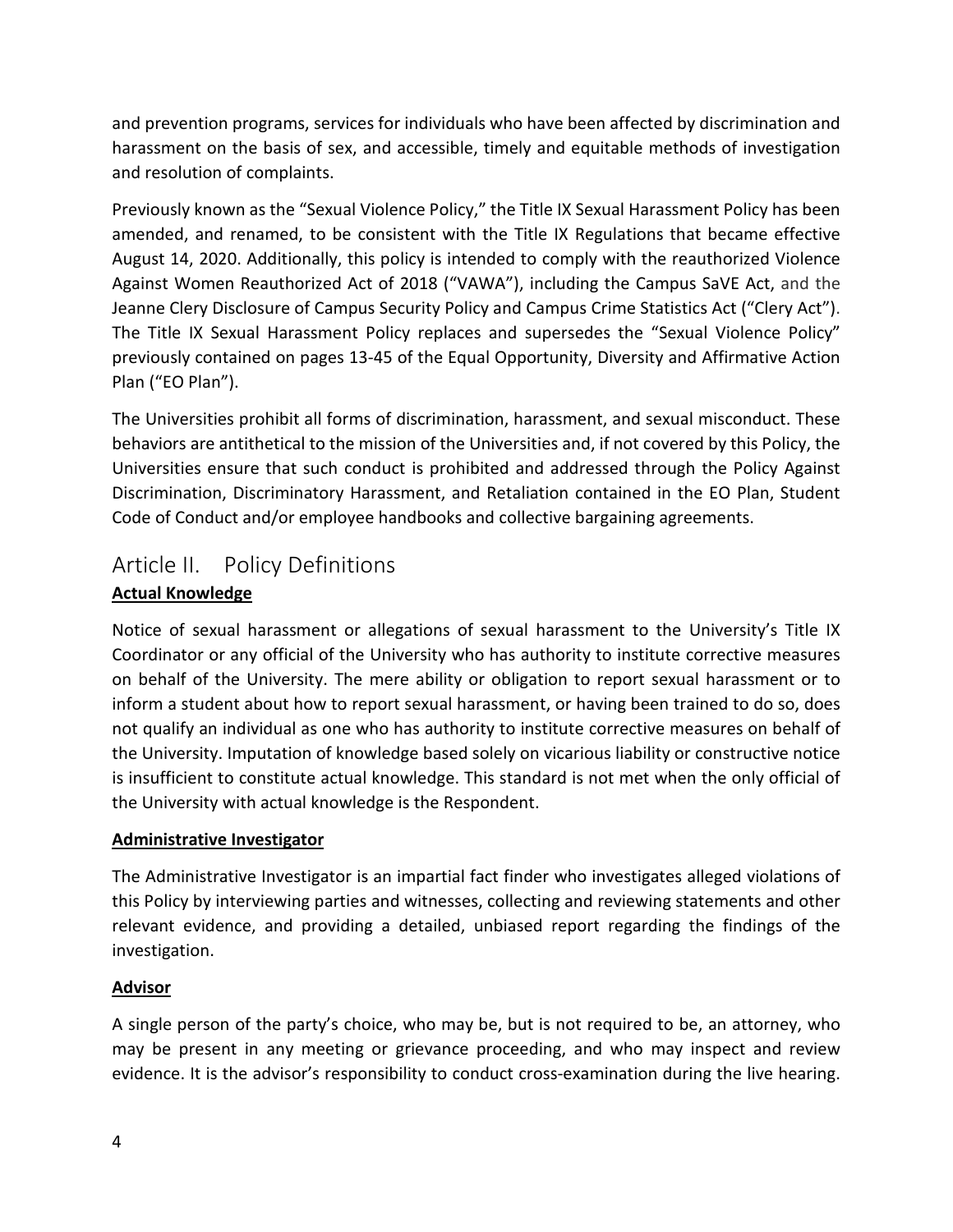The advisor's role is otherwise strictly limited to providing direct and non-disruptive assistance to the party.

### **Appellate Administrator/Body**

The Appellate Administrator/Body is annually trained and authorized by the Title IX Coordinator or designee to conduct a review of a decision made regarding an emergency removal, dismissal of a complaint, or decision reached by a Decision Maker(s)**.**

### **Coercion**

Unreasonable pressure or emotional manipulation to persuade another to engage in sexual activity. When someone makes it clear that they do not want to engage in sexual behavior, or they do not want to go beyond a certain point of sexual activity, continued pressure beyond that point can be considered coercive. Being coerced into sexual activity is not consent to that activity.

### **Complainant**

An individual who is alleged to be the victim of conduct that could constitute sexual harassment under this Policy. At the time of filing a formal complaint, a Complainant must be participating in or attempting to participate in the education program or activity of the University with which the formal complaint is filed.

### **Consent**

An understandable exchange of affirmative words or actions, which indicates a willingness by all parties to participate in mutually agreed upon sexual activity. Consent must be informed and freely and actively given. It is the responsibility of the initiator to obtain clear and affirmative responses at each stage of sexual involvement. Consent to sexual activity may be withdrawn at any time, as long as the withdrawal is communicated clearly.

Whether an individual has taken advantage of a position of influence over a Complainant may be a factor in determining consent. A position of influence could include supervisory or disciplinary authority.

Silence, previous sexual relationships or experiences, and/or a current relationship may not, in themselves, be taken to imply consent. While nonverbal consent is possible (through active participation), it is best to obtain verbal consent. Similarly, consent to one form of sexual activity does not imply consent to other forms of sexual activity.

### **Day**

Day may refer to a calendar day or business day and will be specified in each instance in the Policy. A calendar day is any 24-hour period including weekends and holidays. A business day is a weekday, Monday through Friday, on which the Universities are open. Business days explicitly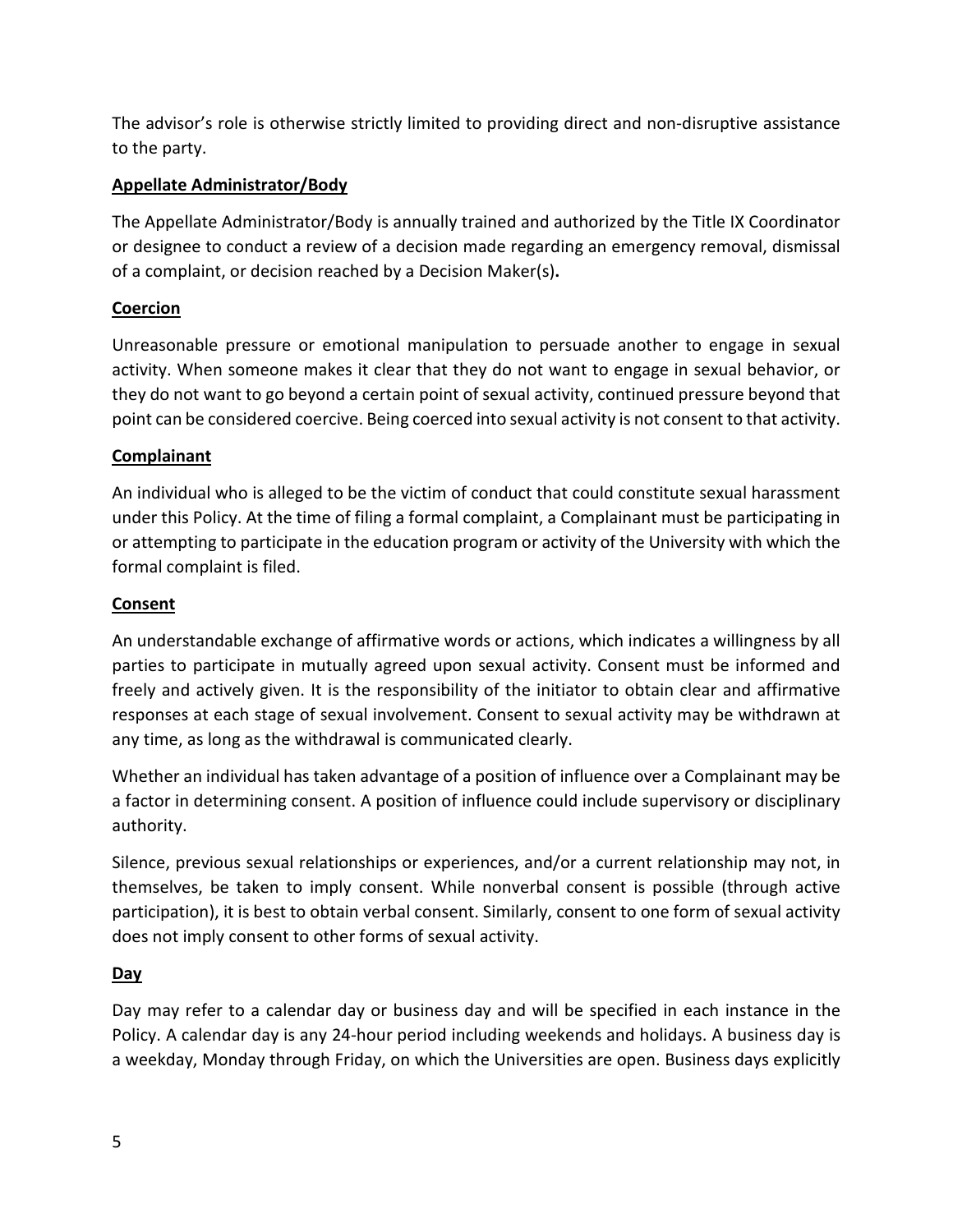exclude Saturdays, Sundays, and holidays on which the Universities are closed for regular business.

### **Decision Maker**

The Decision Maker is trained to participate in the hearing process and private deliberations. Decision Makers determine the relevance of proposed questions during hearings, and issue written determinations of responsibility that include all findings, sanctions, and remedies.

### **Education Program or Activity**

All operations of the University including locations, events, or circumstances at or in which the University exercises substantial control over both the Respondent and the context in which the sexual harassment occurs, including any building owned or controlled by a student organization that is officially recognized by the University. Additionally, education programs and activities include:

- Operations on campus or on other property owned or controlled by the University, including networks, digital platforms, social media accounts, and computer hardware or software owned or operated by, or used by the University; or
- off-campus incidents in which the University exercised substantial control over both the Respondent and the context in which the behavior occurred.

### **Evidence**

Information that is presented to establish whether a fact is more or less true. The type and extent of evidence available will differ based on the facts of each incident, but explicitly includes the parties' own statements and statements of witnesses. Evidence may be inculpatory or exculpatory.

Exculpatory evidence is evidence that is favorable to the Respondent in that it exonerates or tends to exonerate the Respondent of responsibility.

Inculpatory evidence is evidence that shows, or tends to show, a person's involvement in an act, or evidence that can establish responsibility.

Evidence must be relevant, according to the ordinary meaning of the word.

Information or evidence protected by a legally recognized privilege (e.g., attorney/client, doctor/patient) is excluded from consideration unless the holder of the privilege has waived the privilege in writing to the Title IX Coordinator.

In addition, in accordance with Title IX regulations and the Massachusetts Rape Shield Law (Mass. G.L. c. 233, § 21B) the Respondent or their Advisor are prohibited from asking questions related to the Complainant's alleged prior sexual behavior or alleged sexual reputation unless offered to prove that someone other than the Respondent committed the conduct alleged by the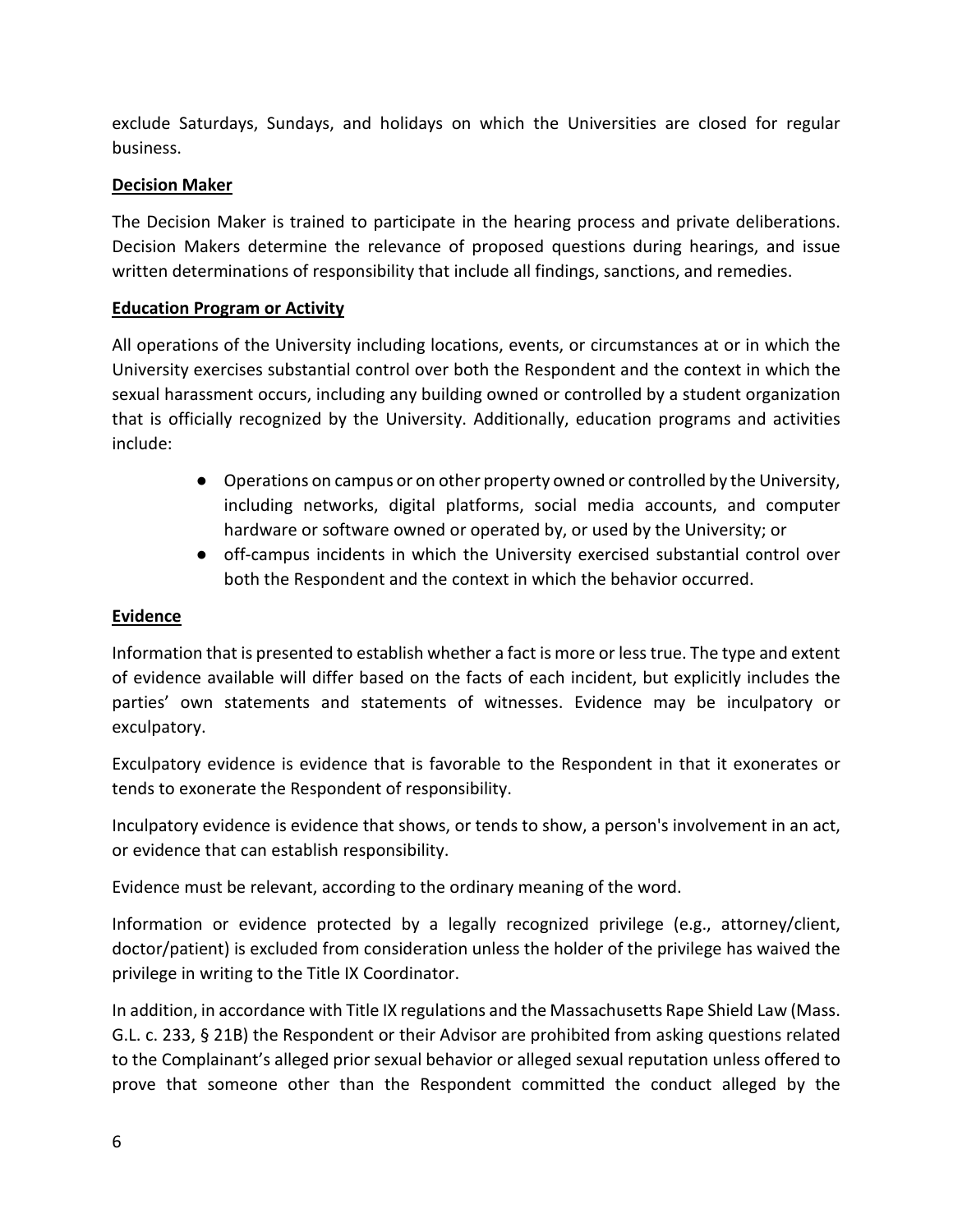Complainant, or if the questions and evidence concern specific incidents of the Complainant's prior sexual behavior with respect to the Respondent and are offered to prove consent. Outside of the specific allowable exceptions, such information is not considered relevant.

### **Force**

The use of physical strength or action (no matter how slight), violence, threats of violence or intimidation (implied threats of violence) as a means to engage in sexual activity. A person who is the object of actual or threatened force is not required to physically, verbally or otherwise resist the aggressor, and lack of such resistance cannot be relied upon as the sole indicator of consent.

### **Formal Complaint**

A document filed by a Complainant or signed by the Title IX Coordinator alleging sexual harassment against a Respondent and requesting that the University investigate the allegation of sexual harassment.

#### **Incapacitation**

An individual who is incapacitated by alcohol and/or drugs, whether voluntarily or involuntarily consumed, may not give consent. Alcohol or drug related incapacitation is more severe than impairment, being under the influence, or intoxication. Evidence of incapacity may be detected from context clues, such as slurred speech, bloodshot eyes, the smell of alcohol on the breath, shaky equilibrium, vomiting, unusual behavior or unconsciousness. While context clues are important in determining incapacitation, they alone do not necessarily indicate incapacitation.

Persons unable to consent due to incapacitation also include, but are not limited to: persons under age sixteen (16); persons who are intellectually incapable of understanding the implications and consequences of the act or actions in question; and persons who are physically helpless. A physically helpless person is one who is asleep, blacked out, involuntarily physically restrained, unconscious, or, for any other reason, unable to communicate unwillingness to engage in any act. The use of alcohol or drugs to render another person mentally or physically incapacitated as a precursor to or part of a sexual assault is prohibited.

The use of alcohol, medications or other drugs by the Respondent or accused does not excuse a violation of this Policy.

### **Preponderance of Evidence**

Preponderance of evidence is a standard of review. Under this standard, conclusions by the Decision Maker must be based on what "more likely than not" occurred, based on available information and evidence. Accordingly, the Decision Maker must determine whether it is more likely than not that the Respondent violated this Policy.

#### **Respondent**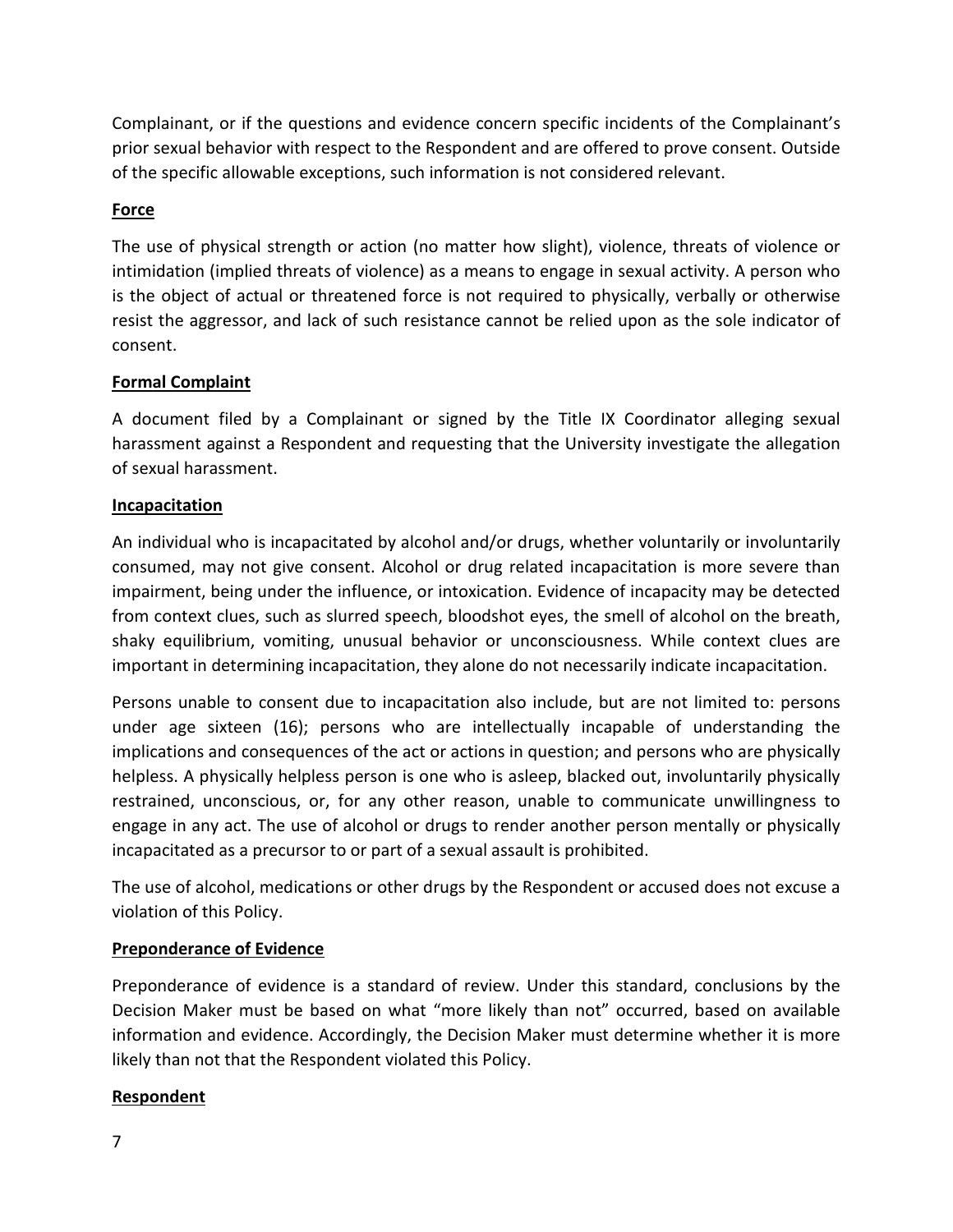An individual who has been reported to be the perpetrator of conduct that could constitute sexual harassment. A Respondent is presumed not responsible for the alleged conduct until a determination regarding responsibility is made at the conclusion of the grievance process.

### **Supportive Measures**

Non-disciplinary, non-punitive individualized services offered as appropriate, as reasonably available, and without fee or charge to the Complainant or the Respondent before or after the filing of a formal complaint or where no formal complaint has been filed. Such measures are designed to restore or preserve equal access to the University's education program or activity without unreasonably burdening the other party, including measures designed to protect the safety of all parties or the University's educational environment, or deter sexual harassment. Supportive measures may include, but are not limited to, counseling, extensions of deadlines or other course-related adjustments, modifications of work or class schedules or dining arrangements, campus escort services, mutual restrictions on contact between the parties, changes in work or housing locations, restrictions from areas of campus, leaves of absence, increased security and monitoring of certain areas of the campus, statutorily provided leave to employees, and other similar measures.

The University will maintain as confidential any supportive measures provided to the Complainant or Respondent, to the extent that maintaining such confidentiality would not impair the ability of the University to provide the supportive measures.

The Title IX Coordinator, or designee, is responsible for coordinating the effective implementation of supportive measures.

# <span id="page-53-0"></span>Article III. Policy Application

The Policy applies to all members of the campus communities, including, but not limited to, students, faculty, librarians, staff, visitors, contractors, and applicants for employment or admission, or any other person participating in an education program or activity of the University. The Policy applies to on-campus and off-campus conduct, including online and virtual, that takes place in the United States within an education program or activity.

The Universities prohibit all forms of discrimination, harassment, and sexual misconduct. These behaviors are antithetical to the mission of the Universities and, if not covered by this Policy, the Universities ensure that such conduct is prohibited and addressed through the Policy Against Discrimination, Discriminatory Harassment, and Retaliation contained in the EO Plan, Student Code of Conduct and/or employee handbooks and collective bargaining agreements.

# <span id="page-53-1"></span>Article IV. Policy Dissemination

Each University will prominently display the contact information for the institution's Title IX Coordinator, including the name or title, office address, electronic mail address, and telephone number of the employee or employees designated as the Title IX Coordinator(s).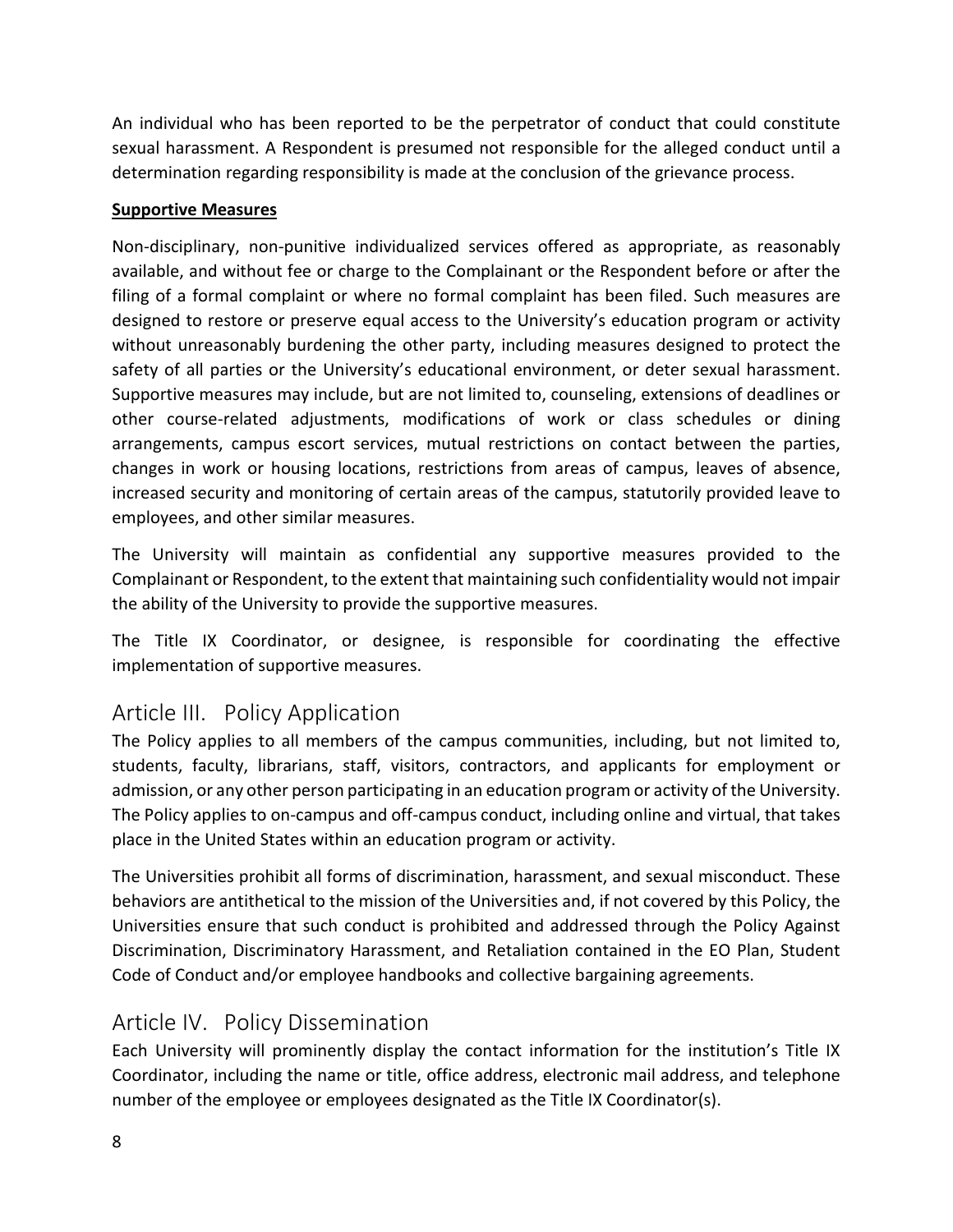Each University will further prominently display the Title IX policy statement on its website and in each handbook or catalog that it makes available to applicants for admission and employment, students, employees, and all unions or professional organizations holding collective bargaining or professional agreements with the University.

# <span id="page-54-0"></span>Article V. Policy Offenses

<span id="page-54-1"></span>Section V.1 Title IX Prohibited Sexual Harassment

(a) Sexual Harassment

The Universities prohibit, under this Policy, conduct on the basis of sex that satisfies one or more of the following conditions:

- 1. An employee of the University conditioning the provision of an aid, benefit, or service of the University on an individual's participation in unwelcome sexual conduct; or,
- 2. Unwelcome conduct determined by a reasonable person to be so severe, pervasive, and objectively offensive that it effectively denies a person equal access to the University's education program or activity.

Additionally, the behaviors as outlined in subsections (b) through (e) of this section constitute sexual harassment under this Policy.

### (b) Sexual Assault

An offense classified as a forcible or non-forcible sex offense under the uniform crime reporting system of the Federal Bureau of Investigation. Attempts to commit any of these acts are also prohibited.

### *(i) Sexual Assault – Rape*

The penetration, no matter how slight, of the vagina or anus, with any body part or object, or oral penetration by a sex organ of another person without the consent of the victim (or attempts to commit the same). This includes any gender of victim or Respondent.

### *(ii) Sexual Assault – Fondling*

Fondling is the touching of the private body parts of another person for the purpose of sexual gratification, without the consent of the victim, including instances in which the victim is incapable of giving consent because of age and/or because of temporary or permanent mental incapacity

### *(iii) Statutory Rape*

Sexual intercourse with a person who is under the statutory age of consent, which is 16 years old in Massachusetts.

### *(iv) Incest*

Non-forcible sexual intercourse between persons who are related to each other within the degrees wherein marriage is prohibited by law.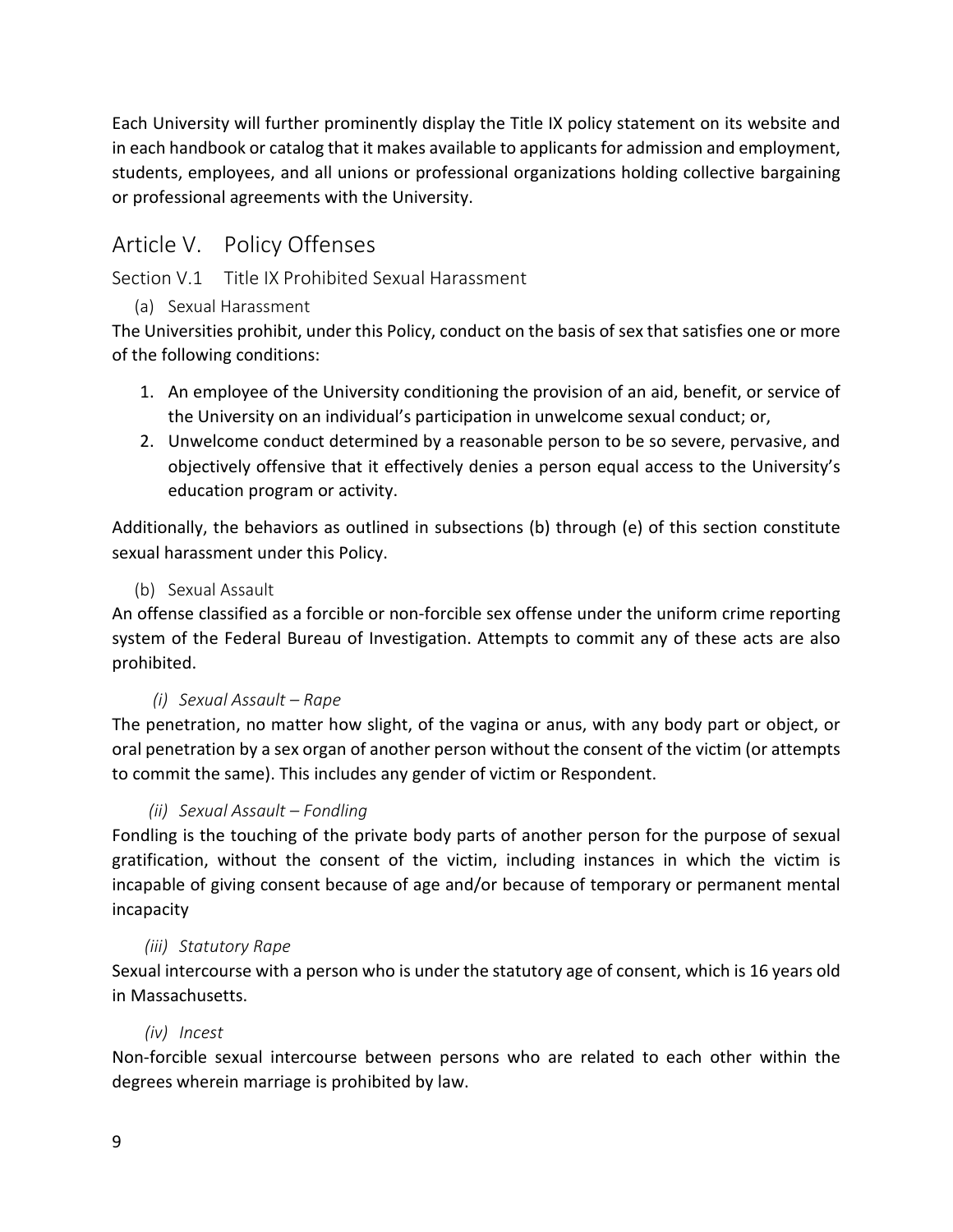### (c) Dating Violence

Any act of violence or threatened violence committed by a person who is or has been in a social relationship of a romantic or intimate nature with the victim; the existence of such a relationship shall be determined based on a consideration of the following factors: (i) the length of the relationship, (ii) The type of relationship, and (iii) the frequency of interaction between the persons involved in the relationship. This includes, but is not limited to, sexual, emotional or physical abuse, or the threat of such abuse.

#### (d) Domestic Violence

Includes felony or misdemeanor crimes of violence committed by a current or former spouse or intimate partner of the victim, by a person with whom the victim shares a child in common, by a person who is cohabitating with or has cohabitated with the victim as a spouse or intimate partner, by a person similarly situated to a spouse of the victim under the domestic or family violence laws of the jurisdiction receiving grant monies, or by any other person against an adult or youth victim who is protected from that person's acts under the domestic or family violence laws of the jurisdiction.

### (e) Stalking

Engaging in a course of conduct directed (directly, indirectly, through a third party or other means) at a specific person that would cause a reasonable person to  $-$  (A) fear for their safety or the safety of others; or (B) suffer substantial emotional distress. For the purposes of this Policy, the behaviors must be directly related to that person's sex.

### <span id="page-55-0"></span>Section V.2 Retaliation

Neither the Universities nor any other person may intimidate, threaten, coerce, or discriminate against any individual for the purpose of interfering with any right or privilege secured by Title IX or this policy, or because the individual has made a report or complaint, testified, assisted, or participated or refused to participate in any manner in an investigation, proceeding, or hearing under Title IX or this policy.

Intimidation, threats, coercion, or discrimination, including charges against an individual for code of conduct violations that do not involve sexual harassment, but arise out of the same facts or circumstances as a report or formal complaint of sexual harassment, for the purpose of interfering with any right or privilege secured by Title IX or this policy, constitutes retaliation.

The Universities will keep confidential the identity of any individual who has made a report or complaint of sexual harassment, any Complainant, any individual who has been reported to be the perpetrator of sexual harassment, any Respondent, and any witness, except as may be permitted by the FERPA statute, 20 U.S.C. 1232g; or FERPA regulations, 34 CFR part 99; or as required by law; or to carry out the purposes of Title IX and this policy, including the conduct of any investigation, hearing, or judicial proceeding arising thereunder.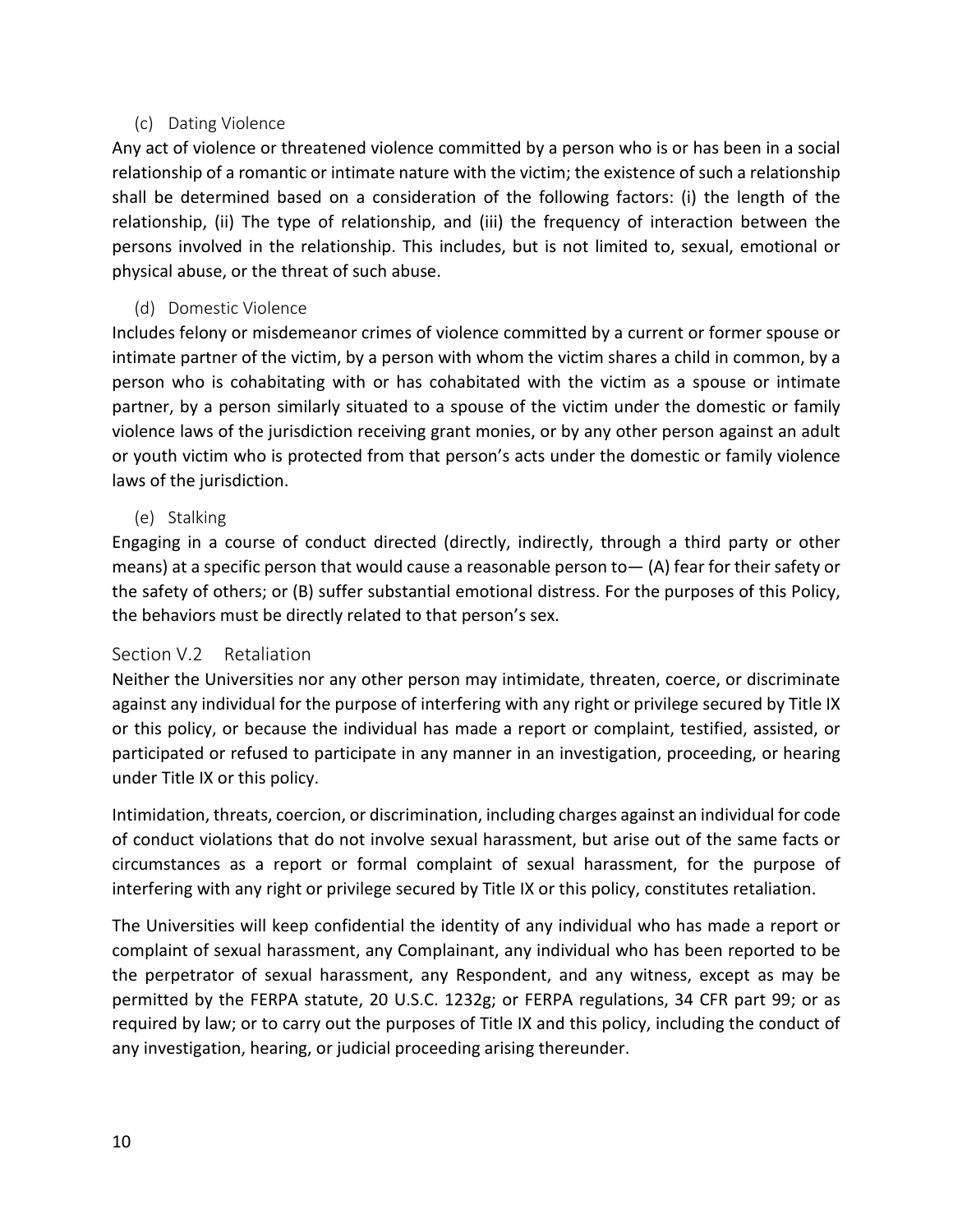Exercise of rights protected under the First Amendment does not constitute retaliation. Charging an individual with a code of conduct violation for making a materially false statement in bad faith in the course of a grievance proceeding under this policy does not constitute retaliation; however, a determination regarding responsibility, alone, is not sufficient to conclude that any party made a materially false statement in bad faith.

# <span id="page-56-0"></span>Section V.3 Conduct That Is Not Prohibited

The Universities are committed to protecting, maintaining and encouraging both freedom of expression and full academic freedom of inquiry, teaching, service and research. Nothing in this Policy shall be construed to penalize a member of the University community for expressing an opinion, theory, or idea in the process of responsible teaching and learning. Any form of speech or conduct, no matter how offensive, unpleasant or even hateful, which is protected by the principles of academic freedom or the U.S. Constitution, is not subject to this policy.

# <span id="page-56-1"></span>Article VI. Consensual Relationships

Consensual romantic and/or sexual relationships in which one party retains a direct supervisory or evaluative role over the other party are unethical and create a risk for real or perceived coercion. The Universities do not intrude upon private choices regarding personal relationships when these relationships do not violate the Universities' policies, or cause harm or increase the risk of harm to the safety and wellbeing of members of the campus community.

### <span id="page-56-2"></span>Section VI.1 Faculty/Administrator/Staff Member Relationships with Students

No faculty member shall have a romantic and/or sexual relationship, consensual or otherwise, with a student who is being taught or advised by the faculty member or whose academic work is being supervised or evaluated, directly or indirectly, by the faculty member. No administrator or staff member shall have a romantic and/or sexual relationship, consensual or otherwise, with a student who the administrator or staff member supervises, evaluates, advises, or provides other professional advice or services as part of a University program or activity. A romantic and/or sexual relationship, consensual or otherwise, between a faculty member, administrator or staff member and a student is looked upon with disfavor and is strongly discouraged.

# <span id="page-56-3"></span>Section VI.2 Relationships Between Supervisors and Subordinates or Between Co-Workers

A consenting romantic and/or sexual relationship between a supervisor and subordinate or coworkers may interfere with or impair the performance of professional duties and responsibilities and/or create an appearance of bias or favoritism. Further, such relationships could implicate state ethics laws and/or result in claims of discrimination, sexual violence, sexual harassment, gender-based harassment, domestic violence, dating violence, stalking and retaliation. Therefore, such workplace relationships are strongly discouraged.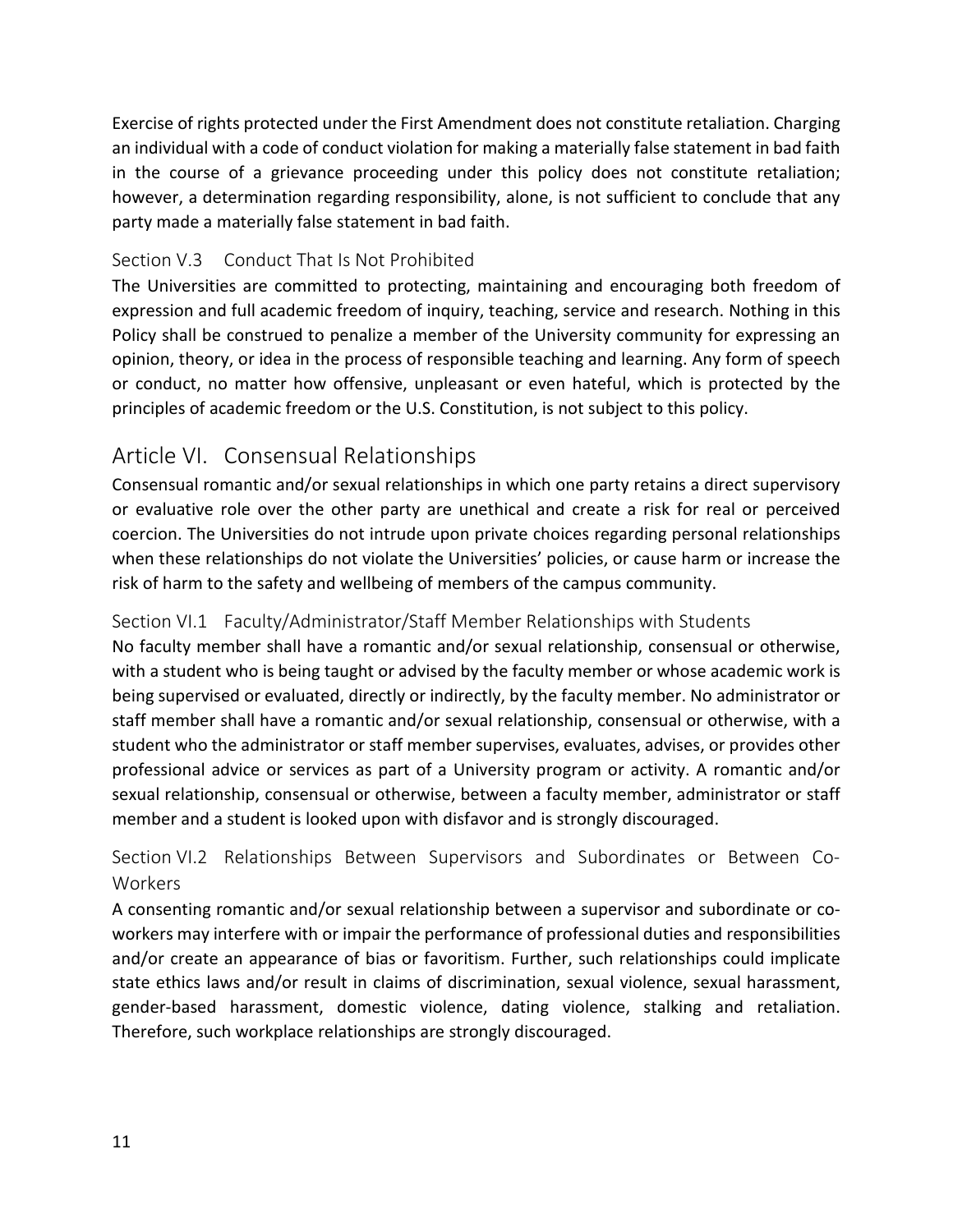# <span id="page-57-0"></span>Article VII. Making a Report

Complainants have the right to not make a complaint to anyone. A number of reporting options are available and the Universities strongly encourage seeking support from medical, counseling, and other support services.

#### <span id="page-57-1"></span>Section VII.1 Title IX Coordinator

Each University has designated and authorized at least one employee to coordinate its efforts to comply with its responsibilities under Title IX, who is referred to as the "Title IX Coordinator."

Any person may report sex discrimination, including sexual harassment, whether or not the person reporting is the person alleged to be the victim of conduct that could constitute sex discrimination or sexual harassment. Reports may be made in person, by mail, by telephone, or by electronic mail, using the contact information listed for the Title IX Coordinator, electronic form (if available), or by any other means that results in the Title IX Coordinator receiving the person's verbal or written report. Such a report may be made at any time (including during nonbusiness hours) by using the reporting options available at the time of the report. Reports do not constitute a formal complaint under this Policy unless they meet the criteria specified in the Title IX Complaint and Resolution Procedures.

The Title IX Coordinator will assist Complainants in notifying law enforcement, if requested by the Complainant.

The Title IX Coordinator, or designee, is responsible for coordinating the effective implementation of supportive measures and is responsible for receiving and responding to requests for disability accommodations related to supportive measures and participation in the grievance process. The Title IX Coordinator may collaborate with other appropriate offices on campus to provide necessary accommodations under this policy.

The Title IX Coordinator for **Example 20** is:

Name or Title:

Office Address:

Email:

Phone:

[Insert institution-specific website and/or reporting link, if applicable]

### <span id="page-57-2"></span>Section VII.2 Law Enforcement

Complainants may file a criminal complaint with Campus Police/Public Safety, the local police department where the incident occurred, and/or other state and federal law enforcement agencies. Complainants can make both a criminal report and a report to the University and do not have to choose one or the other. The Universities encourage victims of crimes to report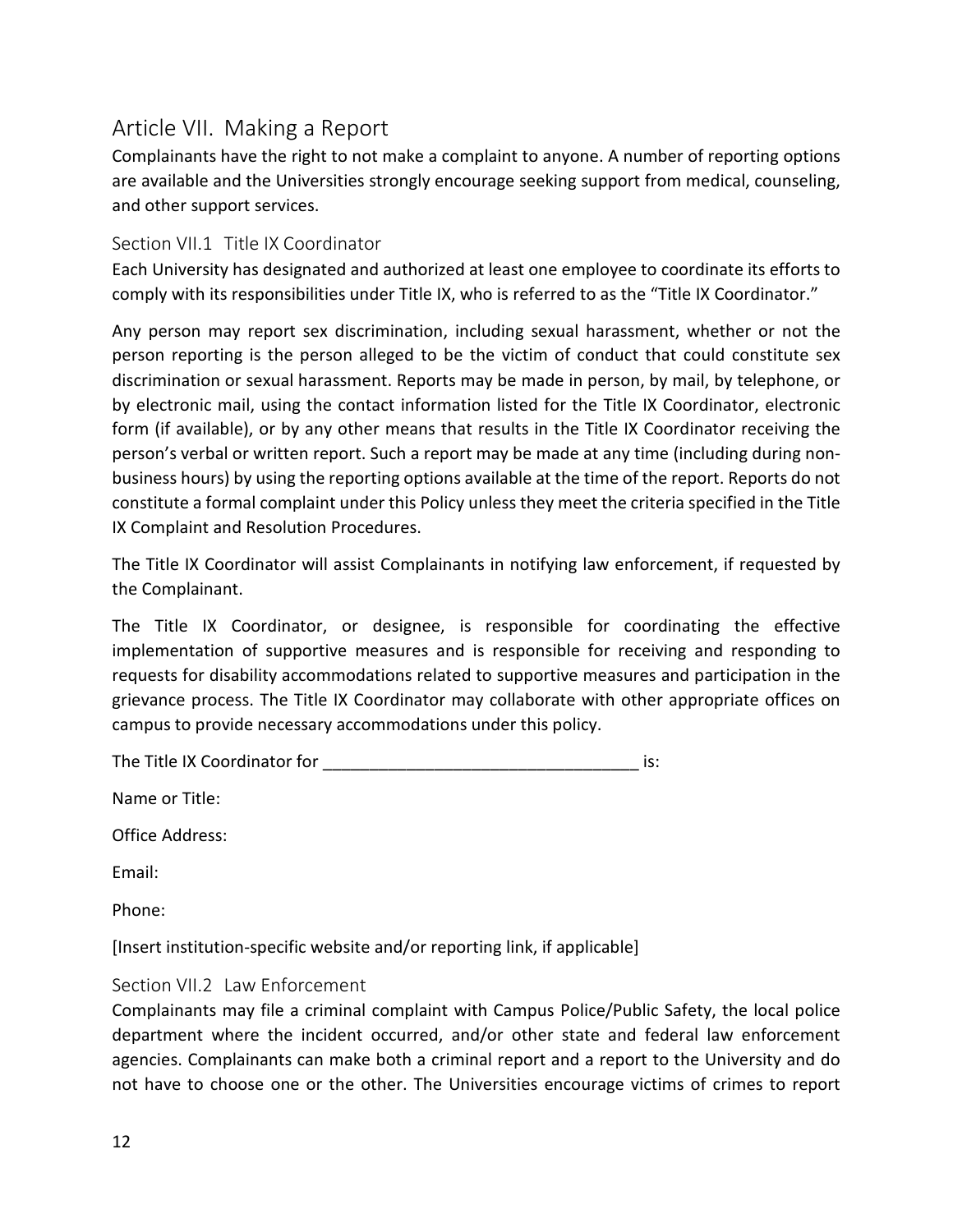incidents to the police so that the police can take appropriate measures to help victims and prevent future crimes. In addition to the Title IX Coordinator, Campus Police/Public Safety will help in filing a report with local law enforcement, should the Complainant request assistance.

Complainants are never required, however, to report an incident to Campus Police/Public Safety or local law enforcement. If a Complainant elects not to make a criminal report, the Universities will respect that decision; however, the Universities may have an obligation under the Clery Act to inform Campus Police/Public Safety of an alleged crime, but will not disclose the Complainant's name.

If a Complainant chooses to make a report to Campus Police/Public Safety, an investigation will be conducted and, if the Complainant so requests, they will receive assistance in filing criminal charges against the Respondent. Campus Police/Public Safety can also assist a Complainant in the process of obtaining protective restraining orders and abuse prevention orders for sexual harassment, sexual assault, dating violence, domestic violence, and stalking.

Campus Police/Public Safety have specially trained officers to respond to complaints of sexual assault and dating/domestic violence. Whenever possible, Campus Police/Public Safety will make every effort to offer female Complainants/victims an opportunity to have a female officer present during all interviews.

Reports to law enforcement and/or criminal complaints do not constitute a formal complaint to the University under this Policy unless they meet the criteria specified in the Title IX Complaint and Resolution Procedures.

### <span id="page-58-0"></span>Section VII.3 Confidential Reports

Persons who have experienced prohibited forms of sexual harassment under this policy may share information confidentially with designated employees ("Confidential Employees") who cannot reveal identifying information to any third party unless one or more of the following conditions is present:

- the individual has provided written consent to disclose information;
- there is a concern about imminent harm to self or others;
- the information concerns the neglect or abuse of someone who is a minor, elderly, or disabled; or
- an employee has been charged with providing non-identifiable information for purposes of the Clery Act.

"Confidential Employees" include:

- licensed mental health counselors,
- licensed health care personnel,
- pastoral counselors, or
- clergy who work for the Universities.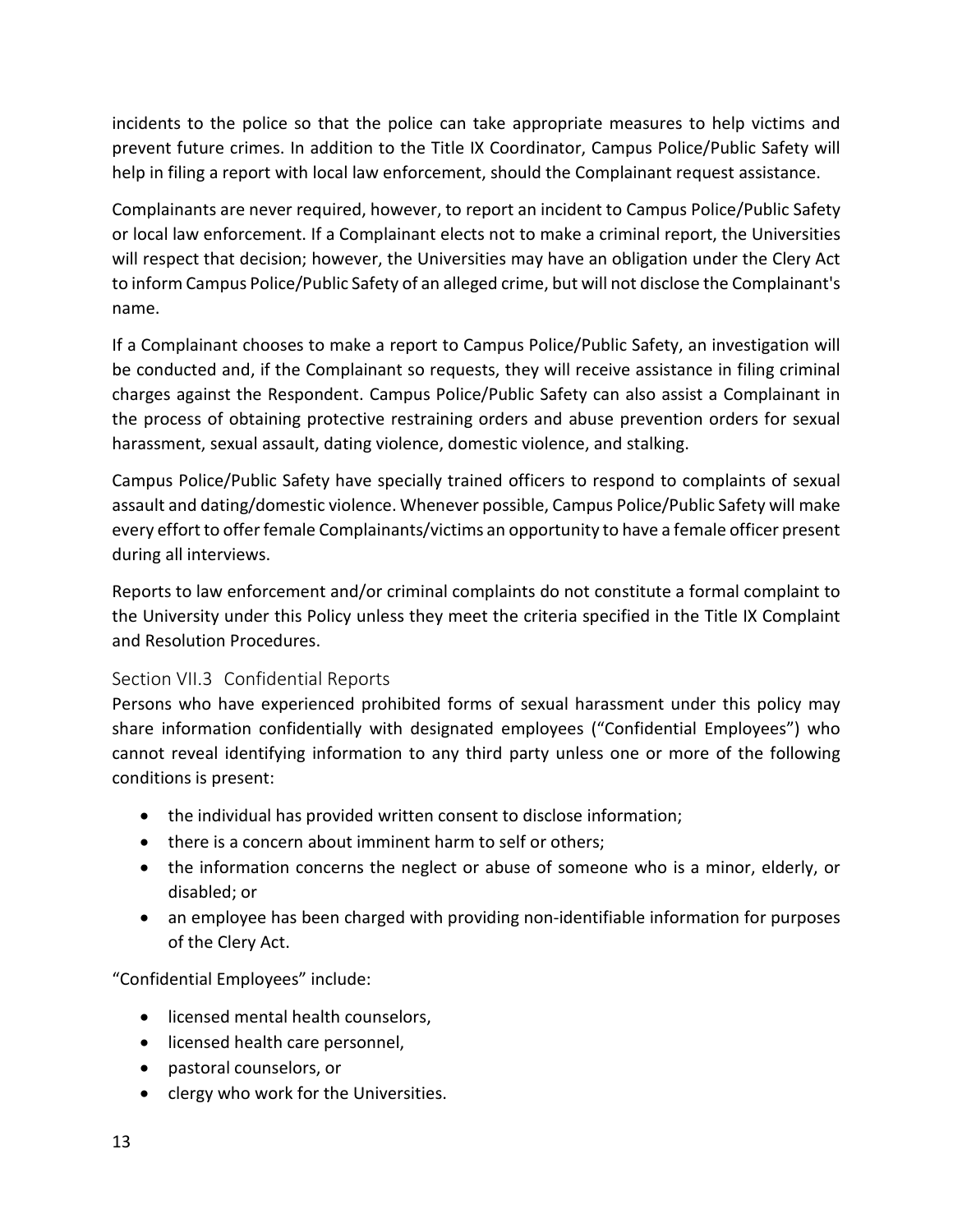Employees may also report such misconduct in strict confidence through the Employee Assistance Program.

Please bear in mind, however, that if one requests certain supportive measures from the University (e.g., extension for academic work or changing classes, residence halls or work locations), the Dean of Students and/or other University officials as necessary may be contacted only for the purpose of providing the requested measures. In such cases, one's privacy will be maintained to the extent that respecting confidentiality will not impair the University's ability to provide the requested measures. One may also confidentially report sexual harassment, sexual assault, domestic violence, dating violence, stalking, and/or retaliation as well as other forms of sexual violence and gender-based harassment to community support resources, which are not required to share information with the Universities.

# <span id="page-59-0"></span>Article VIII. Resources

The safety, health and well-being of the campus communities are of paramount importance to the Universities. Any person who experiences any form of sexual assault, sexual harassment, domestic violence, dating violence, stalking, or retaliation, or similar harmful behaviors regardless of whether they are expressly prohibited by this Policy, is strongly urged to speak with someone to get the support they need, no matter when or where the incident occurred. For information on the location, phone numbers, hours and services provided for the campus and community resources listed below, please contact the Title IX Coordinator or Deputy Title IX Coordinator, the EO Officer, Human Resources, Student Life or Student Conduct, Residence Life, Health Services, the Counseling Center and/or Campus Police/Public Safety. The information is also listed on each University's website.

### <span id="page-59-1"></span>Section VIII.1 Immediate Needs

(a) Assuring One's Safety

If an incident occurs, the Universities encourage one to report the incident and seek both police and medical assistance. Seeking police or medical assistance does not obligate one to make a complaint or take any further action, but the decision to seek medical help and gather evidence allows one to preserve the full range of available options. The Universities will assist any community member to get to a safe place, provide transportation for medical help and, if requested, contact law enforcement. For help at any time, contact Campus Police/Public Safety or, during regular University business hours, contact the Title IX Coordinator.

### (b) Preserving Evidence

Any person who has experienced sexual violence is encouraged to take steps to preserve evidence of the incident, as doing so may be necessary to prove that a crime occurred, or to obtain a protection order from the court. After an incident occurs, one should try to refrain from bathing, showering, brushing teeth, drinking, eating, douching or changing clothes until the evidence can be collected. If one changes clothes, one should place each garment in a separate paper (not plastic) bag. If the incident involves any written or electronic communications (e.g.,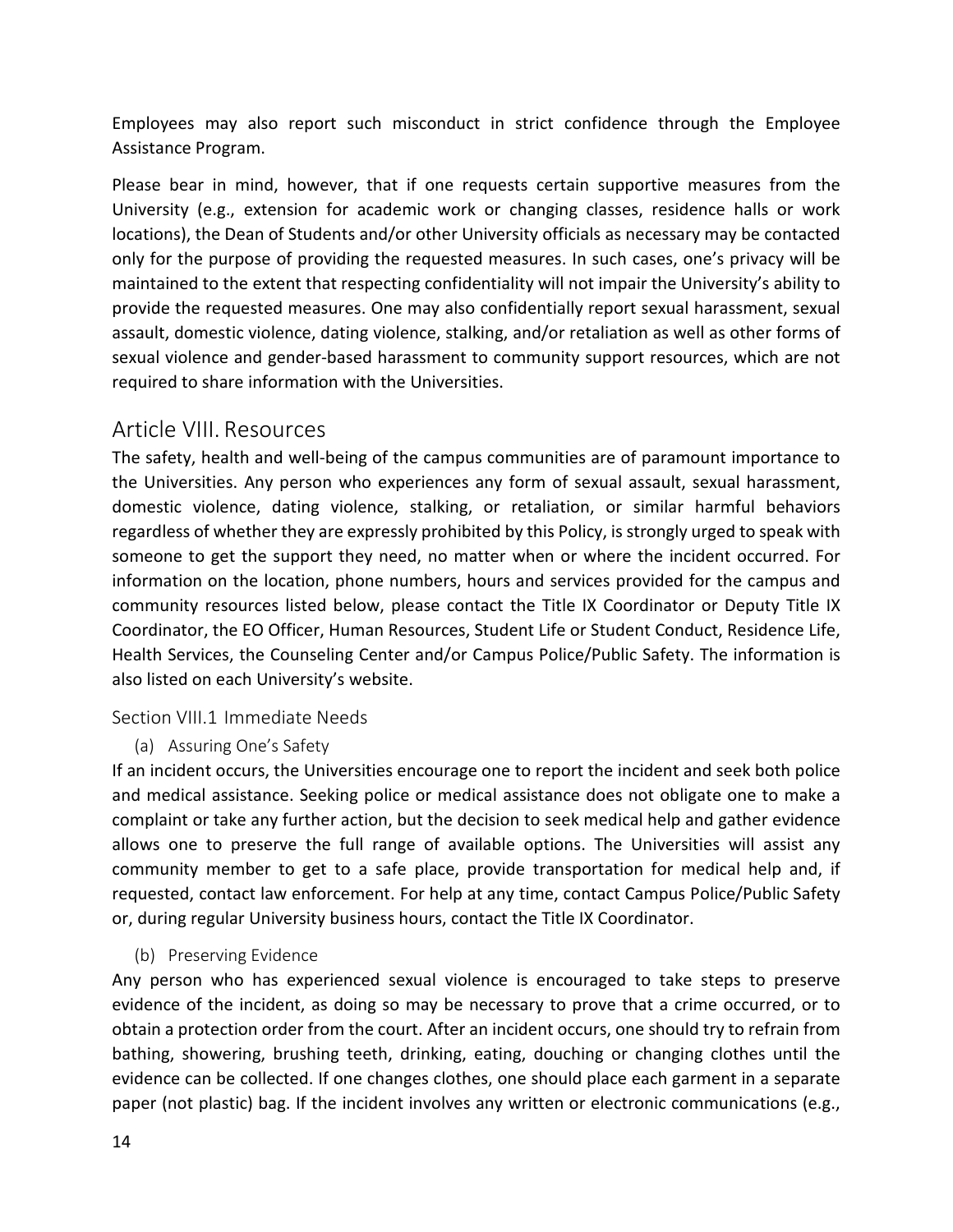pictures/videos, texts, social media posts, etc.), care should be taken to preserve copies and not delete the original communication.

### <span id="page-60-0"></span>Section VIII.2 Confidential Medical Attention

Medical attention is strongly encouraged to treat any possible injuries, including internal injuries, or infections. Please note that there are some medical actions that are more effective if taken within a few days after an offense, such as preventative treatment for pregnancy and sexually transmitted infections, evidence collection, and toxicology testing, if there are signs that drugs or alcohol facilitated the offense. One may generally discuss the incident with licensed medical personnel confidentially.

### (a) Confidential Medical Resources on Campus

Students may access the services of the Student Health Center on a confidential basis. Employees may seek confidential counseling and referral services from the Employee Assistance Program ("EAP").

### (b) Confidential Community Medical Resources

Sexual Assault Nurse Examiners (SANEs) are specially trained, certified professionals skilled in performing quality forensic medical-legal exams. One may find more information about SANE services and where to obtain them here: https://www.mass.gov/ma-sexual-assault-nurseexaminer-sane-program.

### (c) Confidential Counseling and Support

Generally, one may discuss the incident with a licensed mental health counselor or a counselor recognized by a religious order or denomination on a confidential basis. These counselors are good options if one wishes to discuss one's situation with someone who can keep information about an incident as confidential as possible while assisting in determining next steps, such as obtaining further counseling, seeking medical attention, preserving evidence, and/or reporting to University or law enforcement authorities then or at a later time.

### (d) Confidential Counseling and Support Resources on Campus

Students may access Counseling Services on a confidential basis. Employees may seek the confidential services of the EAP. All community members may access the confidential services of religious/pastoral counselors on campus, if any.

### <span id="page-60-1"></span>Section VIII.3 Community Counseling and Support Resources

Many off-campus counseling resources are available. These service providers are not required to report any information to the University and will generally maintain one's confidentiality.

- (a) National and State Organizations
- The National Stalking Resource Center: [https://victimsofcrime.org/stalking-resource](https://victimsofcrime.org/stalking-resource-center/)[center/](https://victimsofcrime.org/stalking-resource-center/)
- Stalking, Prevention, Awareness, and Resource Center (SPARC): <https://www.stalkingawareness.org/>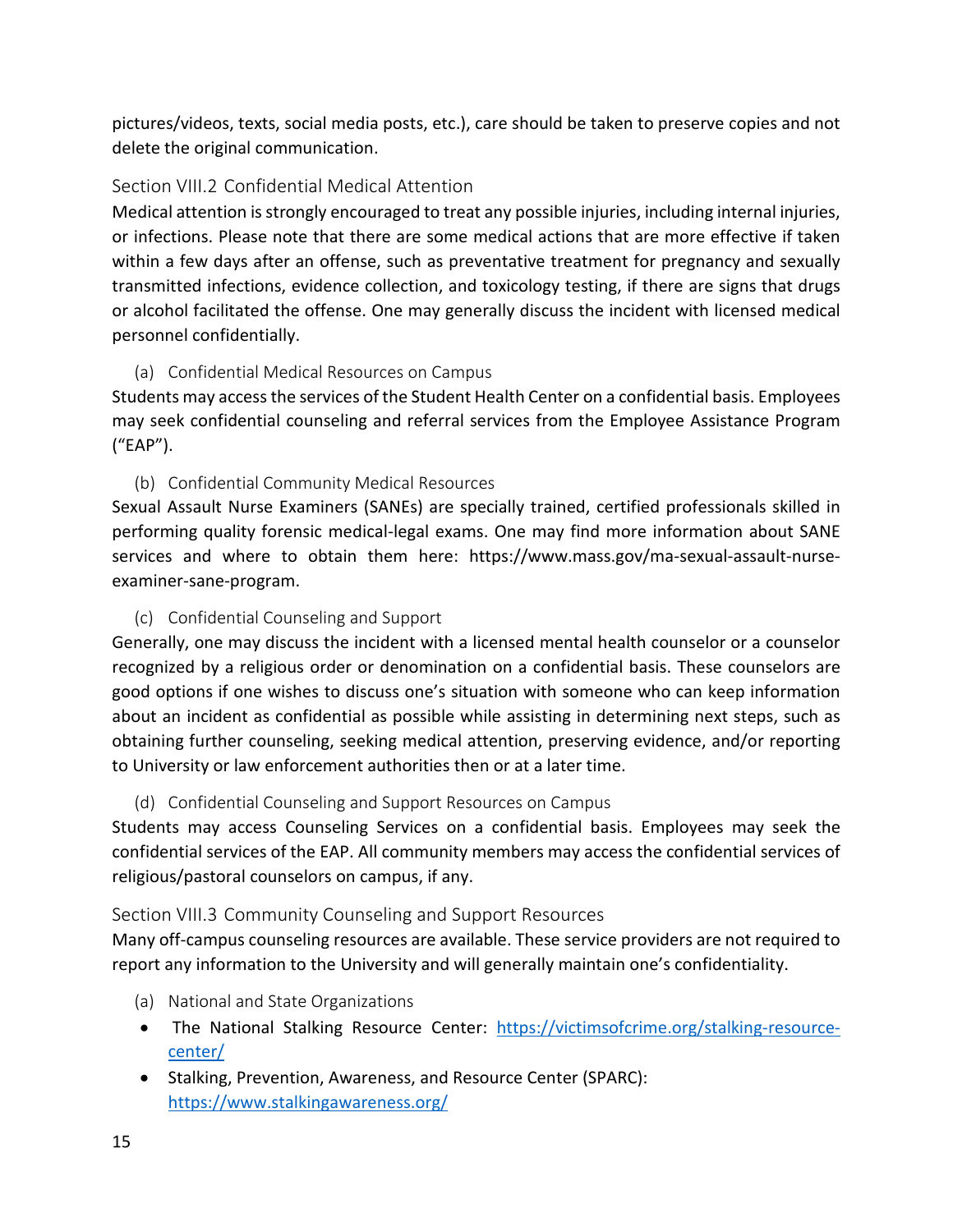- National Sexual Assault Hotline: 800-656-4673 (24 hour) [https://www.rainn.org/about](https://www.rainn.org/about-national-sexual-assault-telephone-hotline)[national-sexual-assault-telephone-hotline](https://www.rainn.org/about-national-sexual-assault-telephone-hotline)
- RAINN [Rape Abuse & Incest National Network]: 800-656-4673 (Hotline) [www.rainn.org](http://www.rainn.org/) (On-Line Live Chat)
- Safelink MA Hotline: 877.785.2020 (24/7)
- MA Spanish Language Rape Crisis Center Hotline (Llamanos): 800-223-5001(Hotline)
- National Domestic Violence Hotline: 800-799-7233 (24 hour)
- Healing Abuse Working for Change (HAWC): 800.547.1649 (24/7)
- Victim Rights Law Center: 115 Broad Street, 3rd Floor Boston, MA 02110 Phone: 617-399- 6720 (legal services for victims of sexual assault)<https://www.victimrights.org/>
- Crisis Text Line for People of Color: Text STEVE to 741741
- The Trevor Project (LGBTQ Suicide Hotline): 866-488-7386
- Trans Lifeline: 877-565-8860
- Our Deaf Survivors Center: VP 978-451-7225, Text 978-473-2678
- MaleSurvivor: [https://malesurvivor.org](https://malesurvivor.org/)
- National Suicide Prevention Lifeline: 800-273-8255 (Hotline)
- (b) Massachusetts Office for Victim Assistance (MOVA)

MOVA upholds and advances the rights of crime victims and witnesses by providing outreach and education, policy advocacy, policy and program development, legislative advocacy, grants management, and service referrals.

### *(i) Sexual Assault and Rape Services*

MOVA supports free services throughout Massachusetts to help victims and survivors of sexual assault and rape. These services provide a range of options to support an individual's specific needs, including:

- 24/7 hotline counseling, information, and referral;
- will go with victims to hospitals and/or police stations 24/7;
- will go with a victim to court;
- provide one-to-one counseling and support group counseling; and
- provide primary prevention education, professional training and outreach.

### <https://www.mass.gov/sexual-assault-and-rape-services>

### Greater Boston Area Boston Area

• Rape Crisis Center, Cambridge (BARCC): 800-841-8371 (24-hour hotline) 617-492- 6434 TTY [https://barcc.org/,](https://barcc.org/)

### Northeastern Massachusetts

- YWCA North Shore Rape Crisis Center, Lynn/Lawrence/Haverhill: 877-509-YWCA (9922), Spanish: 800-223-5001
- Center for Hope and Healing, Lowell: 800-542-5212 Hotline, 978-452-8723 TTY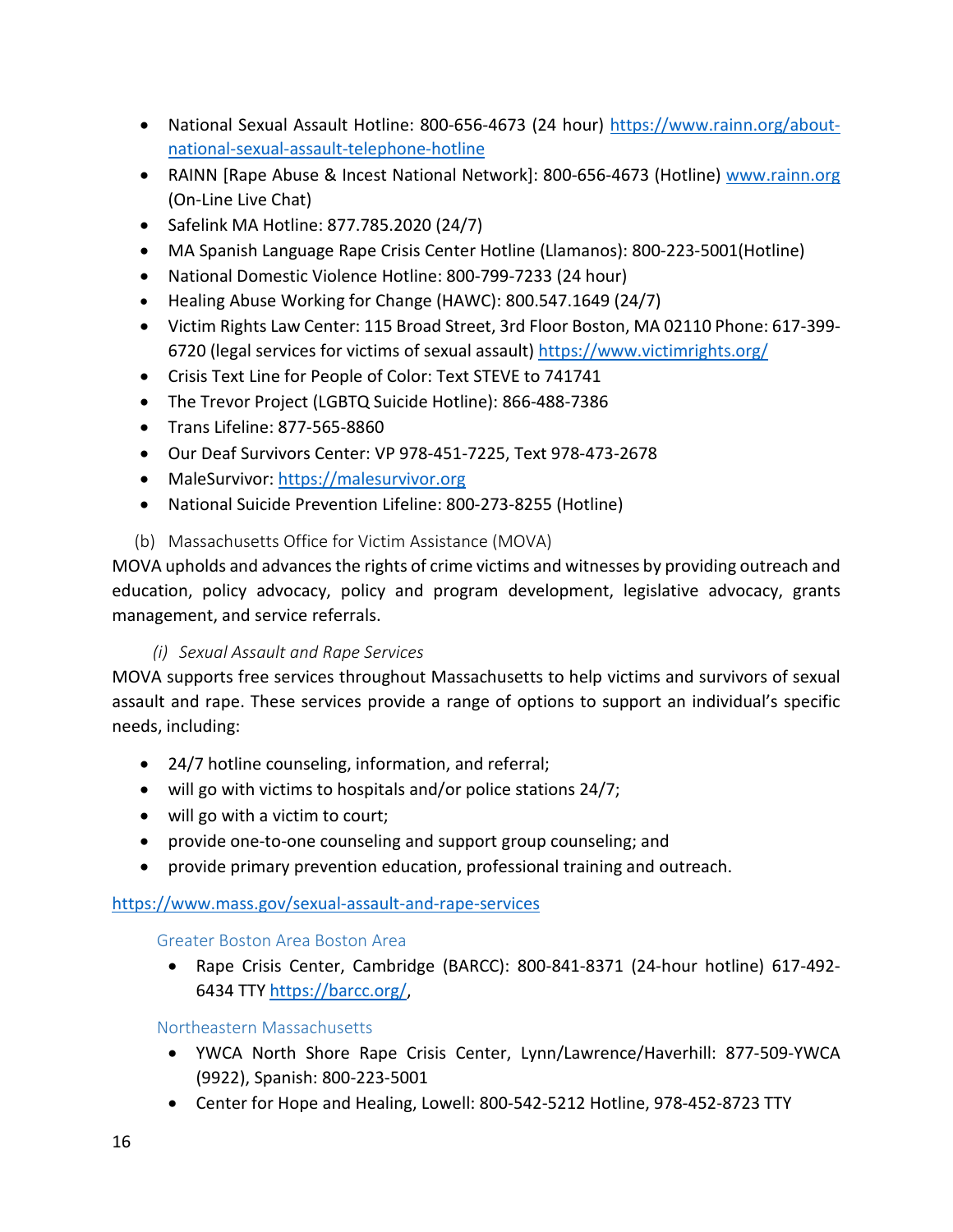### Central Massachusetts

- Pathways for Change, Inc., Worcester: 800-870-5905 Hotline, 888-877-7130
- Pathways for Change, Inc., Fitchburg: 800-870-5905
- Wayside Trauma Intervention Services, Milford: 800-511-5070 Hotline, 508-478-4205 **TTY**
- Voices Against Violence, Framingham: 800-593-1125 Support line, 508-626-8686 TTY

### Southeastern Massachusetts

- A Safe Place, Nantucket: 508-228-2111 Hotline, 508-228-7095 TTY
- Cape Cod Shelter & Domestic Violence Services (508) 564-7233
- Independence House, Hyannis: (508) 771-6702 or Hotline 800-439-6507
- Independence House, Falmouth: (508) 548-0533 or Hotline 800-439-6507
- Martha's Vineyard Community Services, Oak Bluffs: (508) 693-0032 Hotline or (774) 549-9659 TTY
- The Women's Center, Greater New Bedford: Hotline (508)999-6636 or (508) 996-1177 TTY
- The Women's Center, Fall River: Hotline (508) 996-3343 or (508) 996-1177 TTY
- New Hope, Attleboro: 800-323-4673 Hotline/TTY
- The Women's Center, Fall River: 508-672-1222 Hotline, 508-999-6636; TTY 508-996- 1177
- A New Day, Brockton: 508-588-8255 Hotline, 508-588-8255 or toll free at 888-293- 7273

#### Western Massachusetts

- Elizabeth Freeman Center, Pittsfield: 866-401-2425 Hotline, 413-499-2425 TTY Center for Women and Community, Amherst: 413-545-0800 Hotline, 413-577-0940 TTY
- NELCWIT, Greenfield: 413-772-0806 Hotline; 413-772-0815 TTY
- YWCA of Western Mass, Springfield: 800-796-8711 (24/7) Hotline and TTY; 800-223- 5001 Spanish
- YWCA of Western Mass, Westfield: 800-796-8711 (24/7) Hotline and TTY

*(ii) Domestic Violence Services*

MOVA supports free services throughout Massachusetts to help victims and survivors of domestic violence. These services provide a range of options to support an individual's specific needs.

### <https://www.mass.gov/domestic-violence-services>

### <span id="page-62-0"></span>Section VIII.4 Private Non-Confidential Campus Resources

The Universities offer a variety of resources to those community members who have experienced or been affected by sexual harassment, sexual assault, domestic violence, dating violence, stalking, and retaliation. While the following resources are not bound by confidentiality, they will seek to keep information as confidential as possible and will only share information within the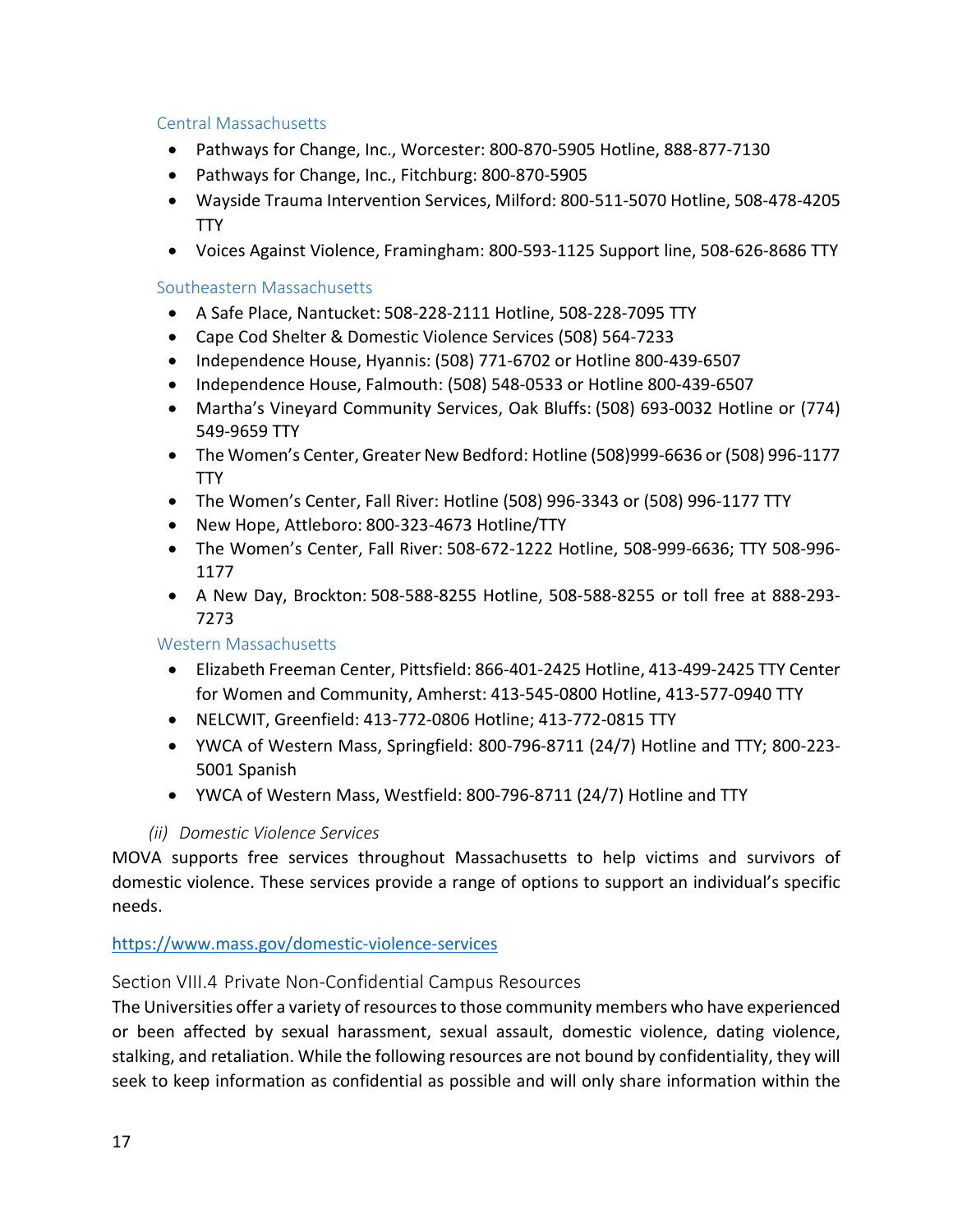limited group of University personnel necessary to address the issues of prohibited conduct presented.

- Title IX Coordinator (and any Deputies)
- EO Officer
- Campus Police/Public Safety
- Human Resources
- Housing/Residence Life
- Student Life/Student Affairs
- Student Conduct
- Disability Services

# <span id="page-63-0"></span>Article IX. Employees' Duty to Report

Employees of the Universities have reporting obligations, as outlined below.

Reports are not required if knowledge of the potential violations is obtained at public awareness events, in approved research projects, and as part of coursework assignments.

Reports are also not required if made to "Confidential Employees" except where one or more of the following conditions are met:

- the reporting party has provided written consent to disclose information;
- there is a concern about imminent harm to self or others;
- the information concerns the neglect or abuse of someone who is a minor, elderly, or disabled; or
- an employee has been charged with providing non-identifiable information for purposes of the Clery Act.

### <span id="page-63-1"></span>Section IX.1 Campus Security Authorities (CSA)

Campus Security Authorities (CSAs) are individuals who by virtue of their University responsibilities, and under the Clery Act, are designated to receive and report criminal incidents to Campus Police/Public Safety so that they may be included and published in the University's Annual Security and Fire Safety Report (Clery Report). All Employees who are designated as CSAs for the purposes of the Clery Act must immediately provide Campus Police/Public Safety with non-identifying statistical information regarding all reported incidents of sexual assault, dating violence, domestic violence, and stalking. For a list of CSAs, please visit [INSERT INSTITUTION-SPECIFIC LINK OR CONTACT PERSON].

<span id="page-63-2"></span>Section IX.2 Employees' Duty to Report Discrimination, Discriminatory Harassment, and Retaliation

Behavior prohibited under this Policy may also be prohibited under the Policy Against Discrimination, Discriminatory Harassment, and Retaliation. In terms of reports of discrimination, discriminatory harassment, or retaliation, any trustee, administrator, department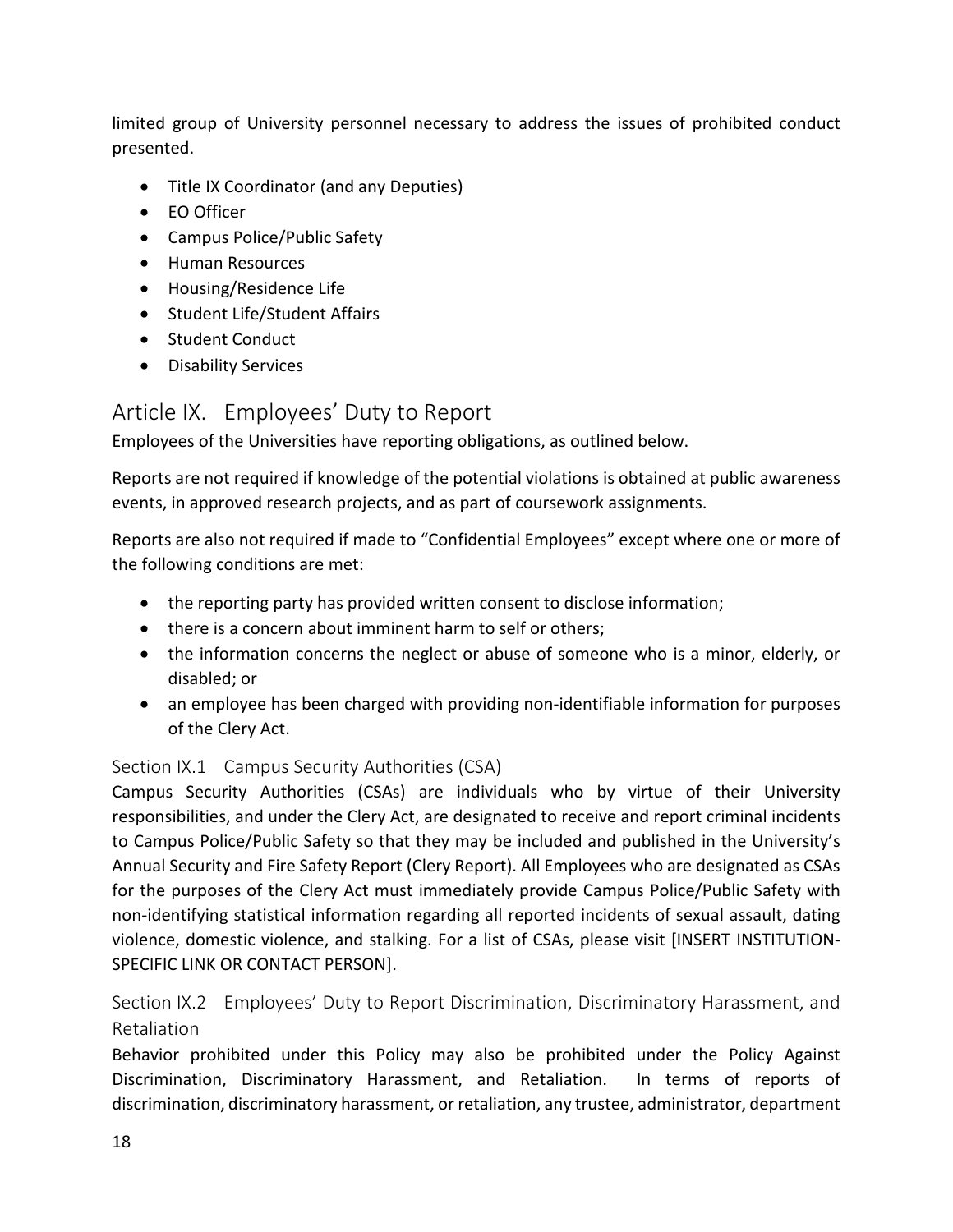chair, program coordinator, manager or supervisor who has knowledge of or receives such a report from a student or other member of the University community is obligated to report the information to the EO Officer or Title IX Coordinator as soon as the employee becomes aware of it. Likewise, any member of the campus community is encouraged to report to the EO Officer or the Title IX Coordinator any conduct of which they have direct knowledge and which they in good faith believe constitutes discrimination, discriminatory harassment, or retaliation. Any member of the University community who has a question about their reporting responsibilities should contact the Title IX Coordinator or EO Officer.

<span id="page-64-0"></span>Section IX.3 Mandatory Reports Involving Minors and Vulnerable Adult Populations Persons under 18 ("minors") may be students or may be engaged in activities sponsored by the Universities or by third parties utilizing University facilities. Where an employee has reasonable cause to believe that a minor is suffering from abuse, sexual abuse or neglect, including the sexual misconduct prohibited by this Policy, the employee and/or the University may be obligated to comply with the mandatory child abuse reporting requirements established at Mass. G.L. c. 119, §§ 51A-E. In such cases, the employee must immediately report the matter to Campus Police/Public Safety, who, in consultation with other officials, shall contact the Department of Children and Families ("DCF") and/or outside law enforcement. An employee may also directly contact law enforcement or DCF in cases of suspected abuse or neglect.

Massachusetts law also imposes mandatory reporting requirements for certain occupations where abuse or neglect of individuals with disabilities or who are over age 60 is suspected. For more information, please contact the Title IX Coordinator or Campus Police/Public Safety.

# <span id="page-64-1"></span>Article X. Employees' Duty to Cooperate

Every faculty member, librarian, administrator, staff member and University employee has a duty to cooperate fully and unconditionally in an investigation conducted pursuant to the Title IX Complaint and Resolution Procedures of this Policy and of the EO Plan, subject to the provisions of any applicable collective bargaining agreements. This duty includes, among other things, speaking with the EO Officer, Title IX Coordinator, Administrative Investigator, Decision Maker, or Appellate Body, and voluntarily providing all documentation that relates to the claim being investigated. The failure and/or refusal of any employee, other than an employee subject to criminal charges or who invokes a Fifth Amendment privilege, to cooperate in an investigation may result in a separate disciplinary action up to and including termination. Such disciplinary action does not constitute retaliation under this Policy.

# <span id="page-64-2"></span>Article XI. Amnesty

Students may be hesitant to report sexual harassment, sexual assault, domestic or dating violence, stalking, or retaliation out of concern that they, or witnesses, might be charged with violations of the Universities' drug/alcohol policies. While the Universities do not condone such behavior, they place a priority on the need to address sexual harassment and other conduct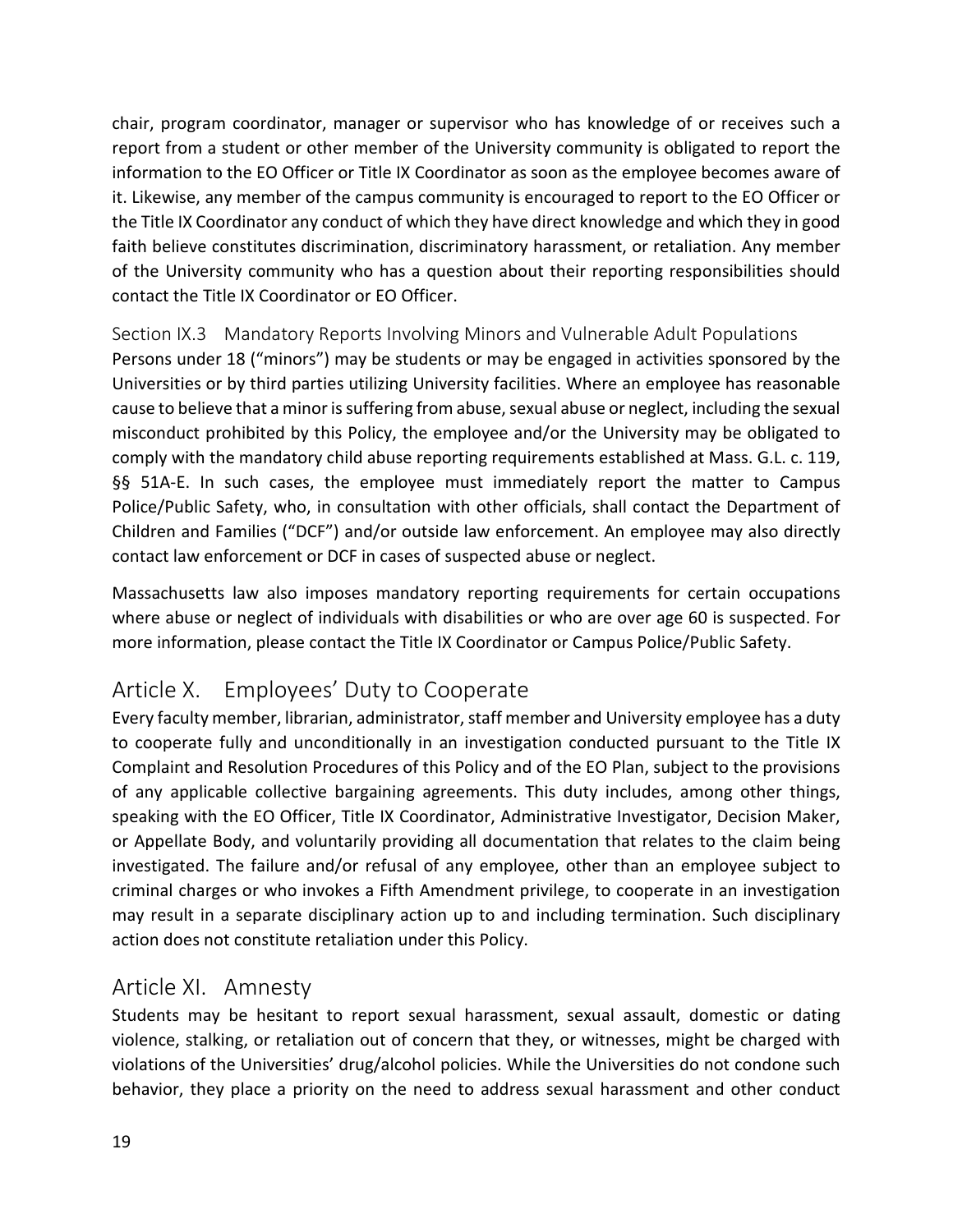prohibited by this Policy. Accordingly, the University may elect not to pursue discipline against a student who, in good faith, reports, witnesses, or participates in an investigation of sexual harassment, sexual assault, domestic or dating violence, stalking, or retaliation.

# <span id="page-65-0"></span>Article XII. False Reporting

The initiation of a knowingly false report of sexual harassment, domestic violence, dating violence, stalking, or retaliation is a serious offense prohibited by this Policy. A report made in good faith, however, is not considered false merely because the evidence does not ultimately support the allegation of prohibited conduct. If an investigation reveals that a Complainant knowingly filed false charges, the University shall take appropriate actions and issue sanctions pursuant to other applicable University policies, including any applicable collective bargaining agreement. The imposition of such sanctions does not constitute retaliation under this Policy.

# <span id="page-65-1"></span>Article XIII. University Response to Sexual Harassment

When the University has actual knowledge of sexual harassment in an education program or activity of that University against a person in the United States, it will respond promptly in a manner that is not deliberately indifferent.

The University is deliberately indifferent only if its response to sexual harassment is clearly unreasonable in light of the known circumstances.

The University's response will treat Complainants and Respondents equitably by offering supportive measures to a Complainant, and by following a grievance process that complies with those outlined in the Title IX Complaint and Resolution Procedures section of this document before the imposition of any disciplinary sanctions or other actions that are not supportive measures against a Respondent.

Upon actual notice, the Title IX Coordinator will promptly contact the Complainant to discuss the availability of supportive measures, consider the Complainant's wishes with respect to supportive measures, inform the Complainant of the availability of supportive measures with or without the filing of a formal complaint, and explain to the Complainant the process for filing a formal complaint.

# <span id="page-65-2"></span>Section XIII.1 Emergency Removal of Respondent

The University may remove a Respondent from the University's education program or activity on an emergency basis, provided that the University undertakes an individualized safety and risk analysis, determines that an immediate threat to the physical health or safety of any student or other individual arising from the allegations of sexual harassment justifies removal, and provides the Respondent with notice and an opportunity to challenge the decision immediately following the removal.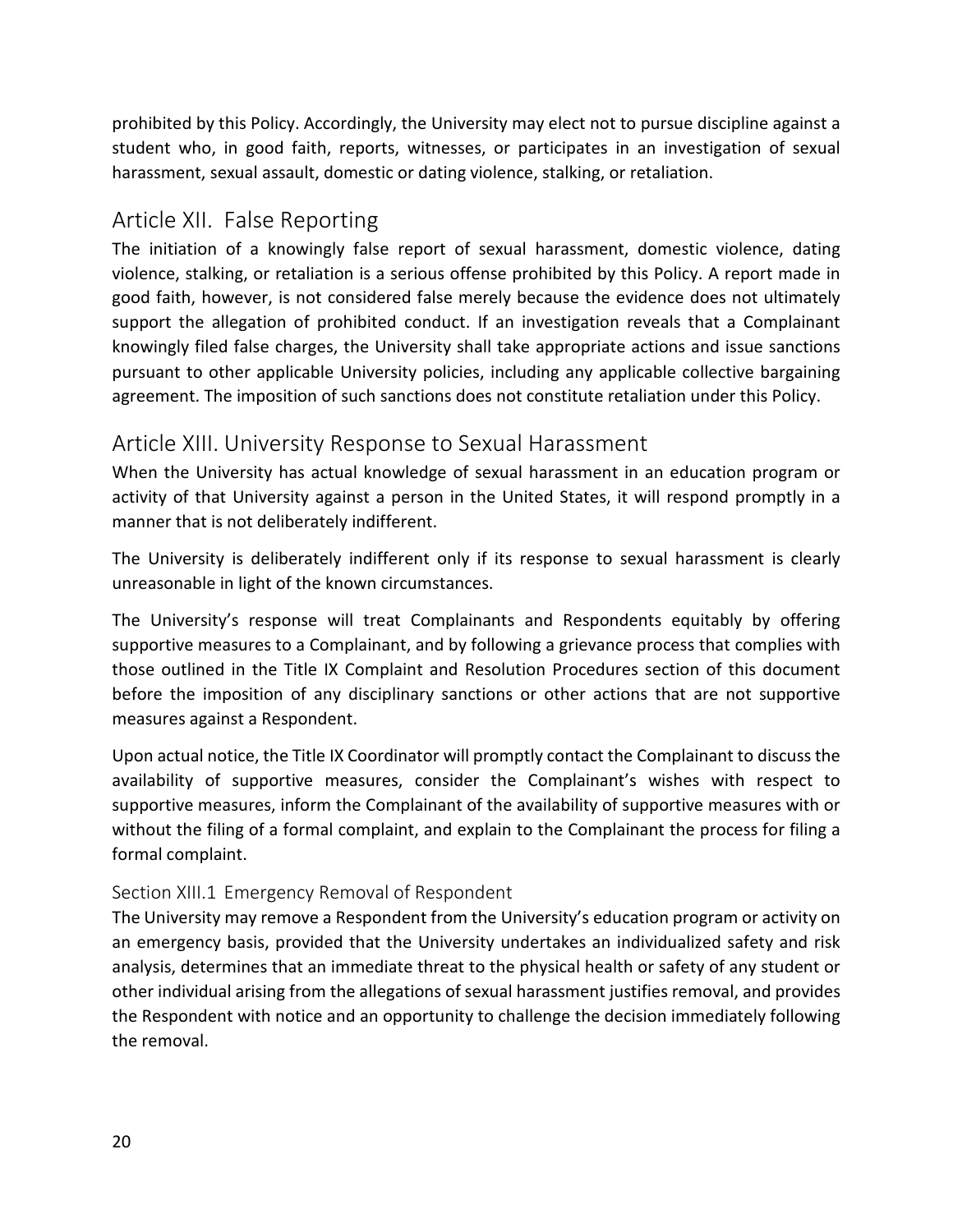### <span id="page-66-0"></span>Section XIII.2 Administrative Leave of Employee

The University may place an employee on paid administrative leave during the pendency of a grievance process under this Policy when it reasonably concludes that the employee: (a) poses a threat to health or safety; (b) poses a threat to University property or equipment; (c) is disruptive or interferes with an investigation under this Policy or the normal operations of the University; or (d) is charged with a serious violation of state or federal law. The University shall provide the employee the specific reason(s) for the paid administrative leave. During the paid administrative leave, the University reserves the right to prohibit the employee from entering upon the University's property or participating in any University activities absent written authorization from an appropriate University official. The status of the paid administrative leave may change over time as determined to be appropriate and effective. The failure of an employee to comply with the paid administrative leave terms may result in further action or discipline consistent with applicable collective bargaining agreements or employee handbooks.

### <span id="page-66-1"></span>Section XIII.3 Response to a Formal Complaint

In response to a formal complaint, the University must follow a grievance process that complies with the Title IX Complaint and Resolution Procedures section of this document.

# <span id="page-66-2"></span>Article XIV.Written Notification of Rights

The Universities will notify Complainants alleging sexual harassment, sexual assault, domestic violence, dating violence, and stalking under this Policy in writing that they have the following rights to:

- an explanation of the options available;
- referrals to confidential assistance and support services from both on- and off-campus resources, including 24-hour services;
- a change in on-campus residence and/or an adjustment to their academic schedule if such changes are reasonably available;
- request that the University impose no contact/communication orders or other supportive measures;
- choose whether or not to make a formal complaint, which would initiate a formal investigation, unless the University deems it necessary to investigate to protect the safety of the community or in compliance with applicable law;
- file no complaint with the University, but receive supportive measures from the University;
- a prompt, thorough, and equitable investigation and resolution of a complaint;
- the confidentiality of the investigation process to the extent possible (reference to confidentiality section);
- know, in advance, the names of all persons known to be involved;
- an advisor of their choice who can be present at any time during the complaint resolution proceedings, including the Administrative Investigation. In addition, this Advisor will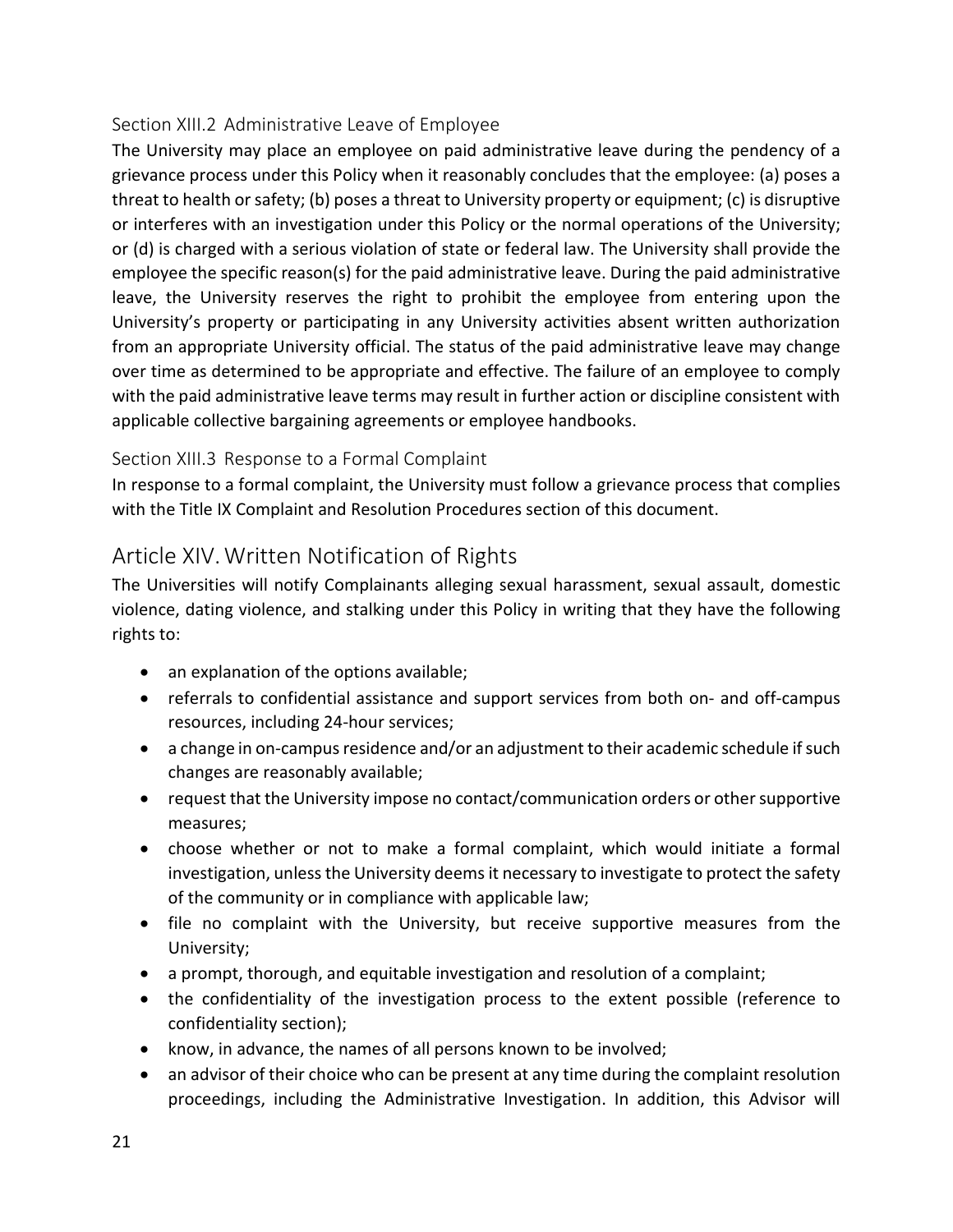participate in the live hearing as the representative of the Complainant who shall crossexamine the Respondent and any witnesses, but whose participation in the process is otherwise limited as outlined in this Policy;

- an advisor provided by the University during the live hearing if you do not have one;
- reasonable accommodations for a documented disability during the process;
- not to have irrelevant sexual history discussed;
- be present at certain meetings and inspect, review and respond to evidence before completion of the investigative report;
- speak and present information on their own behalf, including inculpatory and exculpatory evidence;
- provide witnesses, including fact and expert witnesses;
- submit questions for the Administrative Investigator to ask witnesses;
- know the status of the case at any point during the process;
- be provided with a copy of the Investigative Report and an opportunity to respond to the report in advance of the live hearing;
- be informed of the outcome of the process in a timely manner;
- an appeal from the outcome of the process (if proper grounds for appeal exist);
- file a police report and/or take legal action separate from and/or in addition to the University discipline process;
- seek and enforce a harassment prevention order, restraining or similar court order;
- be assisted by the University in seeking assistance from or filing a complaint with local law enforcement;
- not file a complaint or seek assistance from local law enforcement, but receive supportive measures from the University;
- be free from any behavior that may be construed by the University to be intimidating, harassing or, retaliatory; and
- have the matter handled in accordance with University policy.

The Universities will notify parties who are Respondents to claims of sexual harassment, sexual assault, domestic violence, dating violence, and stalking under this Policy in writing that they have the following rights to:

- an explanation of the allegation(s) against them, including sufficient details known at the time;
- sufficient time to prepare a response to the allegation(s) before any initial interview;
- referrals to confidential assistance and support measures from both on- and off-campus resources, including 24-hour services;
- request that the University impose no contact/no communication orders or other supportive measures;
- receive a copy of the complaint filed against them;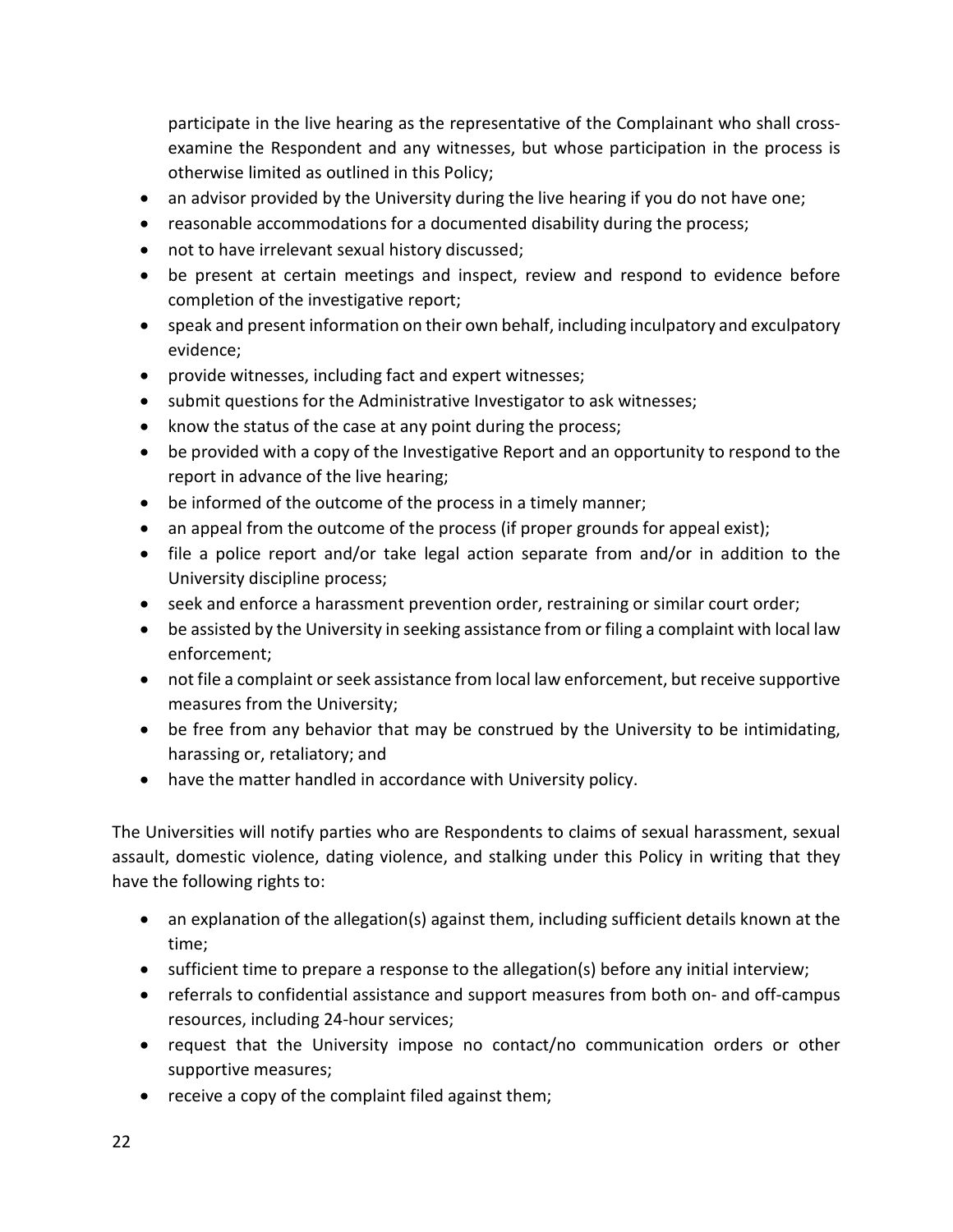- know, in advance, the names of all persons known to be involved;
- be presumed not in violation of University Policy and that a determination of responsibility is made at the conclusion of the grievance process;
- the confidentiality of the investigation process to the extent possible (reference to confidentiality section);
- an advisor of their choice who can be present at any time during the complaint resolution proceedings, including the Administrative Investigation. In addition, this Advisor will participate in the live hearing as the representative of the Respondent who shall crossexamine the Complainant and any witnesses, but whose participation in the process is otherwise limited as outlined in this Policy. Pursuant to Weingarten, Respondent unit members may exercise their right to a union representative or other University employee at meetings which the unit member reasonably believes may result in discipline, in addition to an advisor of their choice unless such advisor is also the Weingarten representative;
- an advisor provided by the University during the live hearing if you do not have one;
- reasonable accommodations for a documented disability during the process;
- not to have irrelevant sexual history discussed;
- be present at certain meetings and inspect, review and respond to evidence before completion of the investigative report;
- speak and present information on their own behalf, including evidence inculpatory and exculpatory evidence;
- provide witnesses, including fact and expert witnesses;
- submit questions for the Administrative Investigator to ask witnesses;
- know the status of the case at any point during the investigation and resolution process;
- be provided with a copy of the Investigative Report and an opportunity to respond to the report in advance of the live hearing;
- be informed of the outcome of the process in a timely manner;
- an appeal from the outcome of the process (if proper grounds for appeal exist);
- be free from any behavior that may be construed by the University to be intimidating, harassing, or retaliatory; and
- have the matter handled in accordance with University policy.

# <span id="page-68-0"></span>Article XV. Training

The University ensures that Title IX Coordinators, Administrative Investigators, Decision Makers, Appellate Administrators, and any person who facilitates an informal resolution process receive annual training on:

- the definition of sexual harassment under this policy,
- the scope of the University's education program or activity,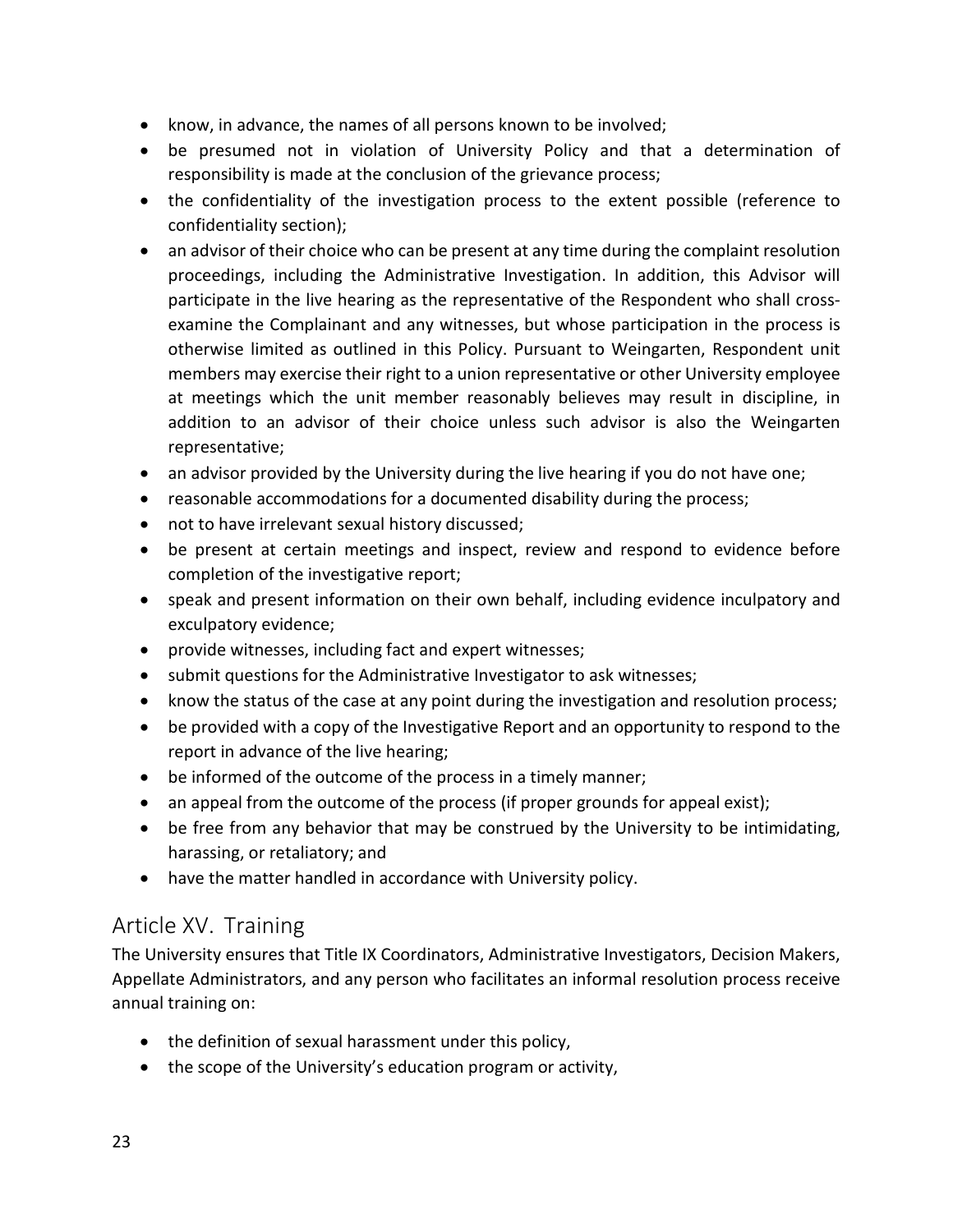- the Title IX Complaint Resolution Procedures, including how to conduct investigations, hearings, appeals, and informal resolution processes, as applicable, and
- how to serve impartially, including by avoiding prejudgment of the facts at issue, conflicts of interest, and bias.

Each University ensures that investigators receive training on issues of relevance to create an Investigative Report that fairly summarizes relevant evidence.

The University ensures that Decision Makers receive training on any technology to be used at a live hearing and on issues of relevance of questions and evidence, including when questions and evidence about the Complainant's sexual predisposition or prior sexual behavior are not relevant.

All available materials used to train Title IX Coordinators, Administrative Investigators, Decision Makers, Appellate Administrators, and any person who facilitates an informal resolution process will be made publicly accessible on the University's website.

# <span id="page-69-0"></span>Article XVI. Recordkeeping

The University will create, and maintain for a period of not less than seven years, unless a longer period of retention is required by law, records of any actions, including any supportive measures, taken in response to a report or formal complaint of sexual harassment. In each instance, the University will document the basis for its conclusion that its response was not deliberately indifferent, and document that it has taken measures designed to restore or preserve equal access to the University's education program or activity.

If the University does not provide a Complainant with supportive measures, then the University will document the reasons why the University did not provide such measures. The documentation of certain bases of measures does not limit the University in the future from providing additional explanations or detailing additional measures taken.

Furthermore, the University will maintain for a period of not less than seven years, unless a longer period of retention is required by law, records of:

- each sexual harassment investigation including any determination regarding responsibility and any audio or audiovisual recording or transcript of the hearing, any disciplinary sanctions imposed on the Respondent, and any remedies provided to the Complainant designed to restore or preserve equal access to the University's education program or activity;
- any appeal and the result therefrom;
- any informal resolution and the result therefrom.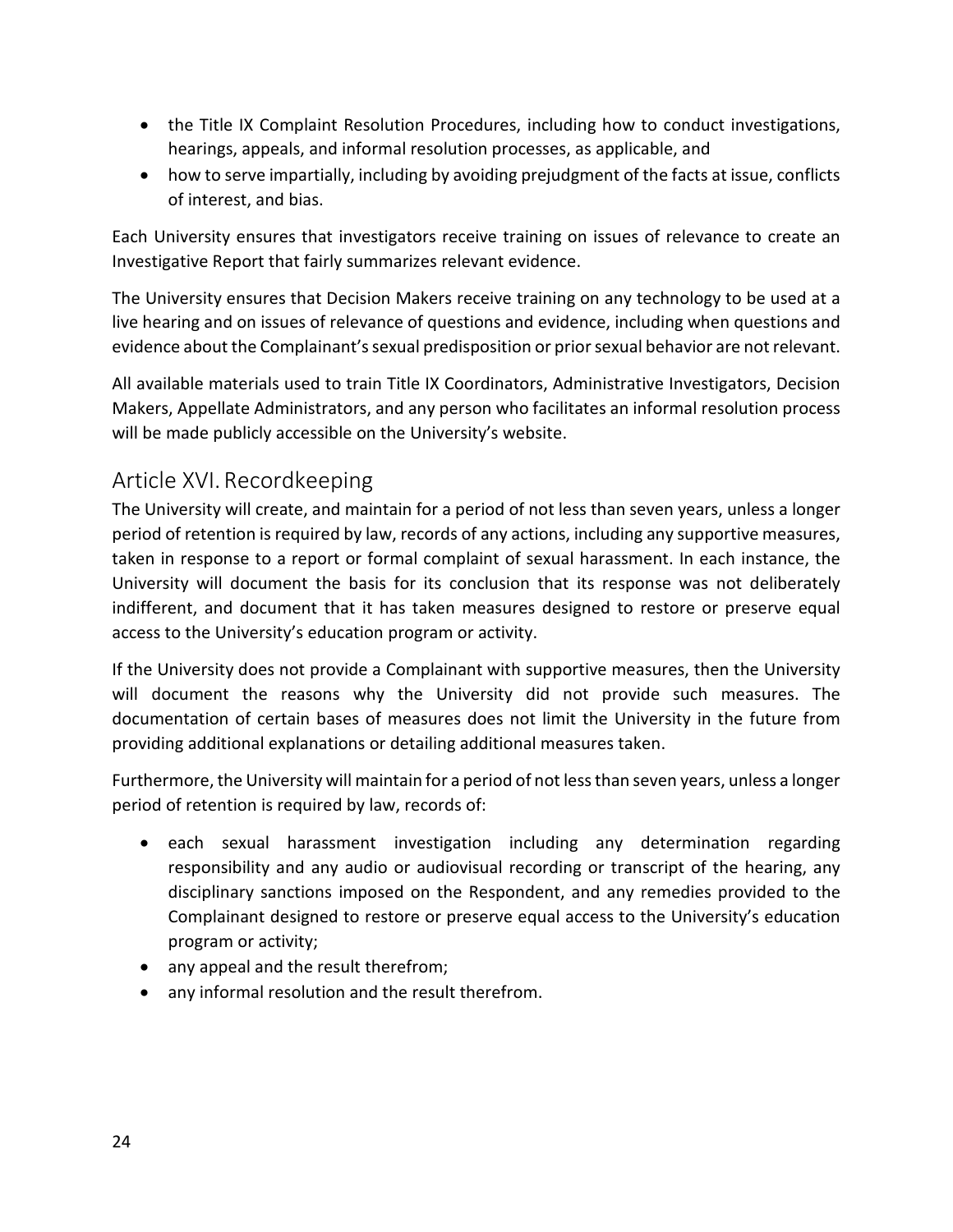# <span id="page-70-0"></span>Article XVII. Statistical Reporting and Timely Warnings under The Clery Act

The Clery Act requires the Universities to maintain a daily log of reports of crimes that occurred on campus, University-controlled property or public property immediately adjacent to campus, including reports of sexual assault, domestic or dating violence and stalking. The Universities must also publish an Annual Campus Crime Report concerning reported incidents. The Universities do not include names or other personally identifying information in the daily logs or the Annual Security Reports. Additionally, when the University becomes aware that an incident of sexual misconduct or violence occurred, and there is a potential for bodily harm or danger to members of the campus community, the University will issue a timely warning to the campus. While the University will provide enough information to safeguard the campus community, a victim's name or other personally identifying information will not be disclosed in the timely warning.

# <span id="page-70-1"></span>Article XVIII. Compliance Concerns

Persons concerned about the University's handling of a Title IX report or investigation, may bring their concerns to the attention of the University's Title IX Coordinator. Concerns may also be reported to:

U.S. Department of Education, Office for Civil Rights 33 Arch Street, 9th Floor Boston, MA 02119-1424 Telephone: (617) 289-0111; FAX: (617) 289-0150; TDD (877) 521-2172 Email: OCR.Boston@ed.gov

# <span id="page-70-2"></span>Article XIX. Title IX Complaint and Resolution Procedures

The Universities have adopted the following grievance procedures that provide for the prompt and equitable resolution of student and employee complaints alleging any action that would be prohibited by this policy.

Unless otherwise specified, the provisions, rules, or practices in this grievance process for handling formal complaints of sexual harassment under Title IX apply equally to both parties.

Proceedings under the Title IX Complaint and Resolution Procedures shall be prompt, fair, and impartial, and be conducted by officials who receive annual training, as addressed in Article XV.

The Title IX Complaint and Resolution Procedures treat Complainants and Respondents equitably by:

• providing remedies to a Complainant where a determination of responsibility for sexual harassment has been made against the Respondent; and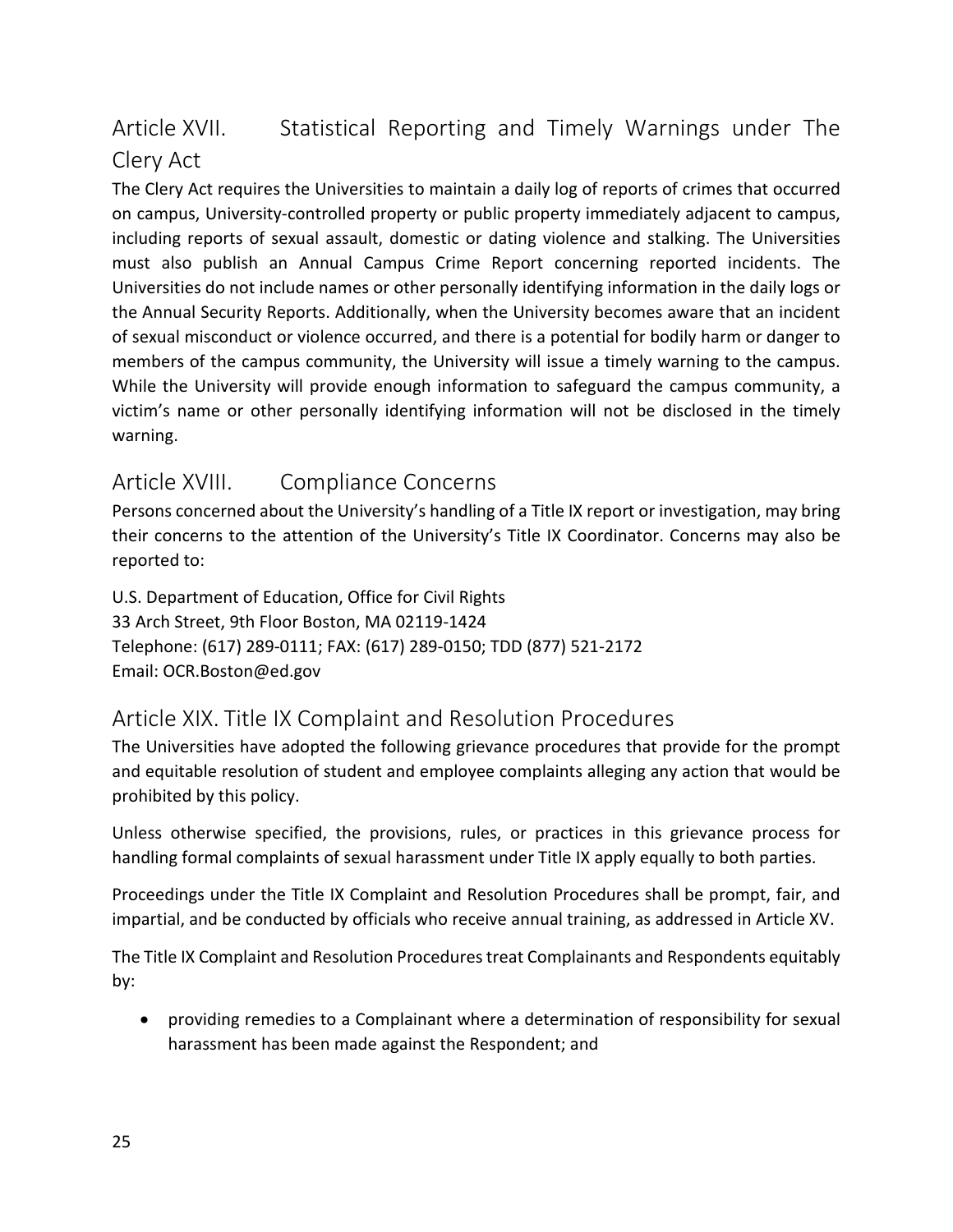• following an investigation and hearing process that complies with this section before imposing any disciplinary sanctions or other actions that are not supportive measures against a Respondent.

Remedies are designed to restore or preserve equal access to the University's education program or activity. Such remedies may include the same individualized services described as "supportive measures"; however, remedies may be disciplinary or punitive and place burden on the Respondent.

The Title IX Complaint and Resolution Procedures include an objective evaluation of all relevant evidence, including both inculpatory and exculpatory evidence, and provides for credibility determinations that are not based on a person's status as a Complainant, Respondent, or witness.

### <span id="page-71-0"></span>Section XIX.1 Freedom from Bias and Conflict of Interest

The University requires that any individual designated as a Title IX Coordinator, investigator, Decision Maker, or any person designated to facilitate an informal resolution process not have a conflict of interest or bias for or against Complainants or Respondents generally, or an individual Complainant or Respondent.

### <span id="page-71-1"></span>Section XIX.2 Parties to a Complaint

The parties to a complaint are the Complainant, who is the alleged victim of conduct that could constitute sexual harassment; and the Respondent, who is the alleged perpetrator of conduct that could constitute sexual harassment.

A Respondent is presumed not responsible for the alleged conduct until a determination regarding responsibility is made at the conclusion of the Title IX Complaint and Resolution Procedures.

### <span id="page-71-2"></span>Section XIX.3 Making a Formal Complaint

A formal complaint is a document filed by a Complainant or signed by the Title IX Coordinator alleging sexual harassment against a Respondent and requesting that the University formally investigate.

At the time of filing a formal complaint, a Complainant must be participating in, or attempting to participate in, the education program or activity of the University with which the formal complaint is filed. Formal complaints may be made in person, by mail, by telephone, or by electronic mail, using the contact information listed for the Title IX Coordinator, electronic form (if available), or by any other means that results in the Title IX Coordinator receiving the person's verbal or written report.

The "document filed by a Complainant" may be a document or electronic submission (such as by electronic mail) that contains the Complainant's physical or digital signature, or otherwise indicates that the Complainant is the person filing the formal complaint.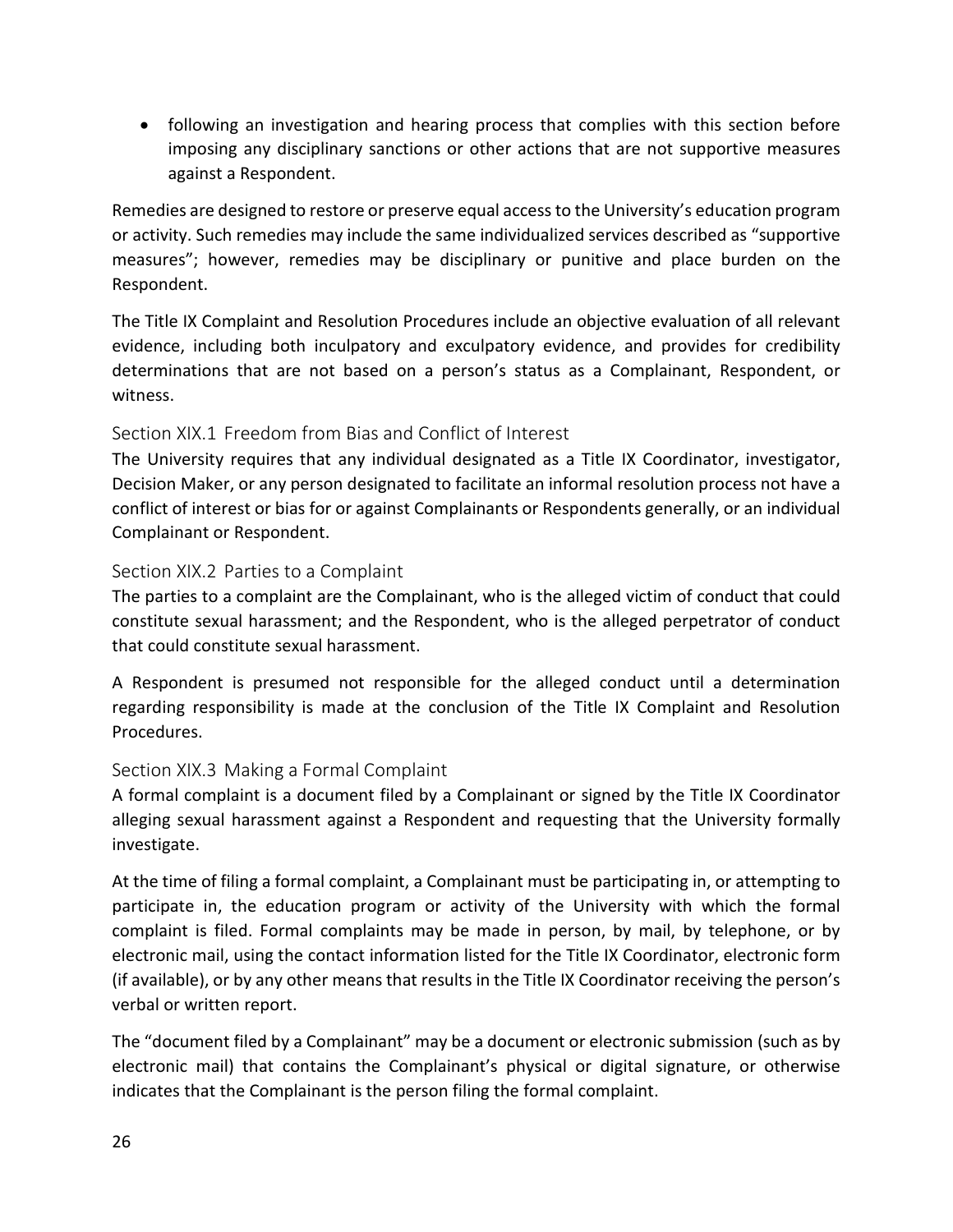Reports made to University employees, including the Title IX Coordinator and campus law enforcement, do not constitute a formal complaint under this Policy unless they meet the aforementioned criteria in this section.

Where the Title IX Coordinator signs a formal complaint, the Title IX Coordinator is not a Complainant or otherwise a party in the Title IX Complaint and Resolution Procedures.

While the Universities encourage prompt reporting of incidents of sexual harassment, sexual assault, domestic violence, dating violence, and stalking, as well as retaliation, they do not limit the timeframe for filing a complaint under this Policy. Complaints may be filed at any time, but the University's ability to take action may be limited by the matriculation or employment status of Complainants, Respondents, or witnesses. A prompt report will enable the University to most effectively respond to a complaint.

## (a) Dismissal of a Formal Complaint

The University must investigate the allegations in a formal complaint. However, if the conduct alleged in the formal complaint would not constitute sexual harassment as defined by this Policy even if proved, did not occur in the University's education program or activity, or did not occur against a person in the United States, then the University must dismiss the formal complaint with regard to that conduct for purposes of sexual harassment under Title IX and this Policy. A dismissal of a formal complaint under this Policy for one of the aforementioned reasons does not preclude action under another University policy or its Code of Conduct.

The University may dismiss the formal complaint or any allegations therein, if at any time during the investigation or hearing: a Complainant notifies the Title IX Coordinator in writing that the Complainant would like to withdraw the formal complaint or any allegations therein; the Respondent is no longer enrolled or employed by the University; or specific circumstances prevent the University from gathering evidence sufficient to reach a determination as to the formal complaint or allegations therein.

Upon a dismissal required or permitted pursuant to this section, the University will promptly send written notice of the dismissal and reason(s) therefor simultaneously to the parties. Any party may appeal the dismissal of a formal complaint, in accordance with the appeal process described in Section XIX.6(j).

## (b) Consolidation of Formal Complaints

The University may consolidate formal complaints of sexual harassment allegations against more than one Respondent, or by more than one Complainant against one or more Respondents, or by one party against the other party, where the allegations of sexual harassment arise out of the same facts or circumstances.

Where the formal complaint process involves more than one Complainant or more than one Respondent, references in this policy to the singular "party," "Complainant," or "Respondent" include the plural, as applicable.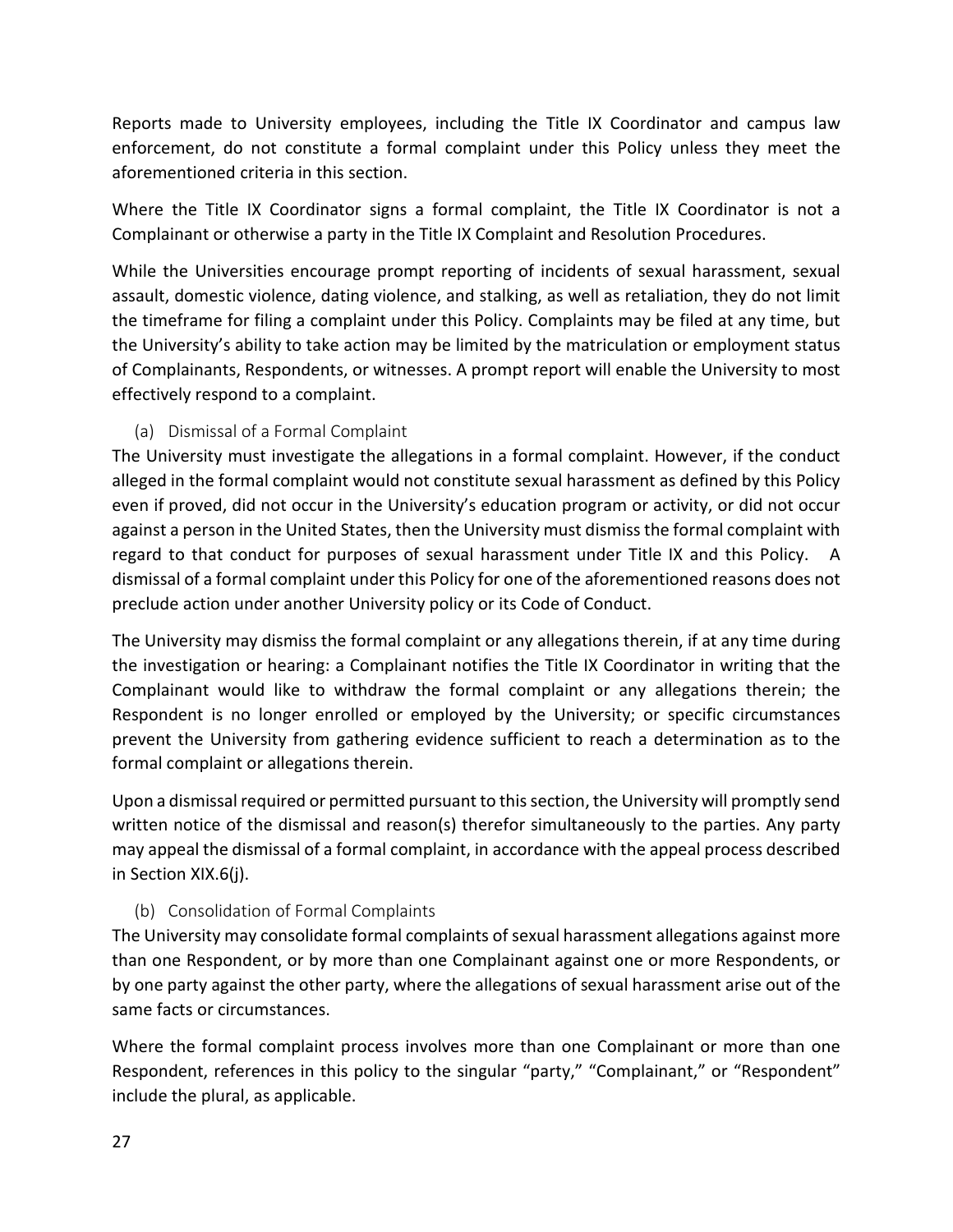#### (c) Concurrent Investigations

In some circumstances, the Respondent's alleged conduct violating this Policy may constitute a potential violation of other University conduct policies such as the Policy Against Discrimination, Discriminatory Harassment, and Retaliation and/or the Student Code of Conduct. To avoid duplicative efforts, the University may undertake a concurrent investigation of the alleged conduct. Where such concurrent investigation takes place, the University will use the Title IX Complaint and Resolution Procedures, provided however that cross-examination in the live hearing may be restricted to only questions relevant to allegations of violations of the Title IX Sexual Harassment Policy. Based on the findings of the concurrent investigation, the Respondent may be subject to disciplinary action for violations of this Policy as well as the Policy Against Discrimination, Discriminatory Harassment, and Retaliation and/or the Student Code of Conduct, as well as other policy violations. If a formal complaint is dismissed in accordance with Article XIX, Section XIX.3 (a), an investigation may continue under other University conduct policies and the procedures prescribed for alleged violations of those policies.

## Section XIX.4 Notice of Allegations

Upon receipt of a formal complaint in writing, the University will promptly provide the following written notice to the parties who are known:

- Notice of the allegations of behavior potentially constituting sexual harassment as defined in this Policy, including sufficient details known at the time and with sufficient time to prepare a response before any initial interview. Sufficient details include the identities of the parties involved in the incident, if known; the conduct allegedly constituting sexual harassment under this Policy; and the date and location of the alleged incident, if known.
- To a party whose participation is invited or expected, written notice of the date, time, location, participants, and purpose of all investigative interviews, other meetings, or hearings with sufficient time for the party to prepare to participate.
- Notice of the Title IX Complaint and Resolution Procedures, including any potential informal resolution process.
- A statement that the Respondent is presumed not responsible for the alleged conduct and that a determination regarding responsibility is made at the conclusion of the Title IX Complaint Resolution Procedures.
- A statement to the parties that they may have an advisor of their choice.
- A statement to the parties that they may inspect and review evidence.
- A statement informing the parties of any provision in this Policy or the University's Code of Conduct that prohibits knowingly making false statements or knowingly submitting false information during the Title IX Complaint and Resolution Procedures.

A Respondent has ten (10) calendar days in which to respond to the complaint after the Notification of Allegations. In cases where a Respondent refuses or fails to participate in the investigation and resolution process, the University may continue the process without the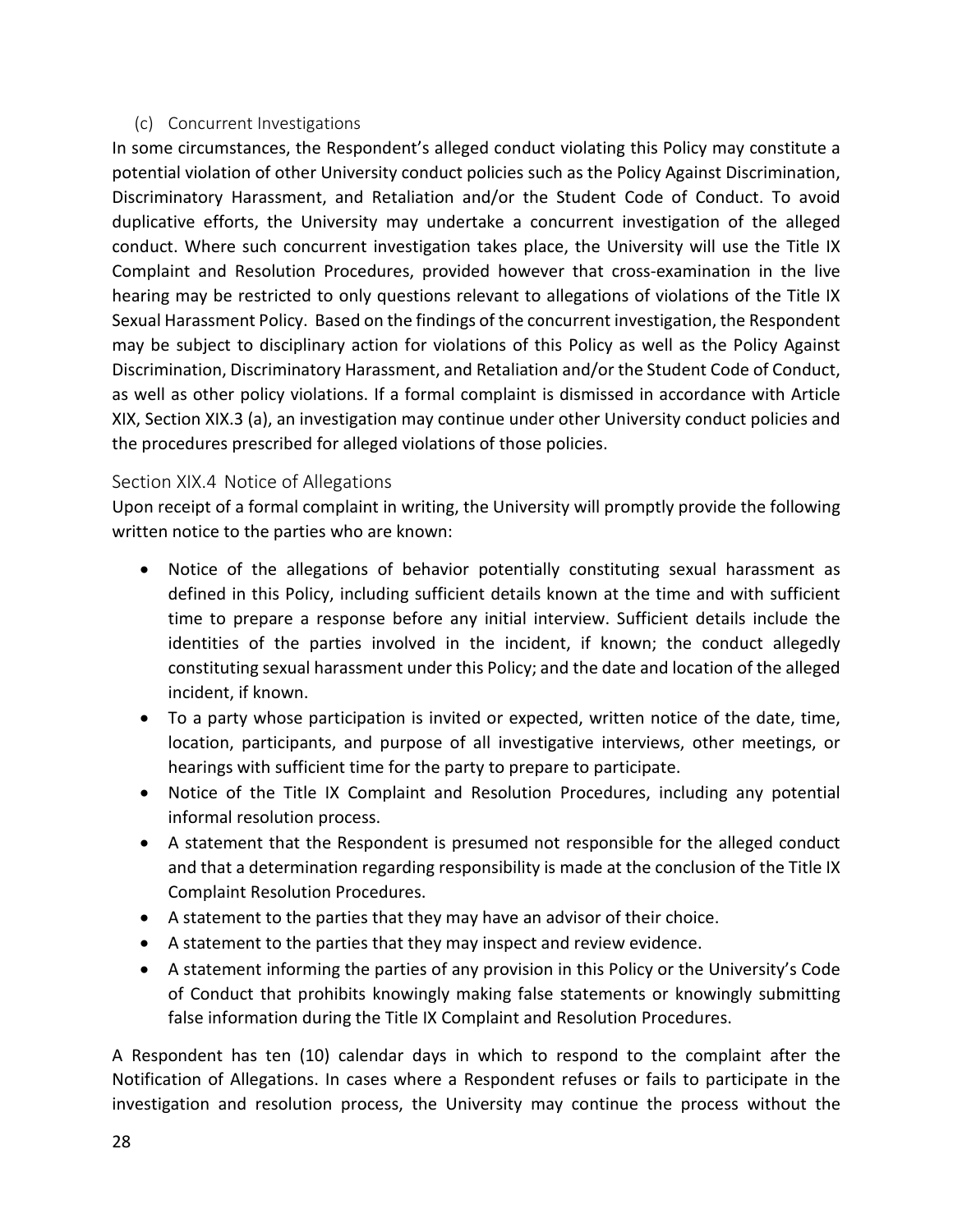Respondent's participation. The failure of the Respondent to participate in the investigation and resolution process will not prevent the University from imposing discipline or other sanctions when a violation is found.

At any point after receiving the notice of allegations, including during the investigation and live hearing, a Respondent to any formal complaint may agree to the allegations and the recommended sanction(s).

## (a) Amending Allegations

If, in the course of an investigation, the University decides to investigate allegations about the Respondent or Complainant that are not included in the original notice of complaint, the University will provide notice of the additional allegations to the parties whose identities are known.

## Section XIX.5 Resolution Options

The Title IX Complaint and Resolution Procedures offer two options, the Informal Resolution Option and the Formal Resolution Option**.** 

## (a) Informal Resolution Option

Parties may have the option to request to resolve their formal complaint through a voluntary informal resolution process offered by the University (such as mediation) that does not involve a full investigation and adjudication. If the University offers it, the option to participate in an informal resolution process can be chosen when the formal complaint is filed or at any time prior to reaching a determination regarding responsibility. The University can facilitate an informal resolution process, provided that the University has:

- Provided to the parties a written notice disclosing:
	- o the allegations;
	- o the requirements of the informal resolution process including:
		- the parties' inability to resume a formal investigation arising from the same alleged conduct once a mutually agreed upon resolution is reached through the informal process, and
		- the parties' right, at any time prior to agreeing to a resolution through the informal resolution process, to withdraw and resume the formal investigation procedures with respect to the formal complaint;
	- o any consequences resulting from participating in the informal resolution process, including the records that will be maintained;
	- o information on the records that will be maintained or could be shared as a result of participation in the informal resolution process, as required or allowable under FERPA, collective bargaining agreements, employee handbooks, or applicable regulations; as required by law; or as otherwise deemed appropriate;
- Obtained the parties' voluntary, written consent to the informal resolution process.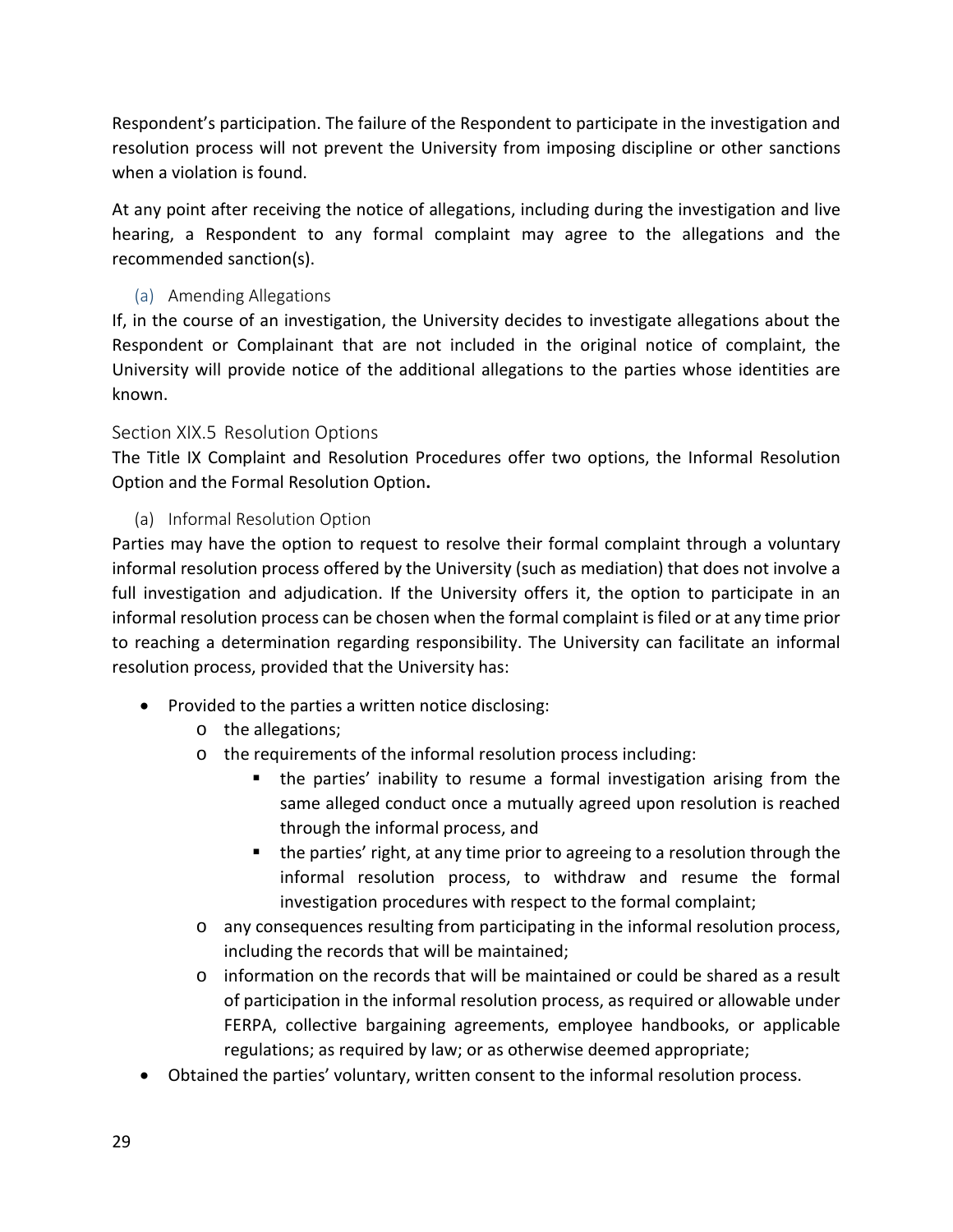The University will not offer or facilitate an informal resolution process to resolve allegations that an employee sexually harassed a student. Similarly, the University does not require the parties to participate in an informal resolution process.

The matter will be deemed resolved when all parties expressly agree to an outcome that is acceptable to them and to the University. The University will create a written record of any such agreement. The University will also ensure a reasonably prompt time frame for an informal resolution process, if it is offered and utilized. Every attempt will be made to conclude the Informal Resolution Option within sixty (60) calendar days of the date of the request.

# (b) Formal Resolution Option

The process for resolving a formal complaint through the formal resolution option consists of three major stages: the investigation, the live hearing, and a possible appeal.

If a complaint has been properly filed, either by a Complainant or signed by the Title IX Coordinator, the University will assign the matter to an Administrative Investigator. The University may also designate other trained and knowledgeable University officials to assist with the investigation. Under circumstances where the University deems it necessary or appropriate, the University may also appoint an external investigator.

Following the investigation, a live hearing will be held and presided over by a Decision Maker who is neither the Investigator nor the Title IX Coordinator. All complaints pursued under the Title IX Complaint and Resolution Procedures will be evaluated under a "preponderance of the evidence" standard. Under this standard, conclusions must be based on what "more likely than not" occurred.

A written determination is issued after the live hearing and parties have the right to appeal the decision on specific permissible grounds, as outlined in Section XIX.6 j.

## Section XIX.6 Formal Resolution Process

(a) Timeframe

The University will attempt to investigate a complaint within sixty (60) calendar days after the notification of allegations. If, for good cause, an investigation is temporarily delayed, the University will provide the parties written status updates at reasonable intervals until the investigation is completed that explains the reason for the delay or extension. Good cause for limited delays may include considerations such as the absence of a party, a party's advisor, or a witness; concurrent law enforcement activity; the need for language assistance or accommodation of disabilities; the complexity or severity of a complaint; and breaks in the academic calendar or exam periods. While the University will make reasonable efforts to accommodate the availability of parties, their advisors, and witnesses, a party, their advisor, or a witness may not delay the process indefinitely by refusing to attend or otherwise participate in the process.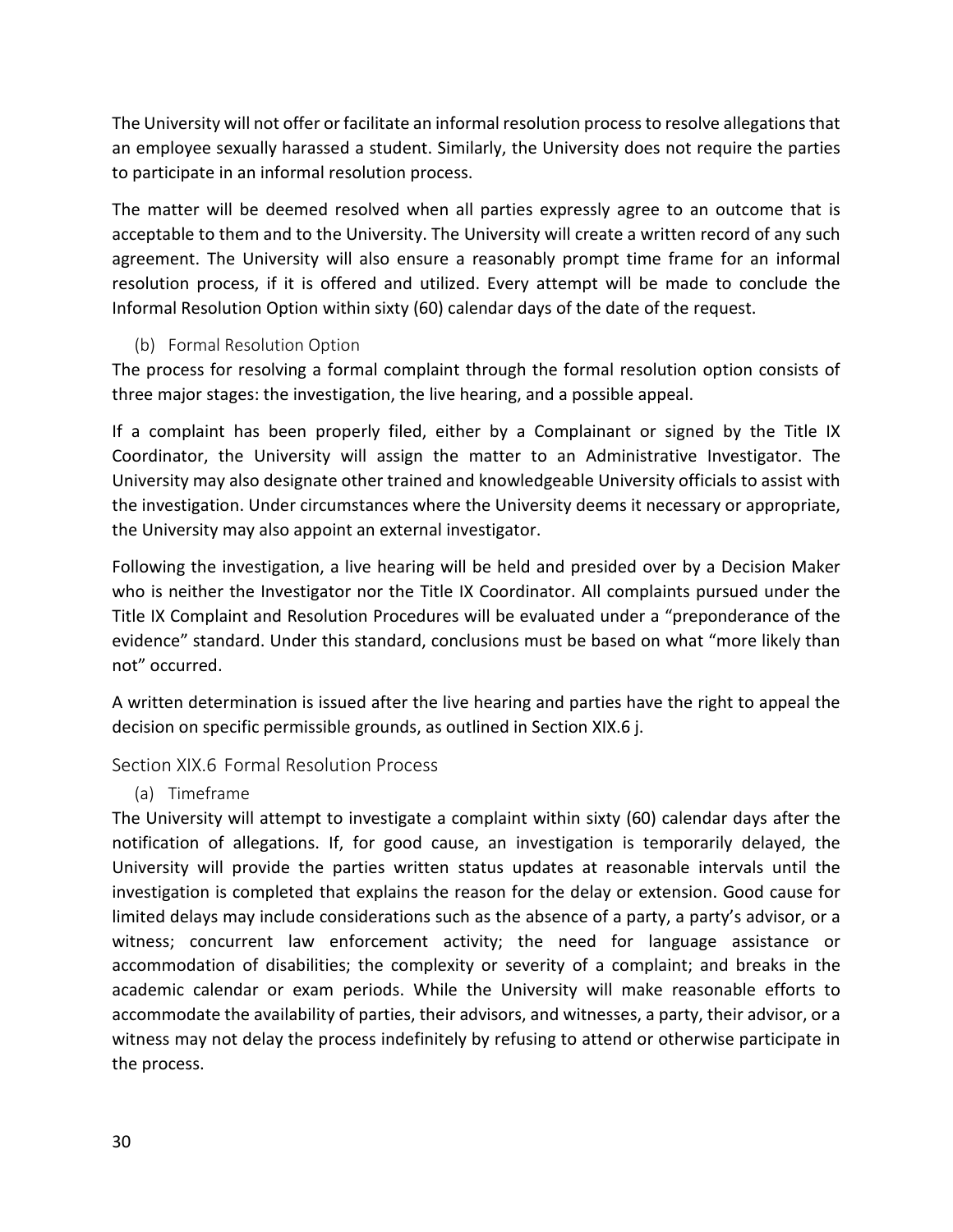The University will attempt to conclude the hearing within fifteen (15) business days of receipt of the Investigation Report.

The University will attempt to conclude the appeal process within thirty (30) business days of receipt of the appeal.

## (b) Investigation

The investigation may include, but is not limited to:

- interviews of the parties and other individuals and/or witnesses; and/or reviewing certain documents or materials in the possession of either party or any witness that the Administrative Investigator has deemed relevant;
- consideration of all relevant documents, including written statements and other materials presented by the parties and witnesses;
- evidence collection, including but not limited to, documents, text messages, emails, social media posts and messages, photographs, surveillance camera footage, door lock interrogations, card access records, guest sign-in logs, academic records, employee records and personnel documentation, and law enforcement reports;
- the Administrative Investigator's findings of fact based on the preponderance of the evidence standard;
- the Administrative Investigator's analysis of allegations, defenses, and evidence presented in order to make the factual findings.

## (c) Burden of Proof

The burden of proof and the burden of gathering evidence sufficient to reach a determination regarding responsibility rest on the University and not on the parties. The University cannot access, consider, disclose, or otherwise use a party's records that are made or maintained by a physician, psychiatrist, psychologist, or other recognized professional or paraprofessional acting in the professional's or paraprofessional's capacity, or assisting in that capacity, and which are made and maintained in connection with the provision of treatment to the party, unless the University obtains that party's voluntary, written consent to do so for a formal investigation.

## (d) Right to an Advisor of Choice

The Complainant and Respondent have an equal opportunity to be accompanied to any related meeting or proceeding by an advisor of their choice. The University does not limit the choice or presence of an advisor for either the Complainant or Respondent in any meeting or grievance proceeding; however, the University may establish restrictions regarding the extent to which the advisor may participate in the proceedings. The University maintains the right to remove an advisor from any meeting or proceeding if the advisor is disruptive. The meeting or proceeding may then be delayed to allow the party to secure another advisor.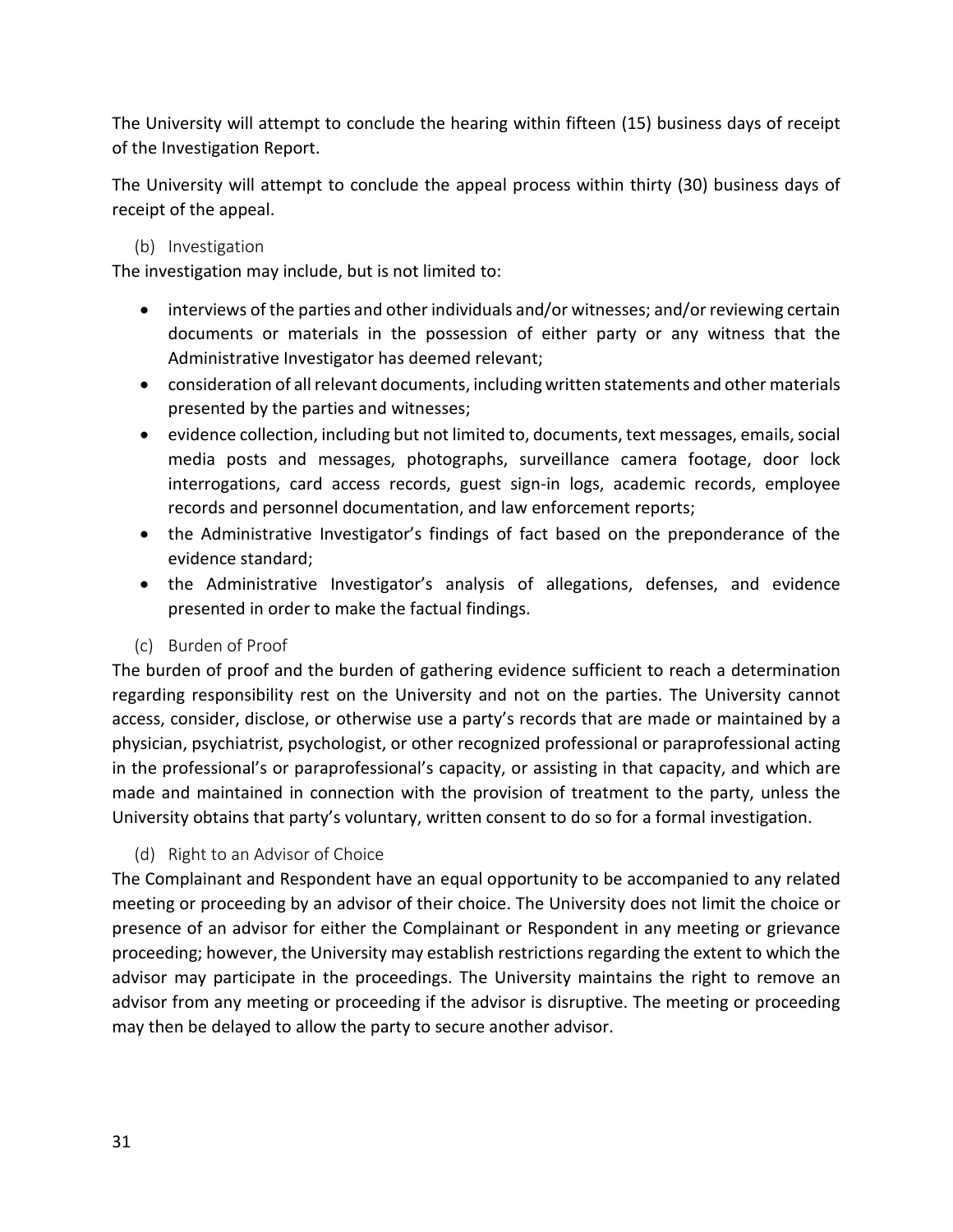#### (e) Equal Opportunity to Present, Review, and Respond to Evidence

Both parties are afforded an equal opportunity to present witnesses, including fact and expert witnesses, and other inculpatory and exculpatory evidence. The University does not restrict the ability of either party to discuss the allegations under investigation or to gather and present relevant evidence.

So that each party can meaningfully respond to the evidence prior to conclusion of the investigation, both parties are provided an equal opportunity to review:

- any evidence obtained as part of the investigation that is directly related to the allegations raised in a formal complaint;
- the evidence upon which the University does not intend to rely in reaching a determination regarding responsibility; and
- inculpatory or exculpatory evidence whether obtained from a party or other source.

The University will provide each party and the party's advisor, if any, any evidence subject to review in an electronic format or a hard copy. The parties will have ten (10) calendar days to review the evidence and submit a written response, which the investigator will consider prior to completion of the Investigative Report.

The Administrative Investigator will review the written responses to the evidence, if any, and, based on the information provided, conduct any additional investigation that may be necessary prior to the completion of the Investigative Report. The University will make all such evidence subject to the parties' review available at any hearing to give each party equal opportunity to refer to such evidence during the hearing, including for purposes of cross-examination.

#### (f) Investigative Report

Following the opportunity for the parties to review the evidence and respond in writing, the Administrative Investigator will create an Investigative Report that fairly summarizes relevant evidence, the Administrative Investigator's findings of fact based on the preponderance of the evidence standard and the Administrative Investigator's analysis of allegations, defenses, and evidence presented in order to make the factual findings.

At least ten (10) calendar days prior to a hearing the investigator will send each party and the party's advisor, if any, the Investigative Report in an electronic format or a hard copy, for their review and written response. The parties have five (5) calendar daysto submit a written response to the Administrative Investigator. The Investigative Report and written responses, if submitted, will be forwarded by the Administrative Investigator to the Decision Maker promptly upon receipt of the written responses or upon the response deadline.

#### (g) Live Hearing

The Title IX Complaint and Resolution Procedures include a live hearing presided over by a Decision Maker.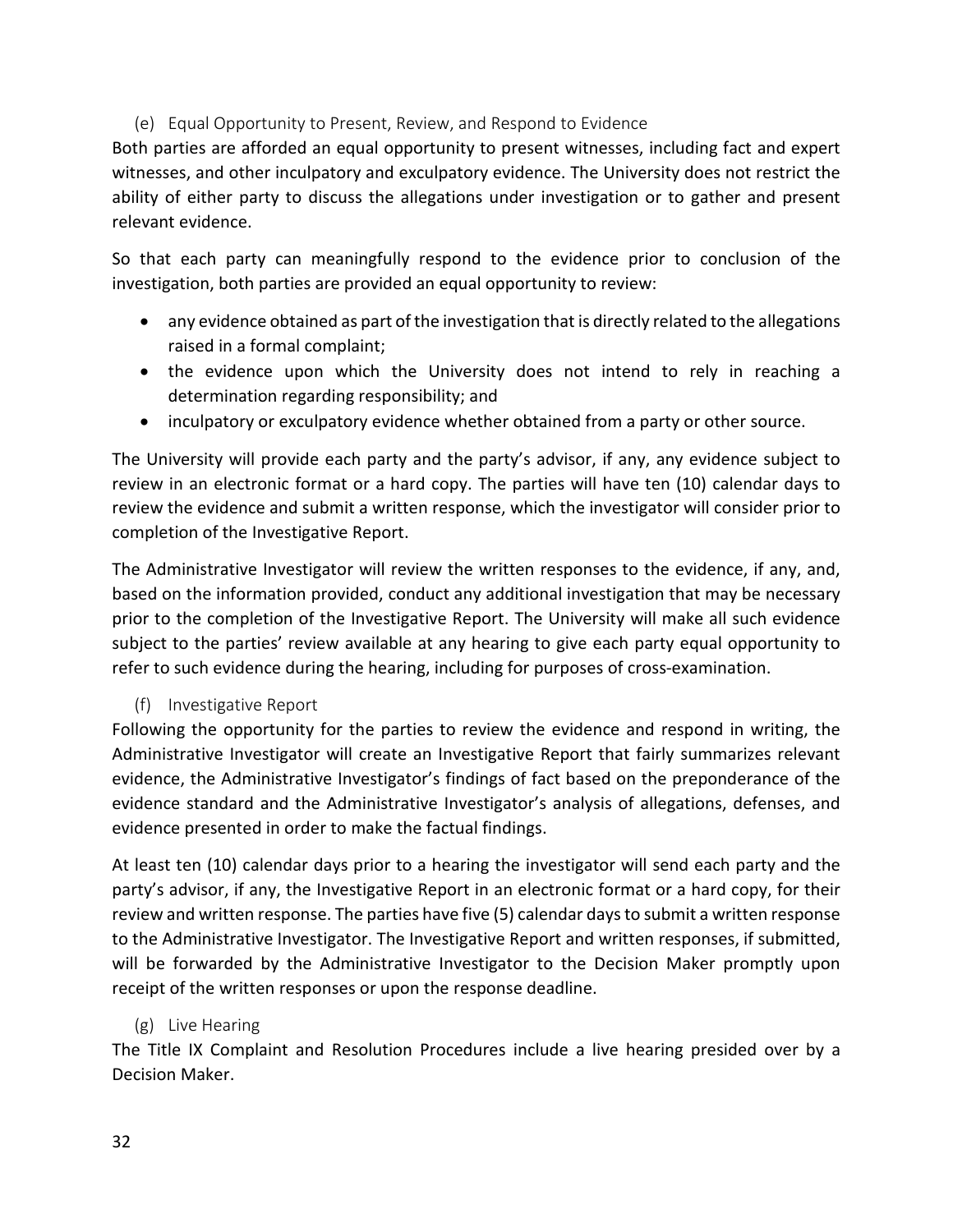Parties are requested to give the University five (5) business days of advance notice of the advisor who will accompany them to the live hearing. If a party does not have an advisor, they are requested to notify the University five (5) business days in advance of the hearing so the University is able to provide them with an advisor.

At the University's discretion, live hearings may be conducted in-person or virtually where the parties, witnesses, and other participants are able to simultaneously see and hear each other with enabling technology.

At the request of either party, the University will provide for the live hearing to occur with the parties located in separate rooms with technology enabling the Decision Maker(s) and parties to simultaneously see and hear the party or the witness answering questions.

The University will create an audio or audiovisual recording, or transcript, of any live hearing and make it available to the parties for review upon request.

# *(i) Cross-Examination*

At the live hearing, the Decision Maker(s) will permit each party's advisor to ask the other party and any witnesses all relevant questions and follow-up questions, including those challenging credibility.

Such cross-examination at the live hearing must be conducted directly, orally, and in real time by the party's advisor and never by a party personally.

Only relevant cross-examination and other questions may be asked of a party or witness. Before a Complainant, Respondent, or witness answers a cross-examination or other question, the Decision Maker(s) must first determine whether the question is relevant and explain any decision to exclude a question as not relevant. Questions and evidence about the Complainant's sexual predisposition or prior sexual behavior are not relevant, unless:

- such questions and evidence about the Complainant's prior sexual behavior are offered to prove that someone other than the Respondent committed the conduct alleged by the Complainant, or
- if the questions and evidence concern specific incidents of the Complainant's prior sexual behavior with respect to the Respondent and are offered to prove consent.

If a party does not have an advisor present at the live hearing, the University will provide that party an advisor of the University's choice to conduct cross-examination on the party's behalf.

If a party or witness does not submit to cross-examination at the live hearing, the Decision Maker(s) must not rely on any statement of that party or witness in reaching a determination regarding responsibility. The Decision Maker(s) cannot draw an inference about the determination regarding responsibility based solely on a party's or witness's absence from the live hearing or refusal to answer cross-examination or other questions.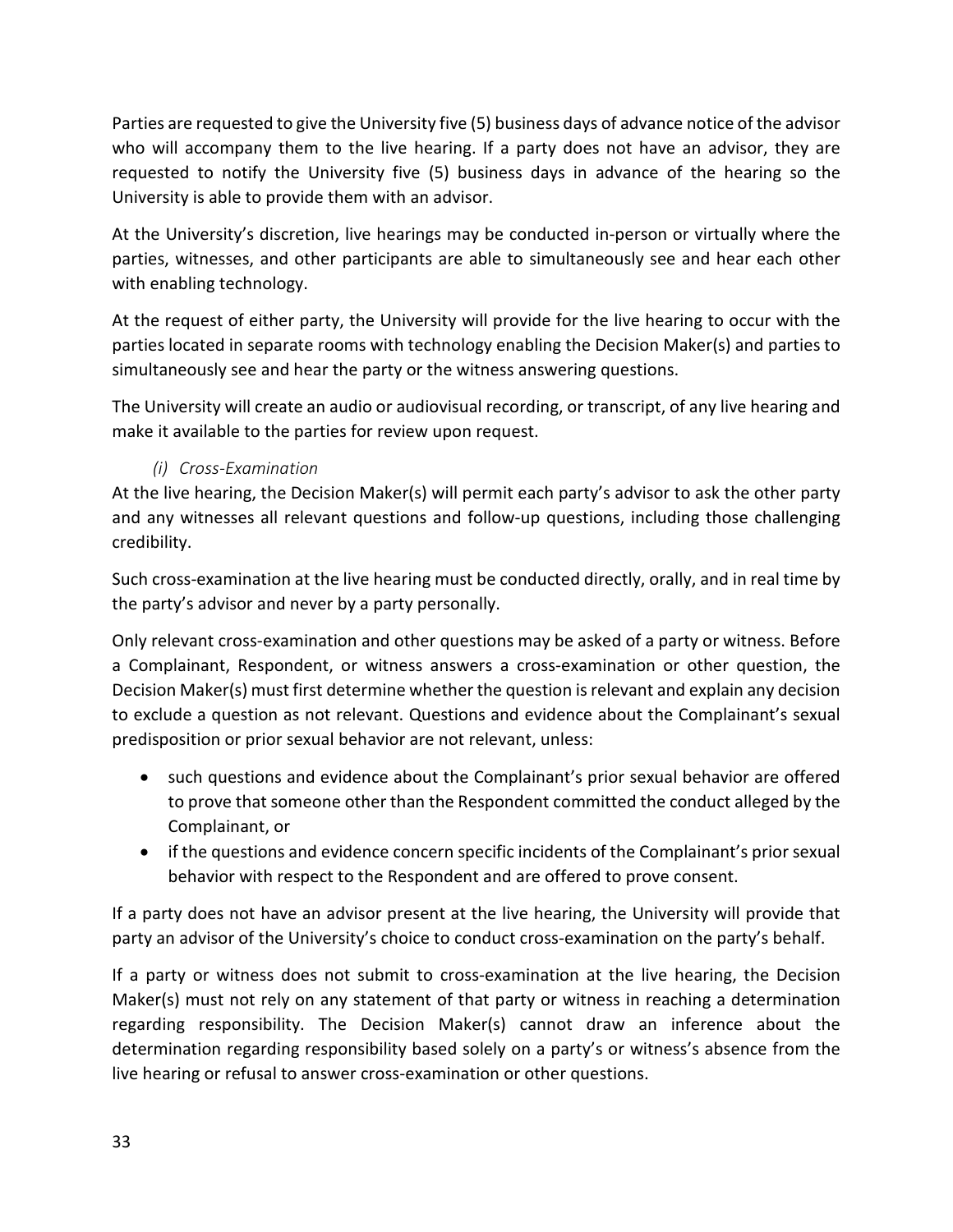# (h) Determination Regarding Responsibility

The Decision Maker(s) will make every reasonable effort to submit a written determination regarding responsibility to the Title IX Coordinator within ten (10) business days after the conclusion of the live hearing.

To reach this determination, the Decision Maker(s) will apply the preponderance of evidence standard in all formal complaints of sexual harassment against students, faculty, and staff.

The written determination will include:

- identification of the allegations potentially constituting sexual harassment;
- a description of the procedural steps taken from the receipt of the formal complaint through the determination, including any notifications to the parties, interviews with parties and witnesses, site visits, methods used to gather other evidence, and hearings held;
- findings of fact supporting the determination;
- conclusions regarding the application of the Title IX Sexual Harassment Policy to the facts;
- a statement of, and rationale for, the result as to each allegation, including a determination regarding responsibility, any disciplinary sanctions the University imposes on the Respondent, and whether remedies designed to restore or preserve equal access to the University's education program or activity will be provided by the University to the Complainant; and
- the University's procedures and permissible bases for the Complainant and Respondent to appeal.

The Title IX Coordinator will provide the written determination to the parties simultaneously.

The determination regarding responsibility becomes final either on the date that the University provides the parties with the written determination of the result of the appeal, if an appeal is filed, or if an appeal is not filed, the date on which an appeal would no longer be considered timely.

The Title IX Coordinator is responsible for effective implementation of any remedies.

- (i) Possible Sanctions and Remedies
	- *(i) For Faculty and Staff (employee) Respondents*

Disciplinary action taken against an employee shall be regarded as an administrative action, up to and including termination.

Additional disciplinary action shall also be taken against an employee who violates a sanction or sanctions imposed pursuant to this Policy.

## *(ii) For Student Respondents*

A student who has been found to have violated the Sexual Harassment Policy may be subject to sanctions including, but not limited to: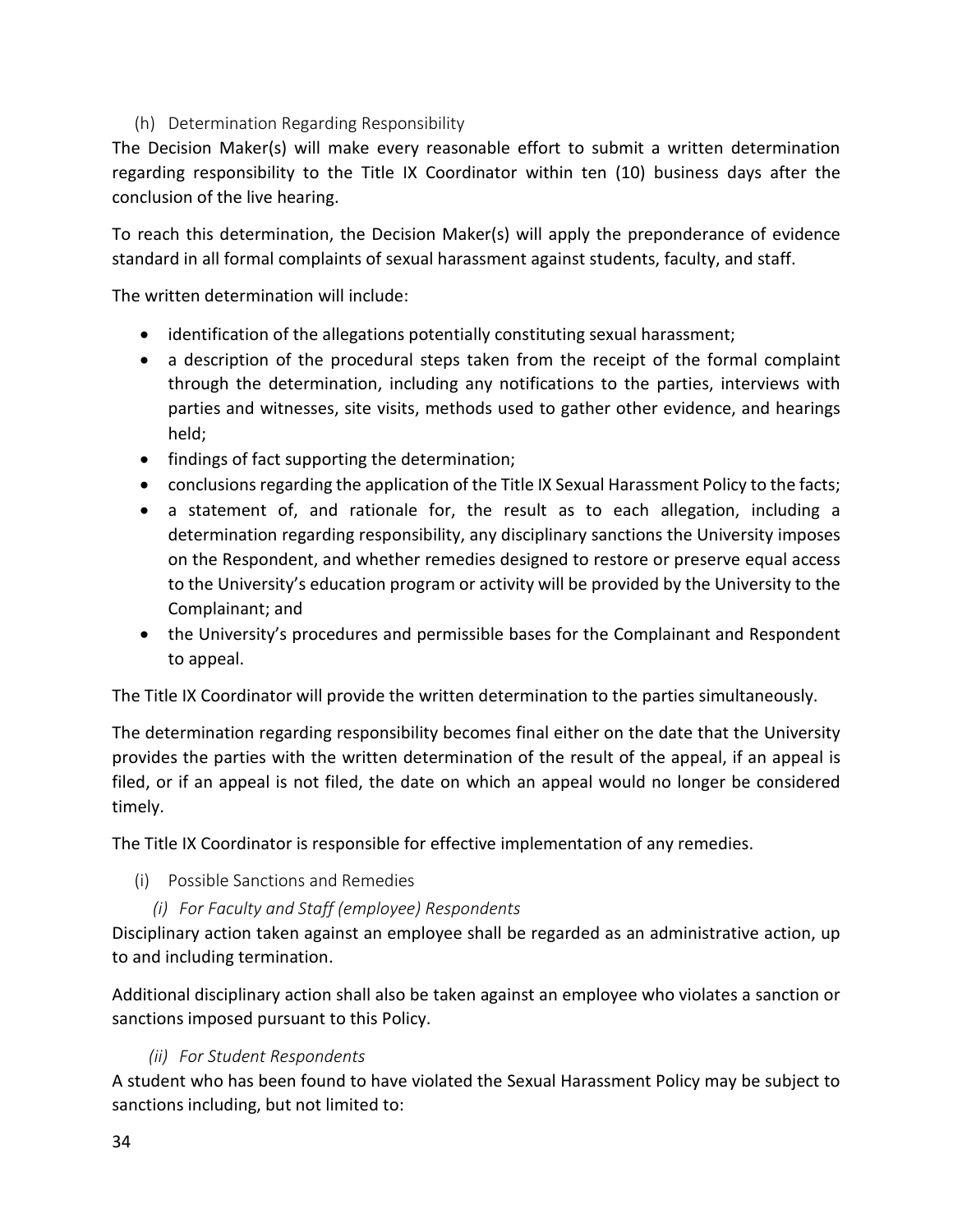- reprimand
- fines and/or restitution
- warning
- disciplinary hold
- disciplinary probation
- assessment
- loss of privileges
- educational program or project
- relocation of residence
- revocation of admission or degree
- restriction from facilities or activities
- withholding of degree
- temporary or permanent residence hall suspension
- suspension
- expulsion

In general, the sanction typically imposed for students for rape is expulsion. The sanction typically imposed for students for other forms of sexual assault, domestic violence, dating violence, and stalking is suspension or expulsion. All student sanctions, however, are determined on a case-bycase basis in consideration of: the seriousness of the violation; sanctions typically imposed for similar violations; prior disciplinary history; and any other circumstances indicating that the sanction should be more or less severe.

Additional disciplinary action shall also be taken against a student who violates a sanction or sanctions imposed pursuant to this Policy. Depending on the nature of the violation, such discipline may be imposed pursuant to the provisions of this Policy or pursuant to the applicable provision of the Student Code of Conduct.

## *(iii) Additional Remedies Following Finding of a Violation*

Where necessary, the University will provide additional measures to remedy the effects of a violation. These remedies are separate from, and in addition to, any supportive measures that may have been provided or sanctions that have been imposed. If the Complainant declined or did not take advantage of a specific service or resource previously offered as a supportive measure, such as counseling, the University will re-offer those services to the Complainant as applicable or necessary.

In addition, the University will consider broader remedial action for the campus community, such as increased monitoring, supervision, or security at locations where the incidents occurred, increased or targeted education and prevention efforts, climate assessments/victimization surveys, and/or revisiting its policies and procedures.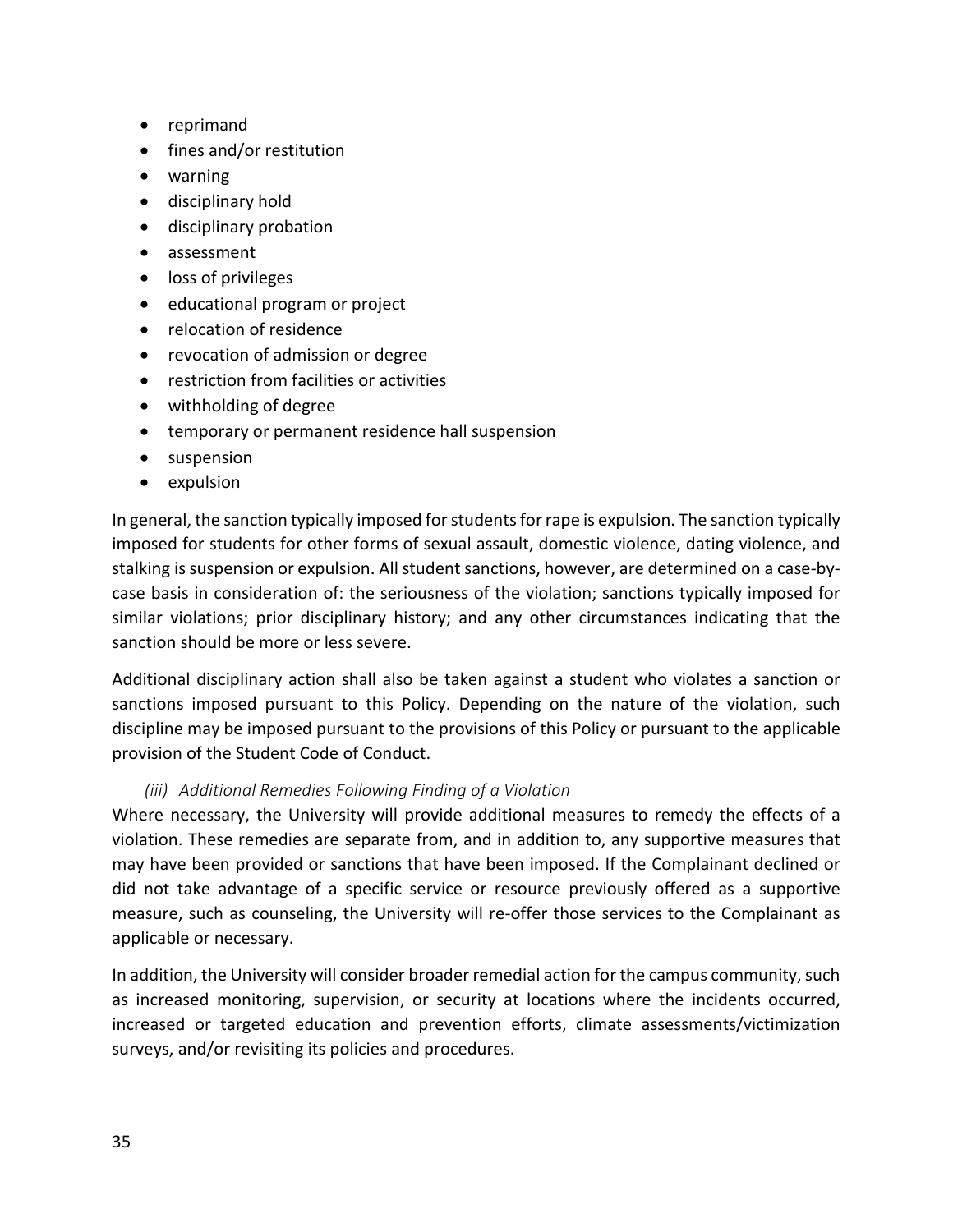## (j) Appeals

Either party may appeal a determination regarding responsibility, a dismissal of a formal complaint, or any allegations therein, on the following bases:

- procedural irregularity that affected the outcome of the matter;
- new evidence that could affect the outcome of the matter was not reasonably available at the time the determination regarding responsibility or dismissal was made; and
- the Title IX Coordinator, investigator(s), or Decision Maker(s) had a conflict of interest or bias for or against either Complainants or Respondents generally, or the individual Complainant or Respondent, which affected the outcome of the matter.

Appeals of the written determination made by the Decision Maker(s) must be submitted within ten (10) calendar days of receipt of the written determination. Appeals of the dismissal of a formal complaint, or any allegations therein, must be submitted within ten (10) calendar days of receipt of the written notification of such action.

The University will notify the other party in writing when an appeal is filed and implement appeal procedures equally for both parties. The Appellate Administrator/Body will not be the same person as the Decision Maker(s) who reached the determination regarding responsibility or dismissal, the Administrative Investigator(s), or the Title IX Coordinator.

The Appellate Administrator/Body will issue a written decision describing the result of the appeal and the rationale for the result, and provide the written decision simultaneously to both parties.

Where practicable, the appeal process will be concluded within thirty (30) business days of receipt of the appeal.

## Section XIX.7 Formal Complaint Resolution Timeline

The timeline maybe adjusted based upon the considerations set forth in the Title IX Complaint and Resolution Procedures, but no party will be deprived of the minimum review periods provided for in this Policy.

| <b>Formal Complaint Investigation Steps</b>                                  | <b>Timeframe</b>                                                                              |
|------------------------------------------------------------------------------|-----------------------------------------------------------------------------------------------|
| Complaint Received and Notification of Allegations<br>sent to the Respondent | Promptly after formal complaint received                                                      |
| Respondent's Response                                                        | Written response, if any, due 10 calendar days after<br>notice of allegations                 |
| Investigation                                                                | To be concluded, where practicable, within 60<br>calendar days of notice of allegations       |
| Evidence Review & Response                                                   | Parties have 10 calendar days to review evidence<br>and submit written response               |
| Investigative Report                                                         | Provided to parties at least 10 calendar days prior to<br>live hearing                        |
| Investigative Report Review & Response                                       | Written response must be submitted by parties at<br>least 5 calendar days before live hearing |